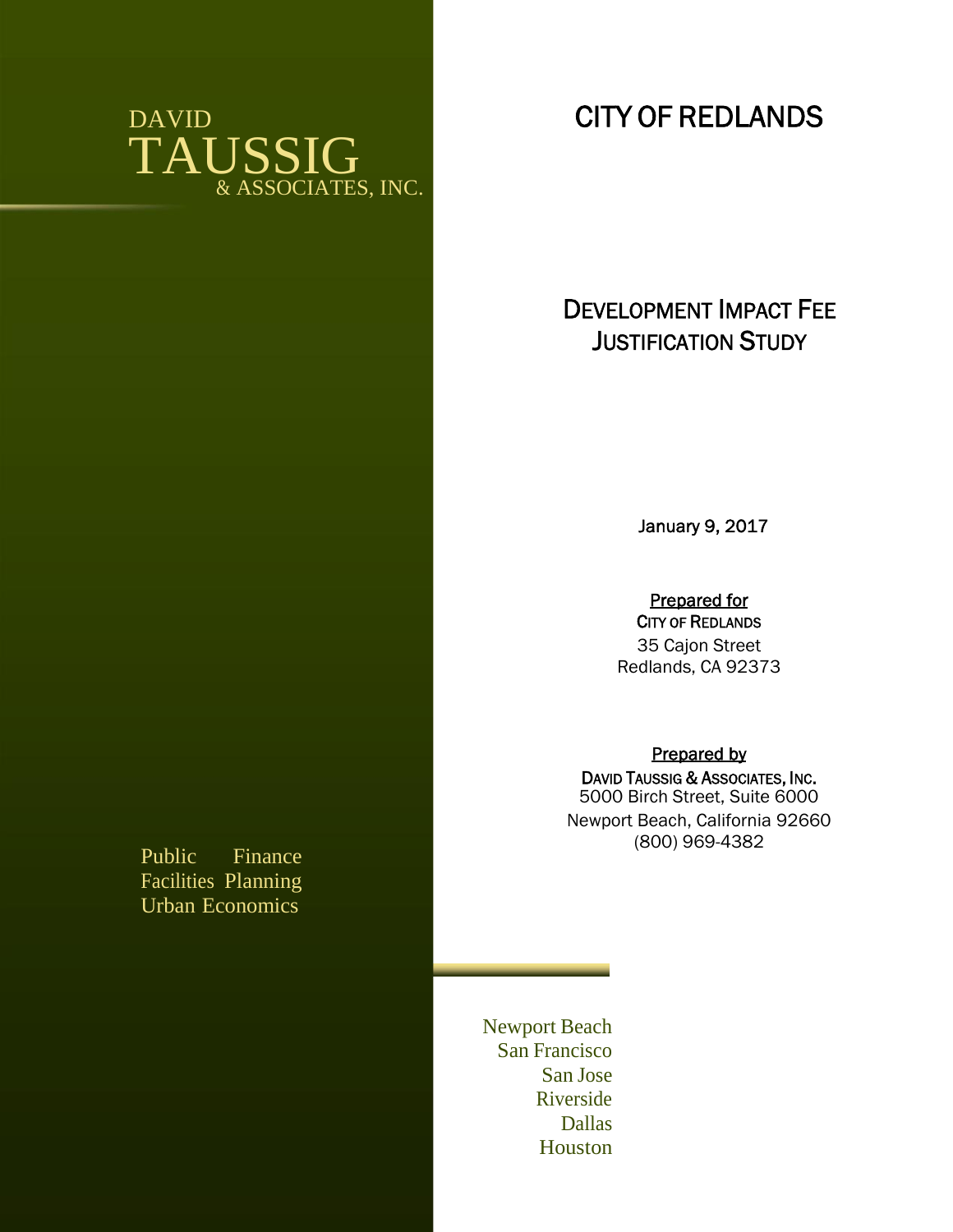# TABLE OF CONTENTS

| <b>Section</b>                 | Page |
|--------------------------------|------|
| $\mathsf{L}$                   |      |
| $\mathbf{II}$ .                |      |
| III.                           |      |
| IV.<br>D.<br>F.                |      |
| $V_{\rm c}$<br><b>ADDENDIY</b> |      |

# <u>'ENDIX</u>

- A. **DEMOGRAPHICS SUMMARY**
- **B.** FEE MODELS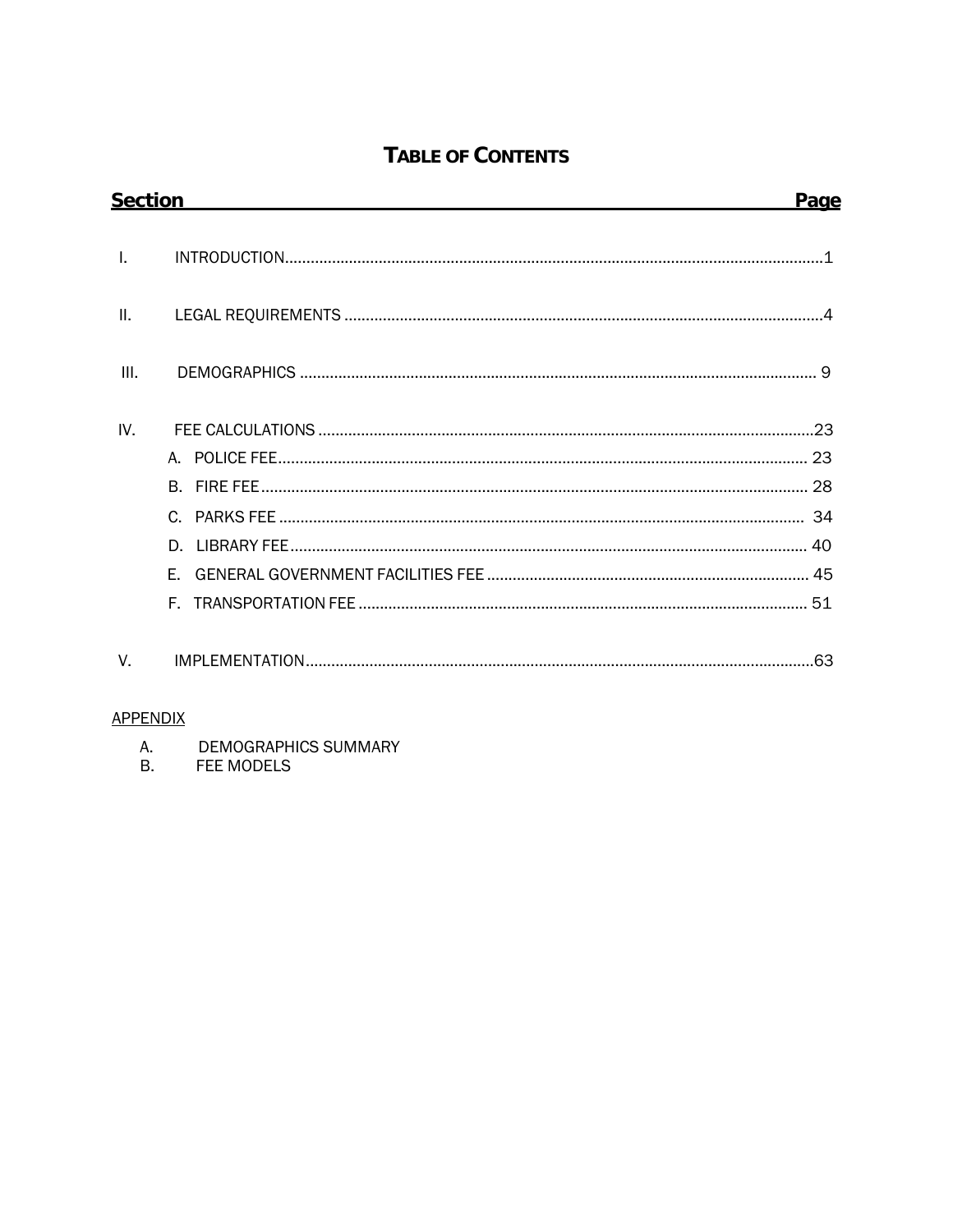The City of Redlands ("City"), a political subdivision of the State of California, authorized David Taussig & Associates, Inc. to prepare a nexus study to justify proposed development impact fees to be imposed on new development within the City limits. The fees to be collected will provide a source of revenue to fund public improvements that will mitigate the impacts of such new development. This Fee Study will meet the requirements of California Government Code Section 66001 known as the "Mitigation Fee Act" and will achieve the following goals related to said section:

- Ensure the development impact fees do not exceed the estimated reasonable cost of providing the service for which the fee is imposed
- Provide a clear and concise document that will serve as the basis for the proposed fee levels

A development impact fee is a one-time charge imposed by a local agency on new development to recover, or partially recover, the estimated reasonable cost of providing public facilities needed to mitigate the impacts of such new development. Further discussion on the legal limitations related to imposing development impact fees is discussed in Section II, "Legal Requirements."

This Fee Study and the resulting fee structure will focus on the justification for imposing impact fees to fund, or partially fund, police, fire, library, park, general government, and transportation facilities necessary to mitigate the impacts of new development.

This study uses a planning horizon of 2035 for all projections of demographic growth. To ensure the proposed fee structure meets the nexus requirements of Section 66001 and ensure the fees are proportionate to the impacts generated by the various land uses, this Fee Study uses an equivalent development unit ("EDU") method to fairly allocate costs to new development and determine the appropriate fee levels that will provide a source of funds to pay for the proposed facilities. A more detailed discussion regarding the EDU methodology can be found in Section III-3.<br>Application of the EDU methodology depends upon reasonable choices of variables that

adequately measure demand for respective facilities ("demand variable"). For instance, transportation impacts can be considered to be proportional to traffic volumes generated on public streets. Therefore the demand variable is the standard trip generation rates for various land uses. Another example is that the demand for police facilities can be measured by the number of residents and employees requiring police protection services from the various land uses.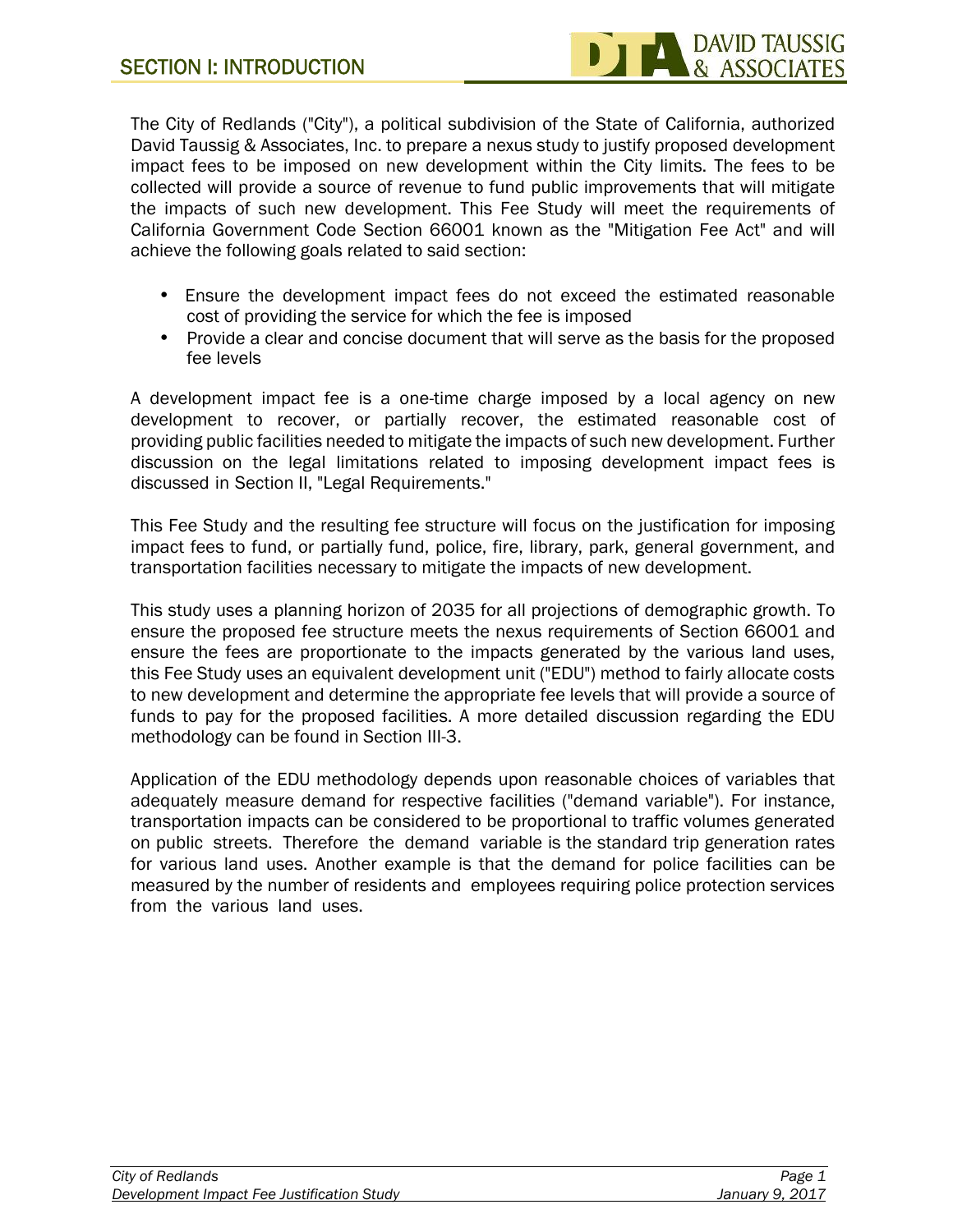

Table I-1 summarizes the demand variables used in this Fee Study:

| <b>Facility Category</b>  | <b>Demand Variable</b>     |  |  |  |
|---------------------------|----------------------------|--|--|--|
| Police                    | Population and Employees   |  |  |  |
| Fire                      | Population and Employees   |  |  |  |
| Library                   | Population                 |  |  |  |
| Parks                     | Population                 |  |  |  |
| <b>General Government</b> | Population and Employees   |  |  |  |
| Transportation            | <b>Average Daily Trips</b> |  |  |  |

| <b>TABLE I-1</b>        |  |
|-------------------------|--|
| <b>DEMAND VARIABLES</b> |  |

Section IV of this Fee Study provides detailed analyses of facility needs (the "Needs List") for each fee category, allocation of costs to new development and calculation of fee structures for police, fire, library, parks, general government, and transportation facilities. Section IV also adds an administrative component of 2.0% of the individual fee amounts to pay for the City's overhead costs incurred in the administration of the Fee program. Table I-2 summarizes the proposed Fee structure including the administrative component: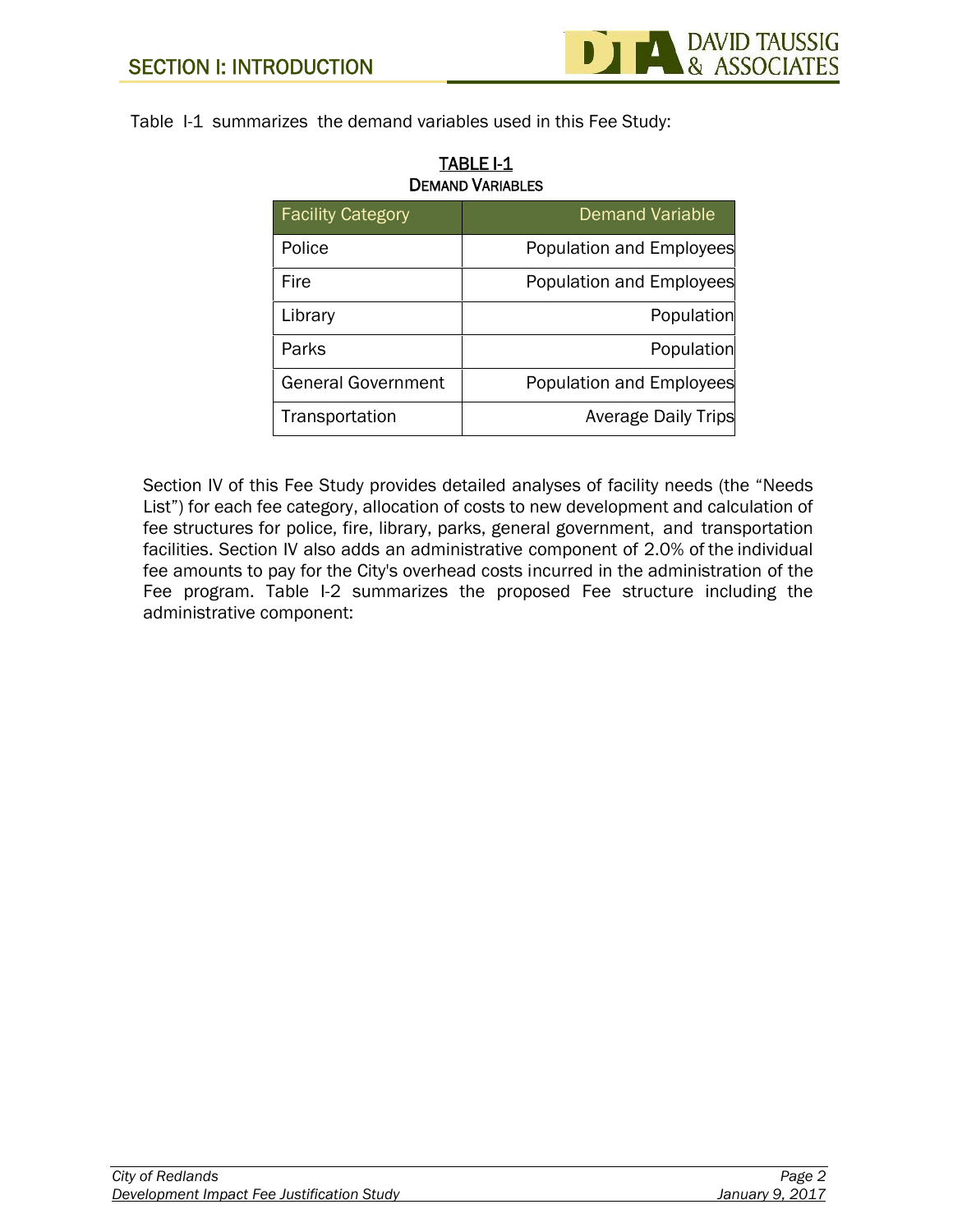

# **TABLE I-2 FEE SUMMARY**

|                              |               | Residential (fee per unit) |                                 |            | Non-Residential (fee per 1,000 Sq. Ft.) |                                   |            |                         |                             | Fee per<br>Room               |                  |                                  |             |
|------------------------------|---------------|----------------------------|---------------------------------|------------|-----------------------------------------|-----------------------------------|------------|-------------------------|-----------------------------|-------------------------------|------------------|----------------------------------|-------------|
| Land Use                     | Single Family | Multi-Family               | Transit Oriented<br>Development | Retail     | Commercial                              | Food Service and<br>Entertainment | Office     | Warehousing<br>Standard | High<br>Warehousing<br>Cube | Manufacturing and<br>Assembly | Industrial/Other | Institutional and Health<br>Care | Hotel/Motel |
| <b>Police Facilities</b>     | \$30.11       | \$27.56                    | \$18.66                         | \$8.64     | \$3.65                                  | \$46.85                           | \$37.40    | \$11.67                 | \$1.97                      | \$10.09                       | \$9.54           | \$19.26                          | \$8.71      |
| <b>Fire Facilities</b>       | \$577.08      | \$528.21                   | \$357.74                        | \$165.64   | \$69.89                                 | \$897.94                          | \$716.94   | \$223.67                | \$37.69                     | \$193.49                      | \$182.88         | \$369.14                         | \$167.04    |
| <b>Park Facilities</b>       | \$3,959.94    | \$3,624.62                 | \$2,454.85                      | \$0.00     | \$0.00                                  | \$0.00                            | \$0.00     | \$0.00                  | \$0.00                      | \$0.00                        | \$0.00           | \$0.00                           | \$0.00      |
| <b>Library Facilities</b>    | \$264.58      | \$242.18                   | \$164.02                        | \$0.00     | \$0.00                                  | \$0.00                            | \$0.00     | \$0.00                  | \$0.00                      | \$0.00                        | \$0.00           | \$0.00                           | \$0.00      |
| Government<br>Facilities     | \$686.45      | \$628.33                   | \$425.55                        | \$197.03   | \$83.13                                 | \$1,068.13                        | \$852.83   | \$266.06                | \$44.83                     | \$230.16                      | \$217.54         | \$439.10                         | \$198.70    |
| Transportation<br>Facilities | \$1,512.36    | \$1,048.32                 | \$1,074.63                      | \$3,438.17 | \$3,331.11                              | \$6,977.94                        | \$2,007.94 | \$709.44                | \$262.62                    | \$388.46                      | \$1,271.14       | \$3,009.17                       | \$1,049.11  |
| <b>Totals</b>                | \$7,030.52    | \$6,099.22                 | \$4,495.45                      | \$3,809.48 | \$3,487.78                              | \$8,990.86                        | \$3,615.11 | \$1,210.84              | \$347.11                    | \$822.20                      | \$1,681.10       | \$3,836.67                       | \$1,423.56  |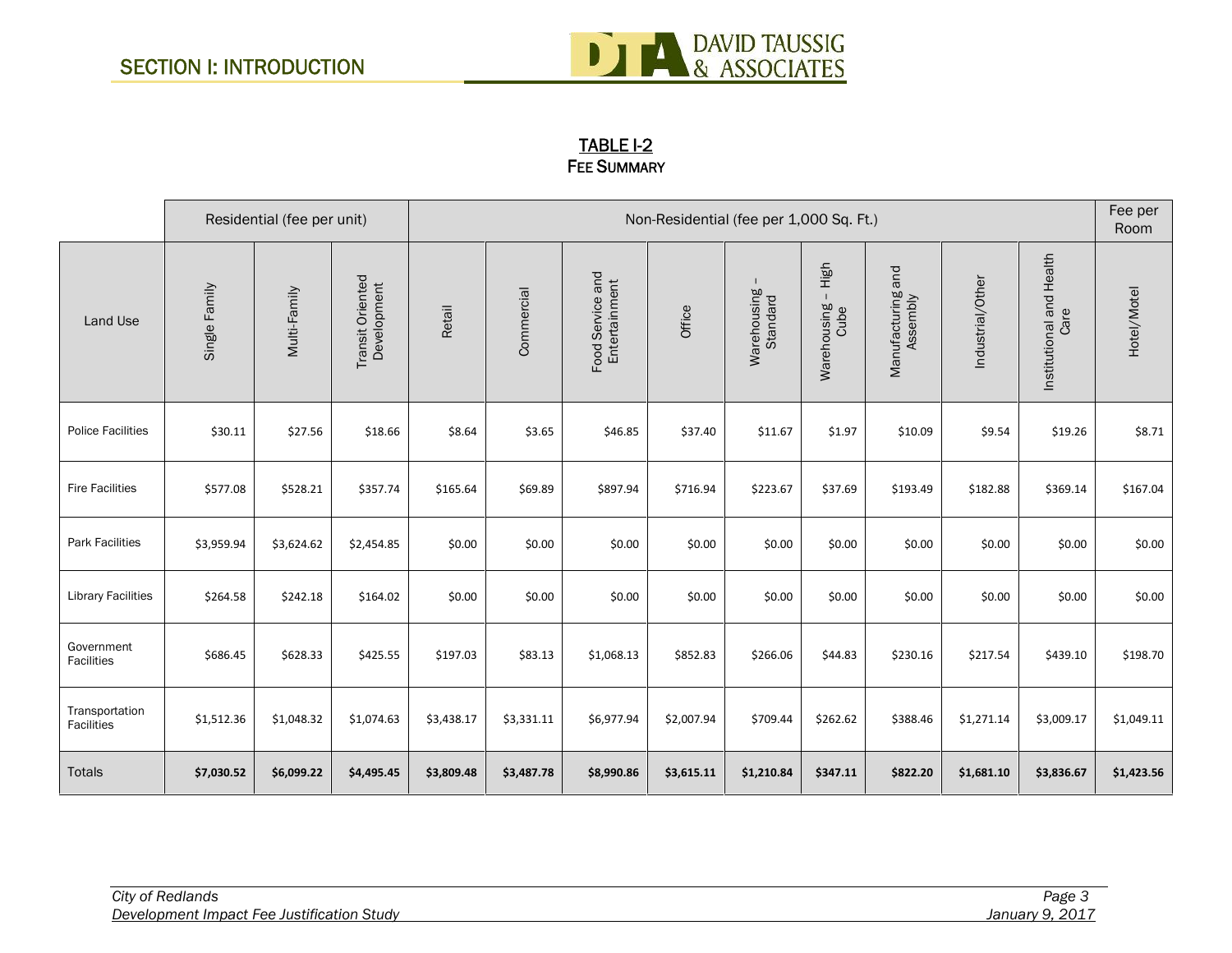

The City has identified the need to levy impact fees to pay for police, fire, library, parks, general government, and transportation facilities. These fees will finance facilities on the Needs Lists at levels identified by the City as appropriate for new development. Upon the adoption of the Fee Study and required legal documents by the City Council, all new development will be required to pay its "fair share" of the cost of facilities on the Needs Lists through these fees.

The fees are established pursuant to AB 1600 as described below.

# **AB 1600 LEGAL REQUIREMENTS**

Prior to World War II, development in California was held responsible for very little of the cost of public infrastructure. Public improvements were financed primarily through jurisdictional general funds and utility charges. It was not uncommon during this period for speculators to subdivide tracts of land without providing any public improvements, expecting the closest city to eventually annex a project and provide public improvements and services.

However, starting in the late 1940s, the use of impact fees grew with the increased planning and regulation of new development. During the 1960s and 1970s, the California Courts broadened the right of local government to impose fees on developers for public improvements that were not located on project sites. More recently, with the passage of Proposition 13, the limits on general revenues for new infrastructure have resulted in new development being held responsible for a greater share of public improvements, and both the use and levels of impact fees have grown substantially. Higher fee levels were undoubtedly driven in part by a need to offset the decline in funds for infrastructure development from other sources.

The levy of impact fees is one authorized method of financing the public facilities necessary to mitigate the impacts of new development, as the levy of such fees provides funding to maintain an agency's existing level of service for an increased service population. A fee is "a monetary exaction, other than a tax or special assessment, which is charged by a local agency to the applicant in connection with approval of a development project for the purpose of defraying all or a portion of the cost of public facilities related to the development project..." (California Government Code, Section 66000). A fee may be levied for each type of capital improvement required for new development, with the payment of the fee occurring prior to the beginning of construction of a dwelling unit or non-residential building (or prior to the expansion of existing buildings of these types). Fees are often levied at final map recordation, issuance of a certificate of occupancy, or more commonly, at building permit issuance. Actual fees will be collected as proscribed in the Redlands Municipal Code.

Assembly Bill ("AB") 1600, which created Section 66000 et. seq. of the Government Code, was enacted by the State of California in 1987. This Fee Study is intended to meet the nexus or benefit requirements of AB 1600, which mandates that there is a nexus between fees imposed, the use of the fees, and the development projects on which the fees are imposed.

In 2006, Government Code Section 66001 was amended to clarify that a fee cannot include costs attributable to existing deficiencies, but can fund costs used to maintain the existing level of service or meet an adopted level of service that is consistent with the general plan.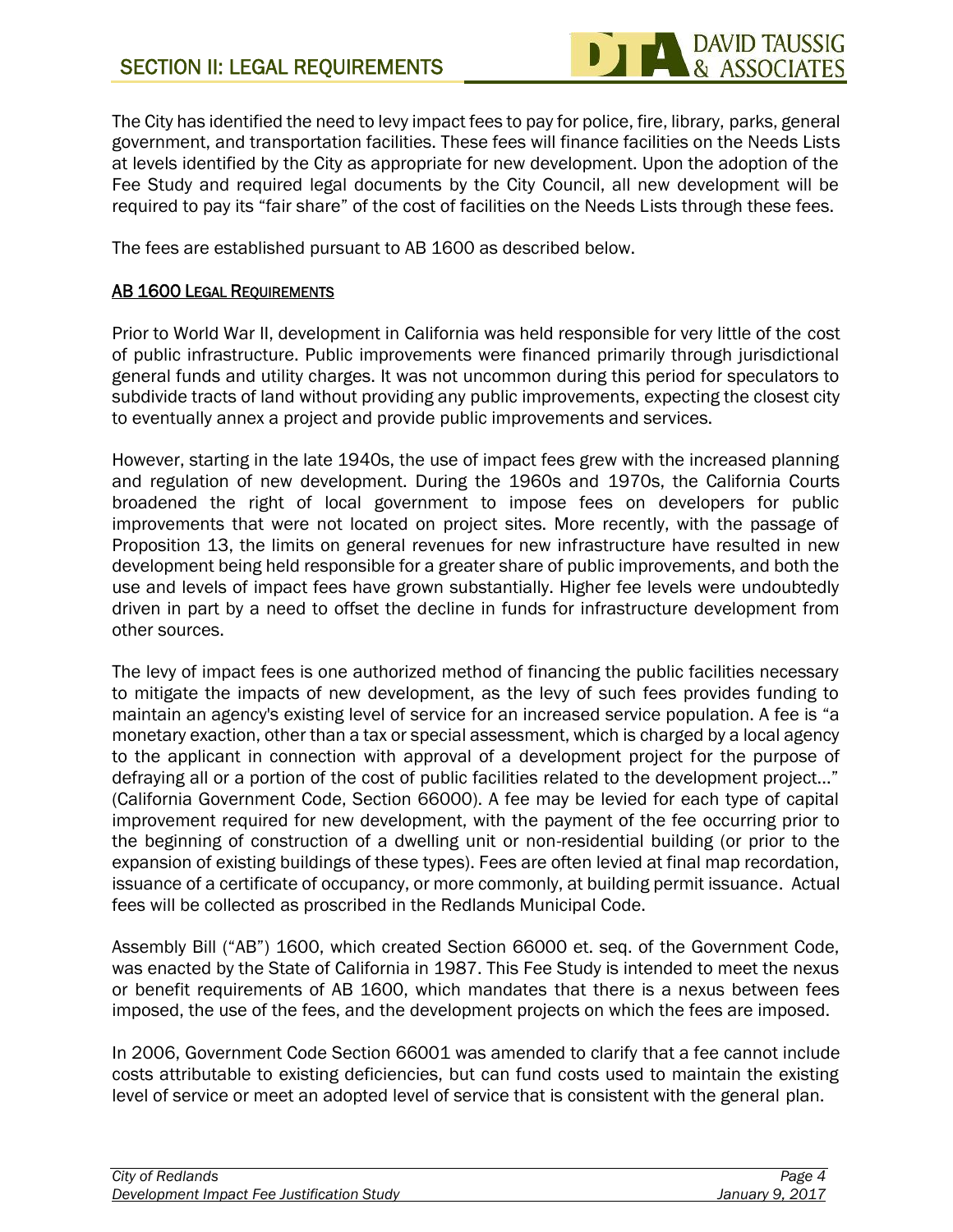Section 66000 et seq. of the Government Code requires all public agencies to satisfy the following requirements when establishing, increasing or imposing a fee as a condition of new development:

- 1. Identify the purpose of the fee. (Government Code Section 66001(a)(1)).
- 2. Identify the use to which the fee will be put. (Government Code Section 66001(a)(2)).
- 3. Determine that there is a reasonable relationship between the fee's use and the type of development on which the fee is to be imposed. (Government Code Section 66001(a)(3)).
- 4. Determine how there is a reasonable relationship between the need for the public facility and the type of development project on which the fee is to be imposed. (Government Code Section 66001(a)(4)).
- 5. Discuss how there is a reasonable relationship between the amount of the fee and the cost of the public facility or portion of the public facility attributable to the development on which the fee is imposed.

The sections below present each of the five requirements listed above as they relate to the imposition of the proposed fees.

1. Purpose of the Fee (Government Code Section 66001(a)(1))

New residential and non-residential development within the City will generate additional residents and employees who will require additional public facilities. Land for these facilities will have to be acquired and public facilities and equipment will have to be expanded, constructed or purchased to meet this increased demand.

This Fee Study has been prepared in response to the projected direct and cumulated effect of future development. Each new development will contribute to the need for new public facilities. Without future development many of the new public facilities on the Needs Lists would not be necessary as the existing facilities are adequate for the City's present population. In instances where facilities would be built regardless of new development, the costs of such facilities have been allocated to new and existing development based on their respective level of benefit.

The proposed impact fee will be charged to all future development, irrespective of location, in the City. Even future "in fill" development projects contribute to impacts on public facilities because they are an interactive component of a much greater universe of development located throughout the City. First, the property owners and/or the tenants associated with any new development in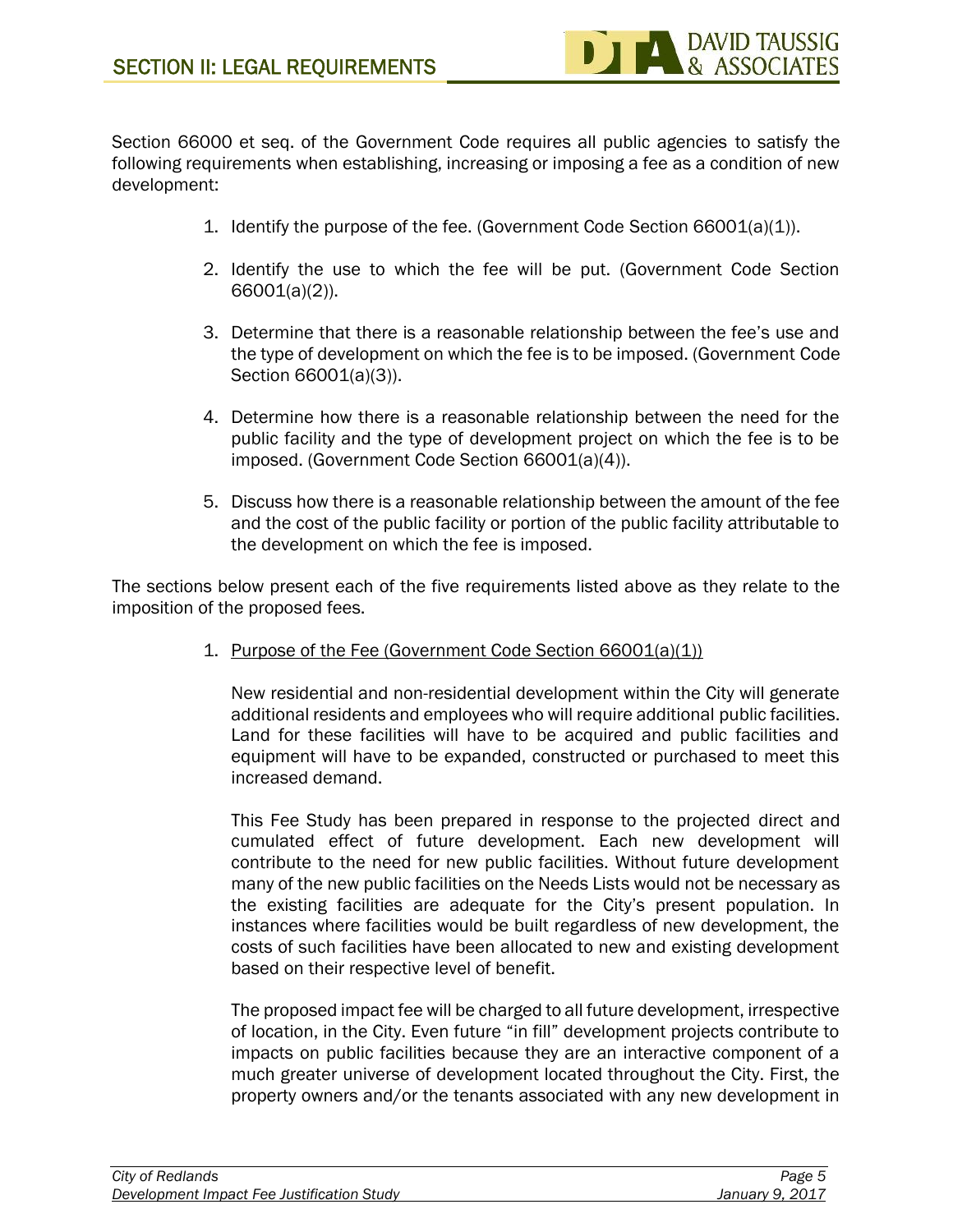

the City can be expected to place additional demands on City facilities funded by the fee. Second, these property owners and tenants are dependent on and, in fact, may not have chosen to utilize their development, except for residential, retail, employment and recreational opportunities located nearby on other existing and future development. Third, the availability of residents, employees, and customers throughout the City has a growth-inducing impact without which some of the "in-fill" development would not occur. As a result, all development projects in the City contribute to the cumulative impacts of development.

The impact fees will be used for the acquisition, installation, and construction of public facilities identified on the Needs Lists and appropriate administrative costs to mitigate the direct and cumulative impacts of new development in the City.

2. The Use to Which the Fee is to be Put (Government Code Section 66001(a)(2))

The fee will be used for the acquisition, installation, and construction of the public facilities identified on the Needs Lists, included in Section IV of the Fee Study and other appropriate costs to mitigate the direct and cumulative impacts of new development in the City. The fee will provide a source of revenue to the City to allow for the acquisition, installation, and construction of public facilities, which in turn will maintain the current standard of service, preserve the quality of life in City and protect the health, safety, and welfare of the existing and future residents, visitors, and employees.

3. Determine That There is a Reasonable Relationship Between the Fee's Use and the Type of Development Project Upon Which the Fee is Imposed (Benefit Relationship) (Government Code Section 66001(a)(3))

It is the projected direct and cumulative effect of future development that has prompted the preparation of the Fee Study. Each development will contribute to the need for new public facilities. Without future development, the City would have no need to construct many of the public facilities on the Needs Lists. For all other facilities, the costs have been allocated to both existing and new development based on their level of benefit. Even future "in fill" development projects, which may be adjacent to existing facilities, further burden existing public facilities. Consequently, all new development within the City, irrespective of location, contributes to the direct and cumulative impacts of development on public facilities and creates the need for new facilities to accommodate growth.

The fees will be expended for the acquisition, installation, and construction of the public facilities identified on the Needs Lists and other authorized uses, as that is the purpose for which the Fee is collected. As previously stated, all new development creates either a direct impact on public facilities or contributes to the cumulative impact on public facilities. Moreover, this impact is generally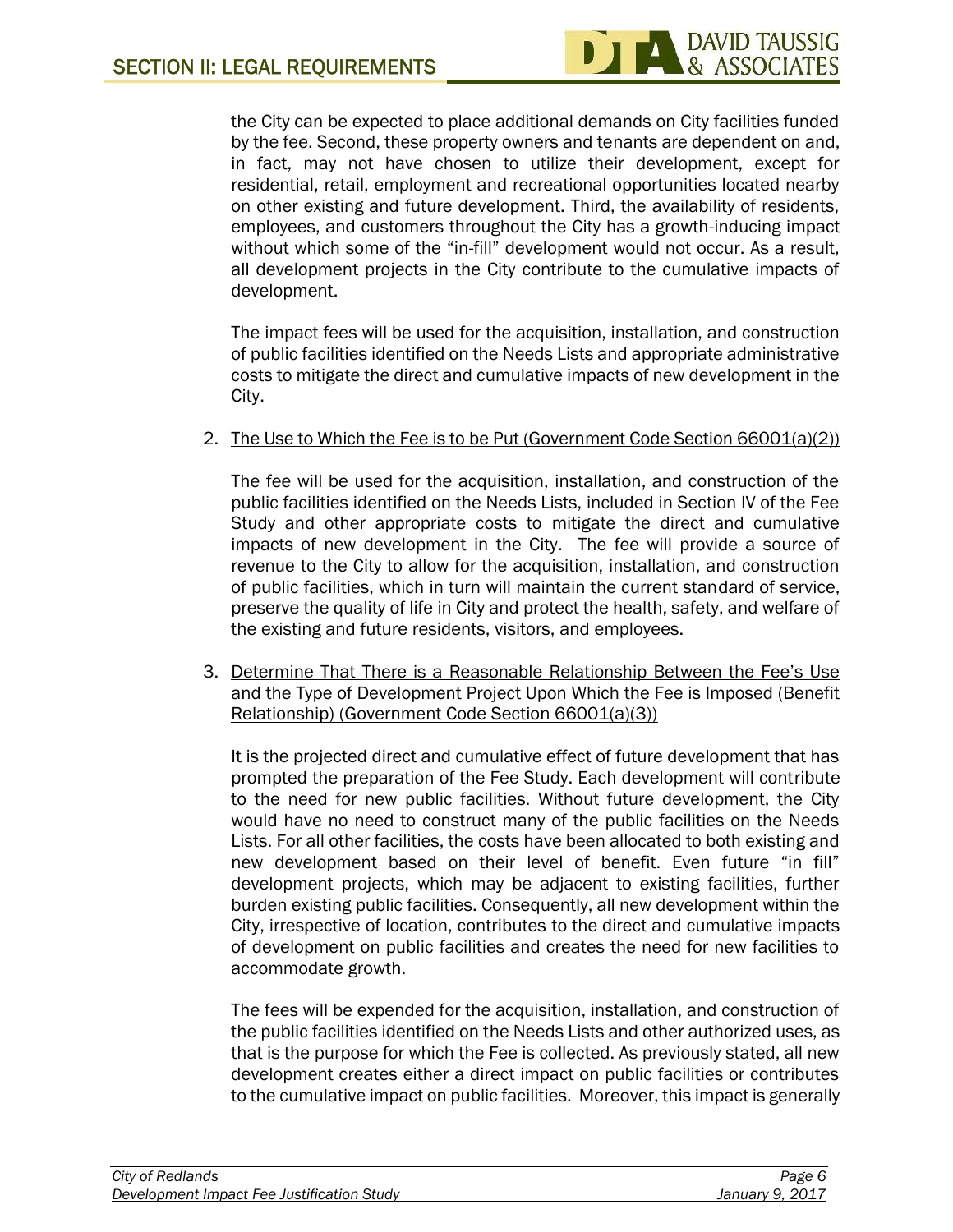equalized among all types of development because it is the increased demands for public facilities created by the future residents and employees that create the impact upon existing facilities.

For the foregoing reasons, new development benefits from the acquisition, construction, and installation of the facilities on the Needs Lists.

4. Determine How There is a Reasonable Relationship Between the Need for the Public Facility and the Type of Development Project Upon Which the Fee is Imposed (Impact Relationship) (Government Code Section 66001(a)(4))

As previously stated, all new development within the City, irrespective of location, contributes to the direct and cumulative impacts of development on public facilities and creates the need for new facilities to accommodate growth. Without future development, many of the facilities on the Needs Lists would not be necessary. For certain other facilities, the costs have been allocated to both existing and new development based on their level of benefit.

For the reasons presented herein, there is a reasonable relationship between the need for the public facilities included on the Needs List and all new development within the City.

5. The Relationship Between the Amount of the Fee and the Cost of the Public Facilities Attributable to the Development Upon Which the Fee is Imposed ("Rough Proportionality" Relationship) (Government Code 66001(a)

As set forth above, all new development in the City impacts public facilities. Moreover, each individual development project and its related increase in population and/or employment, along with the cumulative impacts of all development in the City, will adversely impact existing facilities. Thus, imposition of the Fee to finance the facilities on the Needs Lists is an efficient, practical, and equitable method of permitting development to proceed in a responsible manner.

New development impacts facilities directly and cumulatively. In fact, without any future development, the acquisition, construction, and/or installation of many of the facilities on the Needs Lists would not be necessary as existing City facilities are adequate. Even new development located adjacent to existing facilities will utilize and benefit from facilities on the Needs List.

The proposed fee amounts are roughly proportional to the impacts resulting from new development based on the analysis in Section IV. Thus there is a reasonable relationship between the amount of the Fee and the cost of the facilities.

Identifying these items will enable an impact fee to meet the nexus and rough proportionality requirements established by previous court cases. These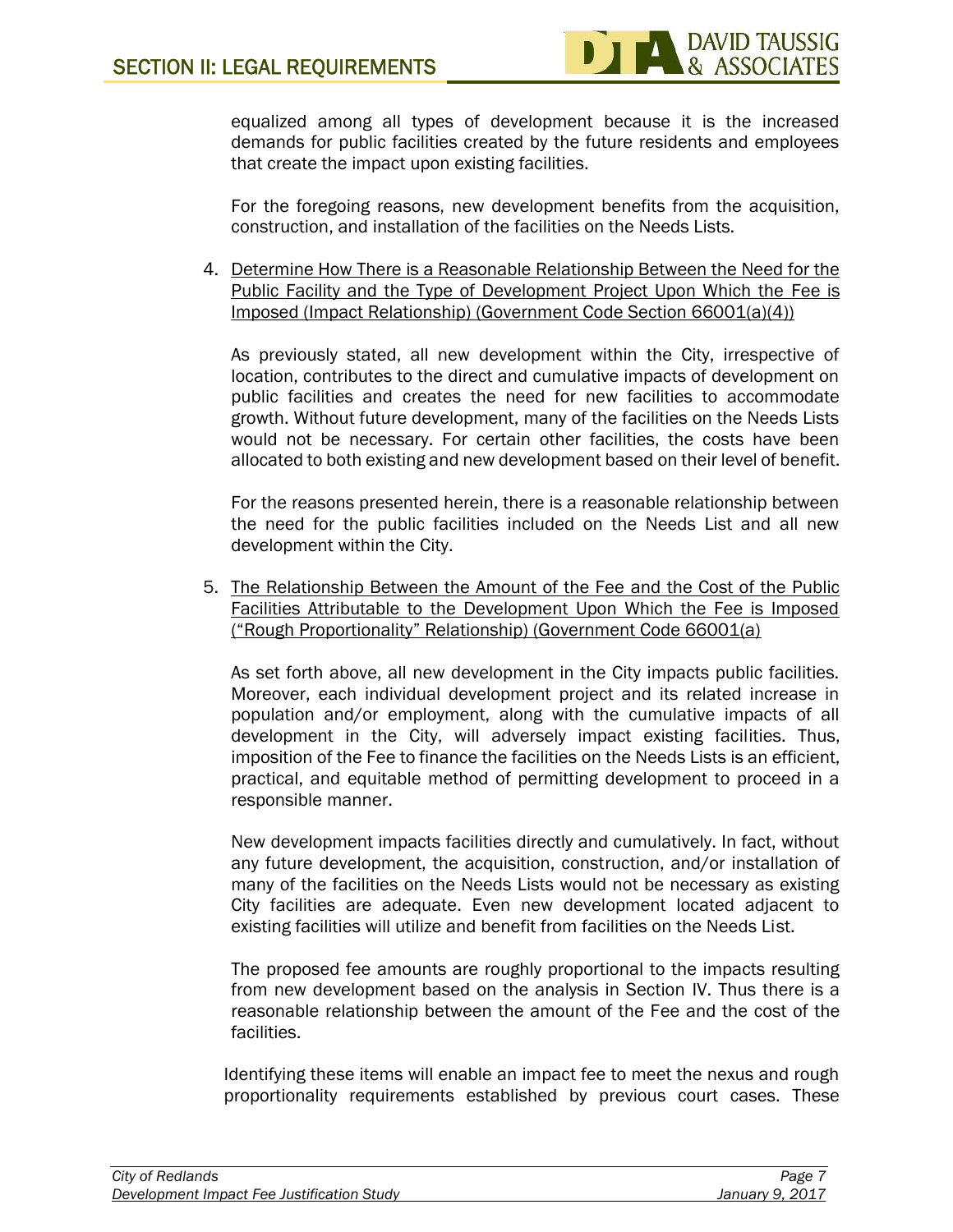

findings are discussed in the nexus test for each proposed fee element as presented in Section IV.A through Section IV.F. Current State financing and fee assessment requirements only allow new development to pay for its fair share of new facilities' costs. Any current deficiencies resulting from the needs of existing development must be funded through other sources. Therefore, a key element to establish legal impact fees is to determine what share of the benefit or cost of a particular improvement can be equitably assigned to existing development, even if that improvement has not yet been constructed. By removing this factor, the true impact of new development can be assessed and equitable fees assigned.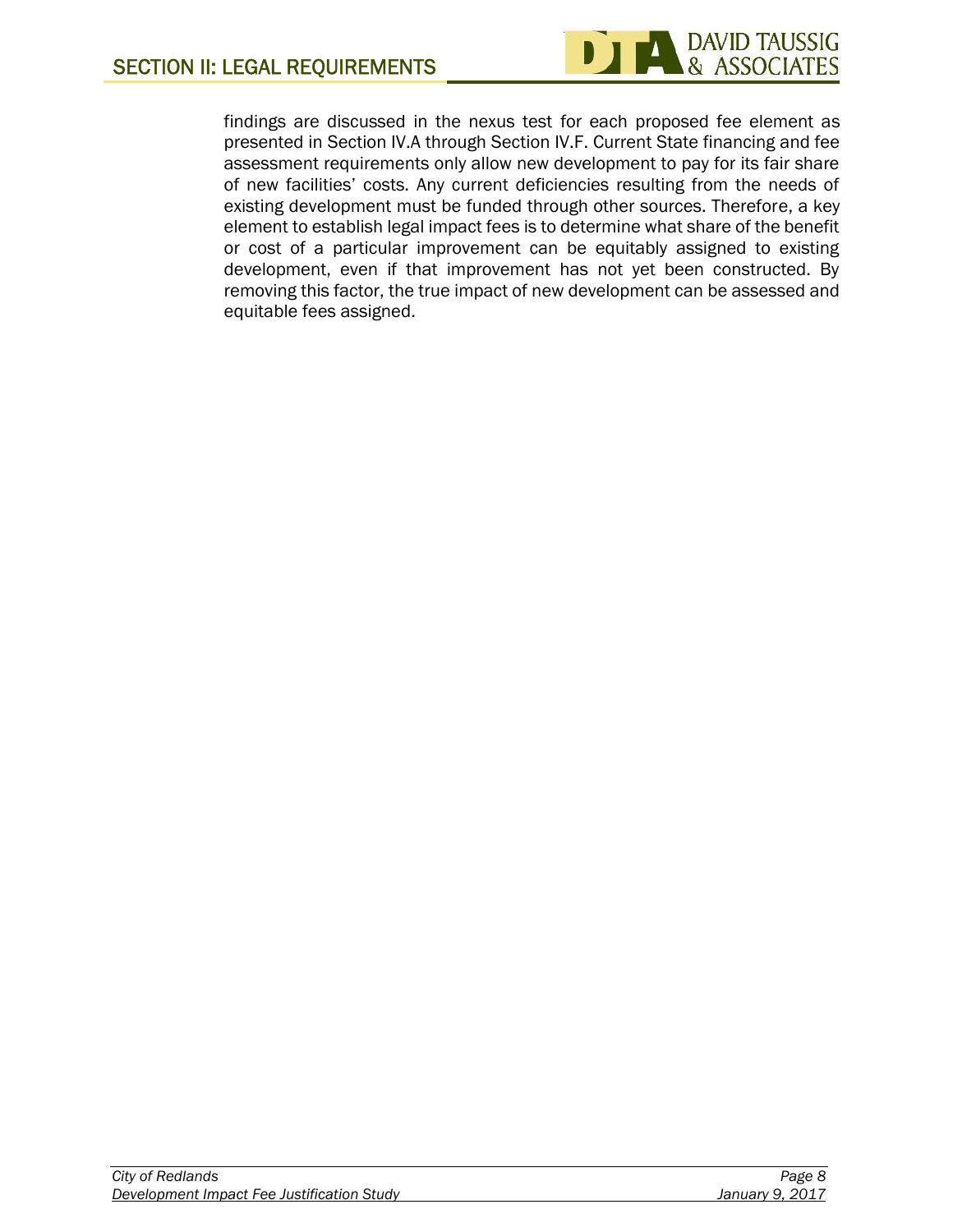

In order to determine the public facilities needed to serve new development as well as establish fee amounts to fund such facilities, the City provided DTA with projections of future population, employees and development within the City. For purposes of projecting future population and employment growth, the City categorizes developable land uses as residential property and non-residential property. Residential and non-residential property is further categorized into subclasses as shown in Table III-1. Based on these designations, DTA established fees for these land use categories to acknowledge the difference in impacts resulting from various land uses and to make the resulting fee program implementable. A summary of the land use classes utilized in this fee study are included in Table III-1. However, not all fees will apply to all land uses.

| <b>LAND USE CLASSIFICATION</b><br>FOR FEE STUDY | <b>DEFINITION</b>                                                                                                                                                                                                                                                                                                                                                                                       |
|-------------------------------------------------|---------------------------------------------------------------------------------------------------------------------------------------------------------------------------------------------------------------------------------------------------------------------------------------------------------------------------------------------------------------------------------------------------------|
| <b>Single Family Residential</b>                | Includes, but is not limited to, buildings used as the following:<br>Single family detached homes<br>Single family attached homes                                                                                                                                                                                                                                                                       |
| <b>Multi-Family Residential</b>                 | Includes, but is not limited to, buildings used as the following:<br>Buildings with attached residential units including<br>apartments, town homes, condominiums, except for units<br>within a Transit-Oriented Development (TOD)<br>A 2 <sup>nd</sup> residential unit on property zoned and entitled for<br>single family residential use unless collection of DIF is<br>prohibited by California law |
| <b>Transit-Oriented Development</b>             | Includes, but is not limited to, buildings used as the following:<br>Multi-family residential units located within Transit-Oriented<br>Development (TOD) zones identified in the City General Plan<br>and conforming to TOD development requirements.<br>Note: Retail and Commercial development within TOD zones<br>will be assessed at the standard DIF rates for Retail and<br>Commercial            |
| <b>Retail</b>                                   | Includes, but is not limited to, buildings used as the following:<br>Department stores, discount stores, furniture/appliance<br>outlets, home improvement centers<br>Neighborhood shopping center<br>Subregional and regional shopping centers                                                                                                                                                          |
| Commercial                                      | Includes, but is not limited to, buildings used as the following:<br>Automobile sales and services<br>Entertainment and cultural facilities<br><b>Business Parks</b><br>Service-oriented business activities unless specifically listed<br>elsewhere                                                                                                                                                    |

# **Table III-1**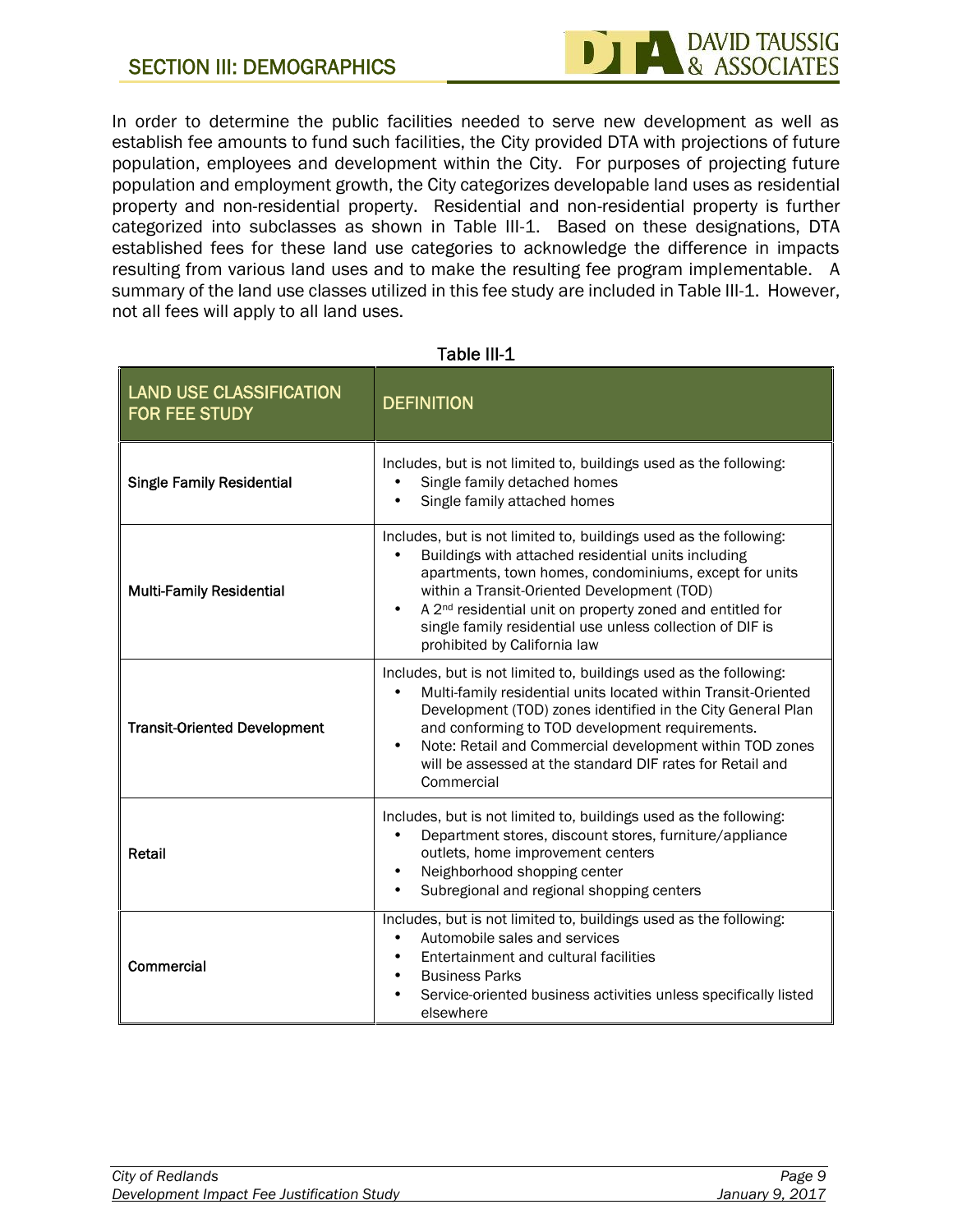

| <b>LAND USE CLASSIFICATION</b><br>FOR FEE STUDY | <b>DEFINITION</b>                                                                                                                                                                                                                                                                                                    |
|-------------------------------------------------|----------------------------------------------------------------------------------------------------------------------------------------------------------------------------------------------------------------------------------------------------------------------------------------------------------------------|
| <b>Food Service and Entertainment</b>           | Includes, but is not limited to, buildings used as the following:<br><b>Theatres</b><br>Full service restaurants<br>Fast Food restaurants<br>Coffee shops and all other limited food/beverage businesses<br>Bars and tasting rooms<br>Bowling alleys, etc.                                                           |
| Office                                          | Includes, but is not limited to, buildings used as the following:<br>Business/professional office<br>Professional medical offices not located on the same<br>property/development as a hospital<br>Service oriented business activities where the focus in on<br>customer service delivery in an office environment. |
| Hotel/Motel                                     | Includes, but is not limited to, buildings used as the following:<br>Short term and intermediate term housing with room rental<br>businesses defined as hotel or motel in the Redlands<br><b>Municipal Code</b>                                                                                                      |
| <b>Warehousing - Standard</b>                   | Includes, but is not limited to, buildings used as the following:<br>Warehouse facilities, or portions of other buildings, used for<br>storage and distribution of materials not qualifying as High<br>Cube warehousing                                                                                              |
| Warehousing - High Cube                         | Includes, but is not limited to, buildings used as the following:<br>>200,000 SF warehouse over 24 feet high used for storage<br>and consolidation of manufactured goods prior to distribution<br>to other warehouse facilities utilitizing a high level of on-site<br>automation and logistics management           |
| <b>Manufacturing and Assembly</b>               | Includes, but is not limited to, buildings used as the following:<br>Facilities used for manufacturing and assembly of products                                                                                                                                                                                      |
| <b>Industrial - Other</b>                       | Includes, but is not limited to, buildings used as the following:<br>Rock, Sand, and Gravel Production<br><b>Storage Facilities</b><br>Redlands Municipal Airport<br>Parking lots<br><b>Utility Facilities</b>                                                                                                       |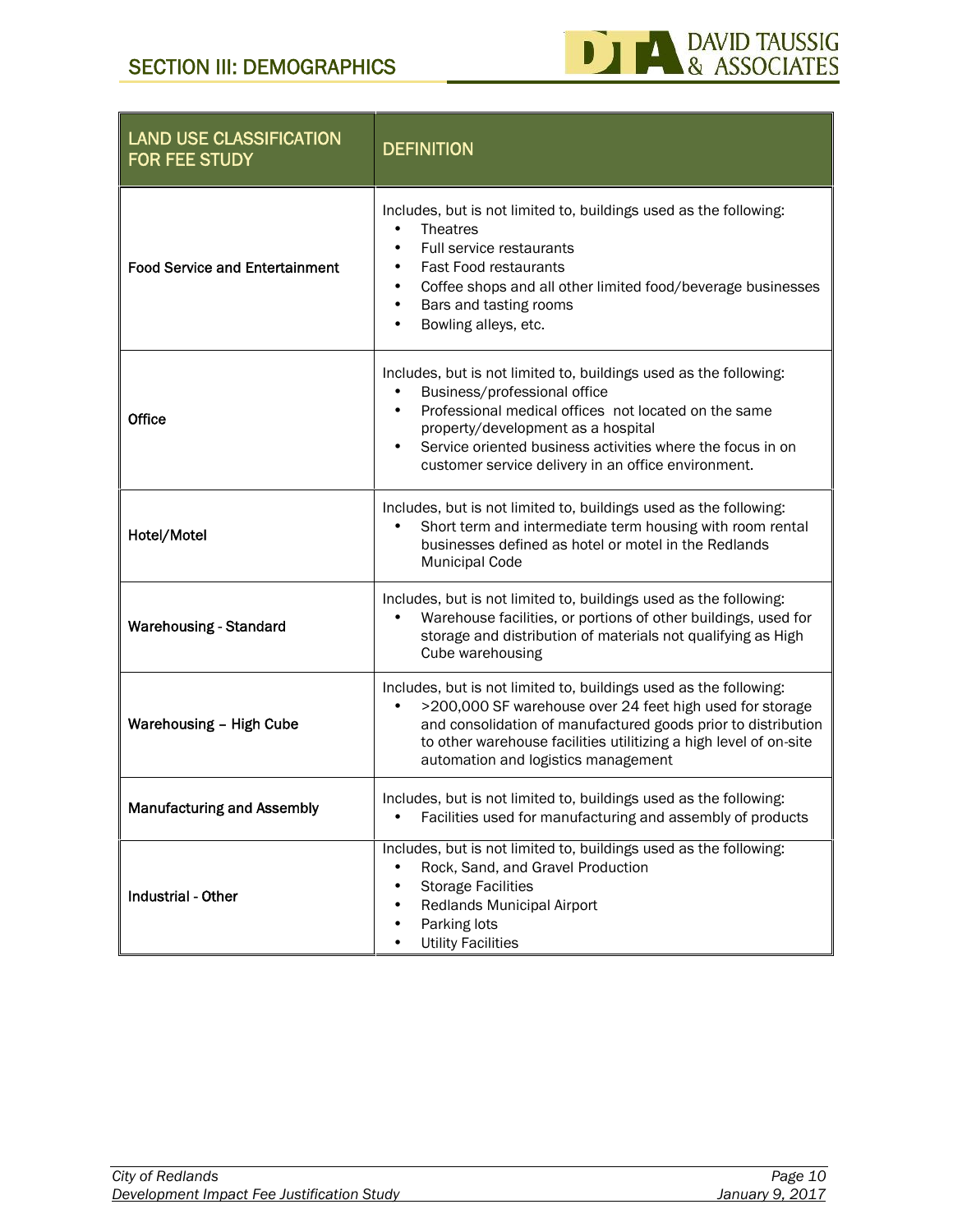

| <b>LAND USE CLASSIFICATION</b><br><b>FOR FEE STUDY</b> | <b>DEFINITION</b>                                                                                                                                                                                                                 |
|--------------------------------------------------------|-----------------------------------------------------------------------------------------------------------------------------------------------------------------------------------------------------------------------------------|
| <b>Public/Institutional and Health Care</b>            | Includes, but is not limited to, buildings used as the following:<br>Public schools and educational facilities<br>Private schools<br>Universities<br><b>Community Centers</b><br>Post offices<br>Religious buildings<br>Hospitals |

The time horizon used for all fees is through the year 2035. The City was able to utilize available data from the City's General Plan (the "General Plan") to generate existing and future development projections through 2035.

The following sections summarize the existing and future development figures used in calculating the impact fees.

Section 1 below summarizes the existing development in the City.

Section 2 below summarizes the future development in the City through the year 2035.

Section 3 below summarizes the total development in the City in the year 2035.

Lastly, Section 4 below summarizes the EDU methodology used in all fee calculations.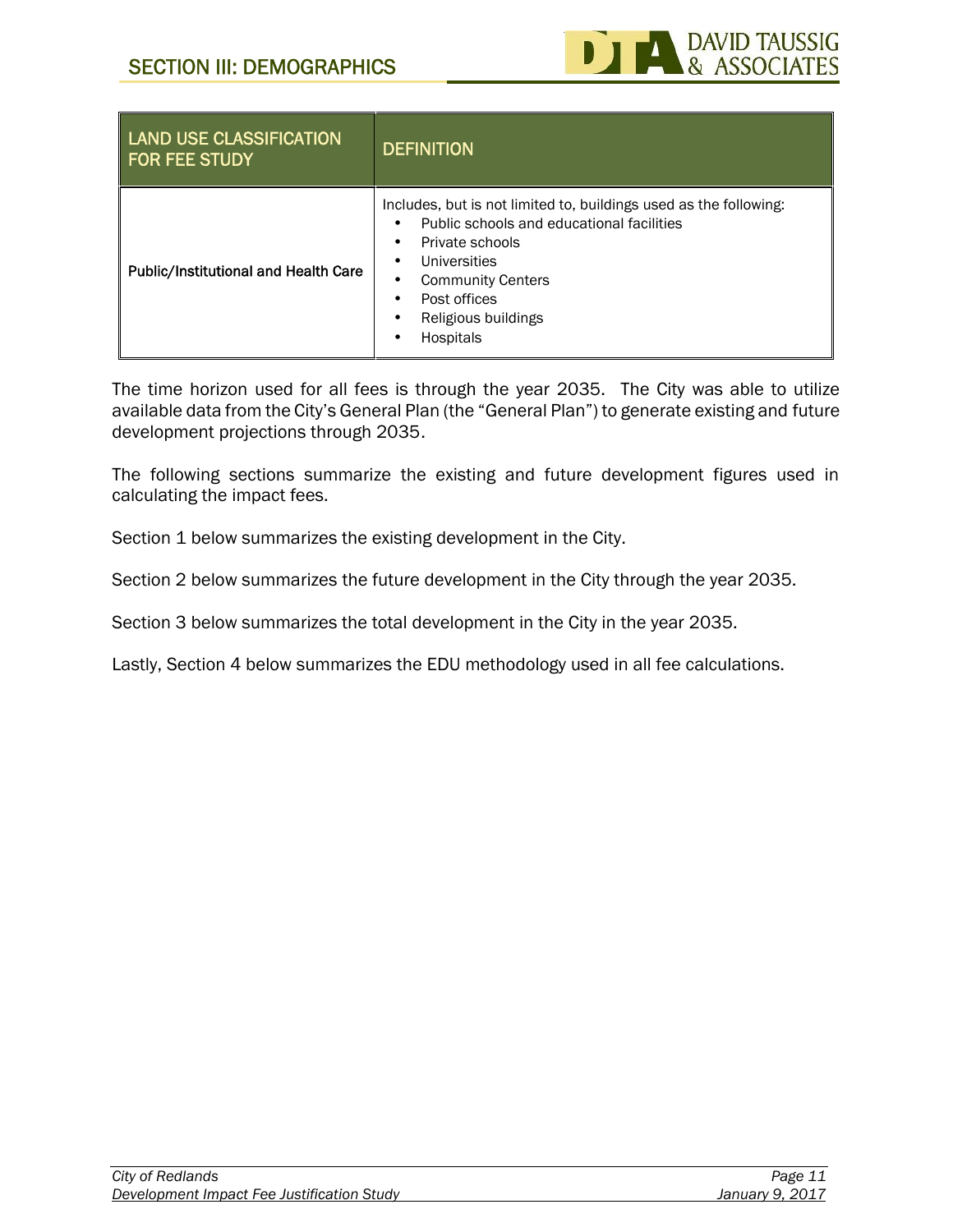

# **1. EXISTING DEVELOPMENT WITHIN CITY**

# **A. Residential Development**

The City estimates there were 69,882 residents residing in 26,953 residential units within the City as of January 1, 2015.

Table III-2 summarizes the existing residential development within the City.

| <b>ESTIMATED EXISTING RESIDENTIAL DEVELOPMENT</b> |                                               |                                                       |  |  |  |
|---------------------------------------------------|-----------------------------------------------|-------------------------------------------------------|--|--|--|
| <b>Residential Property</b>                       | <b>Existing Number of</b><br>Residents (2015) | <b>Existing Number of</b><br>Residential Units (2015) |  |  |  |
| Single-Family                                     | 50,315                                        | 19,547                                                |  |  |  |
| Multi-Family                                      | 19,567                                        | 7,406                                                 |  |  |  |
| <b>Transit-Oriented Development</b>               | O                                             | Ő                                                     |  |  |  |
| Total                                             | 69,882                                        | 26.953                                                |  |  |  |

# **TABLE III-2 CITY OF REDLANDS**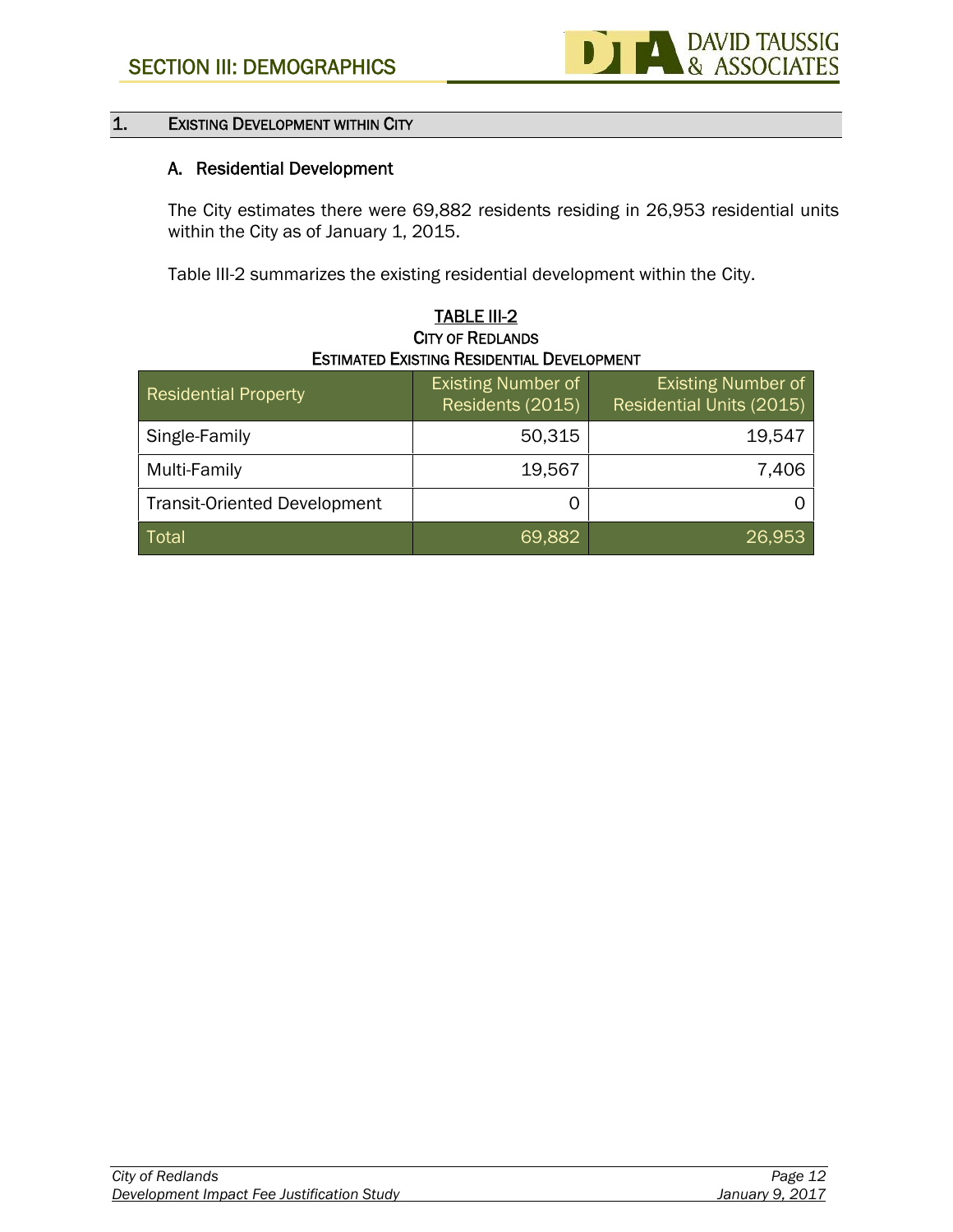# **B. Non-Residential Development**

In terms of non-residential development, the City has estimated there are approximately 268 Hotel/Motel rooms and 28.9 million square feet of other non residential development within the City as of January 1, 2015. The number of existing Hotel/Motel rooms was estimated by DTA based on the existing 270,918 building square feet as provided by the City and a factor of 1,012 building square feet per hotel room.

In terms of employees, there are 30,546 existing employees within the City.

Table III-3 summarizes the existing non-residential development within the City.

| <b>Non-Residential Property</b> | Number of<br><b>Employees</b> | Number of Non-<br><b>Residential SF</b> | Number of<br>Rooms |
|---------------------------------|-------------------------------|-----------------------------------------|--------------------|
| Retail                          | 3,038                         | 3,280,718                               | <b>NA</b>          |
| Commercial                      | 1,290                         | 3,301,780                               | <b>NA</b>          |
| Food Service & Entertainment    | 2,203                         | 438,842                                 | <b>NA</b>          |
| Office                          | 6,993                         | 1,744,700                               | <b>NA</b>          |
| Warehousing Standard            | 445                           | 355,878                                 | <b>NA</b>          |
| Warehousing-High Cube           | 2,527                         | 11,993,284                              | <b>NA</b>          |
| Manufacturing & Assembly        | 2,342                         | 2,165,052                               | <b>NA</b>          |
| Industrial-Other                | 331                           | 323,748                                 | <b>NA</b>          |
| Institutional & Health Care     | 11,127                        | 5,391,797                               | <b>NA</b>          |
| Hotel/Motel                     | 250                           | <b>NA</b>                               | 268                |
| Total                           | 30,546                        | 28,995,799                              | 268                |

# **TABLE III-3 CITY OF REDLANDS ESTIMATED EXISTING NON-RESIDENTIAL DEVELOPMENT**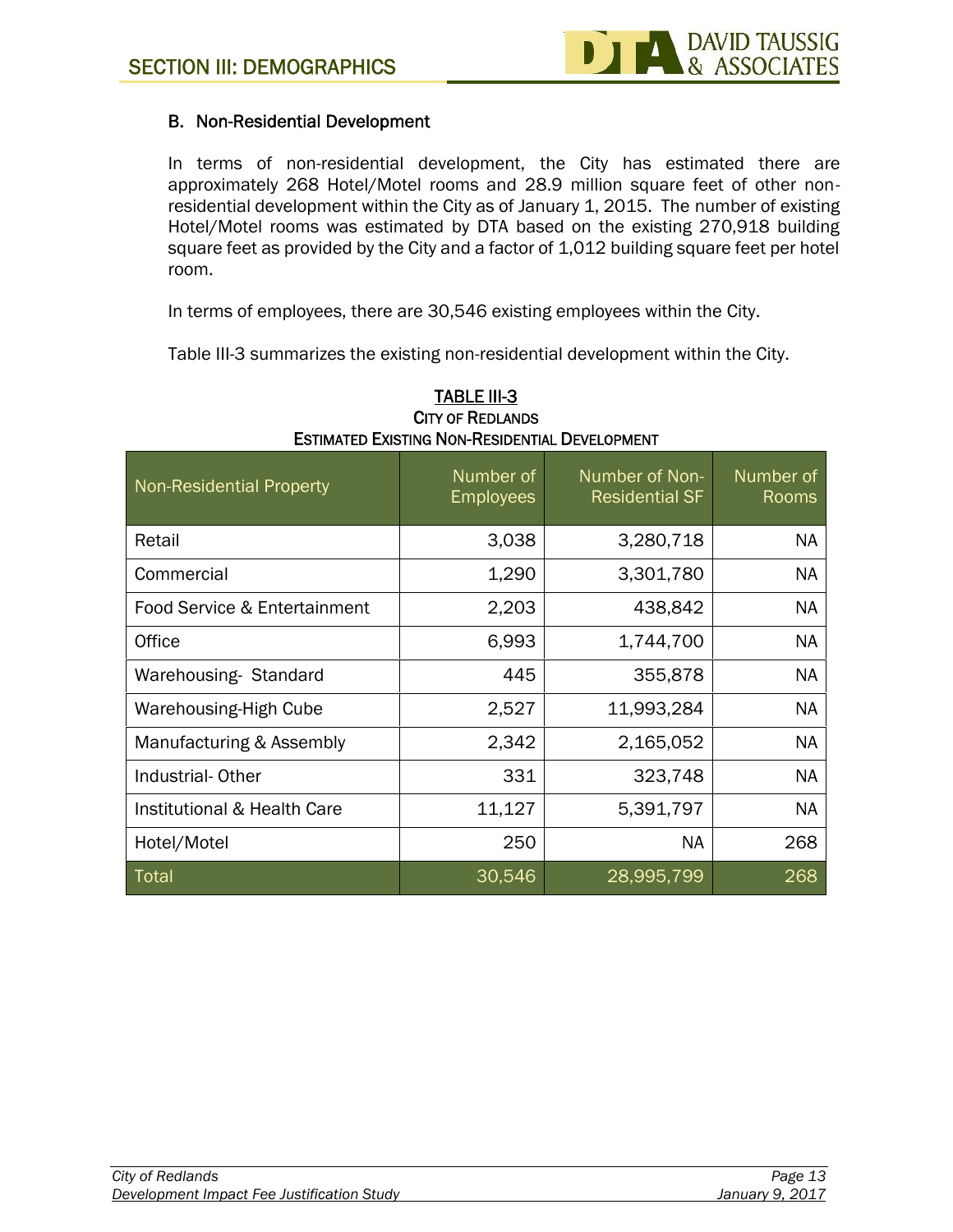

# **2. FUTURE DEVELOPMENT WITHIN CITY (2015 – 2035)**

As discussed in the introduction above, the time horizon used for all fees is through the year 2035. Therefore, this section describes development through 2035. These fee calculations rely on the development information provided by the City related to population, residential dwelling units, employees, non-residential building square feet, and hotel/motel rooms as described below.

# **A. Residential Development**

The City estimates there will be 105,676 residents and residing in 41,171 residential units within the City in the year 2035. Therefore, the City will have a population increase of 35,794 new residents and growth in residential development of 14,218 new dwelling units from 2015 through 2035.

Table III-4 summarizes the future demographics for residential property through the year 2035.

# **TABLE III-4 CITY OF REDLANDS ESTIMATED FUTURE RESIDENTIAL DEVELOPMENT (2015 THROUGH YEAR 2035)**

| <b>Residential Property</b>         | Future Number of<br>Residents (2015 - 2035) | <b>Future Number of Residential</b><br>Units (2015 - 2035) |
|-------------------------------------|---------------------------------------------|------------------------------------------------------------|
| Single-Family                       | 15,089                                      | 4,677                                                      |
| Multi-Family                        | 5,029                                       | 1,703                                                      |
| <b>Transit-Oriented Development</b> | 15,676                                      | 7,838                                                      |
| Total                               | 35,794                                      | 14,218                                                     |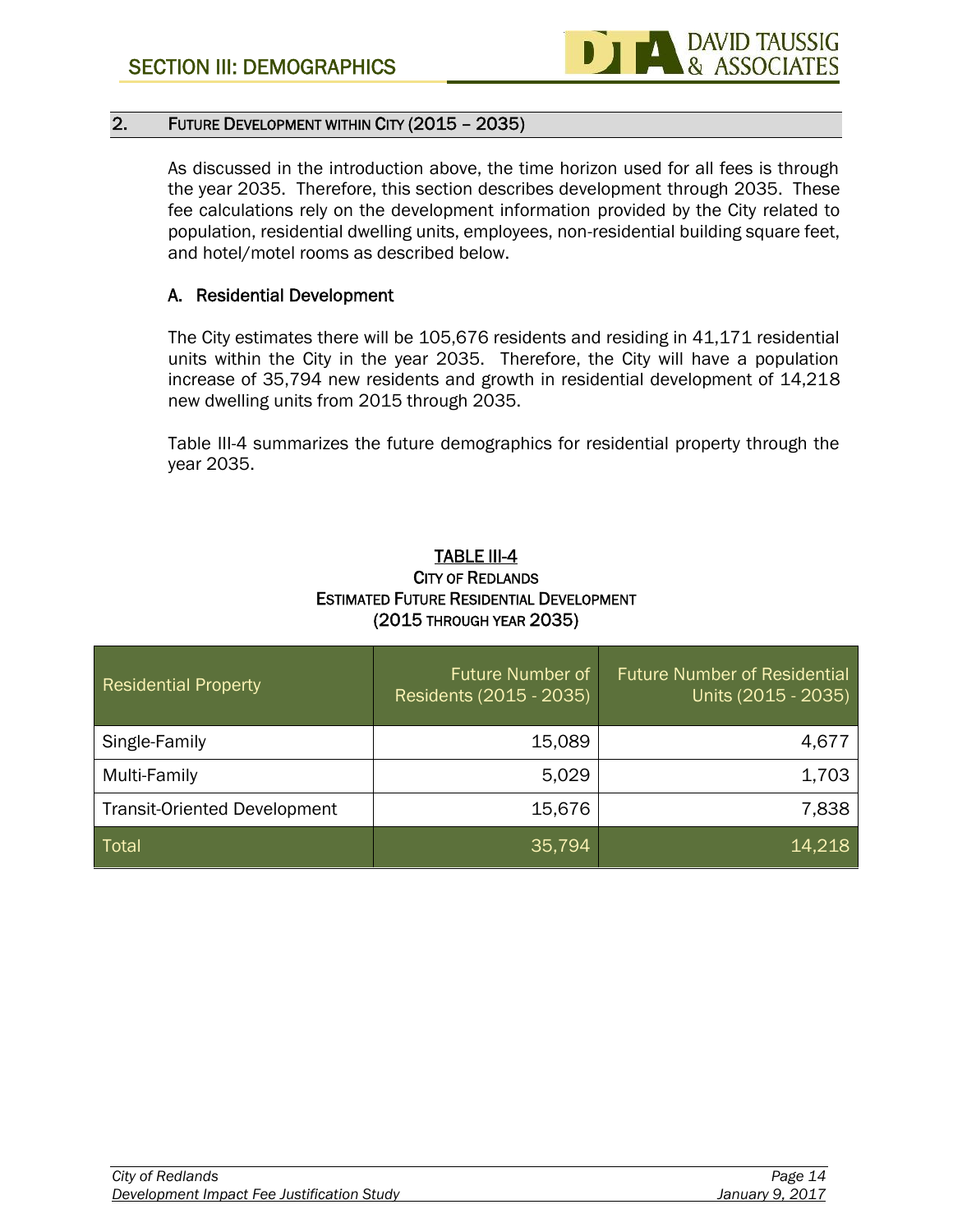# **B. Non-Residential Development**

In terms of non-residential development, it is estimated there will be approximately 132 new Hotel/Motel rooms and 14.2 million new square feet of other non-residential development within the City from 2015 to 2035. The number of new Hotel/Motel rooms was estimated by DTA based on 133,292 future building square feet as provided by the City and a factor of 1,012 building square feet per hotel room as mentioned above.

In terms of employees, it is estimated there will be 14,838 additional employees within the City through 2035.

Table III-5 summarizes the future demographics for the non-residential land uses through the year 2035.

| <b>Non-Residential Property</b> | Number of<br><b>Employees</b> | Number of Non-<br><b>Residential SF</b> | <b>Number of Rooms</b> |
|---------------------------------|-------------------------------|-----------------------------------------|------------------------|
| Retail                          | 1,494                         | 1,613,362                               | <b>NA</b>              |
| Commercial                      | 634                           | 1,622,735                               | NA                     |
| Food Service & Entertainment    | 1,083                         | 215,736                                 | <b>NA</b>              |
| Office                          | 3,439                         | 858,004                                 | <b>NA</b>              |
| Warehousing-Standard            | 65                            | 52,001                                  | NA                     |
| <b>Warehousing-High Cube</b>    | 1,284                         | 6,093,809                               | NA                     |
| Manufacturing & Assembly        | 1,206                         | 1,114,568                               | NA                     |
| Industrial-Other                | 37                            | 36,256                                  | NA                     |
| Institutional & Health Care     | 5,473                         | 2,652,045                               | NA                     |
| Hotel/Motel                     | 123                           | NA.                                     | 132                    |
| Total                           | 14,838                        | 14,258,516                              | 132                    |

# **TABLE III-5 CITY OF REDLANDS ESTIMATED FUTURE NON-RESIDENTIAL DEVELOPMENT (2015 THROUGH 2035)**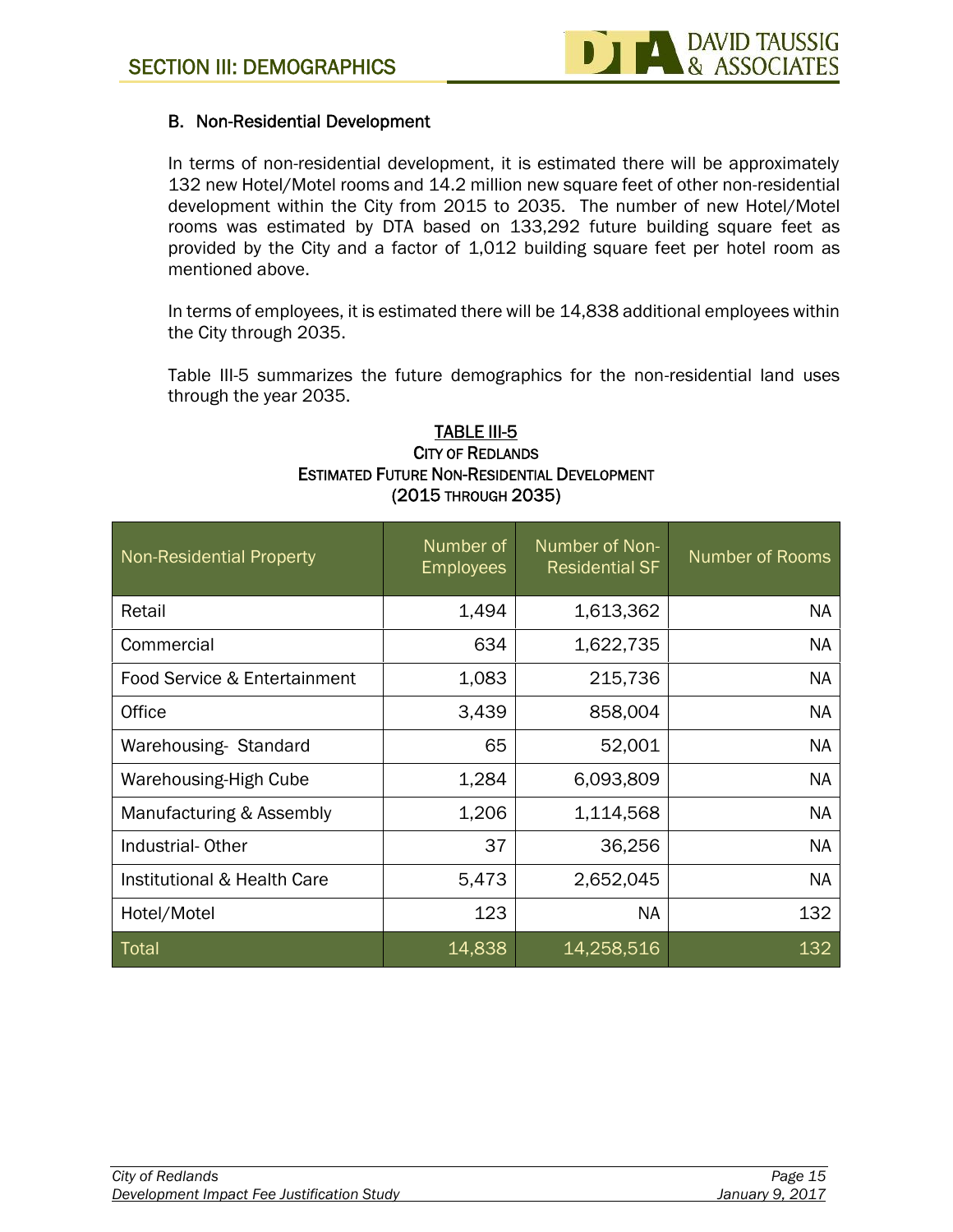# **3. TOTAL DEVELOPMENT WITHIN CITY (2035)**

Table III-6 describes the total residential development in the City in the year 2035. This is based on the sum of Tables III-2 and III-4.

# **TABLE III-6 CITY OF REDLANDS ESTIMATED RESIDENTIAL DEVELOPMENT (IN YEAR 2035)**

| <b>Residential Property</b>            | <b>Description</b> | <b>Total Existing</b><br>(2015)<br>(From Table III-2) | <b>Future</b><br>Development<br>(2015 to 2035)<br>(From Table III-4) | <b>Total</b><br>Development<br>(2035) |
|----------------------------------------|--------------------|-------------------------------------------------------|----------------------------------------------------------------------|---------------------------------------|
| Single-Family                          | <b>Residents</b>   | 50,315                                                | 15,089                                                               | 65,404                                |
|                                        | <b>Units</b>       | 19,547                                                | 4,677                                                                | 24,224                                |
| Multi-Family                           | <b>Residents</b>   | 19,567                                                | 5,029                                                                | 24,596                                |
|                                        | <b>Units</b>       | 7,406                                                 | 1,703                                                                | 9,109                                 |
| <b>Transit-Oriented</b><br>Development | <b>Residents</b>   | $\Omega$                                              | 15,676                                                               | 15,676                                |
|                                        | <b>Units</b>       | $\overline{0}$                                        | 7,838                                                                | 7,838                                 |
| Total                                  | <b>Residents</b>   | 69,882                                                | 35,794                                                               | 105,676                               |
|                                        | <b>Units</b>       | 26,953                                                | 14,218                                                               | 41,171                                |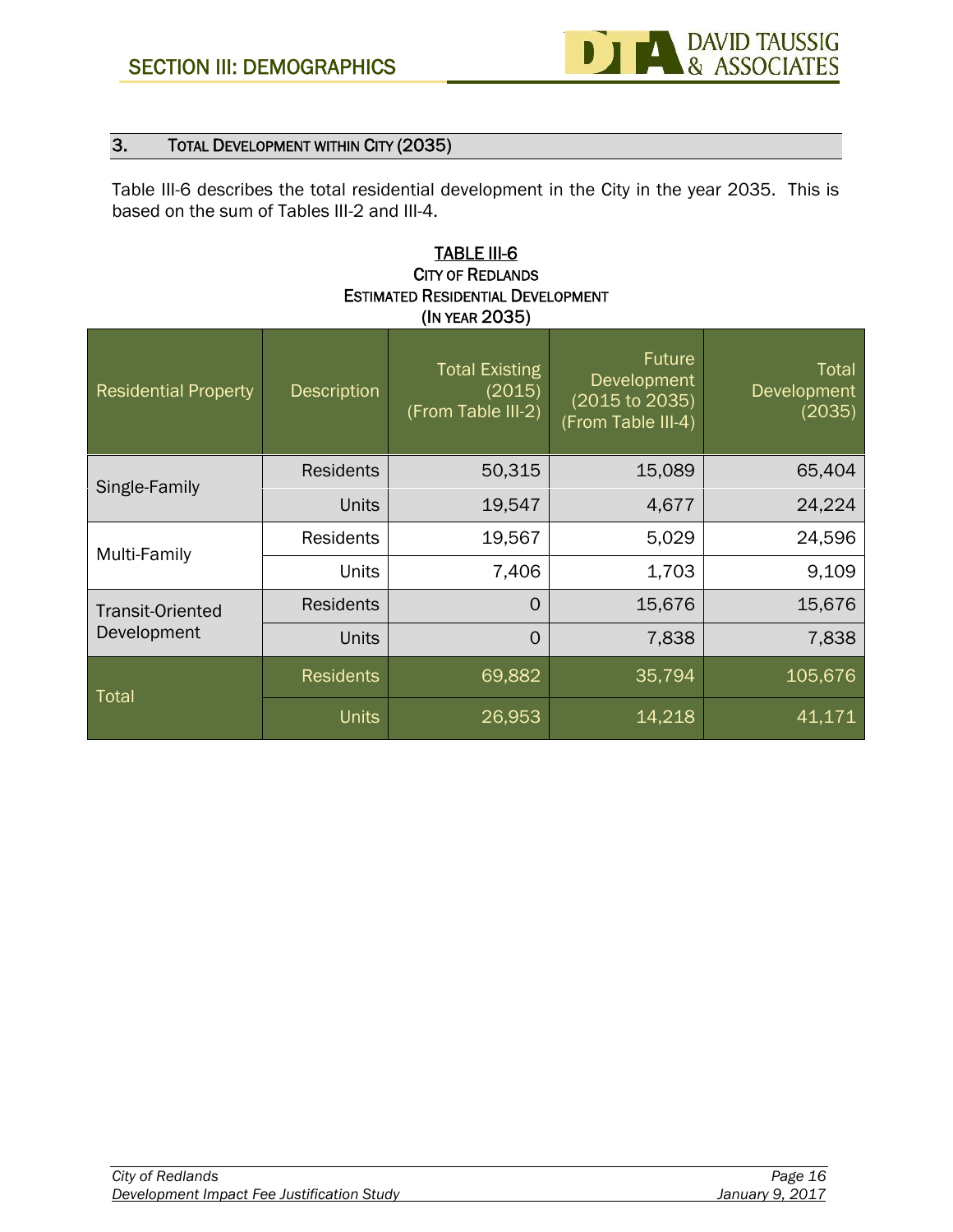

Table III-7 describes the total non-residential development in the City in the year 2035. This is based on the sum of Tables III-3 and III-5.

# **TABLE III-7 CITY OF REDLANDS ESTIMATED NON-RESIDENTIAL DEVELOPMENT (IN YEAR 2035)**

| <b>Residential Property</b> | Description        | <b>Total Existing</b><br>(2015)<br>(From Table III-3) | <b>Future Development</b><br>(2015 to 2035)<br>(From Table III-5) | Total<br>Development<br>(2035) |
|-----------------------------|--------------------|-------------------------------------------------------|-------------------------------------------------------------------|--------------------------------|
| Retail                      | Employees          | 3,038                                                 | 1,494                                                             | 4,532                          |
|                             | Non-Res. SF        | 3,280,718                                             | 1,613,362                                                         | 4,894,080                      |
| Commercial                  | Employees          | 1,290                                                 | 634                                                               | 1,924                          |
|                             | Non-Res. SF        | 3,301,780                                             | 1,622,735                                                         | 4,924,515                      |
| Food Service &              | Employees          | 2,203                                                 | 1,083                                                             | 3,286                          |
| Entertainment               | Non-Res. SF        | 438,842                                               | 215,736                                                           | 654,578                        |
| Office                      | Employees          | 6,993                                                 | 3,439                                                             | 10,432                         |
|                             | Non-Res. SF        | 1,744,700                                             | 858,004                                                           | 2,602,704                      |
| Warehousing -               | Employees          | 445                                                   | 65                                                                | 510                            |
| Standard                    | Non-Res. SF        | 335,878                                               | 52,001                                                            | 407,879                        |
| Warehousing - High          | Employees          | 2,527                                                 | 1,284                                                             | 3,811                          |
| Cube                        | Non-Res. SF        | 11,993,284                                            | 6,093,809                                                         | 18,087,093                     |
| Manufacturing &             | Employees          | 2,342                                                 | 1,206                                                             | 3,548                          |
| Assembly                    | Non-Res. SF        | 2,165,052                                             | 1,114,568                                                         | 3,279,620                      |
| Industrial - Other          | Employees          | 331                                                   | 37                                                                | 368                            |
|                             | Non-Res. SF        | 323,748                                               | 36,256                                                            | 360,004                        |
| Institutional & Health      | Employees          | 11,127                                                | 5,473                                                             | 16,600                         |
| Care                        | Non-Res. SF        | 5,391,797                                             | 2,652,045                                                         | 8,043,842                      |
| Hotel/Motel                 | Employees          | 250                                                   | 123                                                               | 373                            |
|                             | Rooms              | 268                                                   | 132                                                               | 399                            |
|                             | Employees          | 30,546                                                | 14,838                                                            | 45,384                         |
| Total                       | Non-Res. SF        | 28,995,799                                            | 14,258,516                                                        | 43,254,315                     |
|                             | <b>Hotel Rooms</b> | 268                                                   | 132                                                               | 399                            |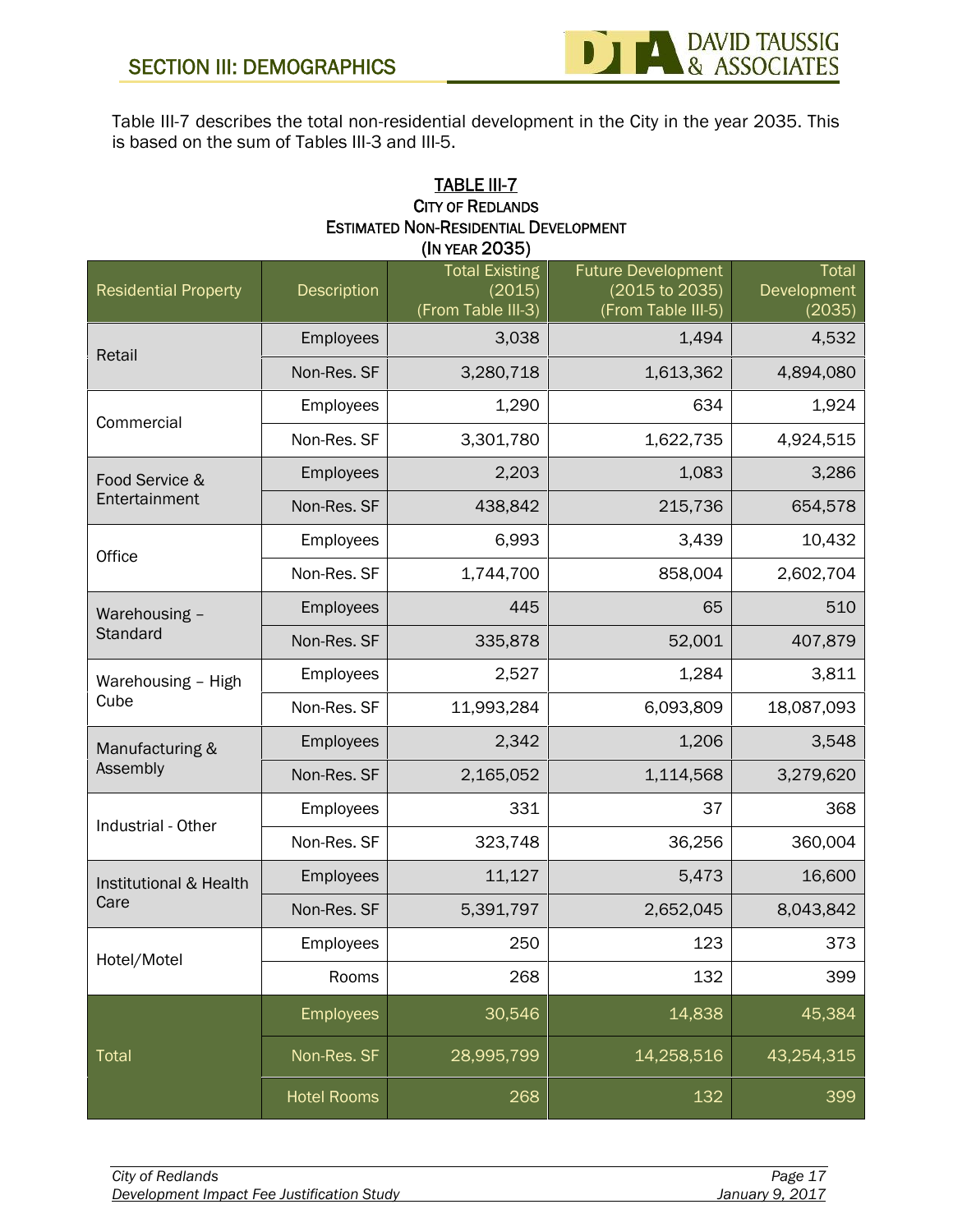

# **4. EQUIVALENT DWELLING UNIT (EDU) PROJECTIONS**

California Government Code §66001(4)(b) requires there to be a "...reasonable relationship between the amount of the fee and the cost of the public facility, or portion of the public facility, attributable to the development on which the fee is imposed." To ensure a reasonable relationship is maintained within the proposed fee structure, this study uses an Equivalent Dwelling Unit ("EDU") methodology. This approach establishes, for given land uses, a method of comparison of that land use to a baseline land use, utilizing a common demand variable. A demand variable is a measurable factor directly related to the size of the public facility.

As stated earlier, fees are calculated for various land use categories. Each land use has different levels of demand for the new facilities depending upon the demand variable most closely related to the determination of the size, extent and cost of the facility in question. For instance, additional traffic generated by new development requires expansion of existing roadway systems, therefore vehicular trips generated by growth in the various land uses would be a reasonable variable to measure traffic demand. In this case the Average Daily Trips ("ADT") would be the common demand variable and the ADTs generated by a residential dwelling unit would be the baseline value to which the ADTs generated by the remaining land uses would be compared. Likewise, additional residents resulting from new residential development will generate demand for expanded library facilities in the existing library system, therefore population increase would be considered a reasonable common demand variable and the population growth from a new residence would be used as the baseline.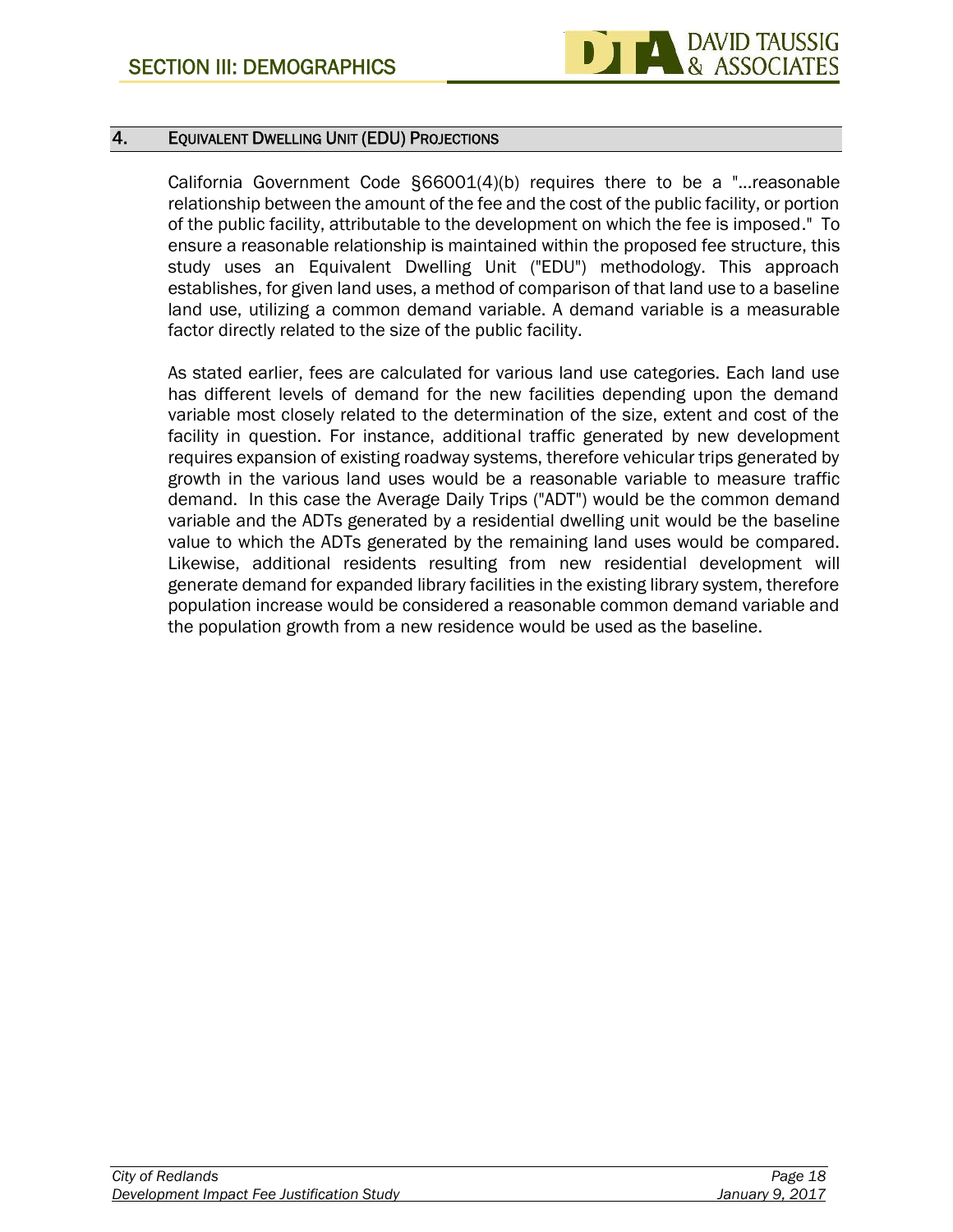

Table III-8 shows the fee category, service factor, and applicable land uses for which the EDUs are calculated.

# **TABLE III-8 City of Redlands Equivalent Dwelling Units**

| <b>Facility Type</b>         | Service Factor                        | Fee charged to Land Uses |
|------------------------------|---------------------------------------|--------------------------|
| Police                       | Residents and Employees Served        | Res. and Non-Res.        |
| Fire                         | <b>Residents and Employees Served</b> | Res. and Non-Res.        |
| Parks                        | Residents Served                      | Res. Only                |
| Library                      | <b>Residents Served</b>               | Res. Only                |
| <b>Government Facilities</b> | <b>Residents and Employees Served</b> | Res. and Non-Res.        |
| Transportation               | <b>Average Daily Trips</b>            | Res. and Non-Res.        |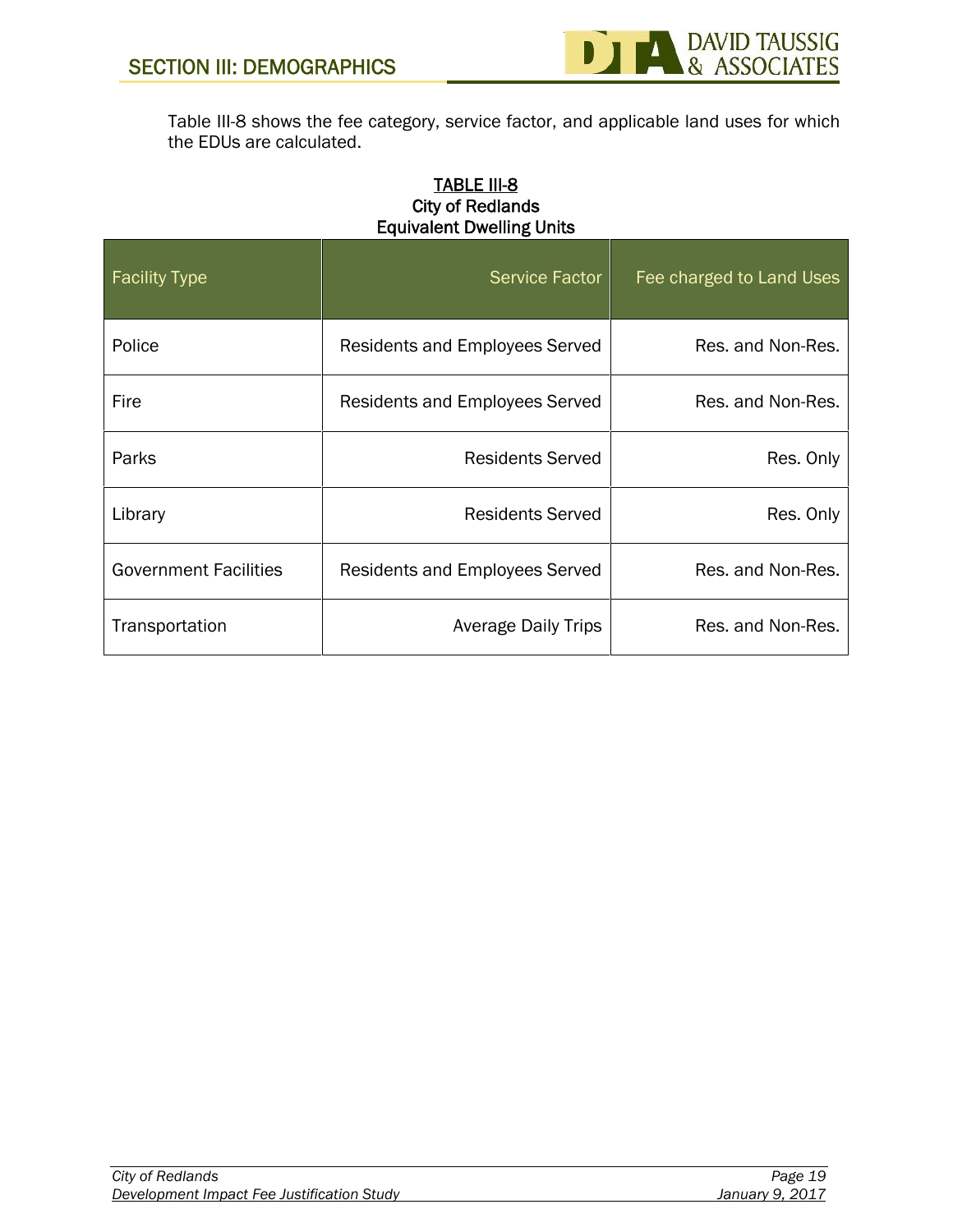

Table III-9 shows the existing EDUs for each land use. The following data is used for the police, fire, parks, library, and government facilities fees. The EDUs for transportation, which are based on average daily trips, are described in Section IV.E.

# **TABLE III-9 City of Redlands Existing Equivalent Dwelling Units (From 2015 to 2035)**

| <b>Residential Property</b>                                            | Number of Existing<br><b>Residents</b> | Number of<br><b>Residential</b><br><b>Units</b> | EDUs per<br><b>Residential Unit</b>     | <b>Total Existing</b><br><b>EDUS</b> |
|------------------------------------------------------------------------|----------------------------------------|-------------------------------------------------|-----------------------------------------|--------------------------------------|
| Single Family<br>Multi-Family<br><b>Transient Oriented Development</b> | 50,315<br>19,567                       | 19,547<br>7,406                                 | 1.000<br>1.026                          | 19,547<br>7,602                      |
| Subtotal                                                               | 0<br>69,882                            | <u>0</u><br>26,953                              | N/A                                     | N/A<br>27,149                        |
| Non-Residential Property                                               | Number of Existing<br><b>Employees</b> | Number of Non-<br>Residential SF /<br>Rooms     | EDUs per 1,000<br>Non-Res. SF /<br>Room | <b>Total Existing</b><br><b>EDUS</b> |
| Retail                                                                 | 3,038                                  | 3,280,718                                       | 0.360                                   | 1,180                                |
| Commercial                                                             | 1,290                                  | 3,301,780                                       | 0.152                                   | 501                                  |
| Food Service & Entertainment                                           | 2,203                                  | 438,842                                         | 1.950                                   | 856                                  |
| Office                                                                 | 6,993                                  | 1,744,700                                       | 1.557                                   | 2,717                                |
| Warehousing - Standard                                                 | 445                                    | 355,878                                         | 0.486                                   | 173                                  |
| Warehousing - High Cube                                                | 2,527                                  | 11,993,284                                      | 0.082                                   | 982                                  |
| Manufacturing and Assembly                                             | 2,342                                  | 2,165,052                                       | 0.420                                   | 910                                  |
| Industrial - Other                                                     | 331                                    | 323,748                                         | 0.397                                   | 129                                  |
| Institutional & Health Care                                            | 11,127                                 | 5,391,797                                       | 0.802                                   | 4,323                                |
| <b>Hotel/Motel Rooms</b>                                               | 250                                    | 268                                             | 0.363                                   | 97                                   |
| Subtotal                                                               | 30,546                                 | 28,995,799                                      |                                         | 11,867                               |
| <b>Grand Total</b>                                                     |                                        |                                                 |                                         | 39,016                               |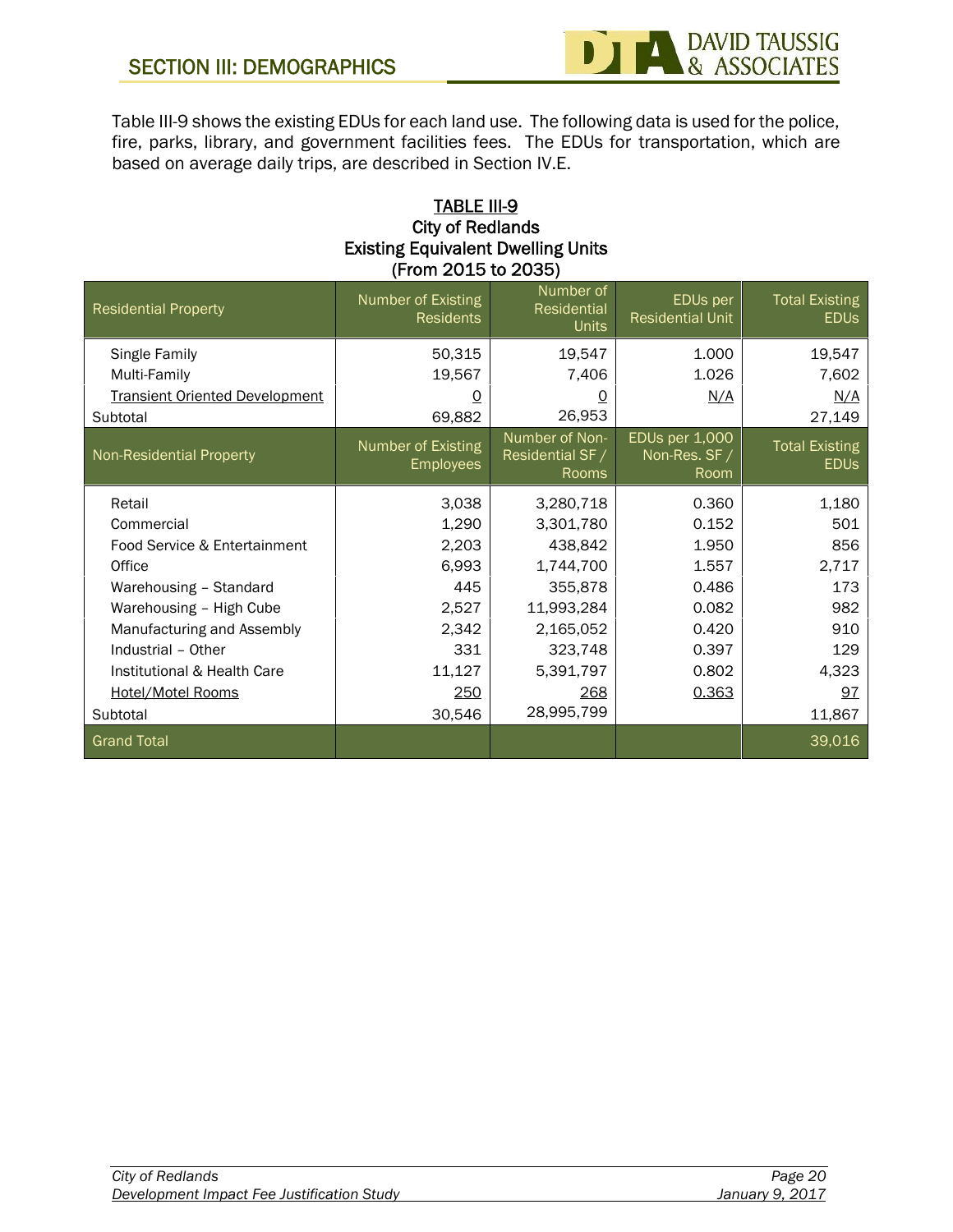# **SECTION III: DEMOGRAPHICS**



Table III-10 shows the total number of future EDUs calculated for each land use for the time period from 2015 through 2035. Please note that the future EDU factors differ from the existing EDU factors due to various reasons including estimated changes in residents per unit and employees per square foot as provided by the City. The City estimated such future changes based on current census data statistics, housing density within the City, planning projections, and employee levels of current business in the City.

# **TABLE III-10 City of Redlands Future Equivalent Dwelling Units (From 2015 to 2035)**

| <b>Residential Property</b>                                                        | Number of Future<br>Residents        | Number of<br>Residential<br><b>Units</b>           | EDUs per<br><b>Residential Unit</b>     | <b>Total Future</b><br><b>EDUS</b> |
|------------------------------------------------------------------------------------|--------------------------------------|----------------------------------------------------|-----------------------------------------|------------------------------------|
| Single Family<br>Multi-Family<br><b>Transient Oriented Development</b><br>Subtotal | 15,089<br>5,029<br>15,676<br>35,794  | 4,677<br>1,703<br>7,838<br>14,218                  | 1.000<br>0.915<br>0.620                 | 4,677<br>1,559<br>4,859<br>11,095  |
| Non-Residential Property                                                           | Number of Future<br><b>Employees</b> | Number of Non-<br>Residential SF /<br><b>Rooms</b> | EDUs per 1,000<br>Non-Res. SF /<br>Room | <b>Total Future</b><br><b>EDUS</b> |
| Retail                                                                             | 1,494                                | 1,613,362                                          | 0.287                                   | 463                                |
| Commercial                                                                         | 634                                  | 1,622,735                                          | 0.121                                   | 197                                |
| Food Service & Entertainment                                                       | 1,083                                | 215,736                                            | 1.556                                   | 336                                |
| Office                                                                             | 3,439                                | 858,004                                            | 1.242                                   | 1,066                              |
| Warehousing - Standard                                                             | 65                                   | 52,001                                             | 0.388                                   | 20                                 |
| Warehousing - High Cube                                                            | 1,284                                | 6,093,809                                          | 0.065                                   | 398                                |
| Manufacturing and Assembly                                                         | 1,206                                | 1,114,568                                          | 0.335                                   | 374                                |
| Industrial - Other                                                                 | 37                                   | 36,256                                             | 0.317                                   | 11                                 |
| Institutional & Health Care                                                        | 5,473                                | 2,652,045                                          | 0.640                                   | 1,696                              |
| <b>Hotel/Motel Rooms</b>                                                           | <u>123</u>                           | 132                                                | 0.289                                   | 38                                 |
| Subtotal                                                                           | 14,838                               | 14,258,648                                         |                                         | 4,599                              |
| <b>Grand Total</b>                                                                 |                                      |                                                    |                                         | 15,694                             |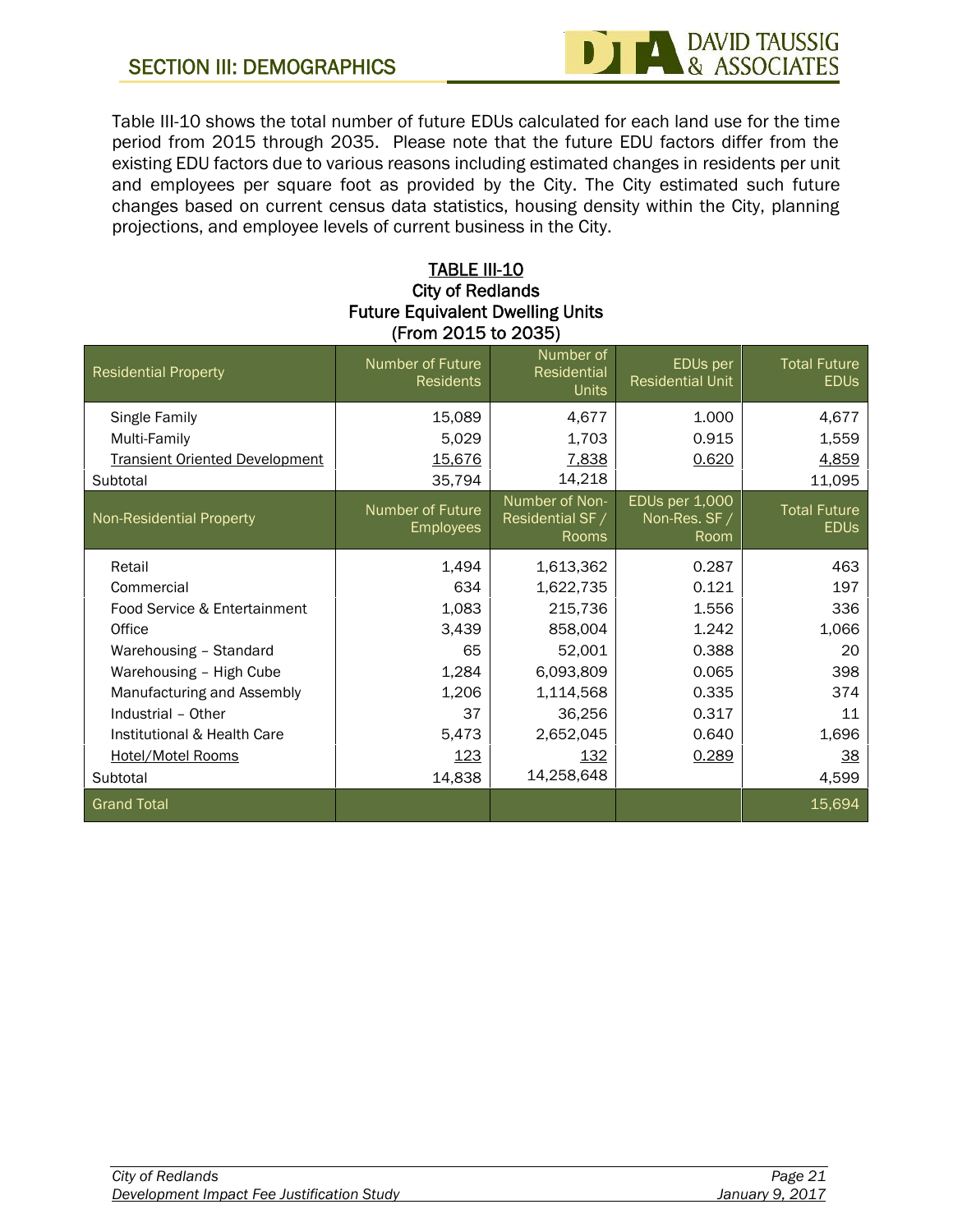

Table III-11 shows the total number of EDUs calculated for each land use in the year 2035:

# **TABLE III-11 City of Redlands Equivalent Dwelling Units (In 2035)**

| <b>Residential Property</b>           | Number of<br><b>Residents</b> | Number of<br>Residential<br><b>Units</b>    | <b>Total EDUs</b> |
|---------------------------------------|-------------------------------|---------------------------------------------|-------------------|
| Single Family                         | 65,404                        | 24,224                                      | 24,224            |
| Multi-Family                          | 24,596                        | 9,109                                       | 9,160             |
| <b>Transient Oriented Development</b> | 15,676                        | 7,838                                       | 4,859             |
| Subtotal                              | 105,676                       | 41,171                                      | 38,243            |
| <b>Non-Residential Property</b>       | Number of<br><b>Employees</b> | Number of Non-<br>Residential SF /<br>Rooms | <b>Total EDUs</b> |
| Retail                                | 4,532                         | 4,894,080                                   | 1,643             |
| Commercial                            | 1,924                         | 4,924,515                                   | 698               |
| Food Service & Entertainment          | 3,286                         | 654,578                                     | 1,192             |
| Office                                | 10,432                        | 2,602,704                                   | 3,783             |
| Warehousing - Standard                | 510                           | 407,879                                     | 193               |
| Warehousing - High Cube               | 3,811                         | 18,087,093                                  | 1,380             |
| Manufacturing and Assembly            | 3,548                         | 3,279,620                                   | 1,284             |
| Industrial - Other                    | 368                           | 360,004                                     | 140               |
| Institutional & Health Care           | 16,600                        | 8,043,842                                   | 6,019             |
| <b>Hotel/Motel Rooms</b>              | <u>373</u>                    | 399 Rooms                                   | <u>135</u>        |
| Subtotal                              | 45,384                        | 43,254,315                                  | 16,466            |
| <b>Grand Total</b>                    |                               |                                             | 54,709            |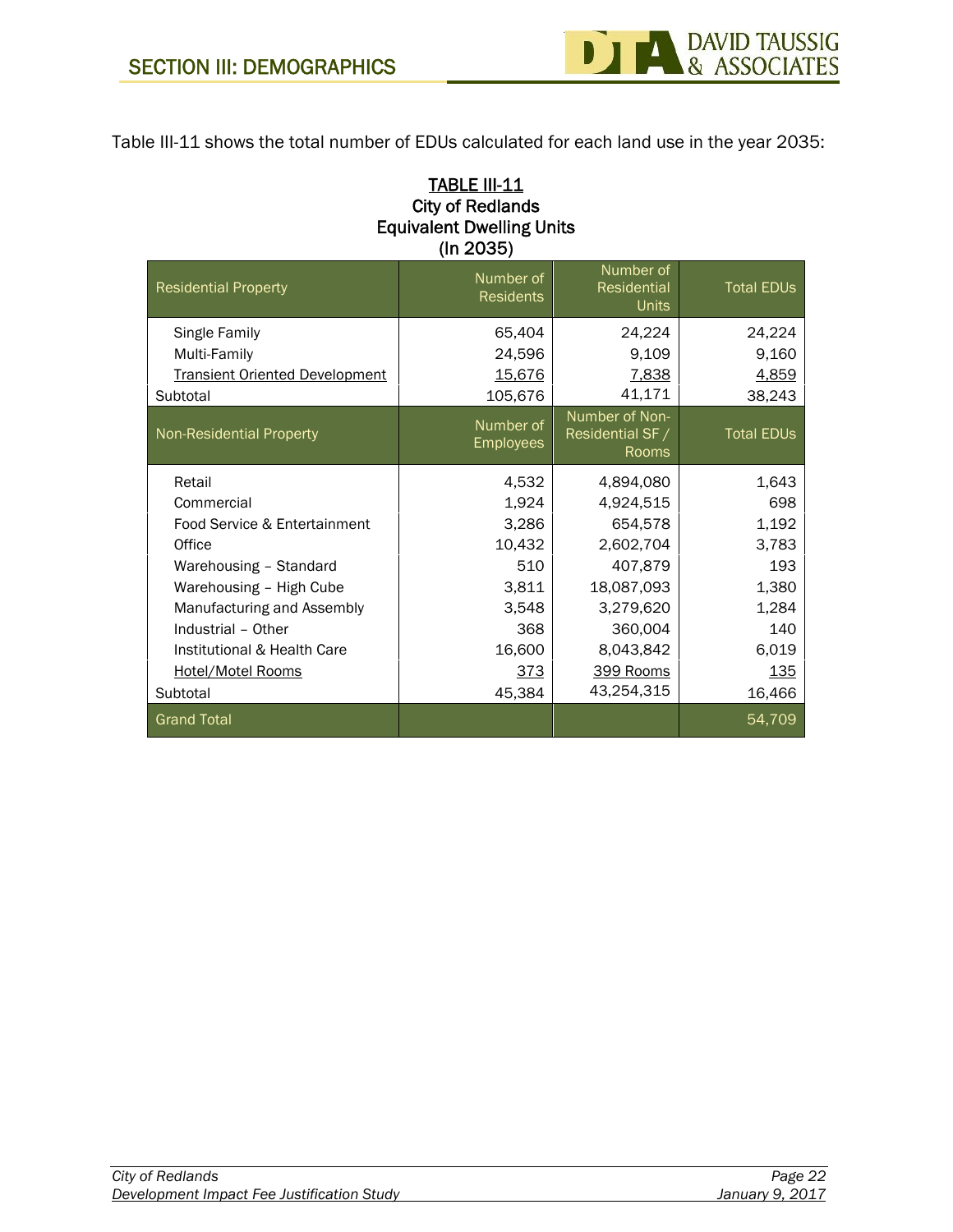

The following sections present the reasonable relationship for benefit, impact, and rough proportionality tests for each fee element (i.e., police facilities, fire facilities, library facilities, etc.) and the analysis undertaken to apportion costs for each type of public facility on the Needs List. More detailed fee calculation worksheets for each type of facility are included in Appendix B.

# **A. POLICE FACILITIES**

The Police Facilities will serve the residents and employees of Redlands by providing law enforcement and public safety services. The Fee Study includes a component for new police vehicles/aircraft. Table IV-A1 illustrates how the police fee will meet the requirements of AB1600 with regard to use of the fee, the type of development funded or partially funded by the fee revenue, the reasonable relationship to the need for facilities, and the proportionality requirements.

| <b>AB1600 Code</b><br>Section | Description                                                                                                                                                                        | Justification                                                                                                                                                                                                                                                                                                                                          |
|-------------------------------|------------------------------------------------------------------------------------------------------------------------------------------------------------------------------------|--------------------------------------------------------------------------------------------------------------------------------------------------------------------------------------------------------------------------------------------------------------------------------------------------------------------------------------------------------|
| 66001(a)(1)                   | Identify the purpose of<br>the Fee                                                                                                                                                 | Provide a revenue source that will provide funds to<br>acquire vehicles/aircraft that will mitigate the<br>impacts of new residential and non-residential<br>development to the City's Police facilities.                                                                                                                                              |
| 66001(a)(2)                   | Identify the use to<br>which the fee is to be<br>put                                                                                                                               | Acquisition of vehicles/aircraft.                                                                                                                                                                                                                                                                                                                      |
| 66001(a)(3)                   | Demonstrate how there<br>is a reasonable<br>relationship between<br>the fee's use and the<br>type of development<br>project on which the fee<br>is imposed                         | New residential and non-residential development in<br>the City will generate additional residents and<br>employees increasing the need for trained police<br>personnel. Vehicles used to provide these services<br>will have to be purchased to meet this increased<br>demand.                                                                         |
| 66001(a)(4)                   | Demonstrate how there<br>is a reasonable<br>relationship between<br>the need for the public<br>facilities and the type of<br>development project on<br>which the fee is<br>imposed | The additional residents and employees from new<br>development will impact demand for police<br>vehicles/aircraft. New police vehicles/aircraft are<br>needed to mitigate the impacts of the additional<br>residents and employees. If additional police<br>vehicles/aircraft are not acquired, then overall<br>public safety in the City will suffer. |

# **TABLE IV-A1 POLICE FACILITIES**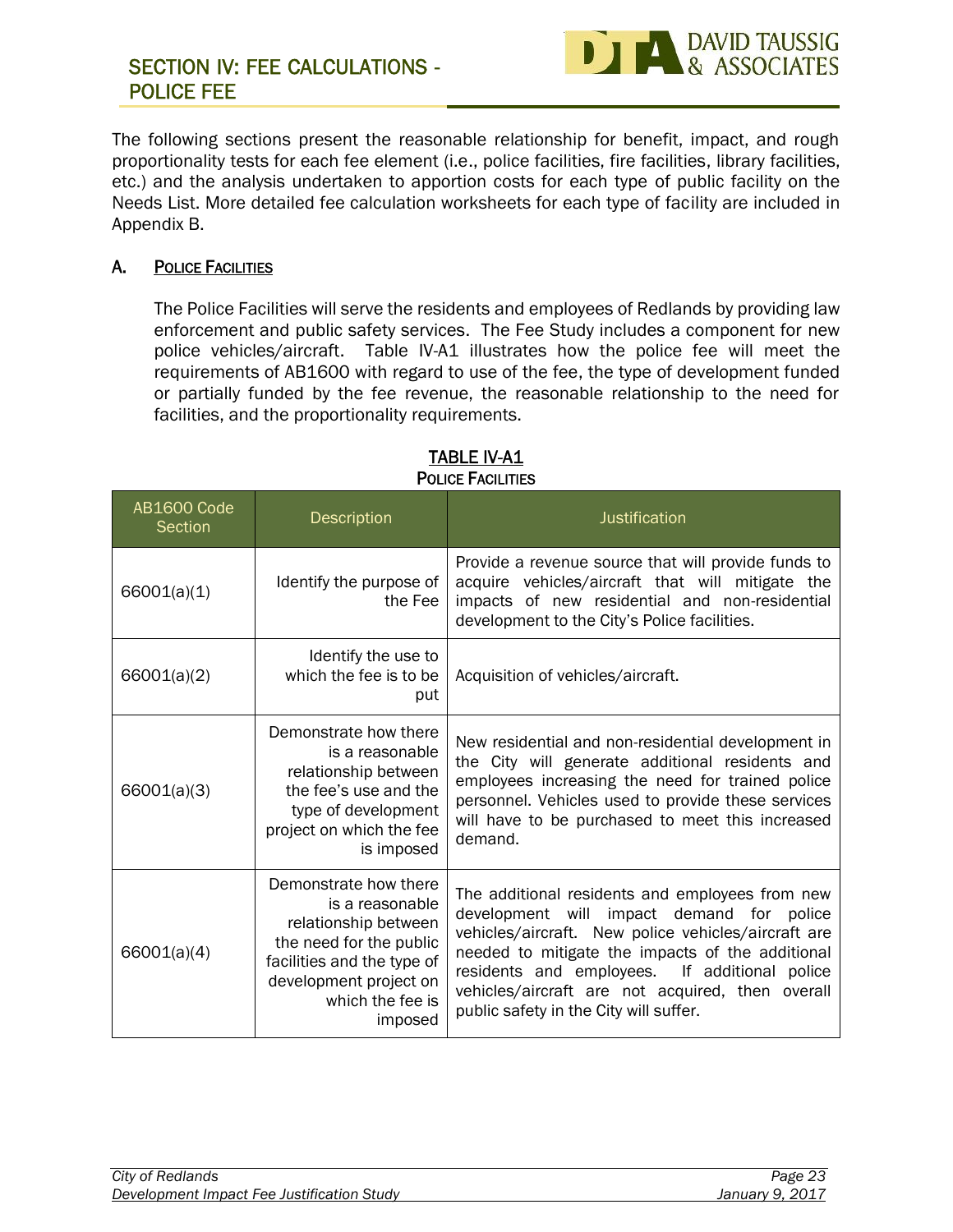# **SECTION IV: FEE CALCULATIONS - POLICE FEE**



| AB1600 Code<br>Section | <b>Description</b>                                                                                                                  | <b>Justification</b>                                                     |
|------------------------|-------------------------------------------------------------------------------------------------------------------------------------|--------------------------------------------------------------------------|
| 66001(b)               | Demonstrate how there<br>is a reasonable<br>relationship between<br>the amount of the fee<br>and the cost of the<br>public facility | The police fee is based on the cost to provide new<br>vehicles/aircraft. |

# **EXISTING FACILITIES**

The City of Redlands currently has 135 vehicles/aircraft. See Table IV-A2 for a summary of the existing inventory.

#### **TABLE IV-A2 EXISTING POLICE FACILITIES**

| <b>Police Facilities</b>                  | <b>Facility Unit</b> | Units          |
|-------------------------------------------|----------------------|----------------|
|                                           |                      |                |
| Vehicles/Aircraft                         |                      |                |
| <b>Marked Police Units</b>                | Vehicles             | 48             |
| Unmarked Police Vehicles                  | Vehicles             | 7              |
| <b>Off-Road Vehicles</b>                  | Vehicles             | 5              |
| <b>Unmarked Units</b>                     | Vehicles             | 25             |
| Undercover/Cold Units                     | Vehicles             | 9              |
| Crime Scene/Evidence Vehicles             | Vehicles             | 2              |
| Evidence/Building Maintenance             | Vehicles             | $\overline{2}$ |
| CSO/PDG Control/CVP/Explorer/CVP Vehicles | Vehicles             | 15             |
| Custody/Transport                         | Vehicles             | $\overline{2}$ |
| <b>Animal Control Trucks</b>              | Vehicles             | 3              |
| <b>Mobile Command Center</b>              | Vehicles             | 1              |
| Cessna 172 Airplane                       | Aircraft             | 1              |
| DUI Trailer (2-axle)                      | Vehicles             | $\overline{2}$ |
| DUI Trailer (3-axle)                      | Vehicles             | 1              |
| <b>Radar Trailers</b>                     | Vehicles             | $\overline{2}$ |
| <b>VMS Trailer</b>                        | Vehicles             | 1              |
| Segways                                   | Vehicles             | 7              |
| Park Ranger Golf Cart                     | Vehicles             | 1              |
| <b>MRAP</b>                               | Vehicles             | 1              |
| Total                                     |                      | 135            |

In addition, the City currently has one police facility totaling 23,838 building square feet on 1.46 acres of land. As described in Section IV.E herein (Government Facilities), this existing police facility will be replaced in the future with the proposed Government

| City of Redlands                           | Page 24         |  |
|--------------------------------------------|-----------------|--|
| Development Impact Fee Justification Study | January 9, 2017 |  |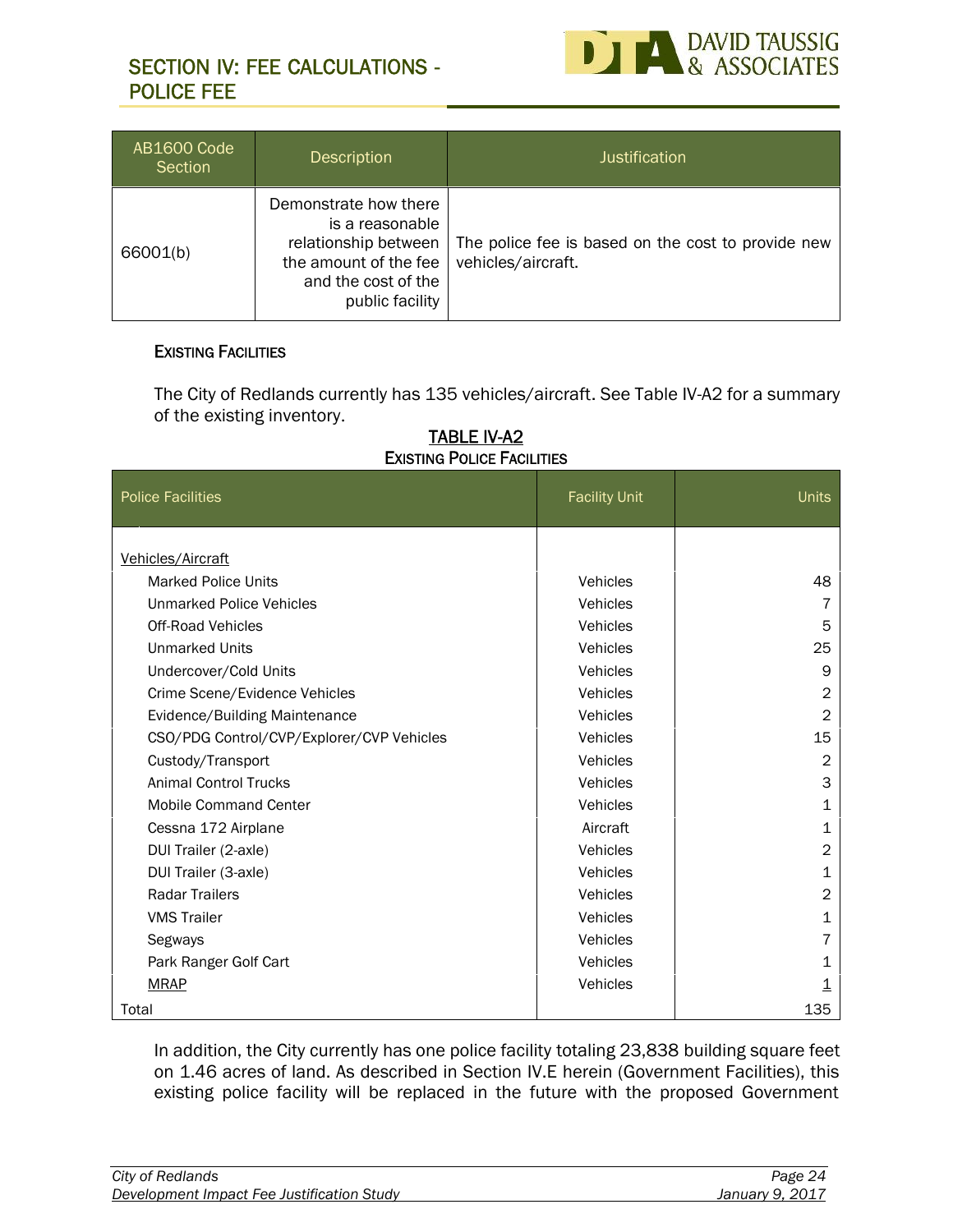

Center/Safety Hall Facility.

# **PROPOSED FACILITIES**

In order to determine the proposed facilities, the City must determine the demand upon infrastructure created by new development. Residents and businesses benefit from law enforcement services in three ways: (i) directly, (ii) indirectly, and (iii) through standby availability. Direct services are those where a resident or business owner requires a direct response, usually as a result of being the victim of a crime. Direct service results in the form of a law enforcement officer contacting the victim. Indirect benefits, such as crime prevention programs, free patrol time and other law enforcement services that serve all business, citizens, and visitors, are impossible to calculate for a specific boundary. An example of indirect benefit would be the apprehension of a burglar in a particular neighborhood. Had the burglar not been apprehended and arrested, he/she may have broken into additional homes in the neighborhood. Most residents and businesses may go for many years before ever requiring a call-for-service. However, these fortunate residents and businesses still benefit from law enforcement services, if in no other way than by the knowledge that a law enforcement officer is available, through adequate planned standby to respond when needed.

The addition of new residential units and new business will increase the demand upon enforcement service level, more areas requiring preventative patrol, and in general, will create more opportunities for crimes to be committed. Demands will be made upon the previously listed assets in Table IV-A2 above in a direct, indirect, or standby form. Therefore, such assets would need to be expanded.

Table IV-A3 identifies the vehicles/aircraft proposed to be funded in whole or in part with the collection of Police fees. Quantity and costs are based on estimates provided by the City.

|                                        | <b>NEEDS LIST</b>    |                   |                      |
|----------------------------------------|----------------------|-------------------|----------------------|
| <b>Police Facilities</b>               | <b>Facility Unit</b> | <b>Number</b>     | <b>Facility Cost</b> |
| <b>Future Police Vehicles/Aircraft</b> |                      | Vehicles/Aircraft | Costs                |
| <b>Marked Police Units</b>             | Vehicles             | 12                | \$327,191            |
| Unmarked Units                         | Vehicles             | 3                 | \$69,042             |
| Undercover/Cold Units                  | Vehicles             | 1                 | \$25,000             |
| Radar Trailers                         | Vehicles             | 2                 | \$26,000             |
| <b>Park Ranger Golf Cart</b>           | Vehicles             | 2                 | \$16,000             |
| Total                                  |                      | 20                | \$463,233            |
| <b>Grand Total</b>                     |                      |                   | \$463,233            |

**TABLE IV-A3**

In addition, a new law enforcement facility (Safety Hall) is included in Section IV.E

| City of Redlands                           | Page 25         |
|--------------------------------------------|-----------------|
| Development Impact Fee Justification Study | January 9, 2017 |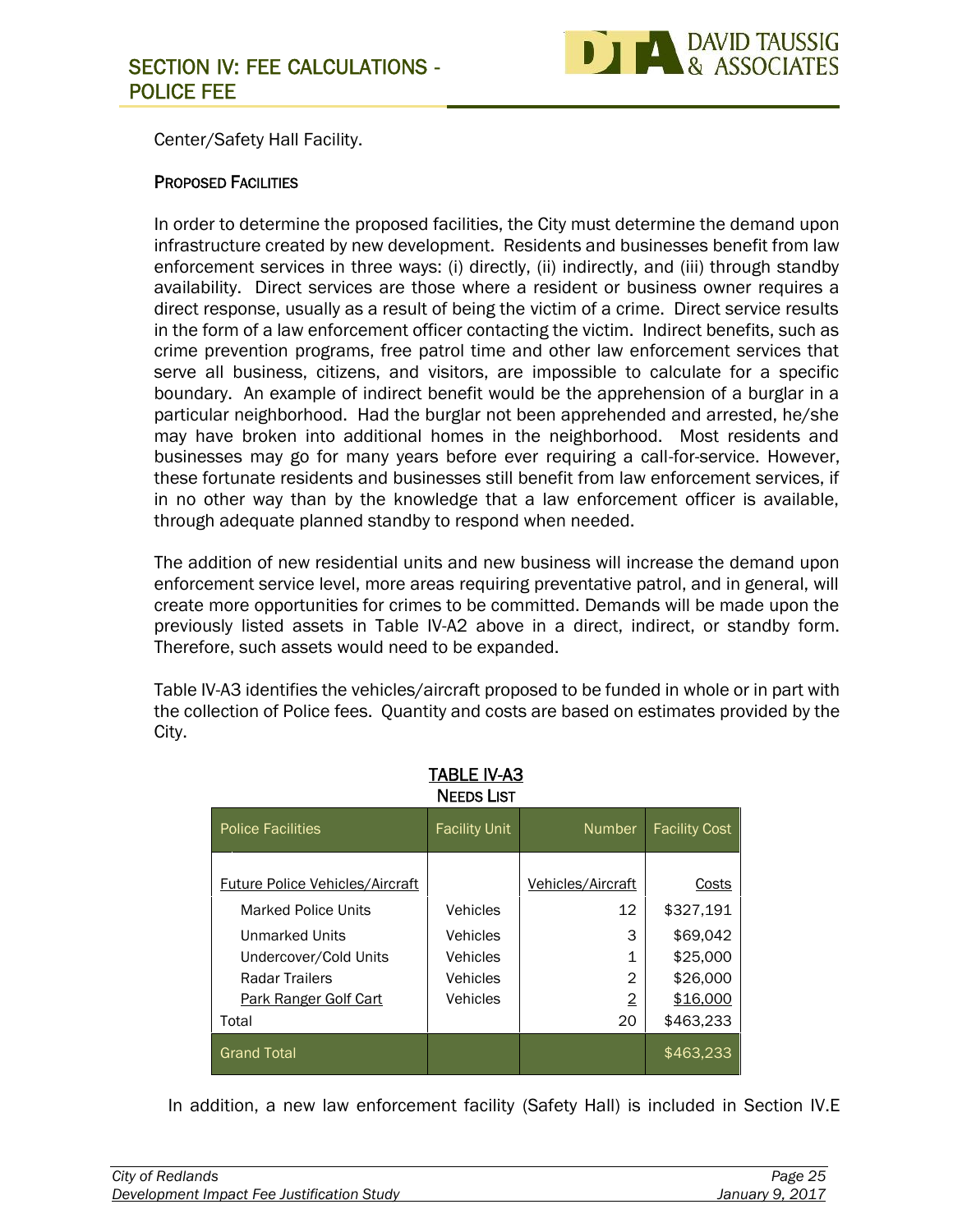

# **SECTION IV: FEE CALCULATIONS - POLICE FEE**

herein (General Government Facilities). Therefore, the fee related to new law enforcement facilities space will be collected as part of the General Government Facilities fee while the Police fee will be for the acquisition of police vehicles/aircraft only.

# **Equivalent Dwelling Units**

For police facilities, the development of property into residential and non-residential uses generates residents and employees increasing the need for trained police personnel. Vehicles and aircraft used to provide police services will have to be purchased to meet this increased demand.

Since the facilities proposed to be financed by the impact fees will serve both residential and non-residential property, DTA projected the number of future EDUs based on the number of residents or employees generated by each land use class.

As shown in Section III.4 (Demographics - EDUs), there are 39,016 total existing EDUs and 15,694 future EDUs, bringing the total EDUs in 2035 to 54,709 EDUs.

#### **Allocation of Costs**

The total cost of \$463,233, as shown in Table IV-A4 above, for police facilities needed to serve existing and new development is allocated to existing and new development based on the share of total EDUs in 2035.

#### Vehicles/Aircraft

The City currently has 135 existing vehicles/aircraft. The City has determined the vehicles/aircraft identified on Table IV-A3 will be needed to serve new development. Since the existing vehicles of 3.460 vehicles per 1,000 EDUs (135 vehicles divided by 39,016 EDUs) is greater than the buildout vehicles of 2.833 per 1,000 EDUs (155 vehicles divided by 54,709 EDUs), 100% of the costs will be allocated to new development.

#### Total Facilities Costs

See Table IV-A5 for the total facilities costs allocated to new and existing development.

| <b>TABLE IV-A5</b><br><b>TOTAL COSTS</b> |                                                         |                                                |                    |  |
|------------------------------------------|---------------------------------------------------------|------------------------------------------------|--------------------|--|
| New Facility                             | <b>Cost Allocated to</b><br><b>Existing Development</b> | Cost Allocated to<br><b>Future Development</b> | <b>Total Costs</b> |  |
| Vehicles/Aircraft                        | \$0                                                     | \$463,233                                      | \$463,233          |  |
| Total                                    | \$0                                                     | \$463,233                                      | \$463,233          |  |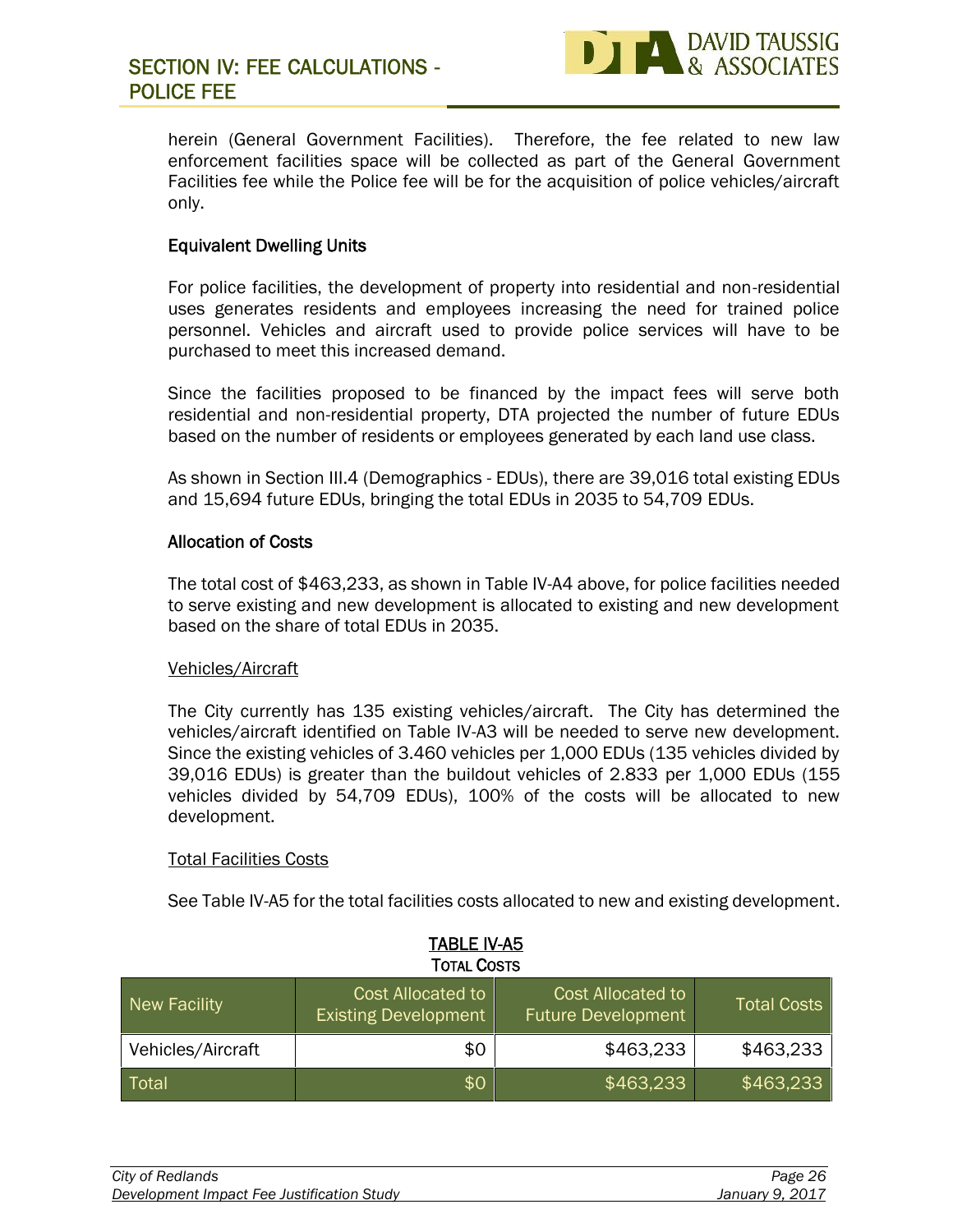

# **Proposed Fee Amount**

The Fee per EDU was calculated by dividing the costs allocated to future development by the number of future EDUs. See Table IV-A6 for the fee amount for each land use.

| <b>PROPOSED FEES</b>                   |                                                         |                                                          |                                 |  |  |
|----------------------------------------|---------------------------------------------------------|----------------------------------------------------------|---------------------------------|--|--|
| Land Use Type                          | <b>Number of Future</b><br>Units/Rooms/1,000<br>Sq. Ft. | Development Impact Fee<br>per Unit/Room/1,000<br>Sq. Ft. | <b>Cost Financed</b><br>by Fees |  |  |
| <b>Residential Property</b>            |                                                         |                                                          |                                 |  |  |
| Single Family                          | 4,677                                                   | \$29.52                                                  | \$138,050                       |  |  |
| Multi-Family                           | 1,703                                                   | \$27.02                                                  | \$46,011                        |  |  |
| <b>Transient Oriented Development</b>  | 7,838                                                   | \$18.30                                                  | \$143,421                       |  |  |
| <b>Non-Residential Property</b>        |                                                         |                                                          |                                 |  |  |
| Retail                                 | 1,613                                                   | \$8.47                                                   | \$13,669                        |  |  |
| Commercial                             | 1,623                                                   | \$3.57                                                   | \$5,801                         |  |  |
| Food Service & Entertainment           | 216                                                     | \$45.93                                                  | \$9,908                         |  |  |
| Office                                 | 858                                                     | \$36.67                                                  | \$31,464                        |  |  |
| Warehousing - Standard                 | 52                                                      | \$11.44                                                  | \$595                           |  |  |
| Warehousing - High Cube                | 6,094                                                   | \$1.93                                                   | \$11,747                        |  |  |
| Manufacturing and Assembly             | 1,115                                                   | \$9.90                                                   | \$11,031                        |  |  |
| Industrial - Other                     | 36                                                      | \$9.35                                                   | \$339                           |  |  |
| Institutional & Health Care            | 2,652                                                   | \$18.88                                                  | \$50,073                        |  |  |
| Hotel/Motel                            | 132                                                     | \$8.54                                                   | \$1,125                         |  |  |
| Total                                  |                                                         |                                                          | \$463,233                       |  |  |
| Cost Allocated to Existing Development |                                                         |                                                          | \$0                             |  |  |
| <b>Total Cost of Police Facilities</b> |                                                         |                                                          | \$463,233                       |  |  |

**TABLE IV-A6**

Based on the development projections in Section III and Appendix A, the fee amount presented in Table IV-A6 above are expected to finance 100% of the facilities needed.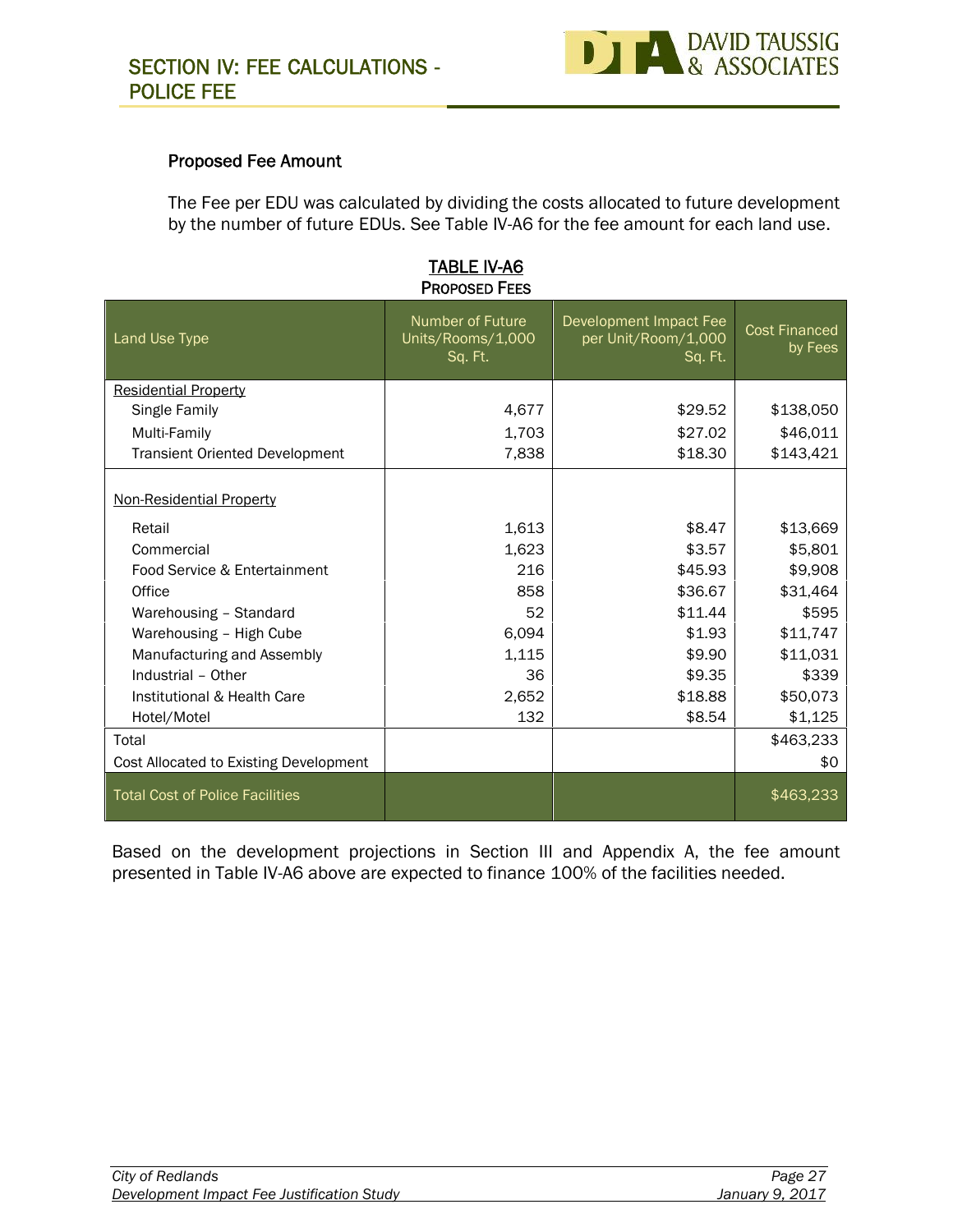

# **B. FIRE FACILITIES**

The Fire Facilities will serve the residents and employees of Redlands by providing fire protection services. The Fee Study includes a component for new fire facilities, equipment, and vehicles. Table IV-B1 illustrates how the fire fee will meet the requirements of AB1600 with regard to use of the fee, the type of development funded or partially funded by the fee revenue, the reasonable relationship to the need for facilities, and the proportionality requirements.

| <b>AB1600 Code</b><br><b>Section</b> | Description                                                                                                                                                                        | Justification                                                                                                                                                                                                                                                                                                                                                              |
|--------------------------------------|------------------------------------------------------------------------------------------------------------------------------------------------------------------------------------|----------------------------------------------------------------------------------------------------------------------------------------------------------------------------------------------------------------------------------------------------------------------------------------------------------------------------------------------------------------------------|
| 66001(a)(1)                          | Identify the purpose of<br>the Fee                                                                                                                                                 | Provide a revenue source that will provide funds to<br>construct various Fire facilities, and acquire<br>equipment and vehicles that will mitigate the<br>impacts of new residential and non-residential<br>development to the City's Fire facilities.                                                                                                                     |
| 66001(a)(2)                          | Identify the use to which<br>the fee is to be put                                                                                                                                  | Expansion/construction/acquisition of Fire facilities,<br>equipment, and vehicles.                                                                                                                                                                                                                                                                                         |
| 66001(a)(3)                          | Demonstrate how there<br>is a reasonable<br>relationship between<br>the fee's use and the<br>type of development<br>project on which the fee<br>is imposed                         | New residential and non-residential development in<br>the City will generate additional residents and<br>employees increasing the need for trained Fire<br>personnel. Buildings, equipment, and vehicles used<br>to provide these services will have to be expanded,<br>constructed or purchased to meet this increased<br>demand.                                         |
| 66001(a)(4)                          | Demonstrate how there<br>is a reasonable<br>relationship between<br>the need for the public<br>facilities and the type of<br>development project on<br>which the fee is<br>imposed | The additional residents and employees from new<br>development will impact demand for fire facilities.<br>New Fire facilities are needed to mitigate the<br>impacts of the additional residents and employees.<br>If additional Fire facilities are not constructed and<br>equipment and vehicles are not acquired, then<br>overall public safety in the City will suffer. |
| 66001(b)                             | Demonstrate how there<br>is a reasonable<br>relationship between<br>the amount of the fee<br>and the cost of the<br>public facility                                                | The Fire fee is based on the cost to provide new<br>facilities, equipment, and vehicles.                                                                                                                                                                                                                                                                                   |

# **TABLE IV-B1 FIRE FACILITIES**

# **EXISTING FACILITIES**

The City of Redlands currently has four fire stations totaling 23,456 building square feet and 27 fire vehicles. See Table IV-B2 for a summary of the existing inventory.

| City of Redlands                           | Page 28         |
|--------------------------------------------|-----------------|
| Development Impact Fee Justification Study | January 9, 2017 |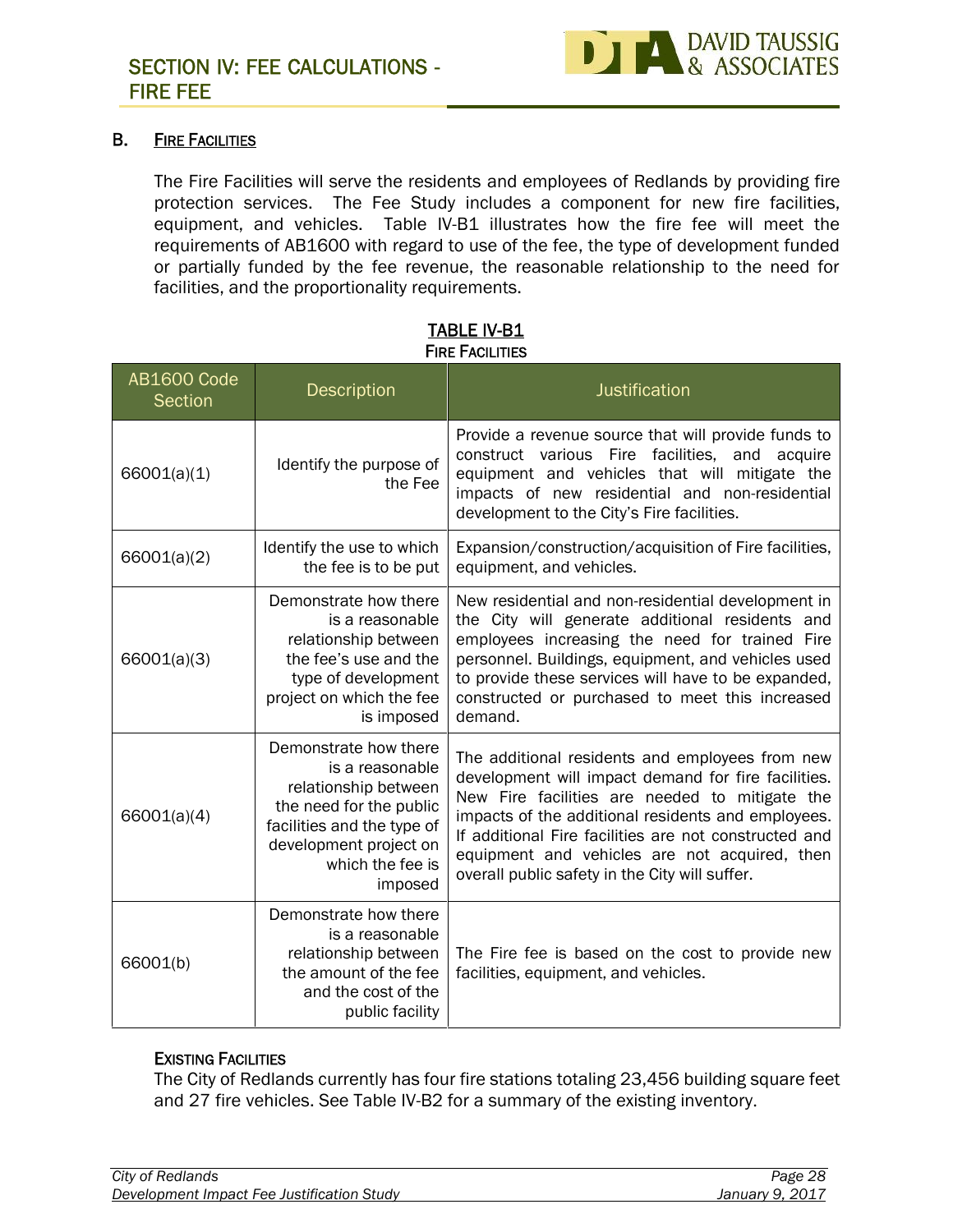# **SECTION IV: FEE CALCULATIONS - FIRE FEE**



**TABLE IV-B2 EXISTING FIRE FACILITIES**

| <b>Fire Facilities</b>                        | <b>Facility Unit</b> | Units                    |
|-----------------------------------------------|----------------------|--------------------------|
| <b>Fire Facility</b>                          |                      | <b>Building Size</b>     |
| Fire Station 261                              | <b>SF</b>            | 14,256                   |
| Fire Station 262                              | <b>SF</b>            | 3,600                    |
| Fire Station 263                              | <b>SF</b>            | 5,600                    |
| Fire Station 264                              | Temporary            | Temporary                |
| <b>Total Fire Stations</b>                    |                      | 23,456                   |
| Fire Vehicles & Equipment                     |                      |                          |
| Type 1 Engine E-261                           | Vehicles             | 1                        |
| Type 1 Engine E-262                           | Vehicles             | 1                        |
| Type 1 Engine E-263                           | Vehicles             | 1                        |
| Type 1 Engine E-264                           | Vehicles             | 1                        |
| Aerial Ladder T-261                           | Vehicles             | 1                        |
| Type 3 Engine BE-261                          | Vehicles             | 1                        |
| Type 3 Engine BE-262                          | Vehicles             | 1                        |
| Type 3 Engine BE-264                          | Vehicles             | 1                        |
| Water Tender WT-263                           | Vehicles             | 1                        |
| Squad MS-261                                  | Vehicles             | 1                        |
| Squad MS-261R                                 | Vehicles             | 1                        |
| Command C-700                                 | Vehicles             | 1                        |
| Command BC-704                                | Vehicles             | 1                        |
| Command BC-705                                | Vehicles             | 1                        |
| Command BC-706                                | Vehicles             | 1                        |
| Command BC-707                                | Vehicles             | $\overline{\mathbf{1}}$  |
| Total                                         |                      | 16                       |
| <b>Support Staff Vehicles &amp; Equipment</b> |                      |                          |
| Staff Vehicle P-751                           | Vehicles             | 1                        |
| Staff Vehicle 903                             | Vehicles             | 1                        |
| Utility Vehicle UT-261                        | Vehicles             | 1                        |
| Incident Suppt IS-263                         | Vehicles             | 1                        |
| Safety Trailer 951                            | Vehicles             | 1                        |
| Rescue Trailer 952                            | Vehicles             | 1                        |
| Lt Support Trailer 953                        | Vehicles             | 1                        |
| Repair Vehicle 925                            | Vehicles             | $\underline{\mathbf{1}}$ |
| Total                                         |                      | 8                        |
| <b>Secondary Units</b>                        |                      |                          |
| Type 1 Engine E-261R                          | Vehicles             | $\mathbf 1$              |
| Type 1 Engine E-263R                          | Vehicles             | 1                        |
| Ariel Ladder T-261R                           | Vehicles             | $\overline{\mathbf{1}}$  |
| Total                                         |                      | 3                        |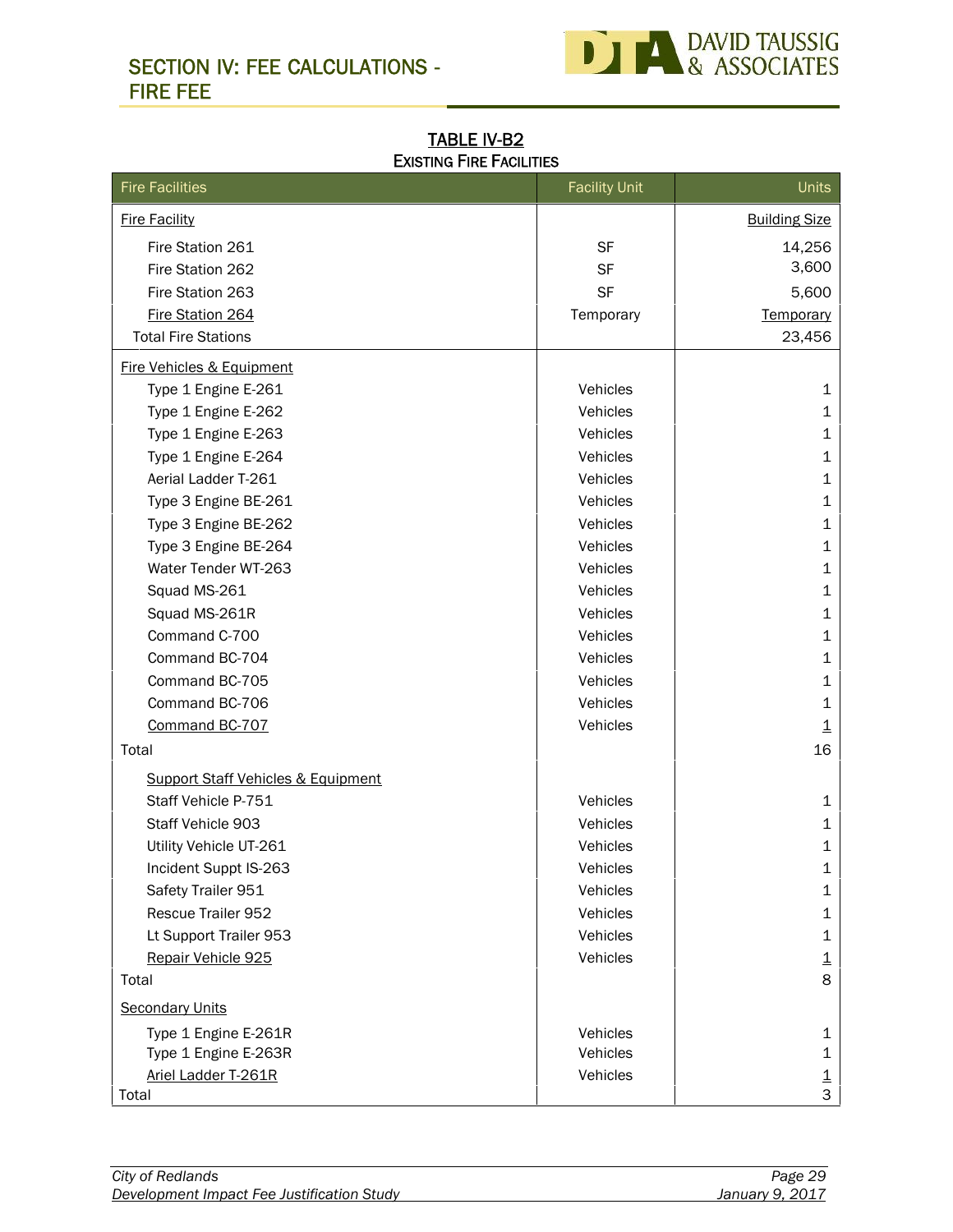

# **PROPOSED FACILITIES**

In order to determine the proposed facilities, the City must determine the demand upon infrastructure created by new development. It is clear all new development in the City will impact the City's current ability to respond to fire, rescue, and medical calls-for service. The effect is twofold. Initially, each new residence and business will create, on average, additional calls-for-service increasing the likelihood of simultaneous (and thus competing) calls-for-service. Additionally, as development spreads further from existing stations, the distances (and thus response times) will increase, taking the existing engine companies out-of-service for greater periods of time.

The capacity of any fire station is finite and will reach practical limits (through call frequency and total incident time). When capacity is exceeded, the level of service afforded to existing development will be reduced. In other words, if development continues without an increase in the number of fire stations, the existing stations would be overwhelmed in terms of calls-for-service, increasing the possibility of a greater number of simultaneous calls-for-service. Additional demands will be made upon the previously listed asset in Table IV-B2 above and therefore, such assets would need to be expanded.

Table IV-B3 identifies the facilities, equipment, and vehicles proposed to be funded in whole or in part with the collection of Fire fees. Quantity and costs are based on estimates provided by the City.

| <b>NEEDS LIST</b>                    |                  |                      |                                |                                |  |
|--------------------------------------|------------------|----------------------|--------------------------------|--------------------------------|--|
| <b>Fire Facilities</b>               | Facility<br>Unit | <b>Number</b>        | <b>Facility Cost</b><br>(2013) | <b>Facility Cost</b><br>(2016) |  |
| <b>Future Fire Facilities</b>        |                  | <b>Building Size</b> | Costs                          | Costs                          |  |
| Fire Admin Space                     | <b>SF</b>        | 7,000                | \$3,318,000                    | \$3,591,817                    |  |
| Fire Station 264 Replacement         | <b>SF</b>        | 8,500                | \$3,535,980                    | \$3,827,786                    |  |
| <b>NE Fire Station</b>               | <b>SF</b>        | 8,500                | \$3,535,980                    | \$3,827,786                    |  |
| <b>NW Fire Station</b>               | <b>SF</b>        | 8,500                | \$3,535,980                    | \$3,827,786                    |  |
| Total                                |                  | 32,500               | \$13,925,940                   | \$15,075,175                   |  |
|                                      |                  |                      |                                |                                |  |
| <b>Future Support Staff Vehicles</b> |                  | Vehicles             | <b>Costs</b>                   | Costs                          |  |
| Staff Vehicle P-752                  | <b>Vehicles</b>  | 1                    | \$18,000                       | \$19,485                       |  |
| Staff Vehicle Staff Cpt.             | <b>Vehicles</b>  | 1                    | \$18,750                       | \$20,297                       |  |
| Staff Vehicle - Arson                | <b>Vehicles</b>  | 1                    | \$19,500                       | \$21,109                       |  |
| Total                                |                  | 3                    | \$56,250                       | \$60,892                       |  |
| <b>Future Secondary Units</b>        |                  |                      |                                |                                |  |
| Type 1 Engine (2)                    | <b>Vehicles</b>  | 1                    | \$1,268,000                    | \$1,372,641                    |  |
| <b>Grand Total</b>                   |                  |                      | \$15,250,190                   | \$16,508,708                   |  |

**TABLE IV-B3**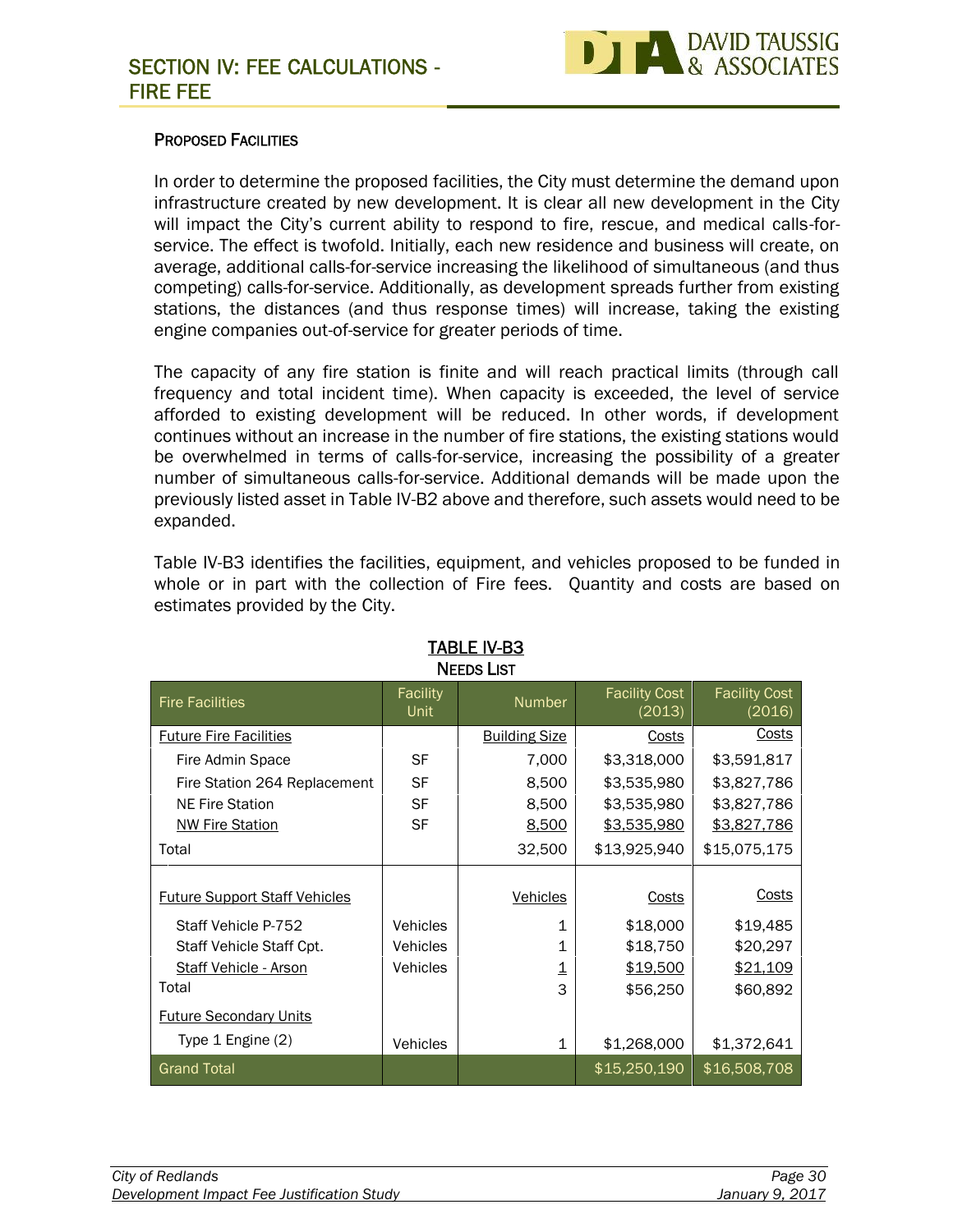

# **Equivalent Dwelling Units**

For Fire facilities, the development of property into residential and non-residential uses generates residents and employees increasing the need for trained fire personnel. Buildings, equipment, and vehicles used to provide fire protection services will have to be expanded, constructed or purchased to meet this increased demand.

Since the facilities proposed to be financed by the impact fees will serve both residential and non-residential property, DTA projected the number of future EDUs based on the number of residents or employees generated by each land use class.

As shown in Section III.4 (Demographics - EDUs), there are 39,016 total existing EDUs and 15,694 future EDUs, bringing the total EDUs in 2035 to 54,709 EDUs.

# **Allocation of Costs**

The total cost of \$16,508,708, as shown in Table IV-B3 above, for fire facilities needed to serve existing and new development is allocated to existing and new development based on the share of total EDUs in 2035.

# Fire Stations

Table IV-B4 summarizes the allocation of fire station costs to existing and new development. The City currently has 23,456 square feet of existing fire station buildings. Based on the locations of existing and new development, additional fire facilities will be needed at various locations. The City has determined 32,500 new building square feet are needed to adequately serve both existing and new development, bringing the total to 55,956 square feet. Therefore, after providing a credit to existing development for the existing 23,456 square feet, 50.61% of the costs will be allocated to existing development and 49.39% will be allocated to new development as shown below.

| Type of<br>Development  | <b>EDUS</b> | Percentage<br>of Total EDUs | <b>Total Facilities</b><br>Sq. Ft. in 2035 | Sq. Ft. Credit<br>for Existing<br><b>Development</b> | Building Sq. Ft.<br>Net of Credit | Percentage<br>of Costs<br>Allocated | <b>Facility Costs</b><br>Allocated |
|-------------------------|-------------|-----------------------------|--------------------------------------------|------------------------------------------------------|-----------------------------------|-------------------------------------|------------------------------------|
| Existing<br>Development | 39,016      | 71.31%                      | 39,905                                     | (23, 456)                                            | 16,449                            | 50.61%                              | \$7,629,681                        |
| Future<br>Development   | 15,694      | 28.69%                      | 16,051                                     | 0                                                    | 16,051                            | 49.39%                              | \$7,445,494                        |
| Total                   | 54,709      | 100.00%                     | 55,956                                     | (23, 456)                                            | 32,500                            | 100.00%                             | \$15,075,175                       |

# **TABLE IV-B4 ALLOCATION OF FIRE FACILITIES COSTS**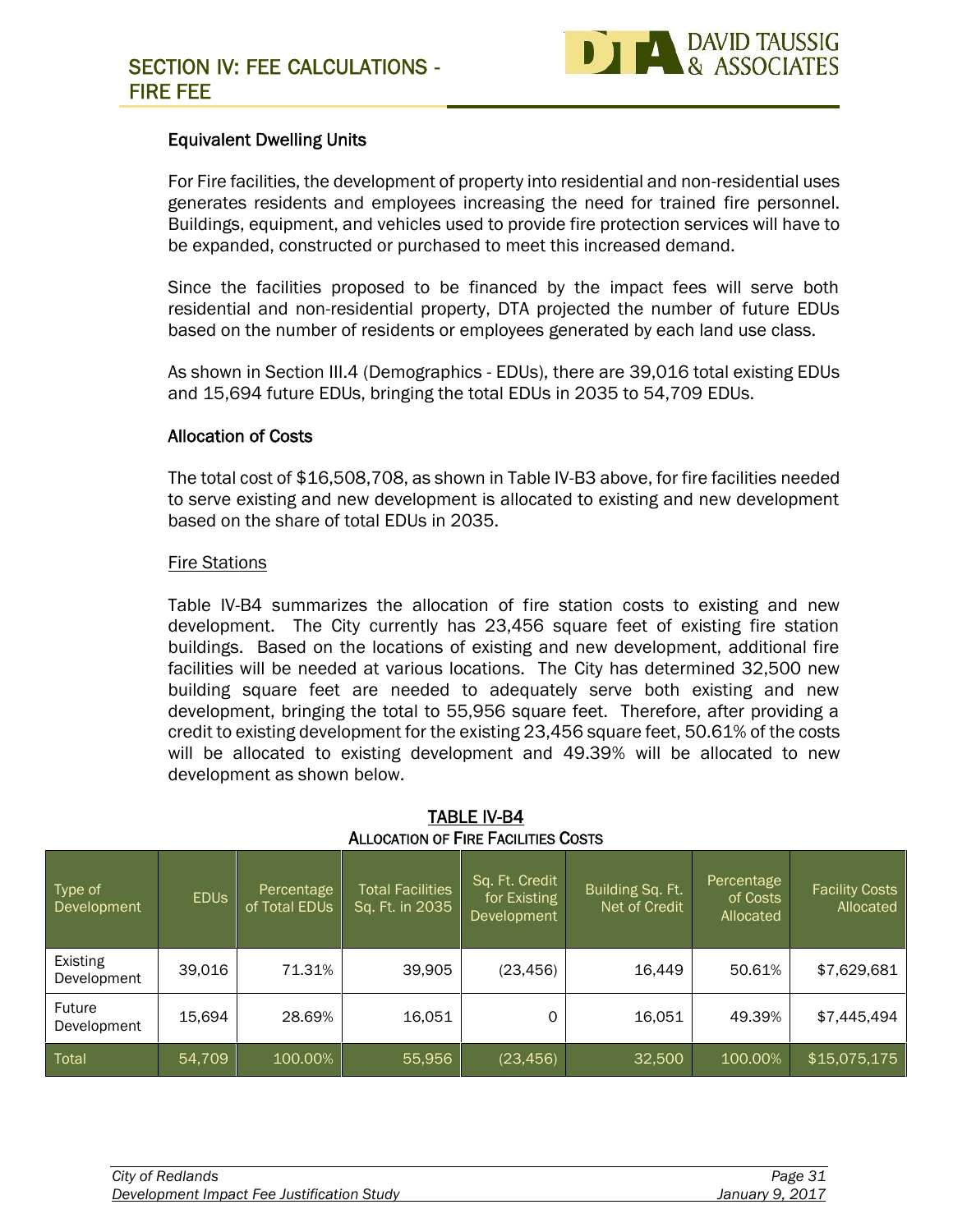

# Support Staff Vehicles

The City currently has eight existing vehicles. The City has determined the vehicles identified on Table IV-B3 will be needed to serve new development. Since the existing vehicles of 0.205 vehicles per 1,000 EDUs (8 vehicles divided by 39,016 EDUs) is greater than the buildout vehicles of 0.201 per 1,000 EDUs (11 vehicles divided by 54,709 EDUs), 100% of the costs will be allocated to new development.

#### Secondary Unit Vehicles

The City currently has three existing vehicles. The City has determined the vehicles identified on Table IV-B3 will be needed to serve new development. Since the existing vehicles of 0.077 vehicles per 1,000 EDUs (3 vehicles divided by 39,016 EDUs) is greater than the buildout vehicles of 0.073 per 1,000 EDUs (4 vehicles divided by 54,709 EDUs), 100% of the costs will be allocated to new development.

# Total Facilities Costs

See Table IV-B5 for the total facilities costs allocated to new and existing development.

| <b>New Facility</b>            | <b>Cost Allocated</b><br>to Existing<br>Development | <b>Cost Allocated</b><br>to Future<br>Development | <b>Total Costs</b> |
|--------------------------------|-----------------------------------------------------|---------------------------------------------------|--------------------|
| Building Sq. Ft.               | \$7,629,681                                         | \$7,445,494                                       | \$15,075,175       |
| <b>Support Staff Vehicles</b>  | \$0                                                 | \$60,892                                          | \$60,892           |
| <b>Secondary Unit Vehicles</b> | \$0                                                 | \$1,372,641                                       | \$1,372,641        |
| Total                          | \$7,629,681                                         | \$8,879,027                                       | \$16,508,708       |

# **TABLE IV-B5**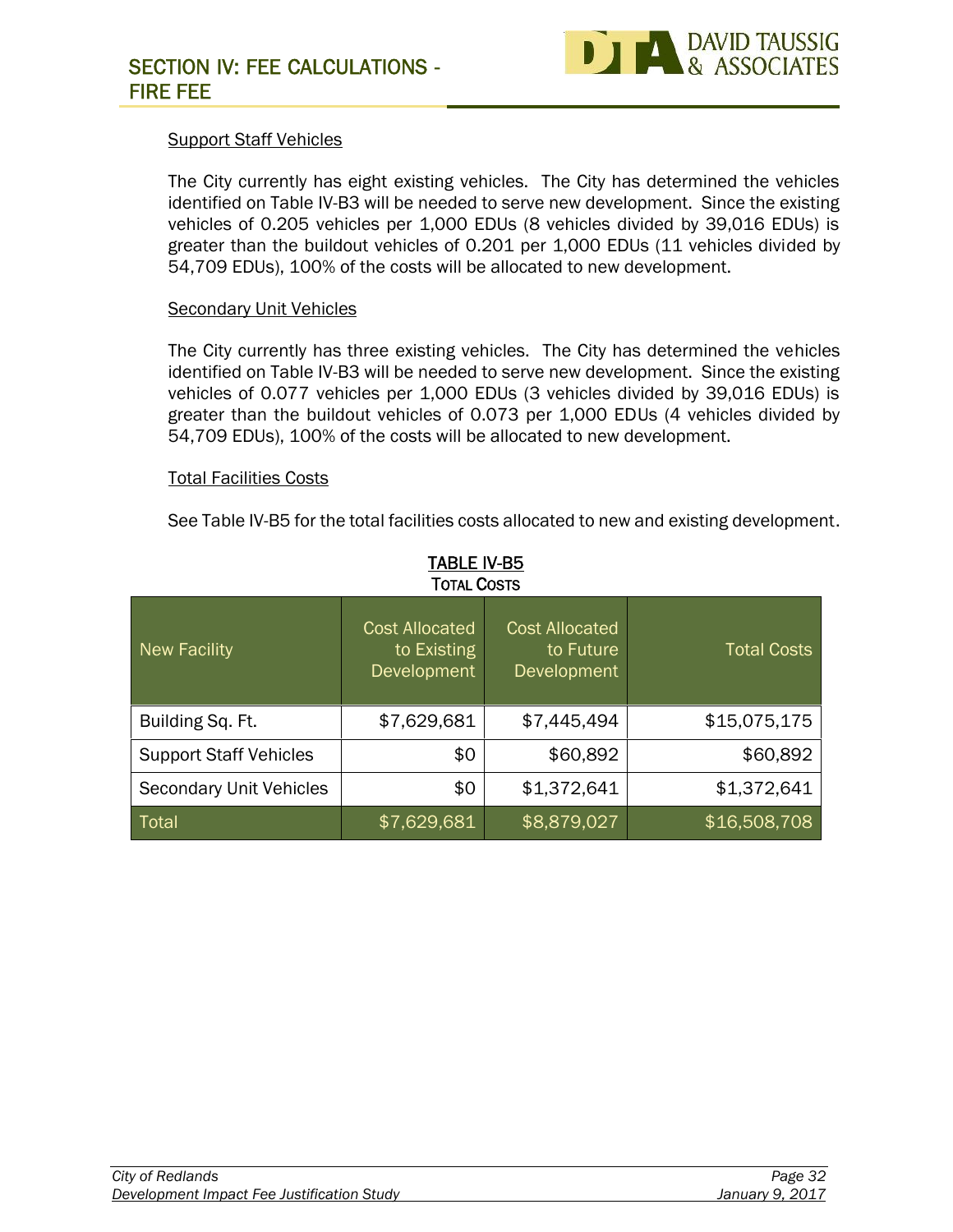

# **Proposed Fee Amount**

The Fee per EDU was calculated by dividing the costs allocated to future development by the number of future EDUs. See Table IV-B6 for the fee amount for each land use.

| <b>PROPOSED FEES</b>                   |                                                  |                                                          |                                 |  |  |
|----------------------------------------|--------------------------------------------------|----------------------------------------------------------|---------------------------------|--|--|
| Land Use Type                          | Number of Future<br>Units/Rooms/1,000<br>Sq. Ft. | Development Impact Fee<br>per Unit/Room/1,000<br>Sq. Ft. | <b>Cost Financed</b><br>by Fees |  |  |
| <b>Residential Property</b>            |                                                  |                                                          |                                 |  |  |
| Single Family                          | 4,677                                            | \$565.76                                                 | \$2,646,081                     |  |  |
| Multi-Family                           | 1,703                                            | \$517.86                                                 | \$881,910                       |  |  |
| <b>Transient Oriented Development</b>  | 7,838                                            | \$350.73                                                 | \$2,749,020                     |  |  |
| Non-Residential Property               |                                                  |                                                          |                                 |  |  |
| Retail                                 | 1,613                                            | \$162.39                                                 | \$261,995                       |  |  |
| Commercial                             | 1,623                                            | \$68.51                                                  | \$111,181                       |  |  |
| Food Service & Entertainment           | 216                                              | \$880.34                                                 | \$189,920                       |  |  |
| Office                                 | 858                                              | \$702.89                                                 | \$603,080                       |  |  |
| Warehousing - Standard                 | 52                                               | \$219.28                                                 | \$11,403                        |  |  |
| Warehousing - High Cube                | 6,094                                            | \$36.95                                                  | \$225,164                       |  |  |
| Manufacturing and Assembly             | 1,115                                            | \$189.70                                                 | \$211,431                       |  |  |
| Industrial - Other                     | 36                                               | \$179.29                                                 | \$6,500                         |  |  |
| Institutional & Health Care            | 2,652                                            | \$361.90                                                 | \$959,772                       |  |  |
| Hotel/Motel                            | 132                                              | \$163.77                                                 | \$21,570                        |  |  |
| Total                                  |                                                  |                                                          | \$8,879,027                     |  |  |
| Cost Allocated to Existing Development |                                                  |                                                          | \$7,629,681                     |  |  |
| <b>Total Cost of Fire Facilities</b>   |                                                  |                                                          | \$16,508,708                    |  |  |

# **TABLE IV-B6**

Based on the development projections in Section III and Appendix A, the fee amount presented in Table IV-B6 above are expected to finance approximately 54% of the facilities needed. The City will need to fund the remaining costs from other sources of funds.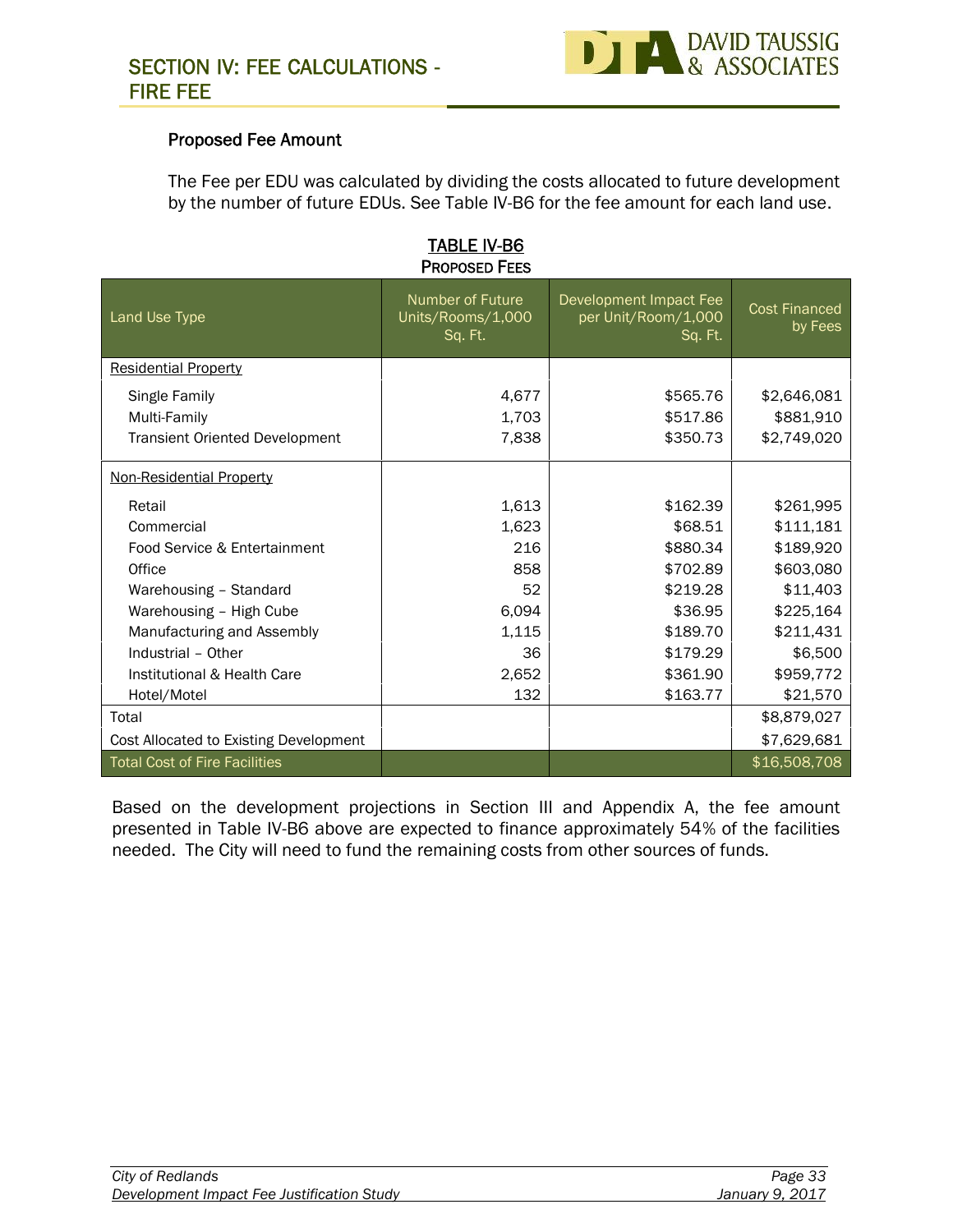

# **C. PARKS FACILITIES**

Public parks play an important part in the overall quality of life for residents in the City of Redlands. The Fee Study includes a component for new parks and trails. Table IV-C1 illustrates how the parks fee will meet the requirements of AB1600 with regard to use of the fee, the type of development funded or partially funded by the fee revenue, the reasonable relationship to the need for facilitiesx and the proportionality requirements.

| <b>AB1600 Code</b><br>Section | <b>Description</b>                                                                                                                                                              | Justification                                                                                                                                                                                                                                                                                                                                                         |
|-------------------------------|---------------------------------------------------------------------------------------------------------------------------------------------------------------------------------|-----------------------------------------------------------------------------------------------------------------------------------------------------------------------------------------------------------------------------------------------------------------------------------------------------------------------------------------------------------------------|
| 66001(a)(1)                   | Identify the purpose of<br>the Fee                                                                                                                                              | Provide a revenue source that will provide funds to<br>acquire land and construct park and trail facilities<br>that will mitigate the impacts of new residential<br>development to the City's Parks facilities.                                                                                                                                                       |
| 66001(a)(2)                   | Identify the use to which<br>the fee is to be put                                                                                                                               | Acquisition of land and development of parks and<br>trails and construction of community centers.                                                                                                                                                                                                                                                                     |
| 66001(a)(3)                   | Demonstrate how there<br>is a reasonable<br>relationship between the<br>fee's use and the type of<br>development project on<br>which the fee is imposed                         | New residential development in the City will<br>generate additional residents increasing the need<br>for Parks facilities. Park and trail facilities and<br>community centers used to provide these services<br>will have to be expanded or constructed to meet this<br>increased demand.                                                                             |
| 66001(a)(4)                   | Demonstrate how there<br>is a reasonable<br>relationship between the<br>need for the public<br>facilities and the type of<br>development project on<br>which the fee is imposed | The additional residents from new development will<br>impact demand for Parks facilities. New parks and<br>trail facilities and community centers are needed to<br>mitigate the impacts of the additional residents. If<br>additional park and trail facilities are<br>not<br>constructed, then the overall quality of life for<br>residents in the City will suffer. |
| 66001(b)                      | Demonstrate how there<br>is a reasonable<br>relationship between the<br>amount of the fee and<br>the cost of the public<br>facility                                             | The Parks Facilities fee is based on the cost to<br>provide park and trail facilities and community<br>centers.                                                                                                                                                                                                                                                       |

# **TABLE IV-C1 PARKS FACILITIES**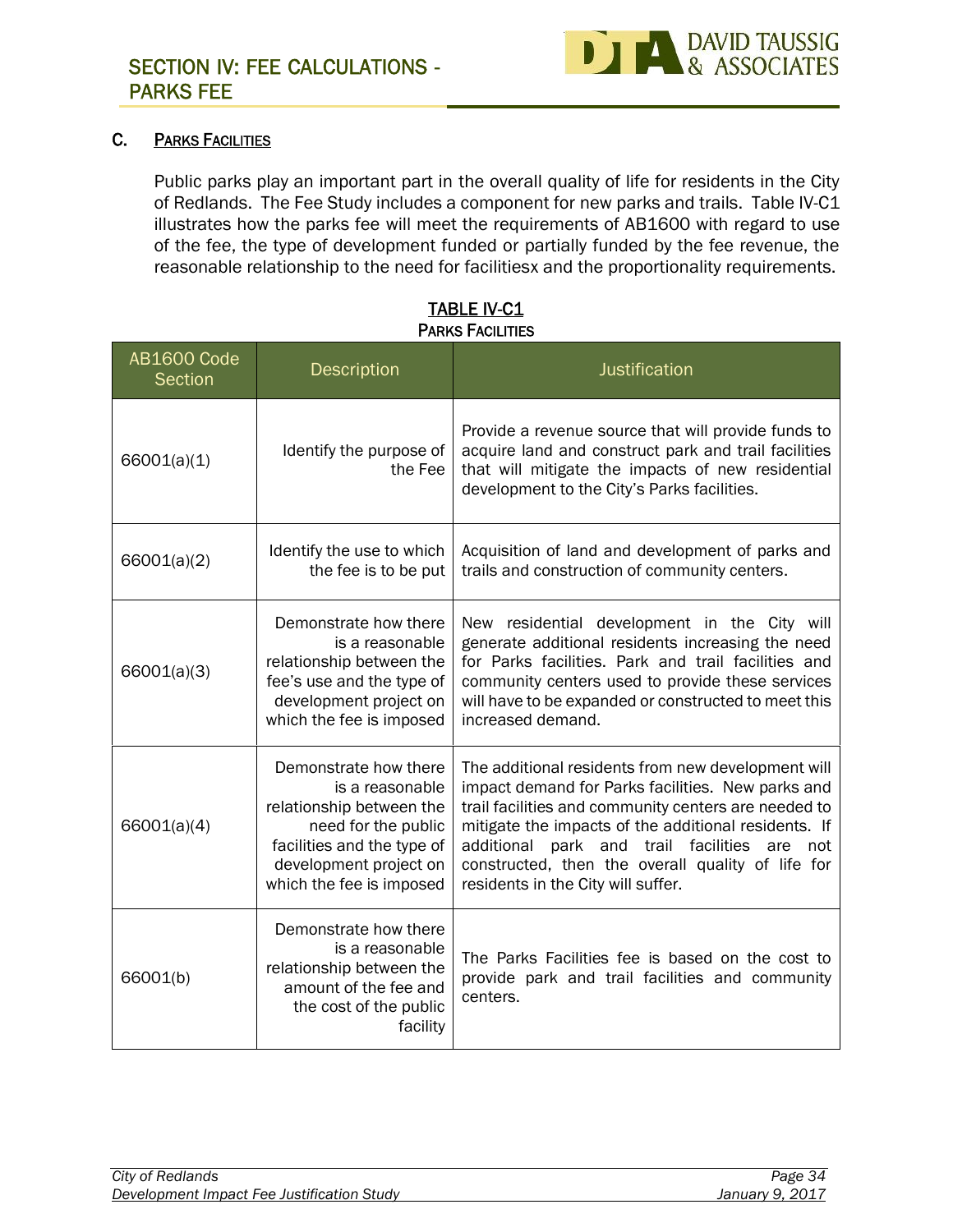

#### **EXISTING FACILITIES**

See Table IV-C2 for a summary of the existing inventory of the City's park facilities.

| LAIJIING I ANNJ, INAILJ, AND OUMMUNITI OENTEN DUILDINGJ |                |
|---------------------------------------------------------|----------------|
| <b>Park Facility</b>                                    | <b>Units</b>   |
| <b>Existing Parks</b>                                   |                |
| <b>Brookside Park</b>                                   | 9.2 Acres      |
| <b>Caroline Park</b>                                    | 16.8 Acres     |
| <b>Community Park</b>                                   | 18.2 Acres     |
| <b>Crafton Park</b>                                     | 7.5 Acres      |
| <b>Ed Hales Park</b>                                    | 0.3 Acres      |
| <b>Ford Park</b>                                        | 27.0 Acres     |
| <b>Franklin Park</b>                                    | 0.6 Acres      |
| Jennie Davis Park                                       | 5.2 Acres      |
| <b>Prospect Park</b>                                    | 11.4 Acres     |
| Simonds Parkway                                         | 0.9 Acres      |
| <b>Smiley Park</b>                                      | 9.2 Acres      |
| Sylvan Park                                             | 23.3 Acres     |
| <b>Texonia Park</b>                                     | 8.8 Acres      |
| The Terrace                                             | 2.5 Acres      |
| <b>Isreal Beal Park</b>                                 | 8.1 Acres      |
| <b>Oakmont Park</b>                                     | 14.6 Acres     |
| <b>Redlands Sports Park</b>                             | 48.0 Acres     |
| Heritage Park                                           | 18.7 Acres     |
| <b>Orange Street Alley</b>                              | 0.1 Acres      |
| <b>Total Park Acreage</b>                               | 230.3 Acres    |
| Orange Blossom Trail Phases 1, 2, & 3                   | 4.48 Acres [1] |
| <b>Existing Community Center Buildings</b>              |                |
| <b>Redlands Community Center</b>                        | 22,900 Sq. Ft. |
| <b>Redlands Community Senior Center</b>                 | 7,500 Sq. Ft.  |
| Joslyn Senior Center                                    | 8,925 Sq. Ft.  |
| <b>Redlands Bowl</b>                                    | 3,046 Sq. Ft.  |
| <b>Mission Gables</b>                                   | 5,014 Sq. Ft.  |
| <b>Total Buildings</b>                                  | 47,385 Sq. Ft. |

#### **TABLE IV-C2 EXISTING PARKS, TRAILS, AND COMMUNITY CENTER BUILDINGS**

[1] Based on trail length of 3.7 miles and standard width of 10 ft per US Dept. of Transportation.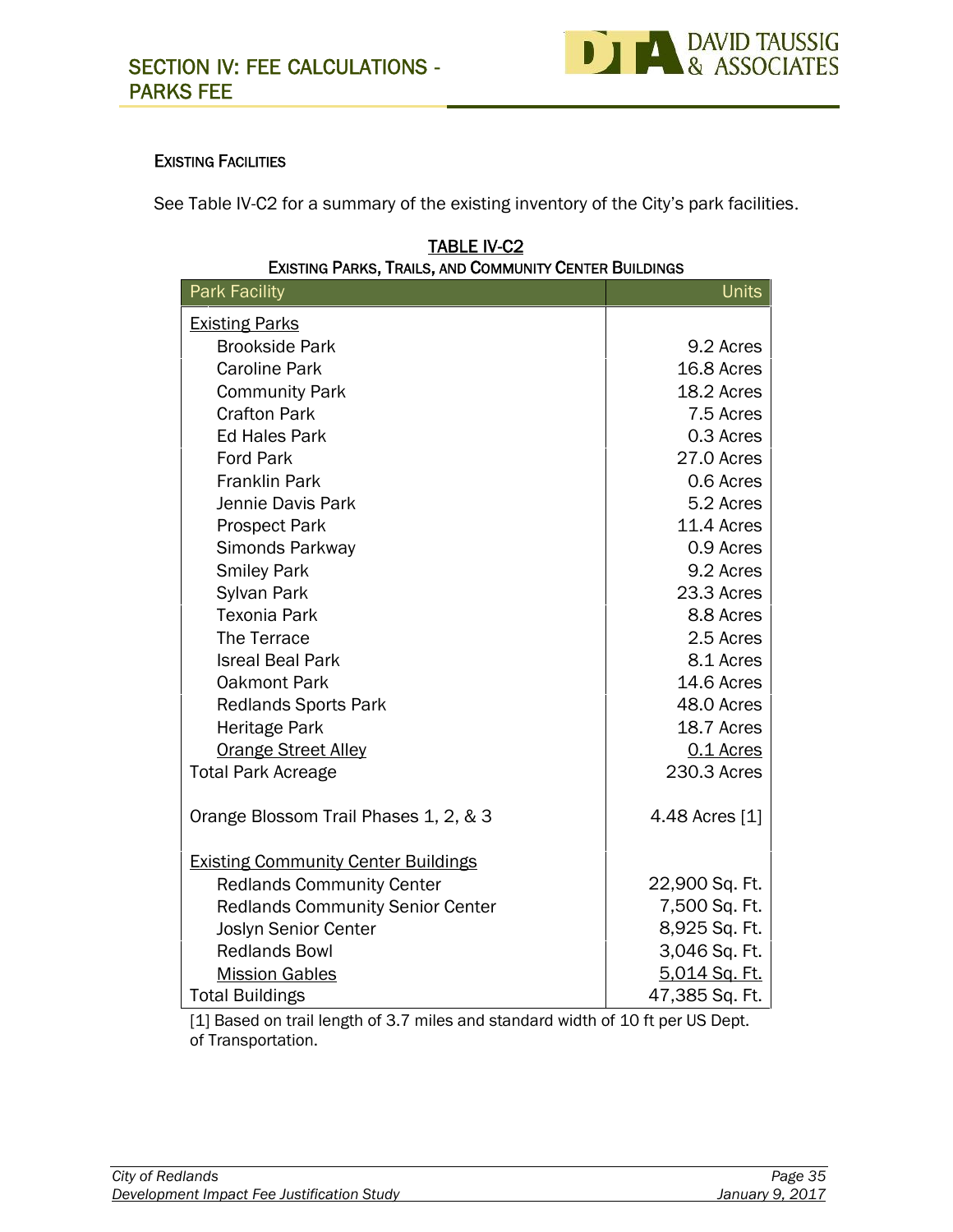

#### **PROPOSED FACILITIES**

In order to determine the proposed facilities, the City must determine the demand upon infrastructure created by new development. It is clear new residential development in the City will impact the City's current park and trail system.

The capacity of the park and trail facilities is finite and will reach practical limits (through park and trail visitors). When capacity is exceeded, the level of service afforded to existing development will be reduced. In other words, if development continues without an increase in the number park and trail facilities and community center, the existing facilities would be overwhelmed in terms of providing Parks services. Additional demands will be made upon the previously listed assets in Table IV-C2 above and therefore, such assets would need to be expanded.

Table IV-C3 identifies the park and trail facilities and community center proposed to be funded in whole or in part with the collection of Parks fees. Quantity and costs are based on estimates provided by the City.

| <b>TABLE IV-C3</b><br><b>NEEDS LIST</b> |                               |                                                        |
|-----------------------------------------|-------------------------------|--------------------------------------------------------|
| <b>Facility Unit</b>                    | <b>Number</b>                 | Facility Cost (2016)                                   |
| Acres                                   | 118.0                         | \$41,508,350                                           |
| Sq. Ft.                                 | 24,271                        | \$7,488,046                                            |
| Acres<br>Acres<br><b>Acres</b>          | 4.61<br>5.00<br>5.00<br>14.61 | \$921,212<br>\$1,000,000<br>\$1,000,000<br>\$2,872,581 |
|                                         |                               | \$51,917,608                                           |
|                                         |                               |                                                        |

#### **Equivalent Dwelling Units**

For Parks facilities, the development of property into residential uses generates residents increasing the need for Parks facilities. Developed park acreage, trails, and community center buildings will have to be expanded, constructed or purchased to meet this increased demand.

City records do not indicate a significant link between the business community and park use, therefore, no fee is required from non-residential property. Therefore, the EDUs for existing and future development are based on the residents generated from existing and future residential units. There are no EDUs assigned to Non-Residential Property.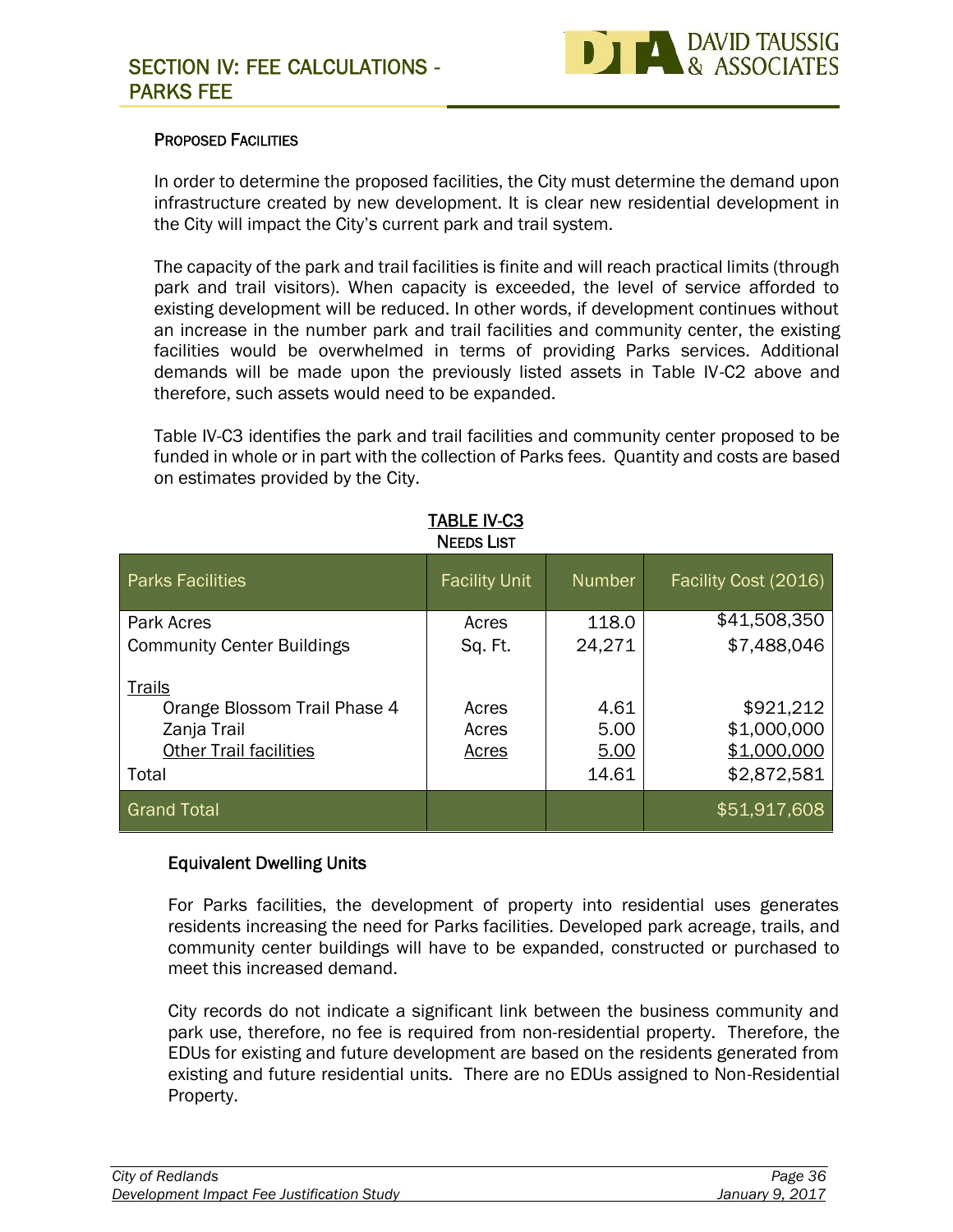

As shown in Section III.4 (Demographics - EDUs), there are 27,149 total existing residential EDUs and 11,095 future residential EDUs, bringing the total residential EDUs in 2035 to 38,243 EDUs.

#### **Allocation of Costs**

The total cost of \$51,917,608, as shown in Table IV-C3 above, for Parks facilities needed to serve existing and new development is allocated to existing and new development based on the share of total EDUs in 2035.

#### Park Acres

Table IV-C4 summarizes the allocation of park acreage development costs to existing and new development. The City currently has 230.3 acres of existing parks. Based on the locations of existing and new development, additional park facilities will be needed at various locations. The City has determined 118.0 new park acres are needed to adequately serve both existing and new development, bringing the total to 348.3 acres. Therefore, after providing a credit to existing development for the existing 230.3 acres, 14.35% of the costs will be allocated to existing development and 85.65% will be allocated to new development as shown below.

| ALLOCATION OF PARK ACREAGE COSTS |                            |                                       |                                       |                                                    |                        |                                         |                                    |
|----------------------------------|----------------------------|---------------------------------------|---------------------------------------|----------------------------------------------------|------------------------|-----------------------------------------|------------------------------------|
| Type of<br>Development           | Residential<br><b>EDUS</b> | Percentage<br>of Total<br><b>EDUS</b> | <b>Total Park</b><br>Acres in<br>2035 | <b>Acres Credit</b><br>for Existing<br>Development | Acres Net of<br>Credit | Percentage of<br><b>Costs Allocated</b> | <b>Facility Costs</b><br>Allocated |
| Existing<br>Development          | 27,149                     | 70.99%                                | 247.3                                 | (230.3)                                            | 16.9                   | 14.35%                                  | \$5,956,471                        |
| Future<br>Development            | 11,095                     | 29.01%                                | 101.1                                 | O                                                  | 101.1                  | 85.65%                                  | \$35,551,879                       |
| Total                            | 38,243                     | 100.00%                               | 348.3                                 | (230.3)                                            | 118.0                  | 100.00%                                 | \$41,508,350                       |

**TABLE IV-C4 ALLOCATION OF PARK ACREAGE COSTS**

#### Future Community Center Buildings

Table IV-C5 summarizes the allocation of the future community center building costs to existing and new development. The City currently has 47,385 square feet of existing community center buildings. The City has determined 24,271 new building square feet are needed to adequately serve both existing and new development, bringing the total to 71,656 square feet. Therefore, after providing a credit to existing development for the existing 47,385 square feet, 14.35% of the costs will be allocated to existing development and 85.65% will be allocated to new development as shown below.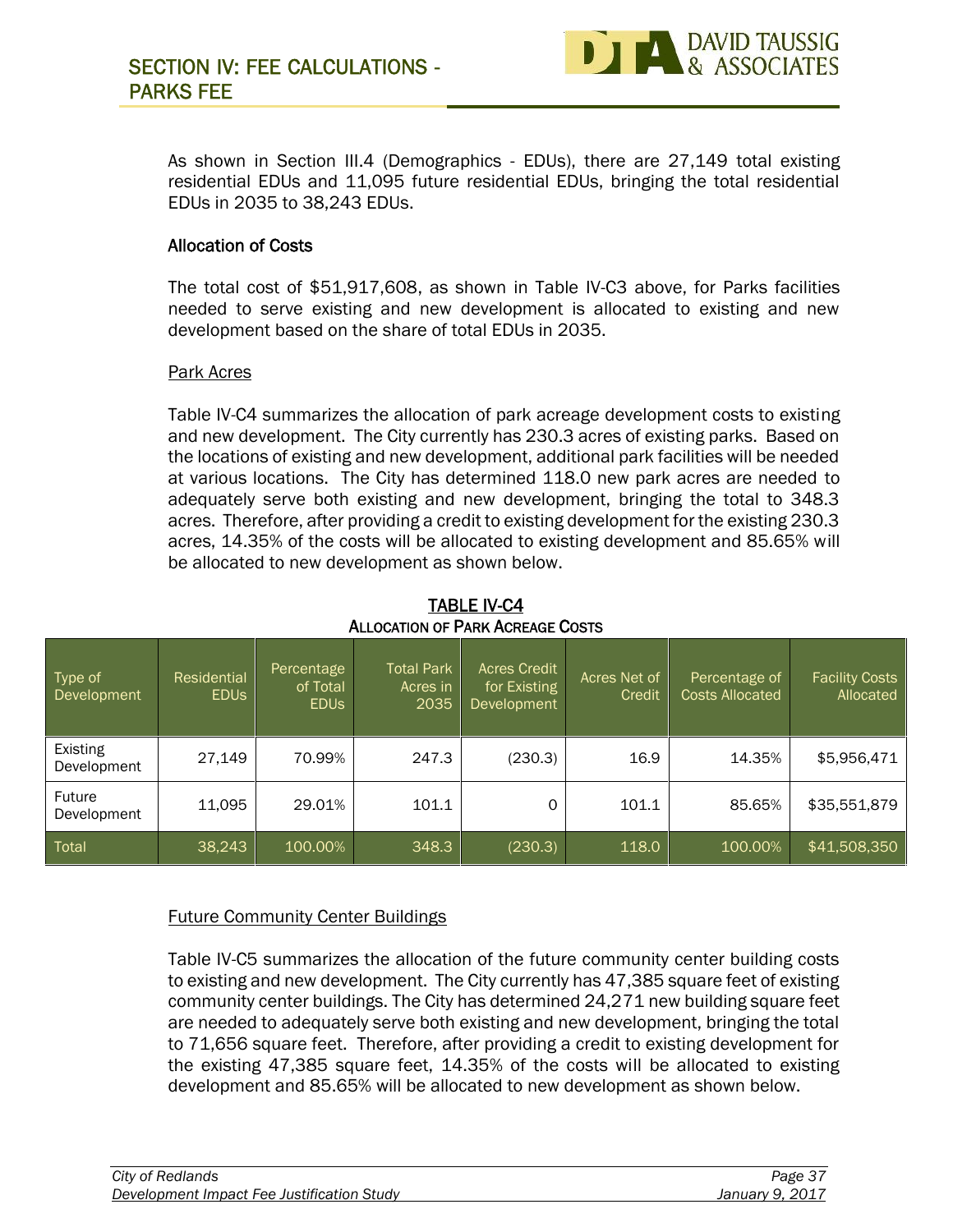# **SECTION IV: FEE CALCULATIONS - PARKS FEE**



| <b>TABLE IV-C5</b>                              |  |
|-------------------------------------------------|--|
| ALLOCATION OF COMMUNITY CENTER FACILITIES COSTS |  |

| Type of<br>Development  | Residential<br><b>EDUS</b> | Percentage<br>of Total<br><b>EDUS</b> | Total Bldg.<br>Sq. Ft. in<br>2035 | Sq. Ft. Credit<br>for Existing<br>Development | Sq. Ft. Net of<br>Credit | Percentage of<br><b>Costs Allocated</b> | <b>Facility Costs</b><br>Allocated |
|-------------------------|----------------------------|---------------------------------------|-----------------------------------|-----------------------------------------------|--------------------------|-----------------------------------------|------------------------------------|
| Existing<br>Development | 27,149                     | 70.99%                                | 50,868                            | (47, 385)                                     | 3,483                    | 14.35%                                  | \$1,074,539                        |
| Future<br>Development   | 11,095                     | 29.01%                                | 20,788                            | 0                                             | 20,788                   | 85.65%                                  | \$6,413,507                        |
| Total                   | 38,243                     | 100.00%                               | 71,656                            | (47, 385)                                     | 24,271                   | 100.00%                                 | \$7,488,046                        |

#### Trail Acres

Table IV-C6 summarizes the allocation of trail acreage development costs to existing and new development. The City currently has 4.48 acres of existing trails. Based on the locations of existing and new development, additional trails will be needed at various locations. The City has determined 14.61 new trail acres are needed to adequately serve both existing and new development, bringing the total to 19.1 acres. Therefore, after providing a credit to existing development for the existing 4.48 acres, 62.08% of the costs will be allocated to existing development and 37.92% will be allocated to new development as shown below.

| Type of<br>Development         | Residential<br><b>EDUS</b> | Percentage<br>of Total<br><b>EDUS</b> | <b>Total Trail</b><br>Acres in<br>2035 | <b>Acres Credit</b><br>for Existing<br>Development | Acres Net of<br>Credit | Percentage of<br><b>Costs Allocated</b> | <b>Facility Costs</b><br>Allocated |
|--------------------------------|----------------------------|---------------------------------------|----------------------------------------|----------------------------------------------------|------------------------|-----------------------------------------|------------------------------------|
| <b>Existing</b><br>Development | 27,149                     | 70.99%                                | 13.6                                   | (4.5)                                              | 9.1                    | 62.08%                                  | \$1,813,524                        |
| Future<br>Development          | 11,095                     | 29.01%                                | 5.5                                    | $\Omega$                                           | 5.5                    | 37.92%                                  | \$1,107,688                        |
| Total                          | 38,243                     | 100.00%                               | 19.1                                   | (4.5)                                              | 14.6                   | 100.00%                                 | \$2,921,212                        |

**TABLE IV-C6 ALLOCATION OF TRAIL ACREAGE COSTS**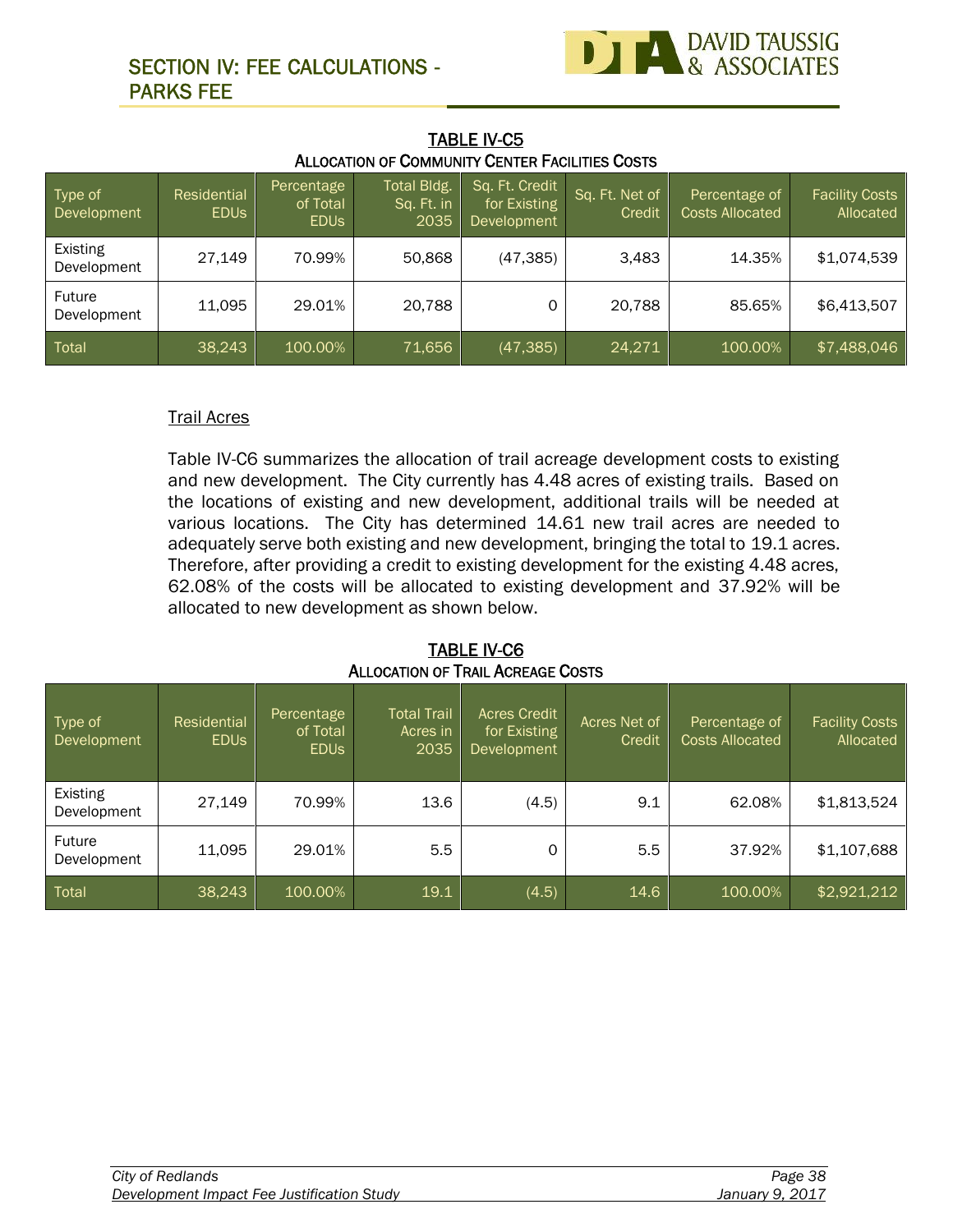

#### Total Facilities Costs

See Table IV-C7 for the total facilities costs allocated to new and existing development.

| <b>New Facility</b>               | <b>Cost Allocated</b><br>to Existing<br>Development | <b>Cost Allocated</b><br>to Future<br>Development | <b>Total Costs</b> |
|-----------------------------------|-----------------------------------------------------|---------------------------------------------------|--------------------|
| Park Acres                        | \$5,956,471                                         | \$35,551,879                                      | \$41,508,350       |
| <b>Community Center Buildings</b> | \$1,074,539                                         | \$6,413,507                                       | \$7,488,046        |
| <b>Trails</b>                     | \$1,813,524                                         | \$1,107,688                                       | \$2,921,212        |
| Total                             | \$8,844,534                                         | \$43,073,074                                      | \$51,917,608       |

#### **Proposed Fee Amount**

The Fee per EDU was calculated by dividing the costs allocated to future development by the number of future EDUs. See Table IV-C8 for the fee amount for each land use.

|                                        | <b>TABLE IV-C8</b><br><b>PROPOSED FEES</b>       |                                                          |                          |
|----------------------------------------|--------------------------------------------------|----------------------------------------------------------|--------------------------|
| Land Use Type                          | Number of Future<br>Units/Rooms/1,000<br>Sq. Ft. | Development Impact Fee<br>per Unit/Room/1,000<br>Sq. Ft. | Cost Financed<br>by Fees |
| <b>Residential Property</b>            |                                                  |                                                          |                          |
| Single Family                          | 4,677                                            | \$3,882.30                                               | \$18,157,502             |
| Multi-Family                           | 1,703                                            | \$3,553.55                                               | \$6,051,698              |
| <b>Transient Oriented Development</b>  | 7,838                                            | \$2,406.72                                               | \$18,863,874             |
| Total                                  |                                                  |                                                          | \$43,073,074             |
| Cost Allocated to Existing Development |                                                  |                                                          | \$8,844,534              |
| <b>Total Cost of Fire Facilities</b>   |                                                  |                                                          | \$\$51,917,608           |

Based on the development projections in Section III and Appendix A, the fee amount presented in Table IV-C8 above are expected to finance approximately 83% of the facilities needed. The City will need to fund the remaining costs from other sources of funds.

| City of Redlands                           | Page 39         |
|--------------------------------------------|-----------------|
| Development Impact Fee Justification Study | January 9, 2017 |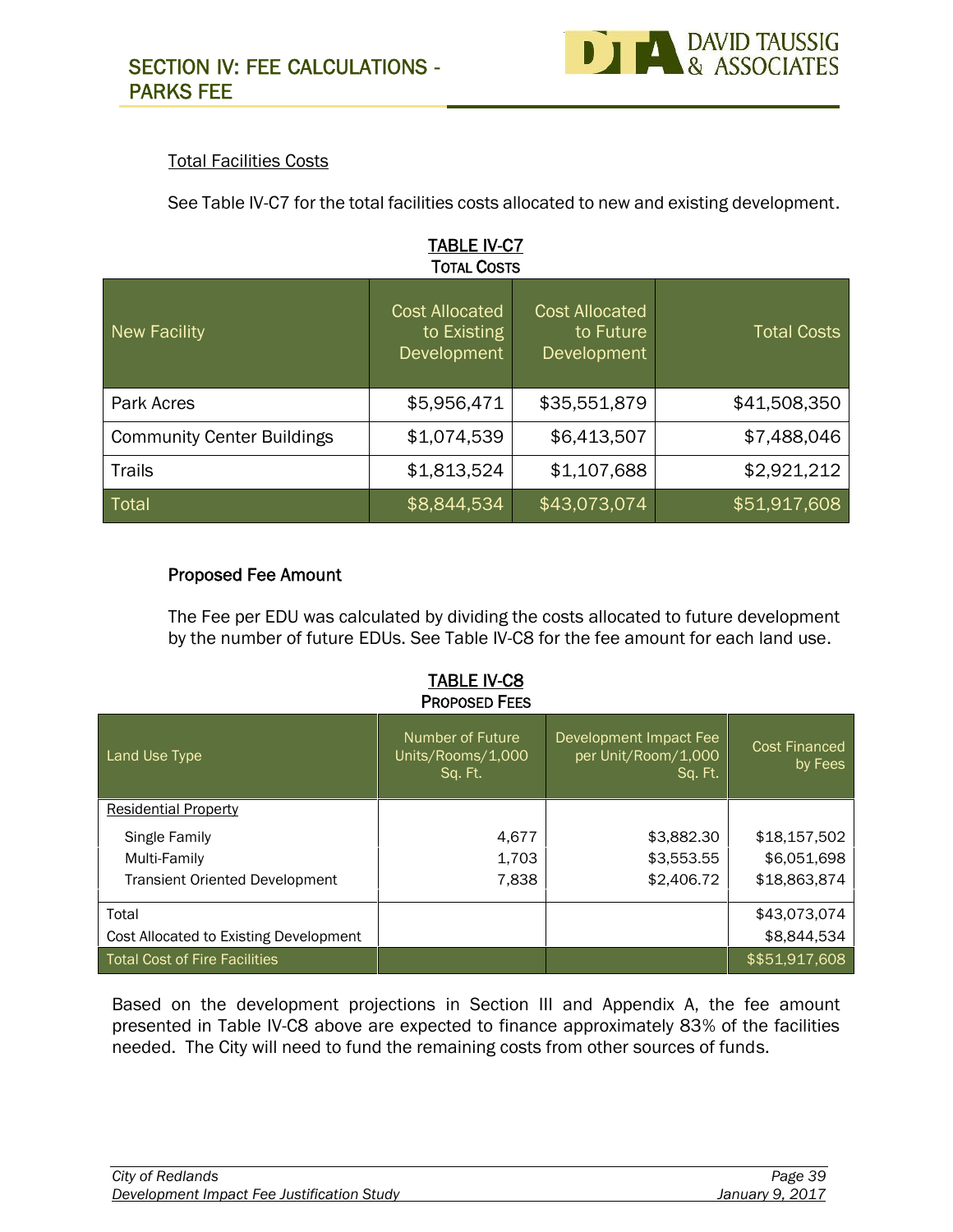

#### **D. LIBRARY FACILITIES**

The Library Facilities will serve the residents of Redlands by promoting literacy and learning, as well as providing an improved quality of life. The Fee Study includes a component for the acquisition of new library collection items and the remodel/refurbishment of existing library facilities. Table IV-D1 illustrates how the library fee will meet the requirements of AB1600 with regard to use of fees, the type of development on which the fee is imposed, the reasonable relationship to the need for collection items, and proportionality requirements.

| AB1600 Code<br>Section | Description                                                                                                                                                                     | <b>Justification</b>                                                                                                                                                                                                                                                                                                                                                                                                                                                                                                                                                                                                                                                 |
|------------------------|---------------------------------------------------------------------------------------------------------------------------------------------------------------------------------|----------------------------------------------------------------------------------------------------------------------------------------------------------------------------------------------------------------------------------------------------------------------------------------------------------------------------------------------------------------------------------------------------------------------------------------------------------------------------------------------------------------------------------------------------------------------------------------------------------------------------------------------------------------------|
| 66001(a)(1)            | Identify the purpose of<br>the Fee                                                                                                                                              | Provide a revenue source that will provide funds to<br>library collection<br>acquire various<br>items and<br>remodel/refurbish existing facilities that will mitigate<br>the impacts of new residential development to the<br>City's Library facilities.                                                                                                                                                                                                                                                                                                                                                                                                             |
| 66001(a)(2)            | Identify the use to which<br>the fee is to be put                                                                                                                               | Expansion<br>of<br>library<br>collection<br>items<br>and<br>remodel/refurbishment<br>оf<br>existing<br>facilities.<br>Collection items include, but are not limited to,<br>books, periodicals, newspapers, DVDs, e-books, etc.                                                                                                                                                                                                                                                                                                                                                                                                                                       |
| 66001(a)(3)            | Demonstrate how there<br>is a reasonable<br>relationship between the<br>fee's use and the type of<br>development project on<br>which the fee is imposed                         | New residential development in the City will generate<br>additional residents who will become library patrons.<br><b>Existing</b><br>facilities<br>will<br>need<br>to<br>be<br>remodeled/refurbished and collections will have to<br>be expanded and additional volumes acquired to<br>meet this increased demand. Fees collected from<br>new residential development will be used for the<br>acquisition<br>of<br>collection<br>items<br>and<br>remodel/refurbishment of existing facilities. City<br>records do not indicate a significant link between the<br>business community and library use, therefore, no<br>fee is required from non-residential property. |
| 66001(a)(4)            | Demonstrate how there<br>is a reasonable<br>relationship between the<br>need for the public<br>facilities and the type of<br>development project on<br>which the fee is imposed | The additional residents from new development will<br>impact demand for library space and collection<br>Existing facility space will need to be<br>items.<br>remodeled/refurbished and new collection items are<br>needed to mitigate the impacts of the additional<br>lf<br>facilities<br>residents.<br>existing<br>are<br>not<br>remodeled/refurbished<br>and<br>additional<br>library<br>collection items are not acquired, then the City's<br>libraries will have insufficient space and materials.                                                                                                                                                              |

#### **TABLE IV-D1 LIBRARY FEE – AB1600 COMPLIANCE**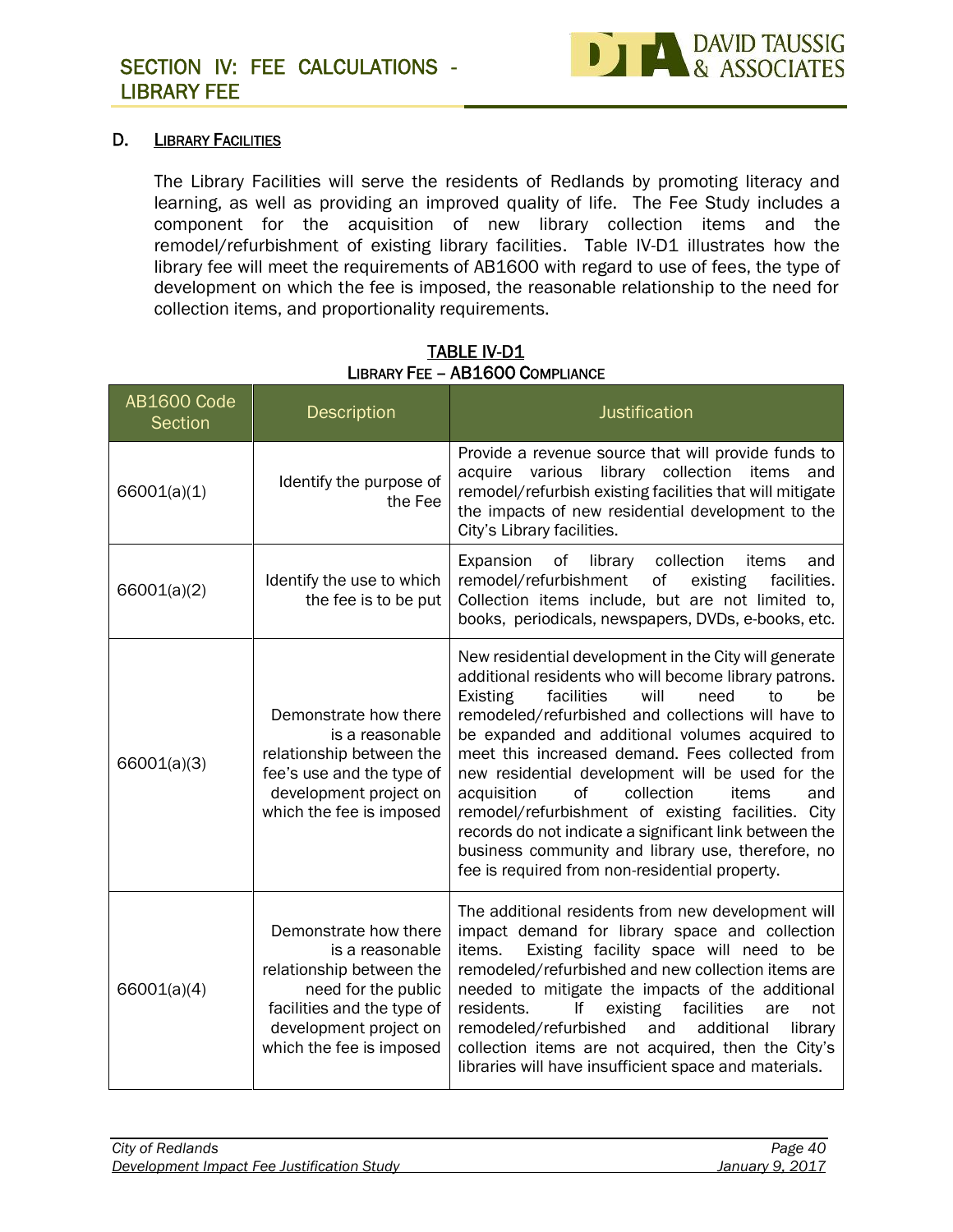# **SECTION IV: FEE CALCULATIONS - LIBRARY FEE**



| <b>AB1600 Code</b><br>Section | <b>Description</b>                                                                                                                  | <b>Justification</b>                                                                                                      |
|-------------------------------|-------------------------------------------------------------------------------------------------------------------------------------|---------------------------------------------------------------------------------------------------------------------------|
| 66001(b)                      | Demonstrate how there<br>is a reasonable<br>relationship between the<br>amount of the fee and<br>the cost of the public<br>facility | The library fee is based on the cost to provide new<br>materials at the same levels as provided to existing<br>residents. |

#### **EXISTING FACILITIES**

The City of Redlands currently has two library facilities totaling 47,526 building square feet and 714,683 collection items. Collection items include, but are not limited to, books, periodicals, newspapers, DVDs, e-books, etc. See Table IV-D2 for a summary of the existing inventory.

#### **TABLE IV-D2 EXISTING LIBRARY FACILITIES**

| <b>Library Facilities</b>         | <b>Facility Unit</b> | <b>Units</b>         |
|-----------------------------------|----------------------|----------------------|
| <b>Library Facility</b>           |                      | <b>Building Size</b> |
| A.K. Smiley Library Building      | <b>SF</b>            | 43,876               |
| Lincoln Memorial Shrine           | <b>SF</b>            | 3,650                |
| <b>Total Library Facilities</b>   |                      | 47,526               |
| <b>Existing Library Materials</b> |                      |                      |
| <b>Books</b>                      | <b>Books</b>         | 133,174              |
| Non-Book Items                    | Units                | 581,509              |
| Total                             |                      | 714,683              |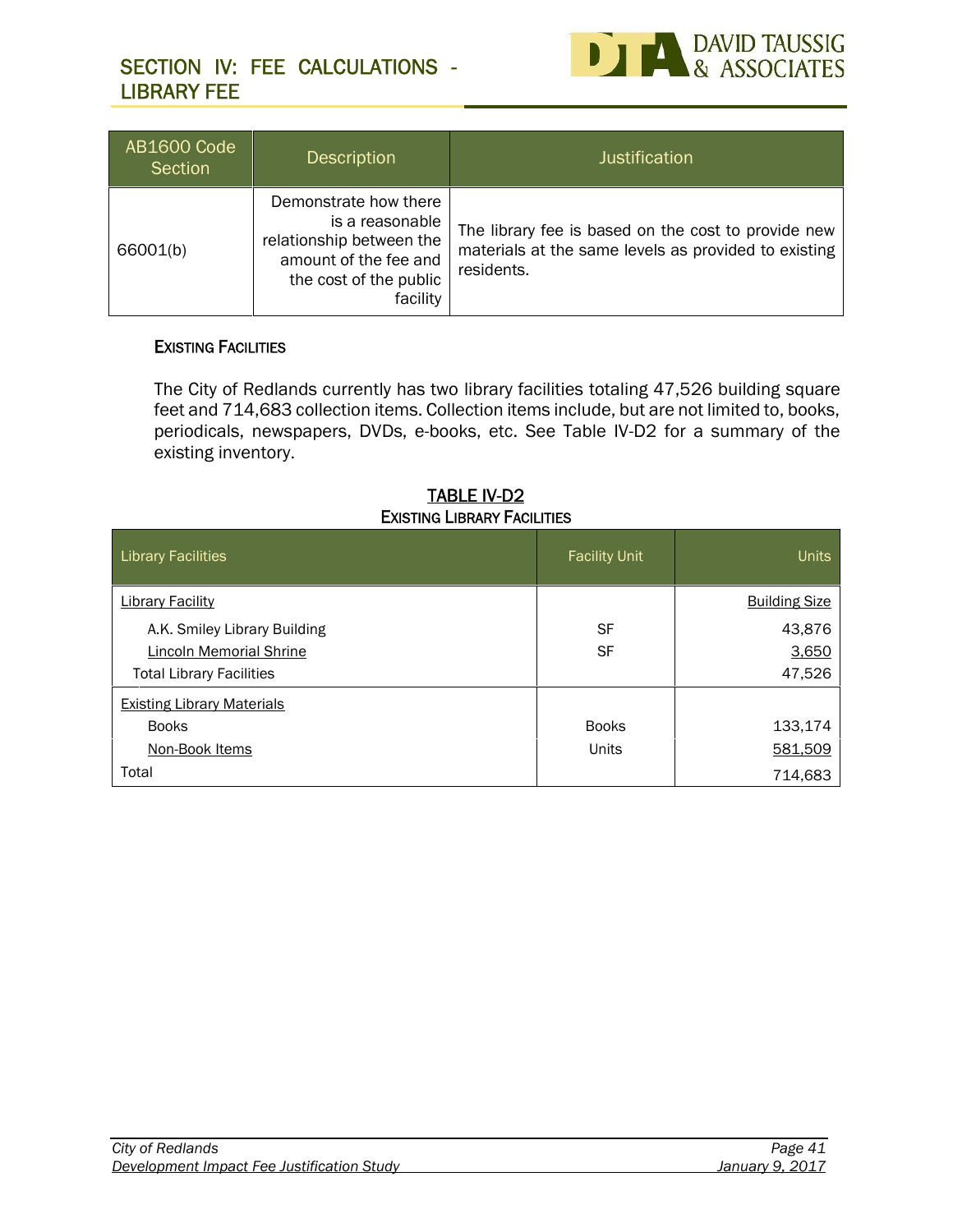

#### **PROPOSED FACILITIES**

Table IV-D3 identifies the library materials as well as remodeling/refurbishing existing library facilities proposed to be funded with the collection of Library fees. Quantity and costs are based on estimates provided by the City.

| IADLE IV-DJ<br><b>NEEDS LIST</b>      |                  |               |                      |  |
|---------------------------------------|------------------|---------------|----------------------|--|
| <b>Library Facilities</b>             | Facility<br>Unit | <b>Number</b> | <b>Facility Cost</b> |  |
| <b>Future Library Materials</b>       |                  |               | <b>Costs</b>         |  |
| <b>Books</b>                          | <b>Books</b>     | 2,660         | \$93,100             |  |
| Non-Book Items                        | Units            | 116,000       | \$27,320             |  |
| Subtotal                              |                  |               | \$120,420            |  |
| Remodel/Refurbish Existing Facilities | Sq. Ft.          | NA            | \$9,505,000          |  |
| <b>Grand Total</b>                    |                  |               | \$9,625,420          |  |

**TABLE IV-D3**

#### **Equivalent Dwelling Units**

For library facilities, the development of property into residential uses generates residents who increase the demand on the finite amount of library space and collection items.

City records do not indicate a significant link between the business community and library use, therefore, no fee is required from non-residential property. Therefore, the EDUs for existing and future development are based on the residents generated from existing and future residential units. There are no EDUs assigned to Non-Residential Property.

As shown in Section III.4 (Demographics - EDUs), there are 27,149 total existing residential EDUs and 11,095 future residential EDUs, bringing the total residential EDUs in 2035 to 38,243 EDUs.

#### **Allocation of Costs**

The total cost of \$9,625,420, as shown in Table IV-D3 above, is for library collection items needed to serve new development and remodeling/refurbishing existing facilities needed to serve existing and new development. Described below is more detail regarding the methodology used to allocate the costs.

#### Future Book Items

The City currently has 133,174 books in its library system. The City has determined the 2,660 new books identified on Table IV-D3 will be needed to serve new development. Since the existing books of 4.905 per EDU (133,174 divided by 27,149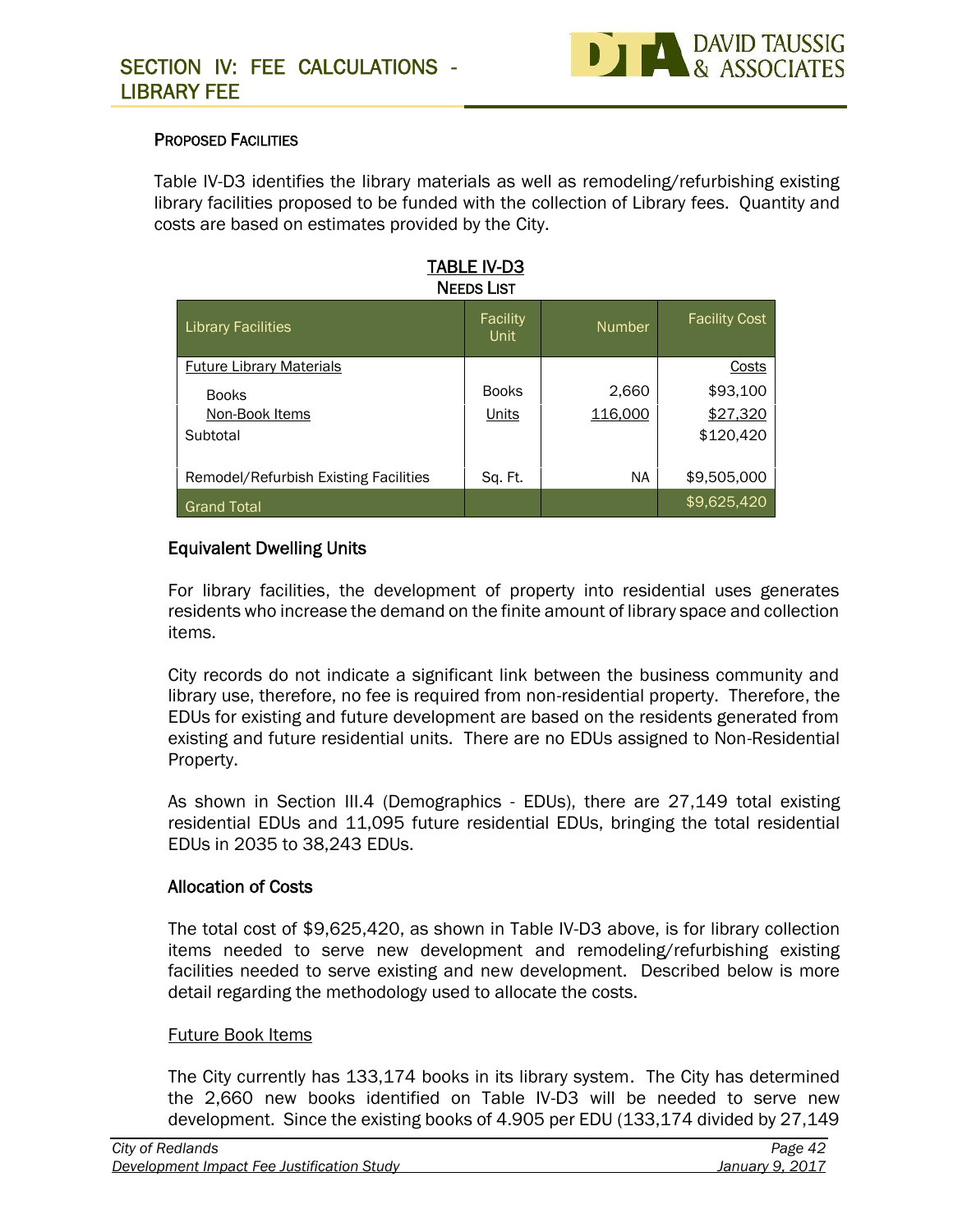# **SECTION IV: FEE CALCULATIONS - LIBRARY FEE**



EDUs) is greater than the buildout books of 3.552 per EDU (135,834 books divided by 38,243 EDUs), 100% of the costs will be allocated to new development.

#### Future Non-Book Items

The City currently has 581,509 non-book items in its library system. The City has determined the 116,000 new non-book items identified on Table IV-D3 will be needed to serve new development. Since the existing non-book items of 21.419 per EDU (581,509 divided by 27,149 EDUs) is greater than the buildout non-book items of 18.239 per EDU (697,509 non-book items divided by 38,243 EDUs), 100% of the costs will be allocated to new development.

#### Remodel/Refurbish Existing Library Facilities

Table IV-D4 summarizes the allocation of remodel/refurbishment costs to existing and new development. The City currently has 47,526 of existing building square footage which will need to be remodeled/refurbished in order to serve both existing and future development. Therefore, 70.99% of the costs will be allocated to existing development and 29.01% will be allocated to new development as shown below.

| Type of Development         | Residential<br><b>EDUS</b> | Percentage<br>of Total<br><b>EDUS</b> | <b>Total Building</b><br>Sq. Ft. in<br>2035 | <b>Facility Costs</b><br>Allocated |
|-----------------------------|----------------------------|---------------------------------------|---------------------------------------------|------------------------------------|
| <b>Existing Development</b> | 27,149                     | 70.99%                                | 33,738                                      | \$6,747,516                        |
| <b>Future Development</b>   | 11,095                     | 29.01%                                | 13,788                                      | \$2,757,484                        |
| Total                       | 38,243                     | 100.00%                               | 47,526                                      | \$9,505,000                        |

**TABLE IV-D4 ALLOCATION OF REMODEL/REFURBISHMENT OF LIBRARY BUILDING COSTS**

#### Total Facilities Costs

See Table IV-D5 for the total facilities costs allocated to new and existing development.

|                                                                | <b>TOTAL COSTS</b>                                  |                                                   |                            |
|----------------------------------------------------------------|-----------------------------------------------------|---------------------------------------------------|----------------------------|
| <b>New Facility</b>                                            | <b>Cost Allocated</b><br>to Existing<br>Development | <b>Cost Allocated</b><br>to Future<br>Development | <b>Total Costs</b>         |
| <b>Books</b>                                                   | \$0                                                 | \$93,100                                          | \$93,100                   |
| Non-Book Items                                                 | \$0                                                 | \$27,320                                          | \$27,320                   |
| Remodel/Refurbish Existing Buildings                           | \$6,747,516                                         | \$2,757,484                                       | \$9,505,000                |
| Total                                                          | \$6,747,516                                         | \$2,877,904                                       | \$9,625,420                |
| City of Redlands<br>Development Impact Fee Justification Study |                                                     |                                                   | Page 43<br>January 9, 2017 |

# **TABLE IV-D5**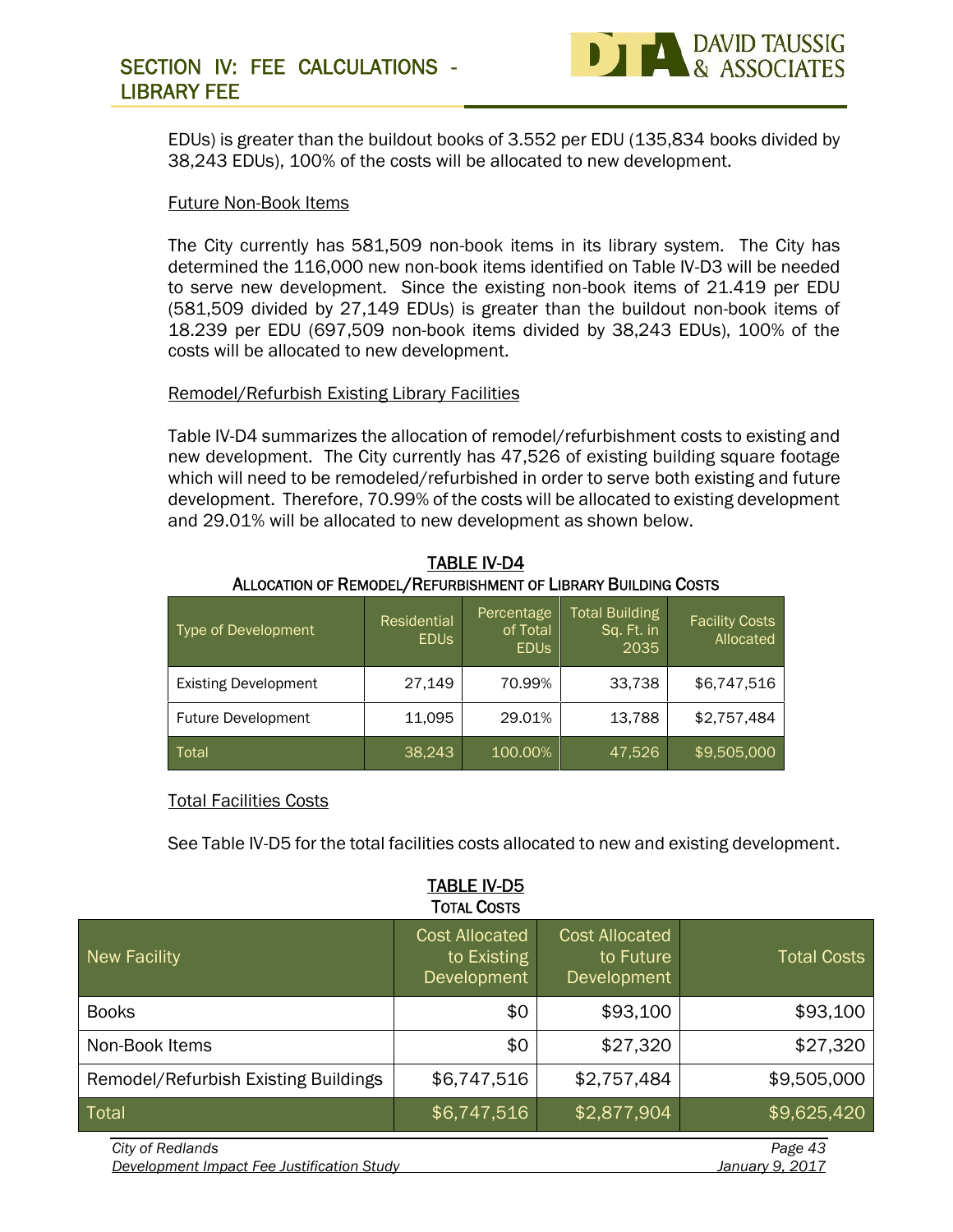

#### **Proposed Fee Amount**

The Fee per EDU was calculated by dividing the costs allocated to future development by the number of future EDUs. See Table IV-D6 for the fee amount for each land use.

| <b>PROPOSED FEES</b>                    |                               |                                       |                     |                                       |                             |
|-----------------------------------------|-------------------------------|---------------------------------------|---------------------|---------------------------------------|-----------------------------|
| Land Use Type                           | <b>EDUs Per</b><br>Unit $[2]$ | EDU <sub>s</sub> per<br>1,000 Sq. Ft. | Units / 1,000<br>SF | Development<br>Impact Fee<br>Per Unit | Cost<br>Financed by<br>DIF. |
| <b>Residential Property</b>             |                               |                                       |                     |                                       |                             |
| Single Family                           | 1.000                         | <b>NA</b>                             | 4,677               | \$259.39                              | \$1,213,184                 |
| Multi-Family                            | 0.915                         | <b>NA</b>                             | 1.703               | \$237.43                              | \$404,341                   |
| <b>Transient Oriented Development</b>   | 0.620                         | <b>NA</b>                             | 7,838               | \$160.80                              | \$1,260,380                 |
| Non-Residential Property                | <b>NA</b>                     | <b>NA</b>                             | <b>NA</b>           | NA.                                   | \$0                         |
| Total                                   |                               |                                       |                     |                                       | \$2,877,904                 |
| Cost Allocated to Existing Development  |                               |                                       |                     |                                       | \$6,747,516                 |
| <b>Total Cost of Library Facilities</b> |                               |                                       |                     |                                       | \$9,625,420                 |

**TABLE IV-D6**

Based on the development projections in Section III and Appendix A, the fee amount presented in Table IV-D6 above are expected to finance 30% of the facilities needed. The City will need to fund the remaining costs from other sources of funds.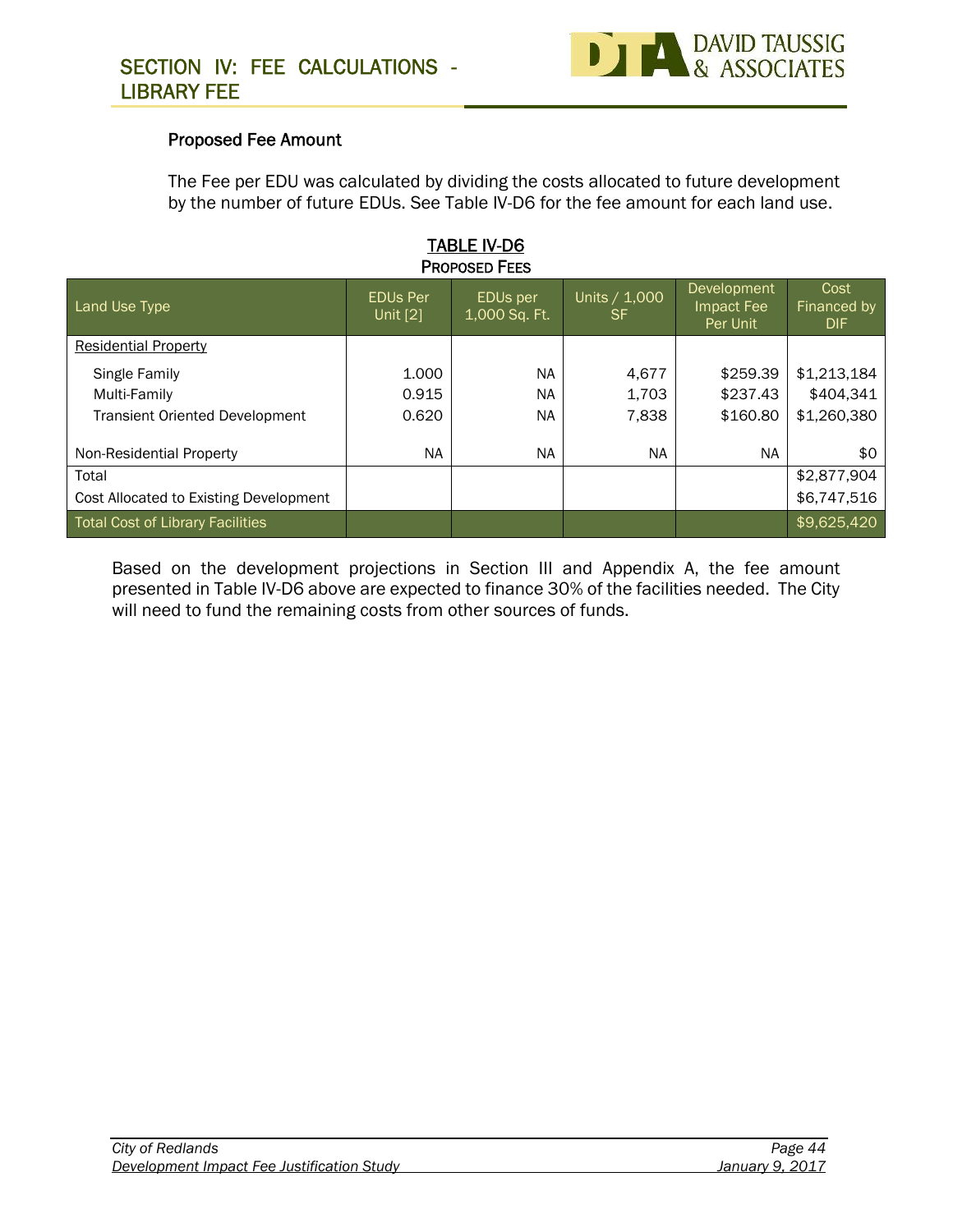

#### **E. GENERAL GOVERNMENT FACILITIES**

The General Government Facilities will serve the residents and employees of Redlands by providing general government services. The Fee Study includes a component for new IT hardware, a government center/safety hall, and a downtown public parking facility. Table IV-E1 illustrates how the government facilities fee will meet the requirements of AB1600 with regard to use of the fee, the type of development funded or partially funded by the fee revenue, the reasonable relationship to the need for facilities and the proportionality requirements.

| <b>AB1600 Code</b><br><b>Section</b> | Description                                                                                                                                                                     | <b>Justification</b>                                                                                                                                                                                                                                                                                                                                                                                                                                                                                            |
|--------------------------------------|---------------------------------------------------------------------------------------------------------------------------------------------------------------------------------|-----------------------------------------------------------------------------------------------------------------------------------------------------------------------------------------------------------------------------------------------------------------------------------------------------------------------------------------------------------------------------------------------------------------------------------------------------------------------------------------------------------------|
| 66001(a)(1)                          | Identify the purpose of<br>the Fee                                                                                                                                              | Provide a revenue source that will provide funds to<br>purchase and install additional IT hardware and<br>construct a government center/safety hall building<br>and public parking facility that will mitigate the<br>impacts of new residential and non-residential<br>development to the City's general government<br>facilities.                                                                                                                                                                             |
| 66001(a)(2)                          | Identify the use to which<br>the fee is to be put                                                                                                                               | Purchase and installation of IT hardware and<br>construction of new government center/safety hall<br>building and public parking facility.                                                                                                                                                                                                                                                                                                                                                                      |
| 66001(a)(3)                          | Demonstrate how there<br>is a reasonable<br>relationship between the<br>fee's use and the type of<br>development project on<br>which the fee is imposed                         | New residential and non-residential development in<br>the City will generate additional residents and<br>employees increasing the need for general<br>government services. IT hardware, buildings, and<br>public parking facilities used to provide these<br>services will have to be expanded, constructed or<br>purchased to meet this increased demand.                                                                                                                                                      |
| 66001(a)(4)                          | Demonstrate how there<br>is a reasonable<br>relationship between the<br>need for the public<br>facilities and the type of<br>development project on<br>which the fee is imposed | The additional residents and employees from new<br>development will impact demand for general<br>government facilities. New IT hardware and a new<br>government center/safety hall and public parking<br>facility are needed to mitigate the impacts of the<br>additional residents and employees. If additional<br>government facilities are not constructed and IT<br>hardware not installed, then overall general<br>government services provided to the residents and<br>employees in the City will suffer. |

#### **TABLE IV-E1 GENERAL GOVERNMENT FACILITIES**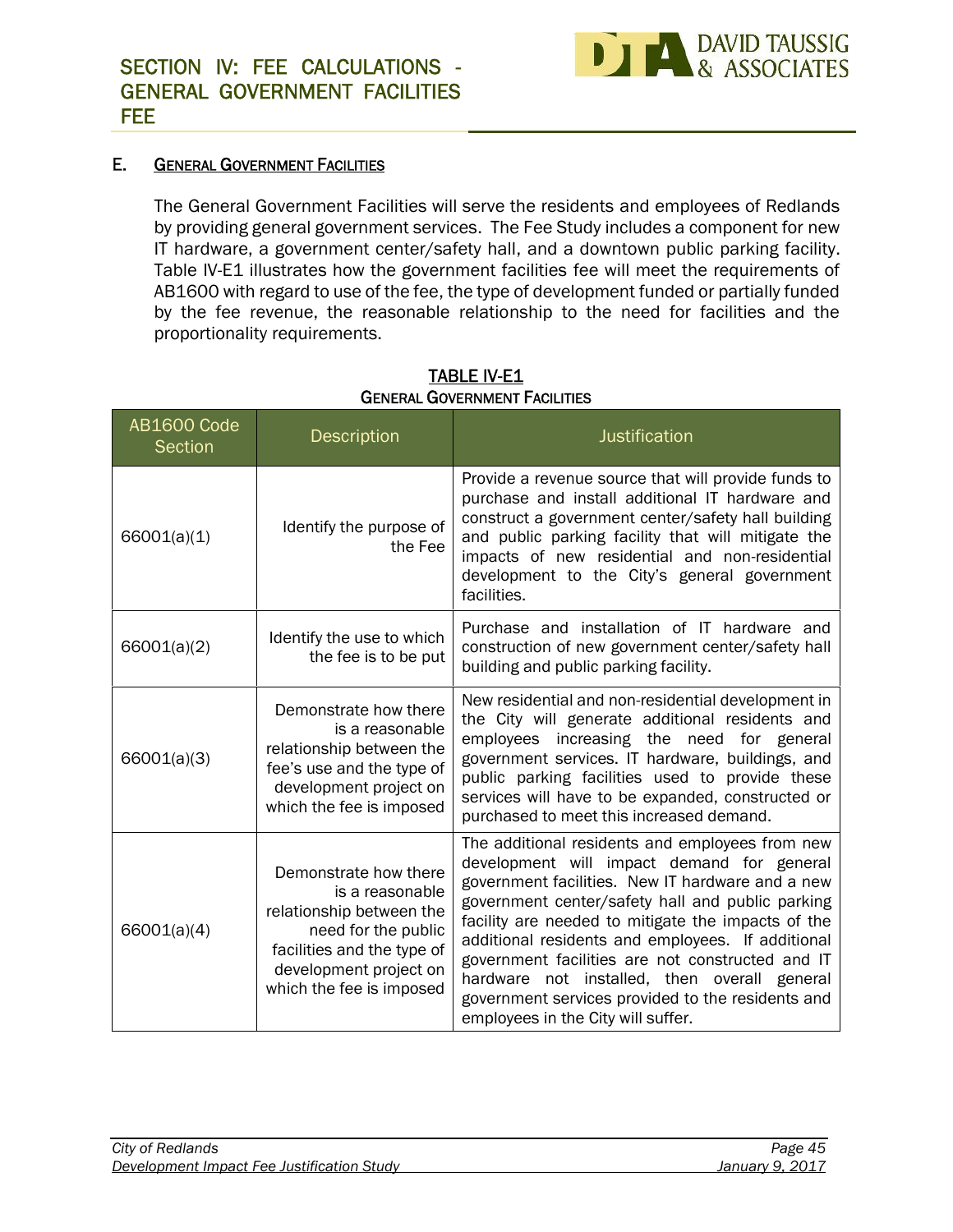

| AB1600 Code<br>Section | <b>Description</b>                                                                                                                    | <b>Justification</b>                                                                                                                                            |
|------------------------|---------------------------------------------------------------------------------------------------------------------------------------|-----------------------------------------------------------------------------------------------------------------------------------------------------------------|
| 66001(b)               | Demonstrate how there<br>is a reasonable  <br>relationship between the<br>amount of the fee and<br>the cost of the public<br>facility | The General Government Facilities fee is based on<br>the cost to provide new IT hardware and new<br>government center/safety hall and<br>parking<br>facilities. |

#### **EXISTING IT HARDWARE, CITY HALL, AND POLICE FACILITY**

See Table IV-E2 for a summary of the existing inventory of the City's IT hardware and existing government facility.

| EXISTING IT HARDWARE, GOVERNMENT FACILITY, AND POLICE FACILITY |                    |  |  |
|----------------------------------------------------------------|--------------------|--|--|
| Facility                                                       | <b>Units</b>       |  |  |
| <b>IT Hardware</b>                                             |                    |  |  |
| Switch and Firewall Equipment                                  | 72 units           |  |  |
| Servers and Appliances                                         | 65 units           |  |  |
| Computers                                                      | 840 units          |  |  |
| Laptops                                                        | 94 units           |  |  |
| <b>Existing City Hall</b>                                      | 47,500 Square Feet |  |  |
| <b>Existing Police Department Facility</b>                     | 23,838 Square Feet |  |  |

**TABLE IV-E2**

In addition, the City currently has public parking lots and a public parking structure. The City Council recently approved the sale of existing City parking lot areas and a parking structure located at and surrounding the existing Redlands Mall. Proceeds from the sale in the amount of \$1,950,000, are designated to acquire/construct new public parking facilities in the downtown area.

#### **PROPOSED FACILITIES**

In order to determine the proposed facilities, the City must determine the demand upon infrastructure created by new development. It is clear all new development in the City will impact the City's current ability to provide general government services.

The capacity of the government facilities is finite and will reach practical limits (through various general government requests). When capacity is exceeded, the level of service afforded to existing development will be reduced. In other words, if development continues without an increase in the number of IT hardware and government center facilities, the existing facilities would be overwhelmed in terms of providing general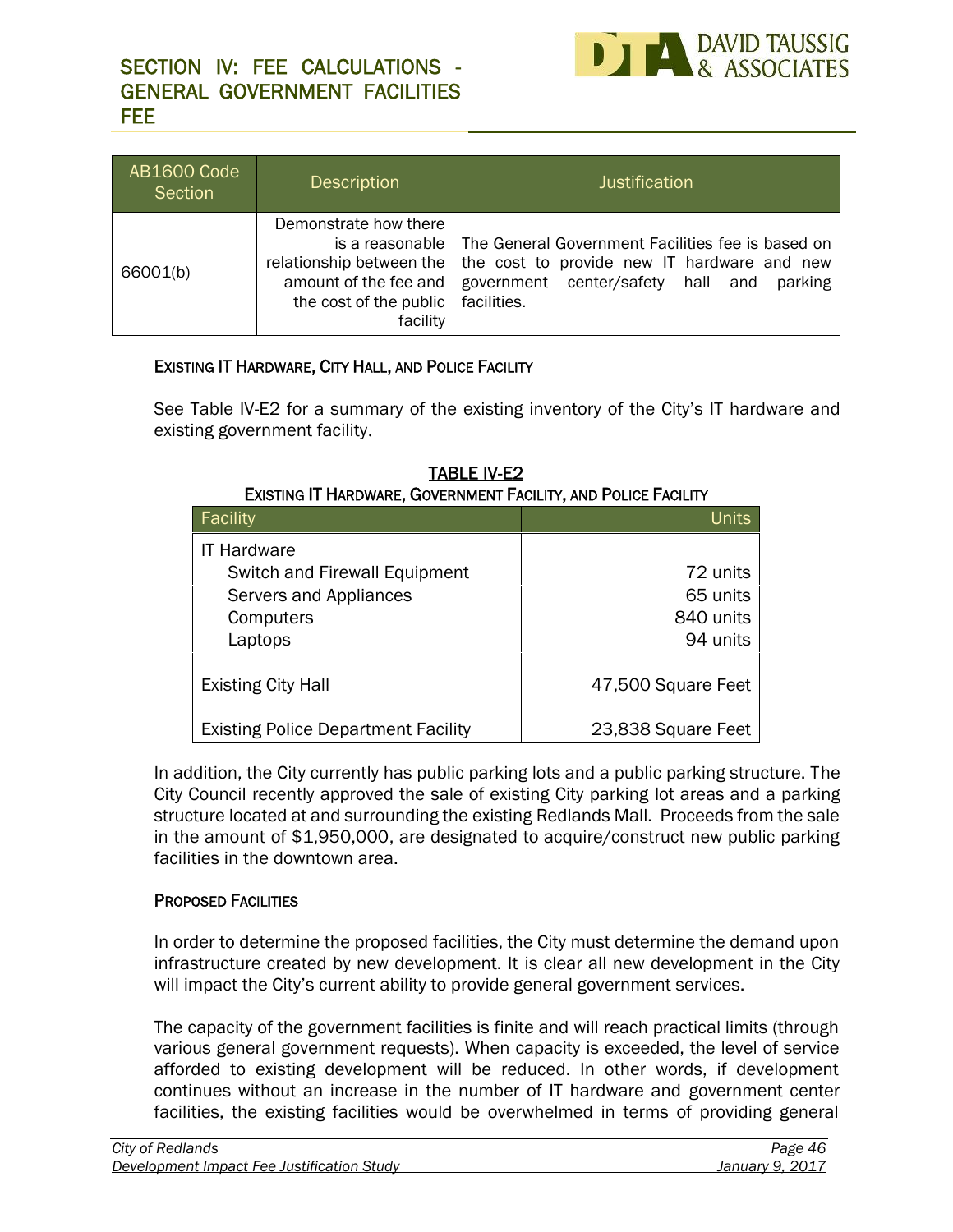government services. Additional demands will be made upon the previously listed asset in Table IV-E2 above and therefore, such assets would need to be expanded.

Table IV-E3 identifies the IT hardware and Government Center/Safety Hall and Parking Facilities proposed to be funded in whole or in part with the collection of General Government fees. Quantity and costs are based on estimates provided by the City.

| <b>General Government Facilities</b> | <b>Facility Unit</b> | <b>Number</b>    | Facility Cost (2016) |
|--------------------------------------|----------------------|------------------|----------------------|
| <b>IT Hardware</b>                   |                      | <b>Units</b>     | <b>Costs</b>         |
| Switch and Firewall Equipment        | Units                | 29               | \$380,366            |
| Servers and Appliances               | Units                | 26               | \$626,803            |
| Computers                            | Units                | 338              | \$506,099            |
| <u>Laptops</u>                       | <b>Units</b>         | $\underline{38}$ | \$421,417            |
| Total                                |                      | 431              | \$1,933,685          |
| Government Center/Safety Hall        | <b>Square Feet</b>   | 276,000          | $$27,343,805$ [1]    |
| Downtown Parking Facility            | <b>NA</b>            | <b>NA</b>        | $$2,734,381$ [2]     |
| <b>Grand Total</b>                   |                      |                  | \$32,011,871         |

**TABLE IV-E3**

[1] Total cost is equal to \$60,000,000. Of this amount, \$32,656,195 will be funded from other non-impact fee sources.

[2] Total cost is expected to exceed \$3,000,000. The City will fund all remaining costs from other non-impact fee sources.

#### **Equivalent Dwelling Units**

For general government facilities, the development of property into residential and non-residential uses generates residents and employees increasing the need for general government services. IT hardware, government center buildings, and parking facilities used to provide these services will have to be expanded, constructed or purchased to meet this increased demand.

Since the facilities proposed to be financed by the impact fees will serve both residential and non-residential property, DTA projected the number of future EDUs based on the number of residents or employees generated by each land use class.

As shown in Section IV.4 (Demographics - EDUs), there are 39,016 total existing EDUs and 15,694 future EDUs, bringing the total EDUs in 2035 to 54,709 EDUs.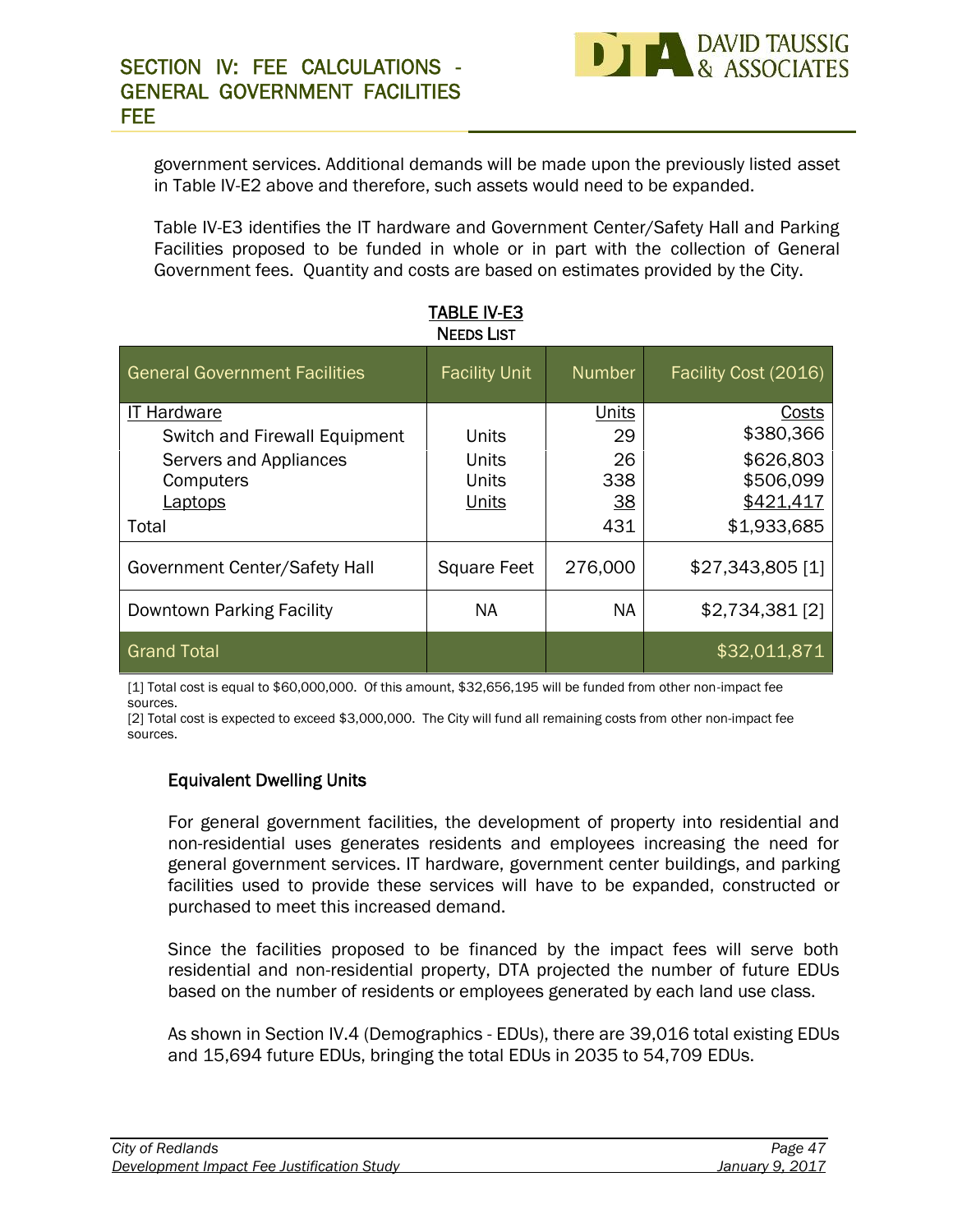

#### **Allocation of Costs**

The total cost of \$29,277,490, as shown in Table IV-E4 above, for general government facilities needed to serve existing and new development is allocated to existing and new development based on the share of total EDUs in 2035.

#### IT Hardware

The City currently has 1,071 units of existing IT hardware which results in an existing standard of 0.02745 units of IT hardware per EDU. Based on this standard, the City has determined 431 units of new IT hardware are needed to adequately serve new development. Therefore, 100% of the costs for the new units in the amount of \$1,933,685 will be allocated to new development.

#### Future Government Center/Safety Hall

Table IV-E5 summarizes the allocation of the future government center/safety hall building costs to existing and new development. The City has determined that the existing City Hall facility and existing police department facility will need to be replaced with a new 276,000 building square foot government center and safety hall in order to adequately serve both existing and new development. The new facility will be located near the Corporate Yard on Park Street with public access from Redlands Boulevard. The total cost of the new facility is equal to \$60 million. Of this amount, the City has determined that \$19,500,000 has already been funded from existing development. This results in a cost per EDU of \$499.80 (i.e., \$19,500,000 divided by 39,016 existing EDUs). The City has determined that future development will pay the same \$499.80 per EDU in order to maintain the existing standard. This would generate \$7,843,805 from future development (i.e., \$499.80 x 15,694 future EDUs). Therefore, the City will fund the remaining costs of \$32,656,195 from other sources.

| Type of Development         | <b>EDUS</b> | <b>Facility Costs</b><br>Allocated | <b>Total Cost</b><br>Per EDU |
|-----------------------------|-------------|------------------------------------|------------------------------|
| <b>Existing Development</b> | 39,016      | \$19,500,000                       | \$499.80                     |
| <b>Future Development</b>   | 15,694      | \$7,843,805                        | \$499.80                     |
| Total                       | 54,709      | \$27,343,805                       | <b>NA</b>                    |

#### **TABLE IV-E5 ALLOCATION OF GOVERNMENT CENTER/SAFETY HALL FACILITIES COSTS**

#### Future Downtown Parking Facility

Table IV-E6 summarizes the allocation of the future downtown parking facility costs to existing and new development. As mentioned above, the City currently has parking facilities which will be replaced with new parking facilities in order to adequately serve

| City of Redlands                           | Page 48         |  |
|--------------------------------------------|-----------------|--|
| Development Impact Fee Justification Study | January 9, 2017 |  |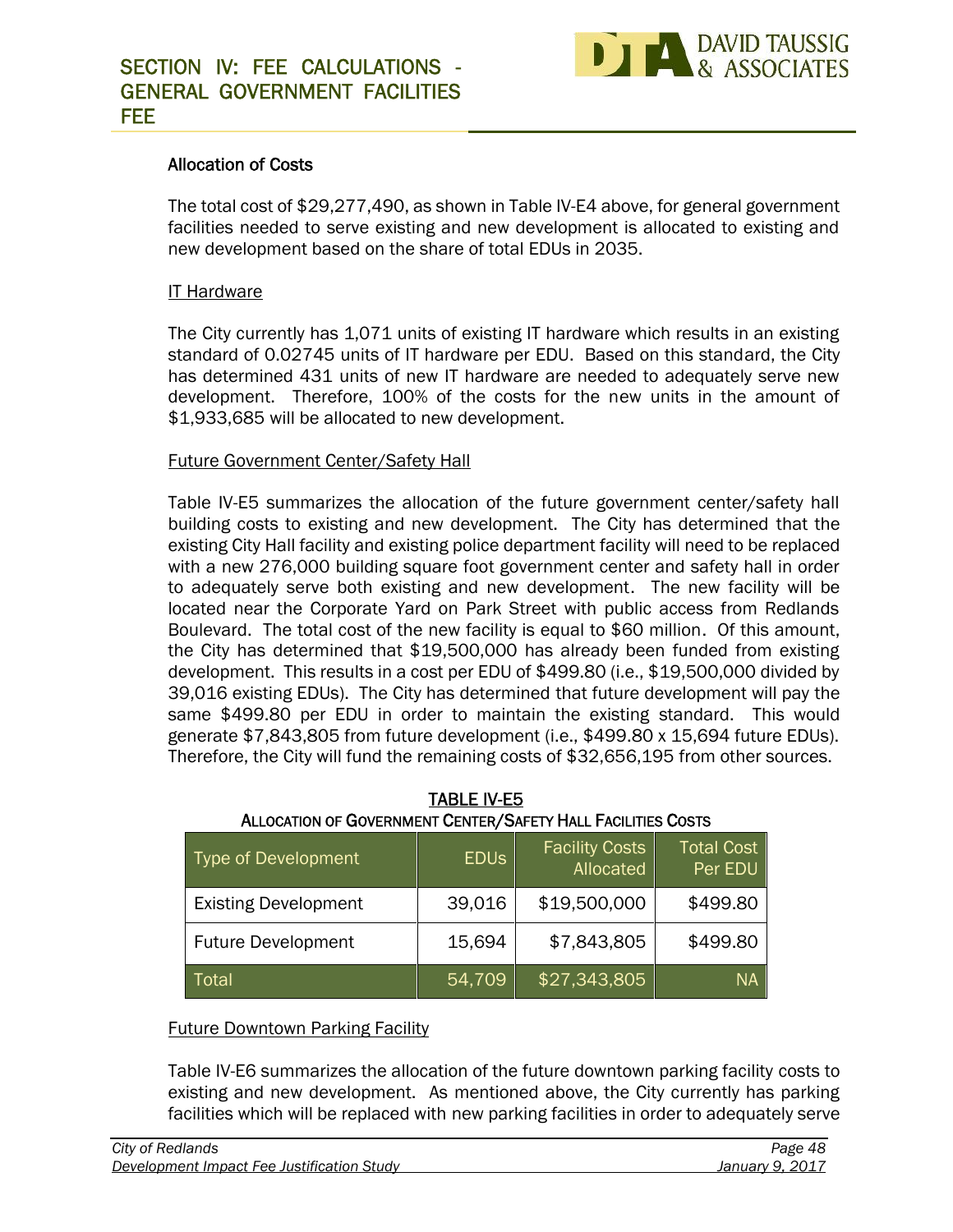

both existing and new development. The new facilities would include parking lots and parking structures that would be publicly owned. The total cost of the new facilities is expected to exceed \$3,000,000.

Of the total cost mentioned above, the City has determined that \$1,950,000 has already been funded from existing development. This results in a cost per EDU of \$49.98 (i.e., \$1,950,000 divided by 39,016 existing EDUs). The City has determined future development should pay the same \$49.98 per EDU in order to maintain the existing standard. This would generate \$784,381 from future development (i.e., \$49.98 x 15,694 future EDUs). Therefore, the City will fund the remaining costs from other sources.

| Type of<br>Development       | <b>EDUS</b> | <b>Facility Costs</b><br>Allocated | <b>Total Cost</b><br>Per EDU |
|------------------------------|-------------|------------------------------------|------------------------------|
| Existing<br>Development      | 39,016      | \$1,950,000                        | \$49.98                      |
| <b>Future</b><br>Development | 15,694      | \$784,381                          | \$49.98                      |
| <b>Total</b>                 | 54,709      | \$2,734,381                        | <b>NA</b>                    |

**TABLE IV-E6 ALLOCATION OF DOWNTOWN PARKING FACILITY COSTS**

#### Total Facilities Costs

See Table IV-E7 for the total facilities costs allocated to new and existing development.

| <b>TOTAL COSTS</b>            |                                                     |                                                   |                    |  |  |
|-------------------------------|-----------------------------------------------------|---------------------------------------------------|--------------------|--|--|
| <b>New Facility</b>           | <b>Cost Allocated</b><br>to Existing<br>Development | <b>Cost Allocated</b><br>to Future<br>Development | <b>Total Costs</b> |  |  |
| <b>IT Hardware</b>            | \$0                                                 | \$1,933,685                                       | \$1,933,685        |  |  |
| Government Center/Safety Hall | \$19,500,000                                        | \$7,843,805                                       | \$27,343,805       |  |  |
| Downtown Parking Facility     | \$1,950,000                                         | \$784,381                                         | \$2,734,381        |  |  |
| Total                         | \$21,450,000                                        | \$10,561,871                                      | \$32,011,871       |  |  |

**TABLE IV-E7**

| City of Redlands                           | Page 49         |  |
|--------------------------------------------|-----------------|--|
| Development Impact Fee Justification Study | January 9, 2017 |  |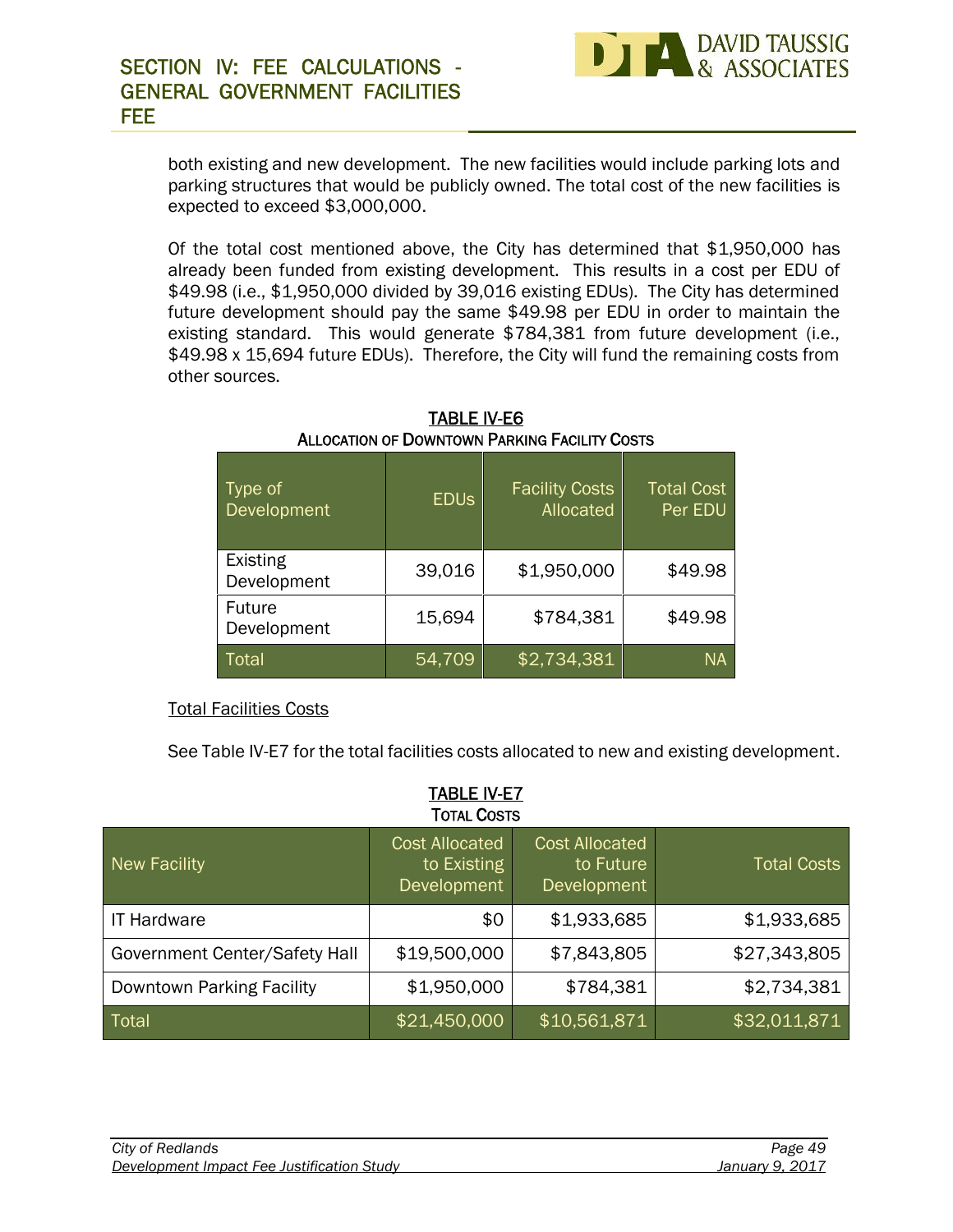

#### **Proposed Fee Amount**

The Fee per EDU was calculated by dividing the costs allocated to future development by the number of future EDUs. See Table IV-E8 for the fee amount for each land use.

| <b>PROPOSED FEES</b>                   |                                                   |                                                          |                                 |  |  |  |  |  |
|----------------------------------------|---------------------------------------------------|----------------------------------------------------------|---------------------------------|--|--|--|--|--|
| Land Use Type                          | Number of Future<br>,Units/Rooms/1,000<br>Sq. Ft. | Development Impact Fee<br>per Unit/Room/1,000<br>Sq. Ft. | <b>Cost Financed</b><br>by Fees |  |  |  |  |  |
| <b>Residential Property</b>            |                                                   |                                                          |                                 |  |  |  |  |  |
| Single Family                          | 4,677                                             | \$672.99                                                 | \$3,147,593                     |  |  |  |  |  |
| Multi-Family                           | 1,703                                             | \$616.01                                                 | \$1,049,059                     |  |  |  |  |  |
| <b>Transient Oriented Development</b>  | 7,838                                             | \$417.20                                                 | \$3,270,042                     |  |  |  |  |  |
| Non-Residential Property               |                                                   |                                                          |                                 |  |  |  |  |  |
| Retail                                 | 1,613                                             | \$193.17                                                 | \$311,651                       |  |  |  |  |  |
| Commercial                             | 1,623                                             | \$81.50                                                  | \$132,254                       |  |  |  |  |  |
| Food Service & Entertainment           | 216                                               | \$1,047.19                                               | \$225,916                       |  |  |  |  |  |
| Office                                 | 858                                               | \$836.11                                                 | \$717,382                       |  |  |  |  |  |
| Warehousing - Standard                 | 52                                                | \$260.84                                                 | \$13,564                        |  |  |  |  |  |
| Warehousing - High Cube                | 6,094                                             | \$43.95                                                  | \$267,839                       |  |  |  |  |  |
| Manufacturing and Assembly             | 1,115                                             | \$225.65                                                 | \$251,503                       |  |  |  |  |  |
| Industrial - Other                     | 36                                                | \$213.27                                                 | \$7,732                         |  |  |  |  |  |
| Institutional & Health Care            | 2,652                                             | \$430.49                                                 | \$1,141,678                     |  |  |  |  |  |
| Hotel/Motel                            | 132                                               | \$194.80                                                 | \$25,658                        |  |  |  |  |  |
| Total                                  |                                                   |                                                          | \$10,561,871                    |  |  |  |  |  |
| Cost Allocated to Existing Development |                                                   |                                                          | \$21,450,000                    |  |  |  |  |  |
| Total Cost of Gen. Gov. Facilities     |                                                   |                                                          | \$32,011,871                    |  |  |  |  |  |

# **TABLE IV-E8**

Based on the development projections in Section III and Appendix A, the fee amount presented in Table IV-E8 above are expected to finance approximately 33% of the facilities needed. The City will need to fund the remaining costs from other sources of funds.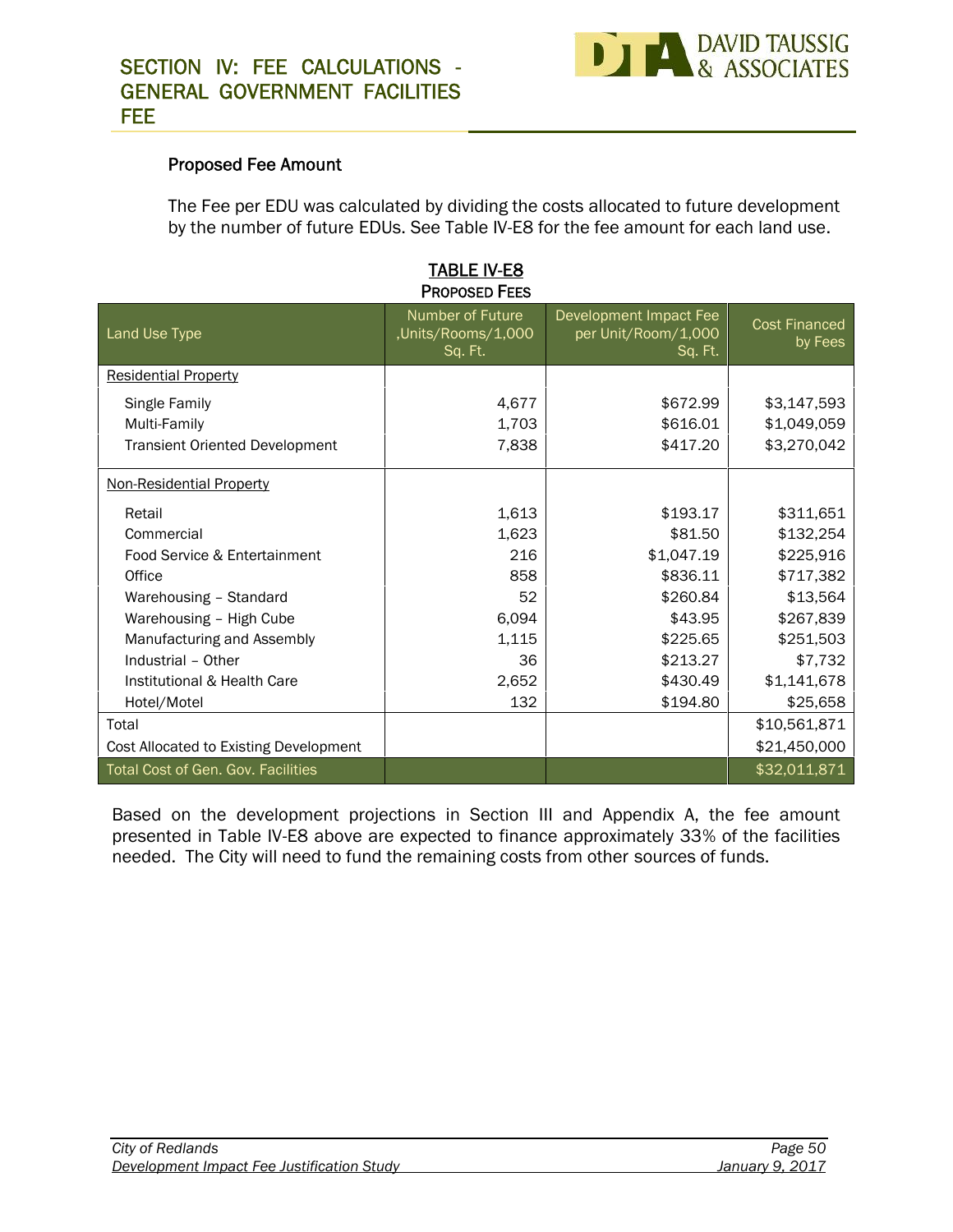

#### **F. TRANSPORTATION FACILITIES**

The planning tool the City uses to identify current and future needs for an effective overall circulation system within the City is the Circulation Element of the General Plan. Mandated by State Law, the Circulation Element must be linked to the Land Use Element of the General Plan. In addition, the Circulation Element must be consistent with, and integrated with, the Riverside-San Bernardino Area Comprehensive Transportation Plan Model (CTP Model). Consistency is a requirement for eligibility for State and local transportation funds.

The Circulation Element of the City's General Plan serves as the City's Transportation Master Plan, which identifies future transportation facilities needed to mitigate the impacts of new development through build out conditions, beyond the year 2035. The City provided a listing of future transportation facilities needed to mitigate the impacts of new development through 2035. The facilities listed included interchanges, railroad grade separations, regional arterials, local arterials, and local streets and signals. Project limits and costs for the first three categories are consistent with SANBAG Development Mitigation Nexus Study and the SANBAG Congestion Management Plan ("CMP"), with appropriate cost escalators,

City staff uses current traffic and land use data to update their traffic model. Any significant changes to impacts resulting from new development are incorporated into the City's Capital Improvement Program (CIP) at regular intervals. Such changes are also incorporated into the Circulation Element at periodic intervals.

Table IV-F1 illustrates how the transportation fee will meet the requirements of AB1600 with regard to use of fees, the type of development funded or partially funded by the fee revenue, the reasonable relationship to the need for facilities, and the proportionality requirements.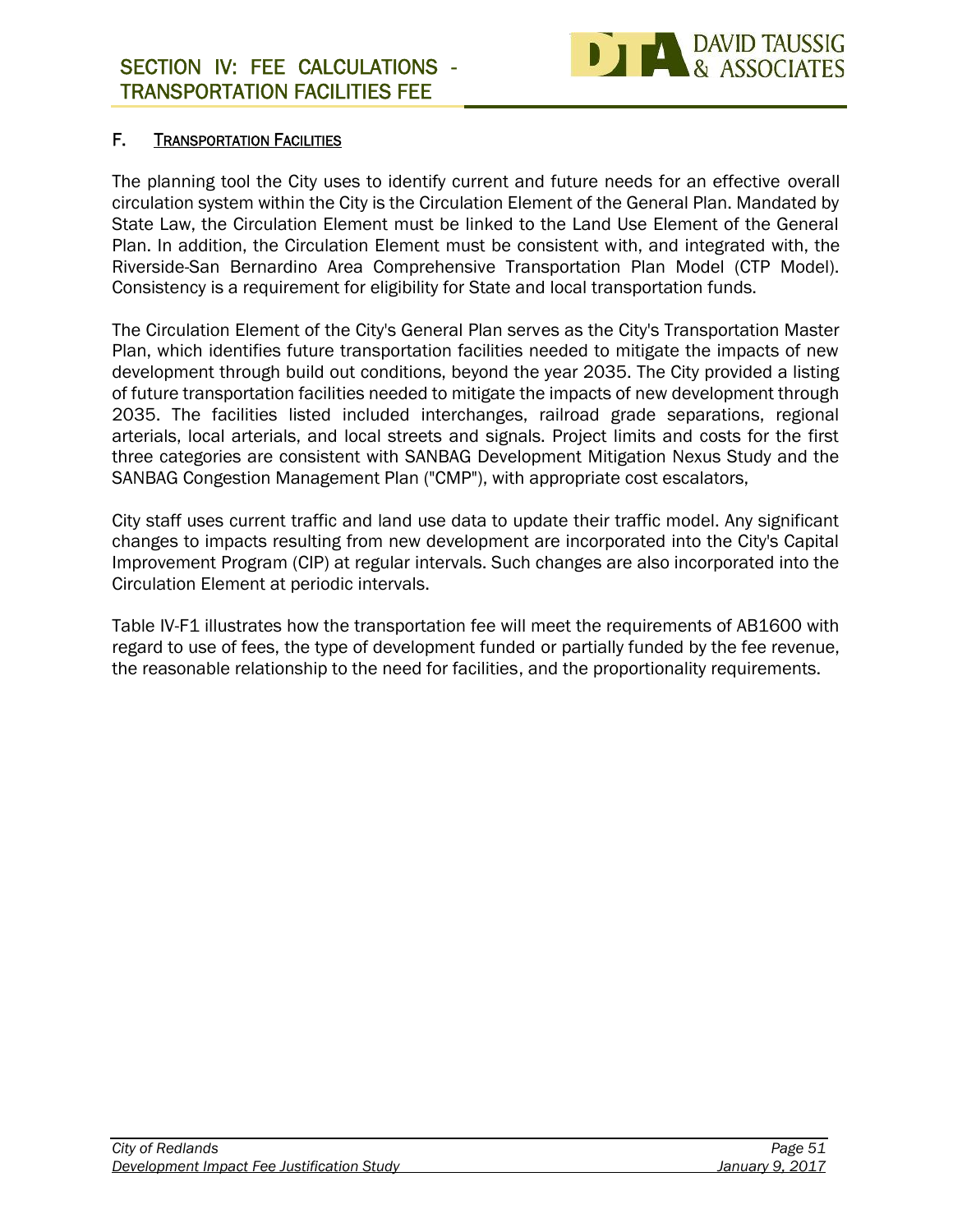

**TABLE IV-F1 TRANSPORTATION FEE – AB1600 COMPLIANCE**

| <b>AB1600 Code</b><br>Section | <b>Description</b>                                                                                                                                                                 | Justification                                                                                                                                                                                                                                                                                                                                                                                                                                                       |
|-------------------------------|------------------------------------------------------------------------------------------------------------------------------------------------------------------------------------|---------------------------------------------------------------------------------------------------------------------------------------------------------------------------------------------------------------------------------------------------------------------------------------------------------------------------------------------------------------------------------------------------------------------------------------------------------------------|
| 66001(a)(1)                   | Identify the purpose of<br>the Fee                                                                                                                                                 | Provide a revenue source that will provide funds to<br>construct various transportation projects that will<br>mitigate the impacts of new development on the City's<br>circulation system                                                                                                                                                                                                                                                                           |
| 66001(a)(2)                   | Identify the use to<br>which the fee is to be<br>put                                                                                                                               | Fund or partially fund the construction of new roadways<br>within the City limits. The roadway improvements to be<br>funded or partially funded are summarized in Table IV-<br>F5 and further listed in Appendix B                                                                                                                                                                                                                                                  |
| 66001(a)(3)                   | Demonstrate how there<br>is a reasonable<br>relationship between<br>the fee's use and the<br>type of development<br>project on which the<br>fee is imposed                         | New residential and non residential development will<br>generate additional traffic on City streets. The fee<br>revenue will be used to construct new transportation<br>projects upon which new residents and employees will<br>travel. A fee imposed on new residential and non<br>residential development is a reasonable method for<br>mitigating the impacts of such new development                                                                            |
| 66001(a)(4)                   | Demonstrate how there<br>is a reasonable<br>relationship between<br>the need for the public<br>facilities and the type<br>of development project<br>on which the fee is<br>imposed | The additional traffic volumes generated by new<br>development will impact current levels of congestion.<br>New roadways and supplemental lanes are needed to<br>mitigate the impacts of the increased traffic volumes. If<br>the proposed projects are not constructed in concert<br>with new development the City's circulation system will<br>experience higher traffic volumes and increase the level<br>of congestion to a condition well below City standards |
| 66001(b)                      | Demonstrate how there<br>is a reasonable<br>relationship between<br>the amount of the fee<br>and the cost of the<br>public facility                                                | Project costs are allocated to new development based<br>on the percentage of traffic volume generated by new<br>development to the total traffic volume at buildout. The<br>specific fee imposed on the various land uses are based<br>on the relative trip generation rate as compared to a<br>residential unit (baseline rate or EDU factor)                                                                                                                      |

#### **PROPOSED FACILITIES AND COSTS**

As mentioned above, City Staff provided a detailed breakdown of the citywide transportation projects needed to mitigate the impacts of new development through the year 2035. While the year 2035 precedes build out conditions, it was chosen as a reasonable planning horizon with respect to the City's circulation system. The projects consist of city wide roadway

| City of Redlands                           | Page 52         |  |
|--------------------------------------------|-----------------|--|
| Development Impact Fee Justification Study | January 9, 2017 |  |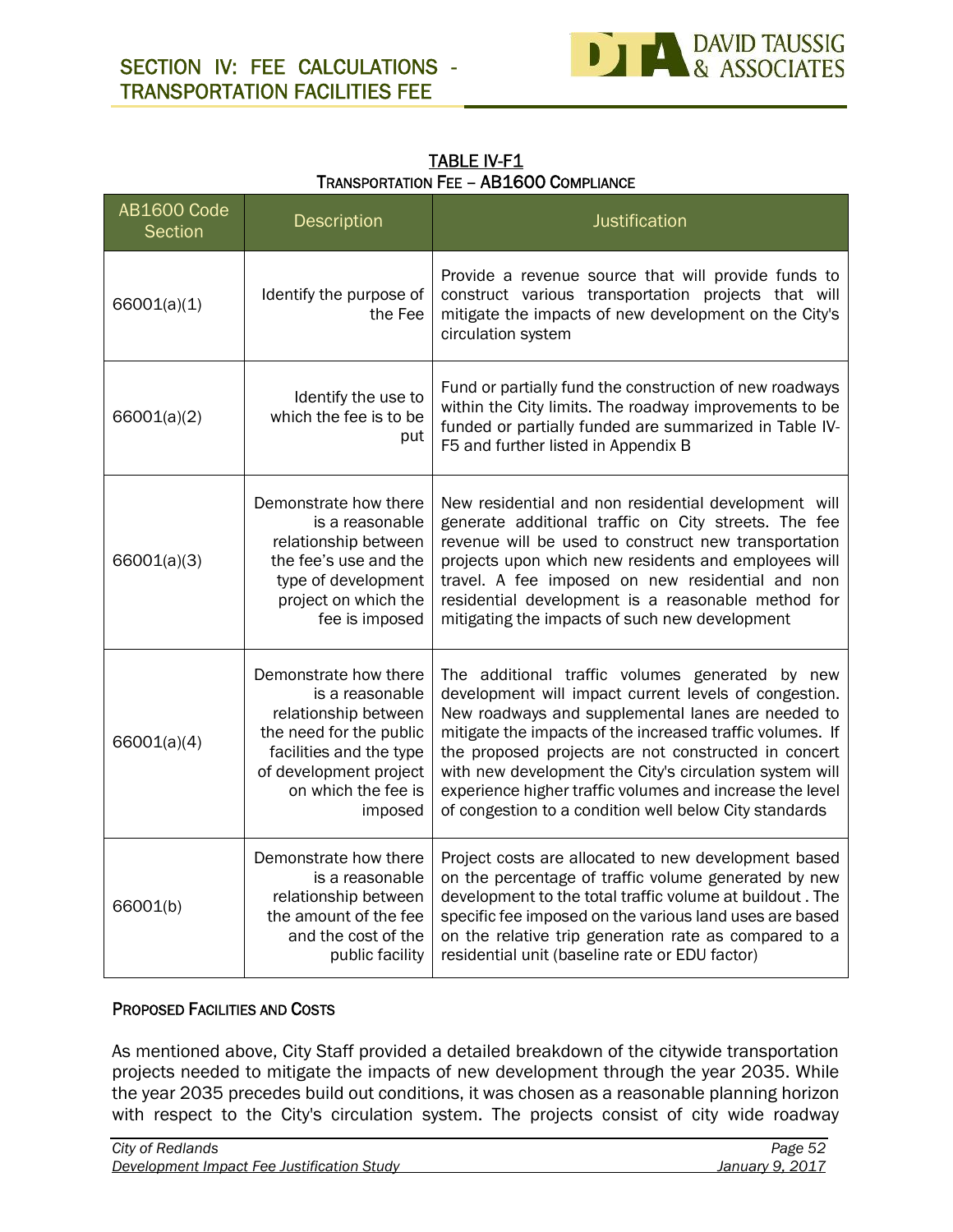# **SECTION IV: FEE CALCULATIONS - TRANSPORTATION FACILITIES FEE**



improvements totaling over \$307 million. The project list includes improvements to interchanges, railroad grade separations, regional arterials, local arterials, local streets and local signals. Roadway projects and intersection projects are part of the City's Circulation Element of the General Plan, the City of Redlands Traffic Model and the City's Capital Improvement Program. The interchange projects as well as the grade separations and regional arterial projects are part of the Riverside-San Bernardino Area Comprehensive Transportation Plan Model (CTP Model) by SCAG and SANBAG Nexus Study and CMP. These projects are identified by these models and master plans as being needed solely or partially to mitigate the impacts of new development. Where projects are partially needed to cure existing deficiencies or otherwise benefit existing development, those projects would have to be funded by sources other than impact fees.

Regional and local arterials, local streets and signals will be constructed on existing City streets and will benefit both existing and new development. The allocations to new development are based on the percentage of average daily trip ends ("ADTs") generated by new development to the total ADTs of the City's roadway network. ADT's assigned to interchanges and regional arterials are consistent with the SANBAG Nexus Study. The calculation of the ADTs and percentage of total ADTs for local arterials, streets and signals is shown in the discussion of "Methodology" within this Section of the Fee Study. The project categories, costs and allocations are shown in Table IV-F2,"Transportation Cost Summary":

| Component                 | <b>Total Project Cost</b> | Cost Allocated to<br><b>New</b><br>Development |
|---------------------------|---------------------------|------------------------------------------------|
| Interchange Improvements  | \$218,375,714             | \$14,668,387                                   |
| Railroad Grade Crossings  | \$2,012,723               | \$292,699                                      |
| <b>Regional Arterials</b> | \$73,705,000              | \$17,801,728                                   |
| <b>Local Arterials</b>    | \$5,850,000               | \$6,166,586                                    |
| Local Signals             | \$6,229,621               | \$1,515,505                                    |
| <b>Local Streets</b>      | \$1,500,000               | \$484,749                                      |
| <b>Grand Total</b>        | \$307,673,057             | \$40,879,654                                   |

#### **TABLE IV-F2 TRANSPORTATION COST SUMMARY**

The list of projects to be funded, or partially funded are shown by components in Tables IV-F3 through IV-F8. The total project cost as well as the costs allocated to new development are also shown in the tables.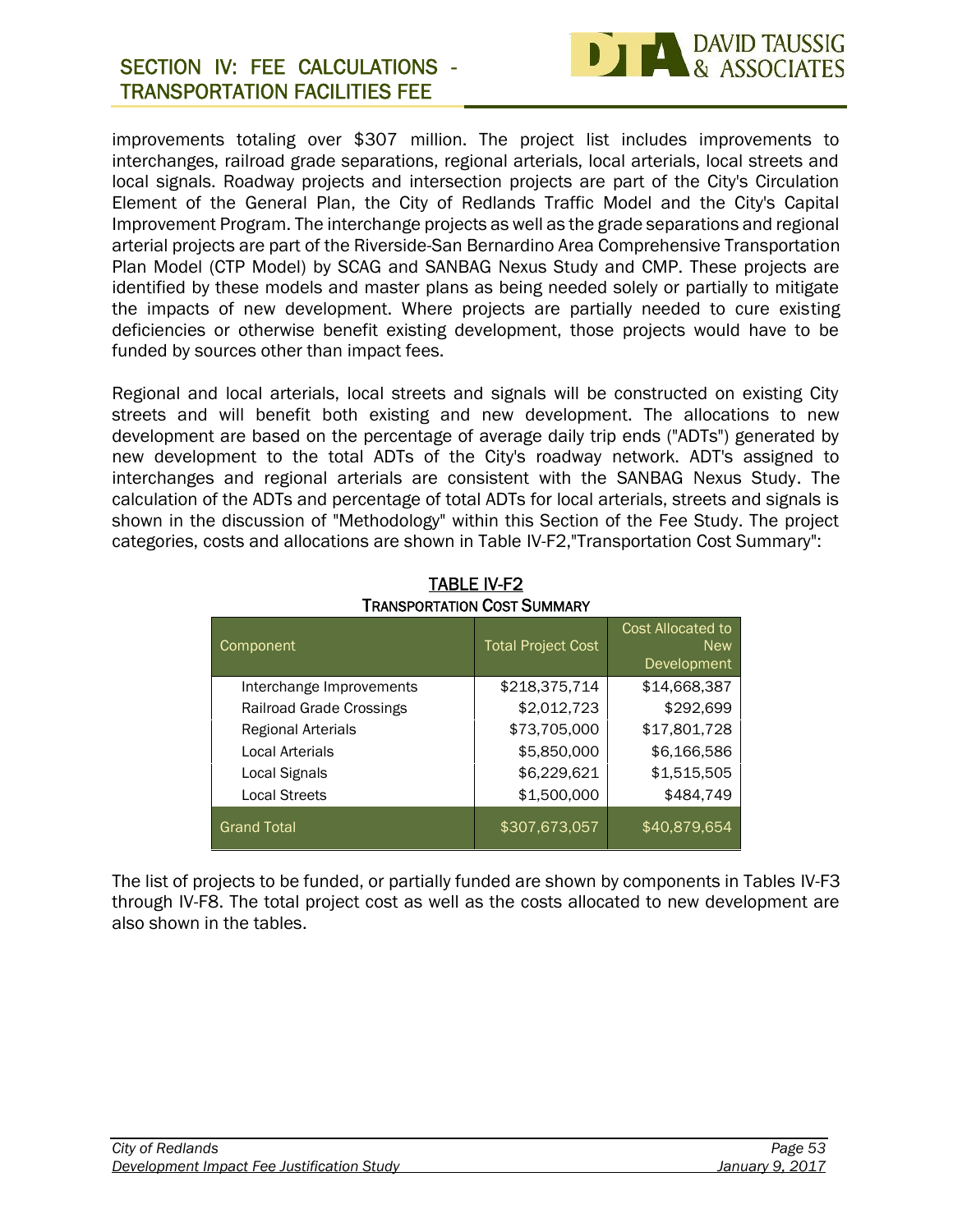

#### **TABLE IV-F3 INTERCHANGES**

| Location                       | <b>SANBAG</b><br>2013<br><b>Estimated</b><br>Construction<br>Costs | <b>ENR Cost</b><br>Escalation<br>Factor to<br>2016 | 2016<br>Estimated<br>Cost | <b>SANBAG %</b><br>Allocation to<br><b>New</b><br>Development | <b>SANBAG</b><br>Allocation to<br><b>New</b><br>Development | <b>Redlands</b><br>℅<br>Allocation | Redlands \$<br>Allocation to<br><b>New</b><br>Development |  |
|--------------------------------|--------------------------------------------------------------------|----------------------------------------------------|---------------------------|---------------------------------------------------------------|-------------------------------------------------------------|------------------------------------|-----------------------------------------------------------|--|
| Interchange Improvements       |                                                                    |                                                    |                           |                                                               |                                                             |                                    |                                                           |  |
| I-10 at Mountain View          | \$50,895,000                                                       | 1.0456                                             | \$53,214,296              | 37.80%                                                        | \$20,115,005                                                | 3.90%                              | \$784,485                                                 |  |
| I-10 at California             | \$44,533,000                                                       | 1.0456                                             | \$46,562,380              | 47.80%                                                        | \$22,256,818                                                | 14.60%                             | \$3,249,495                                               |  |
| I-10 at Alabama                | \$41,600,000                                                       | 1.0456                                             | \$43,495,723              | 50.50%                                                        | \$21,965,340                                                | 34.90%                             | \$7,665,904                                               |  |
| I-10 at University             | \$5,200,000                                                        | 1.0456                                             | \$5,436,965               | 17.90%                                                        | \$973,217                                                   | 100.00%                            | \$973,217                                                 |  |
| I-10 at Wabash                 | \$40,000,000                                                       | 1.0456                                             | \$41,822,810              | 35.80%                                                        | \$14,972,566                                                | 12.50%                             | \$1,871,571                                               |  |
| I-10 at Live Oak               | \$18,630,000                                                       | 1.0456                                             | \$19,478,974              | 37.00%                                                        | \$7,207,220                                                 | 1.00%                              | \$72,072                                                  |  |
| I-10 at 5 <sup>th</sup> Street | \$8,000,000                                                        | 1.0456                                             | \$8,364,562               | 44.10%                                                        | \$3,688,772                                                 | 1.40%                              | \$51,643                                                  |  |
| Total                          |                                                                    |                                                    | \$218,375,714             |                                                               | \$91,178,938                                                |                                    | \$14,668,387                                              |  |

#### **TABLE IV-F4 RAILROAD GRADE CROSSINGS**

| Location/Type of Project | <b>SANBAG</b><br>2013<br>Estimated<br>Construction<br>Cost | <b>ENR Cost</b><br>Escalation<br>Factor to<br>2016 | 2016<br>Estimated<br>Construction<br>Cost | % Allocation<br>to New<br>Development | Cost<br>Allocation to<br><b>New</b><br>Development |
|--------------------------|------------------------------------------------------------|----------------------------------------------------|-------------------------------------------|---------------------------------------|----------------------------------------------------|
| San Timoteo Canyon Road  | \$1,925,000                                                | 1.0456                                             | \$2,012,723                               | 32.32%                                | \$292.699                                          |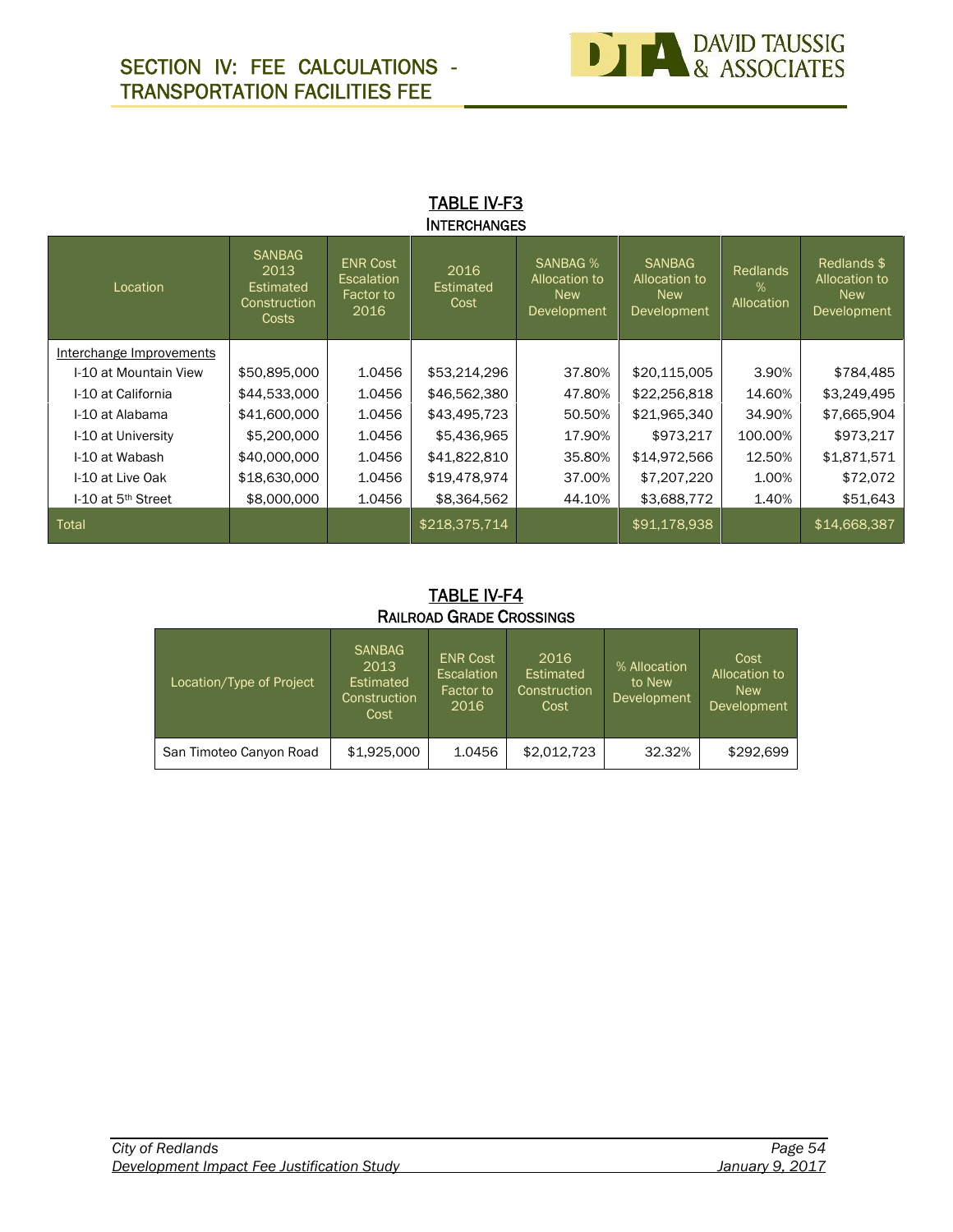# **SECTION IV: FEE CALCULATIONS - TRANSPORTATION FACILITIES FEE**



| Location/Type of Project            | <b>Limits</b>                 | <b>SANBAG</b><br>2013<br><b>Estimated</b><br>Construction<br>Cost | <b>ENR Cost</b><br>Escalation<br>Factor to<br>2016 | 2016<br>Estimated<br>Construction<br>Cost | % Allocation<br>to New<br>Development | Cost<br>Allocation to<br><b>New</b><br>Development |
|-------------------------------------|-------------------------------|-------------------------------------------------------------------|----------------------------------------------------|-------------------------------------------|---------------------------------------|----------------------------------------------------|
| Arterials                           |                               |                                                                   |                                                    |                                           |                                       |                                                    |
| Alabama St                          | N City Limit to Palmetto      | \$10,653,000                                                      | 1.0456                                             | \$11,138,460                              | 23.10%                                | \$2,572,984                                        |
| California St                       | Redlands Blvd. to I-10        | \$777,000                                                         | 1.0456                                             | \$812,408                                 | 23.10%                                | \$187,666                                          |
| California St                       | Lugonia to San Bernardino Ave | \$943,000                                                         | 1.0456                                             | \$985,973                                 | 23.10%                                | \$227,760                                          |
| <b>Citrus Ave</b>                   | Auburn to Wabash              | \$777,000                                                         | 1.0456                                             | \$812,408                                 | 23.10%                                | \$187,666                                          |
| <b>Citrus Ave</b>                   | Dearborn to Wabash            | \$1,184,000                                                       | 1.0456                                             | \$1,237,955                               | 23.10%                                | \$285,968                                          |
| <b>Cypress Ave</b>                  | I-10 to Citrus                | \$638,000                                                         | 1.0456                                             | \$677,074                                 | 23.10%                                | \$154,094                                          |
| Ford Ave                            | 5 <sup>th</sup> to I-10       | \$2,058,000                                                       | 1.0456                                             | \$2,151,784                               | 23.10%                                | \$497,062                                          |
| Live Oak Cyn Rd                     | San Time Cyn to E City Limits | \$6,004,000                                                       | 1.0456                                             | \$6,277,604                               | 23.10%                                | \$1,450,126                                        |
| Lugonia Ave                         | Orange to Wabash              | \$7,398,000                                                       | 1.0456                                             | \$7,735,129                               | 23.10%                                | \$1,786,815                                        |
| Lugonia Ave                         | Tennessee to Orange           | \$3,456,000                                                       | 1.0456                                             | \$3,613,491                               | 23.10%                                | \$834,716                                          |
| <b>Mountain View Ave</b>            | Lugonia to San Bernardino Ave | \$516,000                                                         | 1.0456                                             | \$539,514                                 | 23.10%                                | \$124,628                                          |
| Orange St                           | Lugonia to I-10               | \$2,960,000                                                       | 1.0456                                             | \$3,094,888                               | 23.10%                                | \$714,919                                          |
| Orange St                           | N City Limit to Pioneer       | \$9,346,000                                                       | 1.0456                                             | \$9,771,900                               | 23.10%                                | \$2,257,309                                        |
| Orange St                           | San Bernardino to Lugonia     | \$1,304,000                                                       | 1.0456                                             | \$1,363,424                               | 23.10%                                | \$314,951                                          |
| Orange St                           | San Bernardino to Pioneer     | \$707,000                                                         | 1.0456                                             | \$739,218                                 | 23.10%                                | \$170,759                                          |
| <b>Redlands Blvd</b>                | Alabama/Colton Intersection   | \$5,763,000                                                       | 1.0456                                             | \$6,025,621                               | 23.10%                                | \$1,391,919                                        |
| San Bernardino Ave                  | SR 210 to Orange              | \$1,972,000                                                       | 1.0456                                             | \$2,061,865                               | 23.10%                                | \$476,291                                          |
| San Bernardino Ave                  | Church to Wabash              | \$2,744,000                                                       | 1.0456                                             | \$2,869,045                               | 23.10%                                | \$662,749                                          |
| <b>SR</b><br>38<br>(Orange/Lugonia) | W City Limit to E City Limit  | \$7,990,000                                                       | 1.0456                                             | \$8,354,106                               | 23.10%                                | \$1,929,799                                        |
| Wabash Ave                          | 5th to I-10                   | \$4,412,000                                                       | 1.0456                                             | \$4,613,056                               | 23.10%                                | \$1,065,616                                        |
| <b>Traffic Signal</b>               | Pioneer/Orange                | \$232,000                                                         | 1.0456                                             | \$242,572                                 | 23.10%                                | \$56,034                                           |
| <b>Traffic Signal</b>               | Wabash/5th                    | \$232,000                                                         | 1.0456                                             | \$242,572                                 | 23.10%                                | \$56,034                                           |
| <b>Traffic Signal</b>               | Wabash/I-10                   | \$232,000                                                         | 1.0456                                             | \$242,572                                 | 23.10%                                | \$56,034                                           |
| <b>Traffic Signal</b>               | Ford/I-10                     | \$232,000                                                         | 1.0456                                             | \$242,572                                 | 23.10%                                | \$56,034                                           |
| <b>Traffic Signal</b>               | Dearborn/Citrus               | \$232,000                                                         | 1.0456                                             | \$242,572                                 | 23.10%                                | \$56,034                                           |
| <b>Traffic Signal</b>               | Ford/I-10 WB                  | \$237,000                                                         | 1.0456                                             | \$247,800                                 | 23.10%                                | \$57,242                                           |
| <b>Traffic Signal</b>               | 6th/I-10 EB Onramp            | \$232,000                                                         | 1.0456                                             | \$242,572                                 | 23.10%                                | \$56,034                                           |
| <b>Traffic Signal</b>               | 6th/I-10 WB Off ramp          | \$232,000                                                         | 1.0456                                             | \$242,572                                 | 23.10%                                | \$56,034                                           |
| <b>Traffic Signal</b>               | Wabash/Citrus                 | \$242,000                                                         | 1.0456                                             | \$253,028                                 | 23.10%                                | \$58,449                                           |
| Total                               |                               |                                                                   |                                                    |                                           |                                       | \$17,801,728                                       |

| <b>TABLE IV-F5</b>        |  |
|---------------------------|--|
| <b>REGIONAL ARTERIALS</b> |  |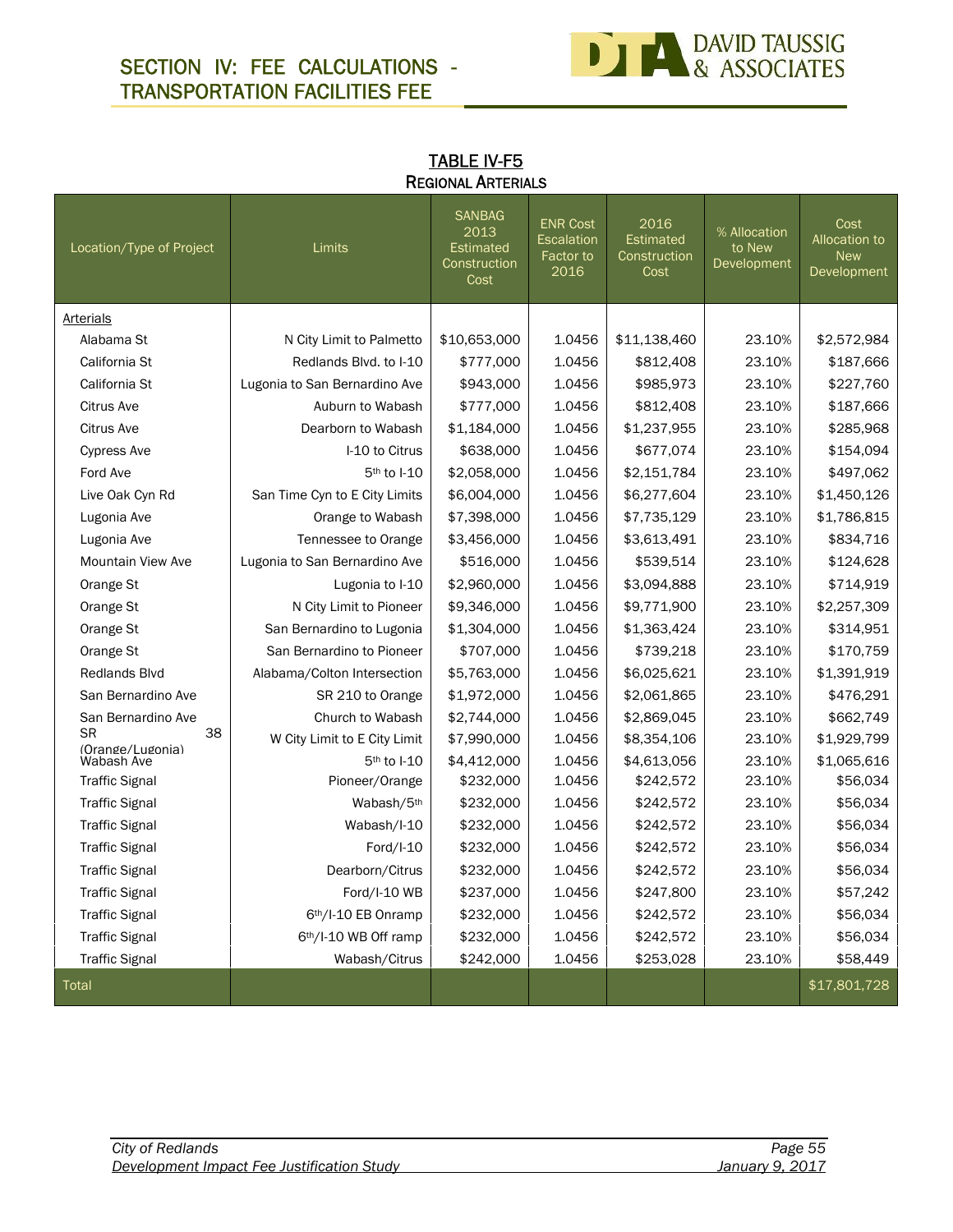# **SECTION IV: FEE CALCULATIONS - TRANSPORTATION FACILITIES FEE**



### **TABLE IV-F6 LOCAL ARTERIALS**

| Location/Type of Project    | <b>Limits</b>           | <b>SANBAG</b><br>2013<br><b>Estimated</b><br>Construction<br>Cost | <b>ENR Cost</b><br>Escalation<br>Factor to<br>2016 | 2016<br>Estimated<br>Construction<br>Cost | % Allocation<br>to New<br>Development | Cost<br>Allocation to<br><b>New</b><br><b>Development</b> |
|-----------------------------|-------------------------|-------------------------------------------------------------------|----------------------------------------------------|-------------------------------------------|---------------------------------------|-----------------------------------------------------------|
| Arterials                   |                         |                                                                   |                                                    |                                           |                                       |                                                           |
| Colton Ave Widen to 4 Lanes | Texas to Orange         | \$1,090,000                                                       | 1.0456                                             | \$1,139,672                               | 100.00%                               | \$1,139,672                                               |
| Texas Ave Widen to 4 Lanes  | Colton to Pennsylvania  | \$1,970,000                                                       | 1.0456                                             | \$2,059,773                               | 100.00%                               | \$2,059,773                                               |
| Intersection Improvements   | Orange/Pearl            | \$500,000                                                         | 1.0456                                             | \$522,785                                 | 100.00%                               | \$522,785                                                 |
| Intersection Improvements   | Orange/Stuart           | \$40,000                                                          | 1.0456                                             | \$41,823                                  | 100.00%                               | \$41,823                                                  |
| Intersection Improvements   | Church/Colton           | \$250,000                                                         | 1.0456                                             | \$261,393                                 | 100.00%                               | \$261,393                                                 |
| <b>Traffic Signal</b>       | Orange/Oriental         | \$225,000                                                         | 1.0456                                             | \$235,253                                 | 100.00%                               | \$235,253                                                 |
| <b>Traffic Signal</b>       | 6 <sup>th</sup> /Colton | \$425,000                                                         | 1.0456                                             | \$444,367                                 | 100.00%                               | \$444,367                                                 |
| <b>Traffic Signal</b>       | 6 <sup>th</sup> /Stuart | \$275,000                                                         | 1.0456                                             | \$287,532                                 | 100.00%                               | \$287,532                                                 |
| <b>Traffic Signal</b>       | 6 <sup>th</sup> /Citrus | \$275,000                                                         | 1.0456                                             | \$287,532                                 | 100.00%                               | \$287,532                                                 |
| <b>Traffic Signal</b>       | Eureka/Colton           | \$250,000                                                         | 1.0456                                             | \$261,393                                 | 100.00%                               | \$261,393                                                 |
| <b>Traffic Signal</b>       | Eureka/Stuart           | \$275,000                                                         | 1.0456                                             | \$287,532                                 | 100.00%                               | \$287,532                                                 |
| <b>Traffic Signal</b>       | University/Colton       | \$275,000                                                         | 1.0456                                             | \$287,532                                 | 100.00%                               | \$287,532                                                 |
| Total                       |                         | \$5,850,000                                                       |                                                    | \$6,116,586                               |                                       | \$6,116,586                                               |

#### **TABLE IV-F7 LOCAL SIGNAL PROJECTS**

| Location/Type of Project       | <b>Limits</b>       | <b>SANBAG</b><br>2013<br>Estimated<br>Construction<br>Cost | <b>ENR Cost</b><br>Escalation<br>Factor to<br>2016 | 2016<br>Estimated<br>Construction<br>Cost | % Allocation<br>to New<br>Development | Cost<br>Allocation to<br><b>New</b><br>Development |
|--------------------------------|---------------------|------------------------------------------------------------|----------------------------------------------------|-------------------------------------------|---------------------------------------|----------------------------------------------------|
| Texas St.                      | Pioneer Ave         | \$350,000                                                  | 1.0456                                             | \$365,950                                 | 32.32%                                | \$118,262                                          |
| University St                  | <b>Brockton Ave</b> | \$300,000                                                  | 1.0456                                             | \$313,671                                 | 32.32%                                | \$101,368                                          |
| Intelligent Traffic Management | Varies              | \$5,400,000                                                | N/A                                                | \$5,400,000                               | 23.10%                                | \$1,247,400                                        |
| Fire-Signal Preempt System     | Varies              | \$150,000                                                  | N/A                                                | \$150,000                                 | 32.32%                                | \$48,478                                           |
| Total                          |                     | \$6,200,000                                                |                                                    | \$6,229,621                               |                                       | \$1,515,505                                        |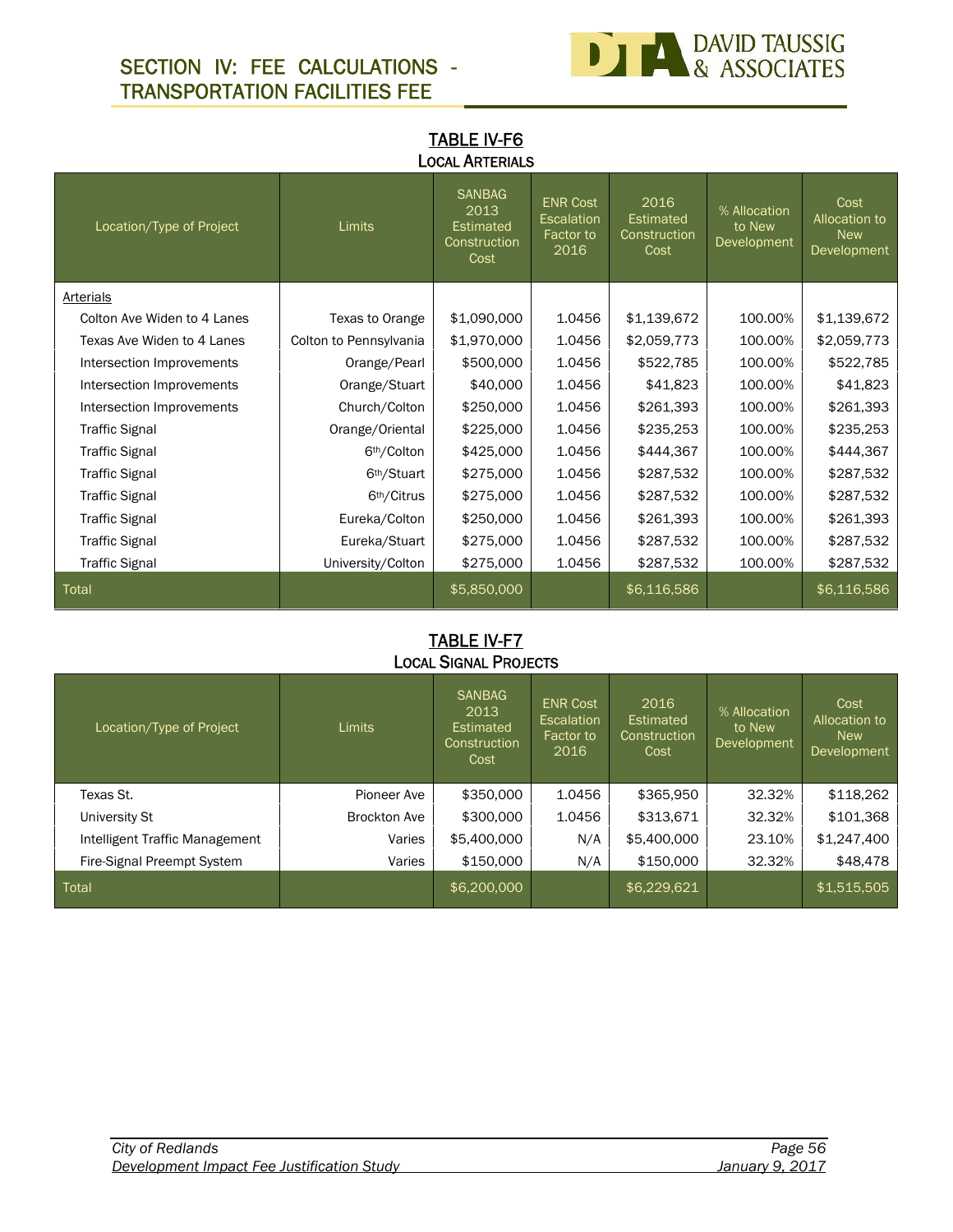

| <b>LOCAL STREET PROJECTS</b> |                          |                                                            |                                                                  |                                           |                                       |                                                           |  |
|------------------------------|--------------------------|------------------------------------------------------------|------------------------------------------------------------------|-------------------------------------------|---------------------------------------|-----------------------------------------------------------|--|
| Location/Type of Project     | Limits                   | <b>SANBAG</b><br>2013<br>Estimated<br>Construction<br>Cost | <b>ENR Cost</b><br><b>Escalation</b><br><b>Factor to</b><br>2016 | 2016<br>Estimated<br>Construction<br>Cost | % Allocation<br>to New<br>Development | Cost<br>Allocation to<br><b>New</b><br><b>Development</b> |  |
| Pioneer Ave                  | Furlow Drive to Texas St | \$1,500,000                                                | N/A                                                              | 1,500,000                                 | 32.32%                                | \$484,749                                                 |  |

# **TABLE IV-F8**

#### **Equivalent Dwelling Units**

For the purposes of allocating transportation costs to both existing and new development the demand variable is the average daily trip end. This is a metric that estimates the number of vehicular trips generated by a specific land use within a one hour period during that part of the day in which peak traffic volumes are observed. ADT was chosen as the demand variable because it is consistent with the metric used in the regional transportation plans mentioned at the beginning of this section and is an industry standard. Without question the design and cost estimates for new and expanded roadways are based on traffic volumes generated, congestion levels of service and standards adopted by the local agency. ADTs are a fair and reasonable measure of the demand placed on the City's roadway system. The ADTs generated by a residential dwelling, whose value is determined from the  $ITE<sup>1</sup>$  manual, is used as the baseline variable. Comparison of ADTs for the other land uses to the baseline ADT produces EDU factors for the various land uses. When these factors are applied to the demographic data for existing and new development, total calculated EDUs for existing and new development as a percentage of total EDUs can be used in the allocation of facility costs to new development.

#### **Trip Rates**

As discussed in Section II the land uses considered upon which development impact fees will be imposed include Residential, Commercial, Industrial, Office and Hotel/Motel, with their various sub categories. Within the Residential category are single family, multi-family and transit oriented subcategories, which were chosen to best fit the type of residential development throughout the City, and for which the ITE manual has data and recommended trip rates. In a similar manner, the ITE Commercial land use designation includes commercial, retail trade and food service sub categories. Industrial category includes warehousing, manufacturing, general industrial and health care. Weighted average ADTs from the above subcategories are calculated for the purposes of determining existing and future ADTs and the allocation of transportation costs to existing and new development. Weighted average ADTs will also be used to determine EDU factors needed to calculate the various fee levels.

 $<sup>1</sup>$  Institute of Transportation Engineers, Trip Generation, 8th Edition, Volumes 1,2 and 3</sup>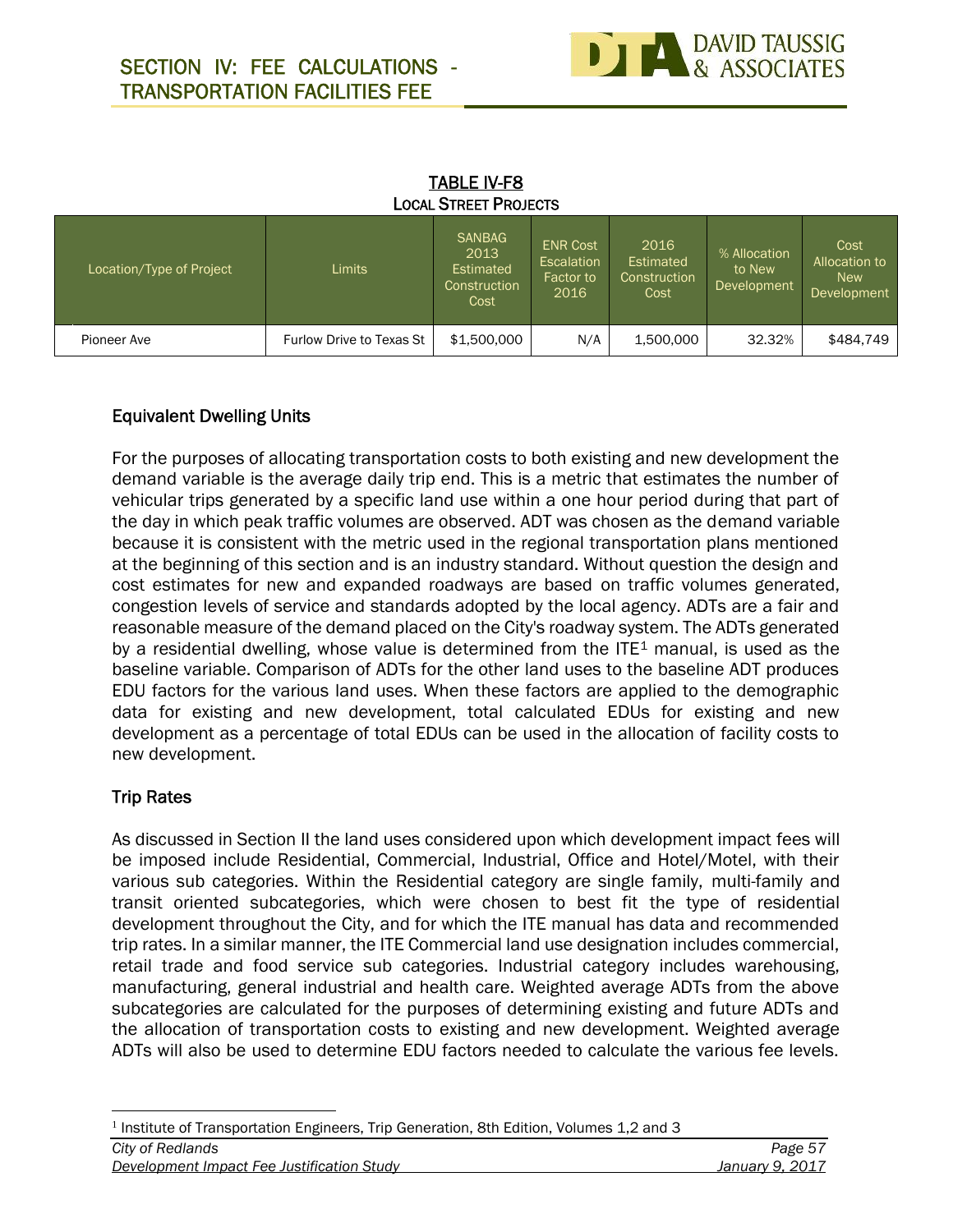This is discussed further in the Methodology section below. Table IV-F9 shows the weighted average trip rates, in ADTs, for this study.

| Land Use                                     | City/SANBAG<br>Designation                          | 2016 City Uses ITE<br>Designation [1]                                                                                                                       | <b>ITE</b><br>Code              | <b>ITE Ave.</b><br><b>Trip</b><br>Rate<br>$[2]$ | $\%$<br>Reduction<br>for pass-<br>by trips | Average<br>Trip<br>Length            | Trip<br>Length<br>Factor             | Average<br>Daily<br>Trip<br>Rate [4]  |
|----------------------------------------------|-----------------------------------------------------|-------------------------------------------------------------------------------------------------------------------------------------------------------------|---------------------------------|-------------------------------------------------|--------------------------------------------|--------------------------------------|--------------------------------------|---------------------------------------|
| Residential<br>(dwelling units)              | <b>Single Family</b><br>Multi-Family<br>Mobile Home | Single Family<br>Apartment<br>Transit<br>Oriented<br>Development [3]                                                                                        |                                 | 9.94<br>6.89<br>7.06                            |                                            | 7.4<br>7.4<br>7.4                    | 1.02<br>1.02<br>1.02                 | 10.09<br>6.99<br>7.17                 |
| Commercial/Retail<br>(1,000 s.f.)            | Commercial                                          | Commercial<br><b>Retail Trade</b><br>&<br>Food<br>Service<br>Entertainment                                                                                  | 820<br>814<br>931               | 42.94<br>44.32<br>89.95                         | 30%<br>30%<br>30%                          | 5.39<br>539<br>5.39                  | 0.74<br>0.74<br>0.74                 | 22.22<br>22.94<br>46.55               |
| Industrial<br>(1,000 s.f.)                   | Industrial                                          | <b>Warehousing Standard</b><br>Warehousing High Cube<br>Manufacturing<br>and<br>Assembly<br>Industrial Other<br>Institutional and Health<br>Care (Hospital) | 150<br>152<br>140<br>110<br>610 | 3.89<br>1.44<br>2.13<br>6.97<br>16.5            |                                            | 8.87<br>8.87<br>8.87<br>8.87<br>8.87 | 1.22<br>1.22<br>1.22<br>1.22<br>1.22 | 4.73<br>1.75<br>2.59<br>8.48<br>20.08 |
| Office (1,000 s.f.)<br>Hotel/Motel<br>(Room) | Office<br>Hotel/Motel                               | <b>General Office Building</b><br>Hotel<br>Motel<br>Hotel/Motel                                                                                             | 710<br>310<br>320               | 11.01<br>8.92<br>9.11<br>9.02                   |                                            | 8.87<br>5.66                         | 1.22<br>0.78                         | 13.40<br>7.00                         |

#### **TABLE IV-F9 AVERAGE DAILY TRIP ENDS – CITY WIDE**

[1] ITE categories were chosen that best fit the intent and purpose of the City sub categories

[2] The land use designations for non-residential uses in this Study differ completely from the 203 DIF. Therefore, ITE rates are used that most closely fit the descriptions for the new categories

[3] This study assumes an ADT rate of 4.00 until better information is available. A rate of 4.00 is less than other high desity residential, and is reasonable

[4] Numbers in this column (bold italic) are used in this study for calculating ADTs and Fee Schedule

In order to fairly allocate costs between existing and new development, total ADTs must be calculated for both cases. ADTs for existing development for a given land use category are found by multiplying the number of residential units or one thousand square feet ("ksf") of non residential development in each category, as shown in Section III.1 "Existing Development Within City," by the ADTs per unit or ksf from Table IV-F9, "Trip Generation Rates" shown above.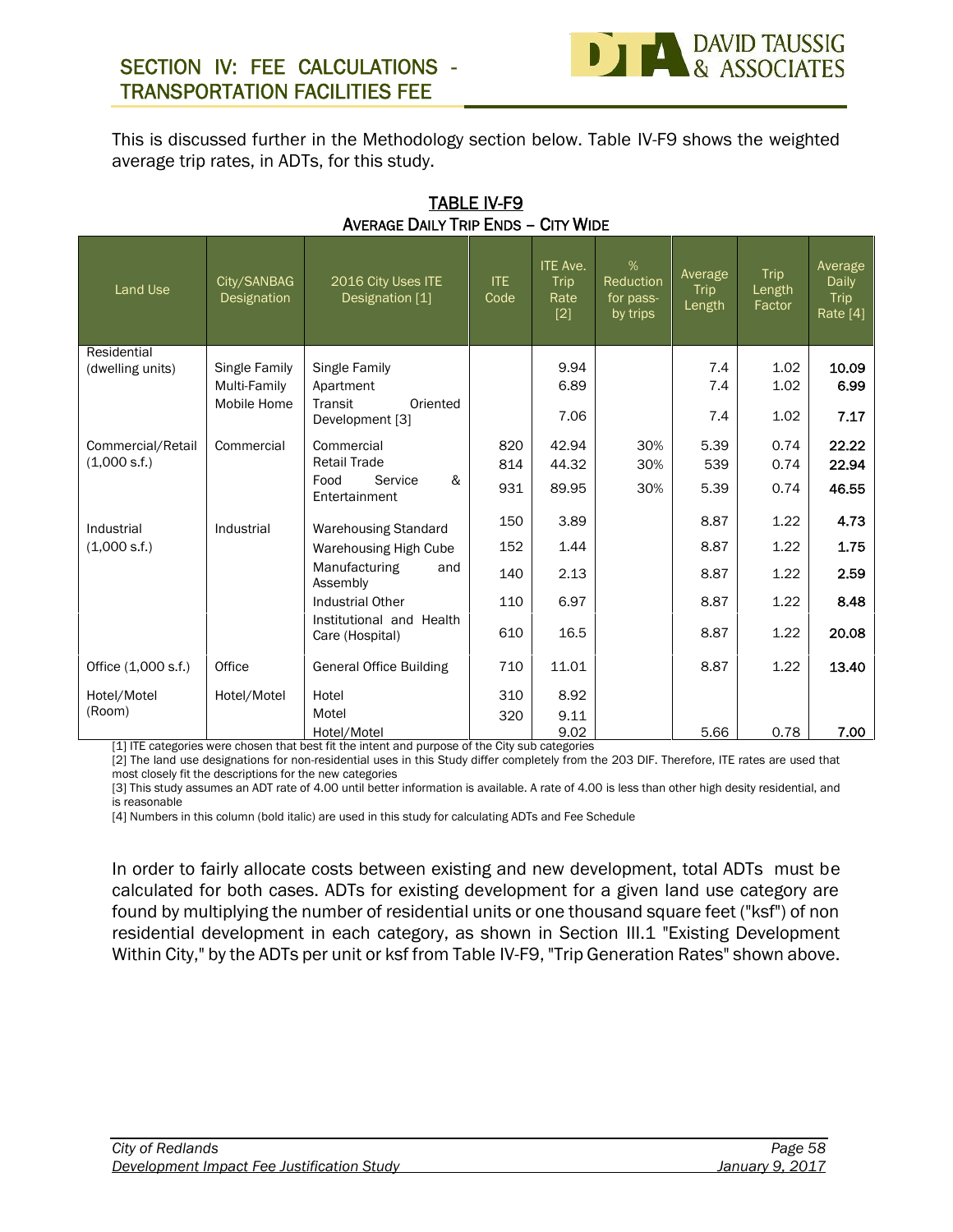The total ADTs for existing development as well as the percentage of total ADTs are shown in Table IV-F10:

#### **TABLE IV-F10 EXISTING ADTS**

| <b>Residential Property</b>           | Amount     | <b>Units</b>          | <b>Average Daily</b><br>Trips per Unit/KSF | <b>ADTs</b> |
|---------------------------------------|------------|-----------------------|--------------------------------------------|-------------|
| Single Family                         | 19,547     | <b>Dwelling Units</b> | 10.09                                      | 197,229     |
| Multi-Family                          | 7,406      | <b>Dwelling Units</b> | 6.99                                       | 51,797      |
| <b>Transient Oriented Development</b> | $\Omega$   | <b>Dwelling Units</b> | 7.17                                       | 0           |
| Non-Residential Property              | Amount     | <b>Units</b>          | <b>Average Daily</b><br>Trips per Unit/KSF | <b>ADTs</b> |
| <b>Retail Trade</b>                   | 3,280,718  | Square Feet           | 22.94                                      | 75,254      |
| Commercial                            | 3,301,780  | Square Feet           | 22.22                                      | 73,379      |
| Food Service & Entertainment          | 438,842    | Square Feet           | 46.55                                      | 20,430      |
| Office                                | 1,744,700  | Square Feet           | 13.40                                      | 23,372      |
| Warehousing - Standard                | 355,878    | Square Feet           | 4.73                                       | 1,684       |
| Warehousing - High Cube               | 11,993,284 | Square Feet           | 1.75                                       | 21,013      |
| Manufacturing and Assembly            | 2,165,052  | Square Feet           | 2.59                                       | 5,611       |
| Industrial - Other                    | 323,748    | Square Feet           | 8.48                                       | 2,736       |
| Institutional & Health Care           | 5,391,797  | Square Feet           | 20.08                                      | 108,246     |
| Hotel/Motel                           | 268        | Rooms                 | 7.00                                       | 1,874       |
| <b>Grand Total</b>                    |            |                       |                                            | 582,636     |
|                                       |            |                       | <b>Total ADTs</b>                          | 860,825     |
|                                       |            |                       | % of Total ADTs                            | 67.68%      |

ADTs for future development for a given land use category are found by multiplying the number of residential units or one thousand square feet ("ksf") of non-residential development in each category, as shown in Section III.2 "Future Development Within City (2015-2035)", by the ADTs per unit or ksf from Table IV-F9, "Trip Generation Rates" shown above.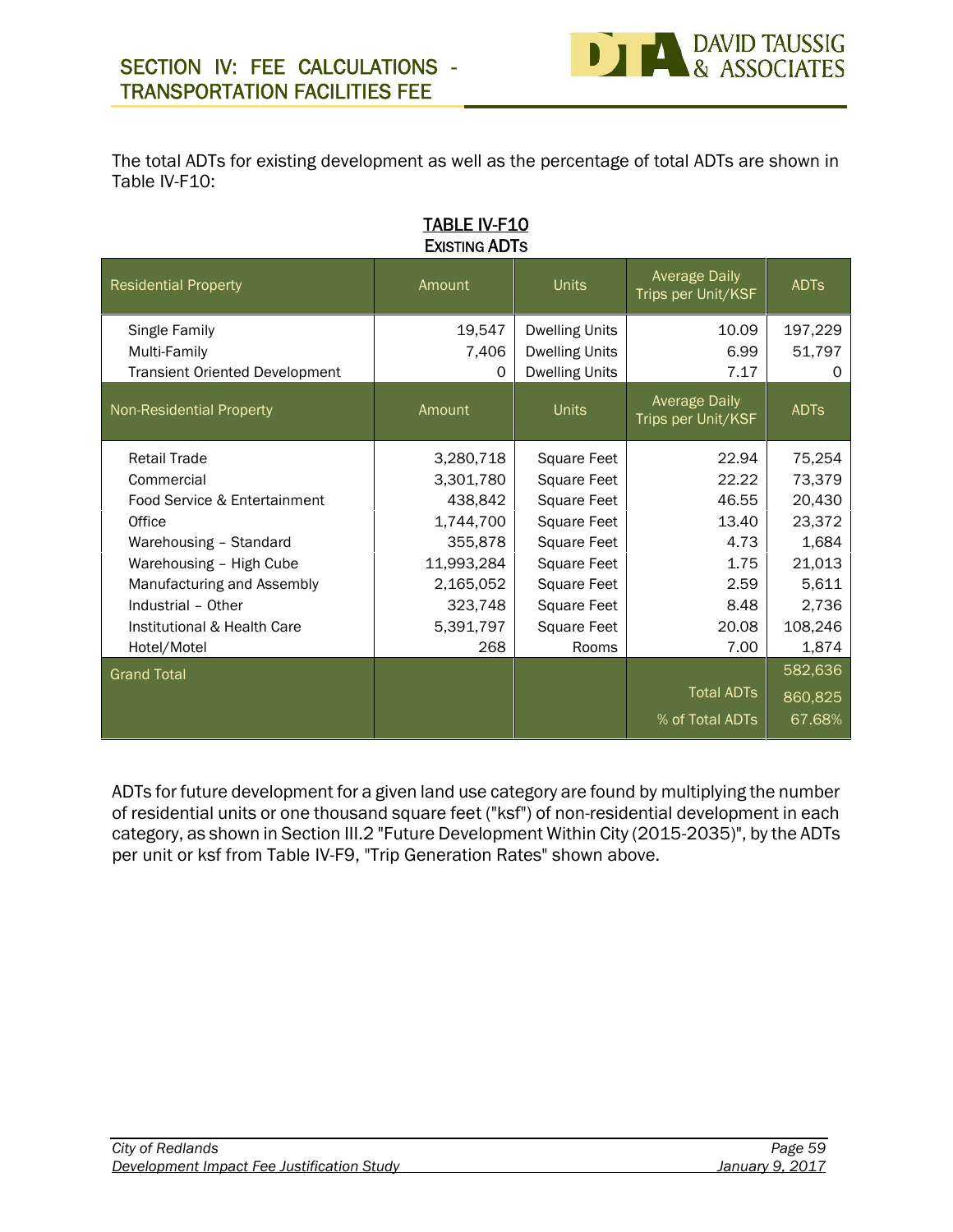The total ADTs for existing development as well as the percentage of total ADTs are shown in Table IV-F11:

| <b>TABLE IV-F11</b>  |  |
|----------------------|--|
| FUTURE (GROWTH) ADTS |  |

| <b>Residential Property</b>           | Amount    | <b>Units</b>          | <b>Average Daily</b><br>Trips per<br>Unit/KSF | <b>ADTS</b> |
|---------------------------------------|-----------|-----------------------|-----------------------------------------------|-------------|
| Single Family                         | 4,677     | <b>Dwelling Units</b> | 10.09                                         | 47,191      |
| Multi-Family                          | 1,703     | <b>Dwelling Units</b> | 6.99                                          | 11,911      |
| <b>Transient Oriented Development</b> | 7,838     | <b>Dwelling Units</b> | 7.17                                          | 56,195      |
| Non-Residential Property              | Amount    | <b>Units</b>          | <b>Average Daily</b><br>Trips per<br>Unit/KSF | <b>ADTS</b> |
| <b>Retail Trade</b>                   | 1,613,362 | Square Feet           | 22.94                                         | 37,008      |
| Commercial                            | 1,622,735 | Square Feet           | 22.22                                         | 36,064      |
| Food Service & Entertainment          | 215,736   | Square Feet           | 46.55                                         | 10,043      |
| Office                                | 858,004   | Square Feet           | 13.40                                         | 11,494      |
| Warehousing - Standard                | 52,001    | Square Feet           | 4.73                                          | 246         |
| Warehousing - High Cube               | 6,093,809 | Square Feet           | 1.75                                          | 10,677      |
| Manufacturing and Assembly            | 1,114,568 | Square Feet           | 2.59                                          | 2,889       |
| Industrial - Other                    | 36,256    | Square Feet           | 8.48                                          | 307         |
| Institutional & Health Care           | 2,652,045 | Square Feet           | 20.08                                         | 53,243      |
| Hotel/Motel                           | 132       | Rooms                 | 7.00                                          | 922         |
|                                       |           |                       |                                               | 278,189     |
|                                       |           |                       | <b>Total ADTs</b>                             | 860,825     |
|                                       |           |                       | % of Total ADTs                               | 32.32%      |

The percentage of total ADTs for future development, as shown in the table above, is used in Table IV-F2, "Transportation Cost Summary" to allocate to new development new local street and signal costs that have citywide benefit.

#### **Allocation of Costs**

The transportation costs allocated to new development are then divided by total new ADTs to determine the cost per ADT. The cost per ADT is then multiplied by the ADT rate for a single family unit. This is the baseline EDU used in calculating the various fees.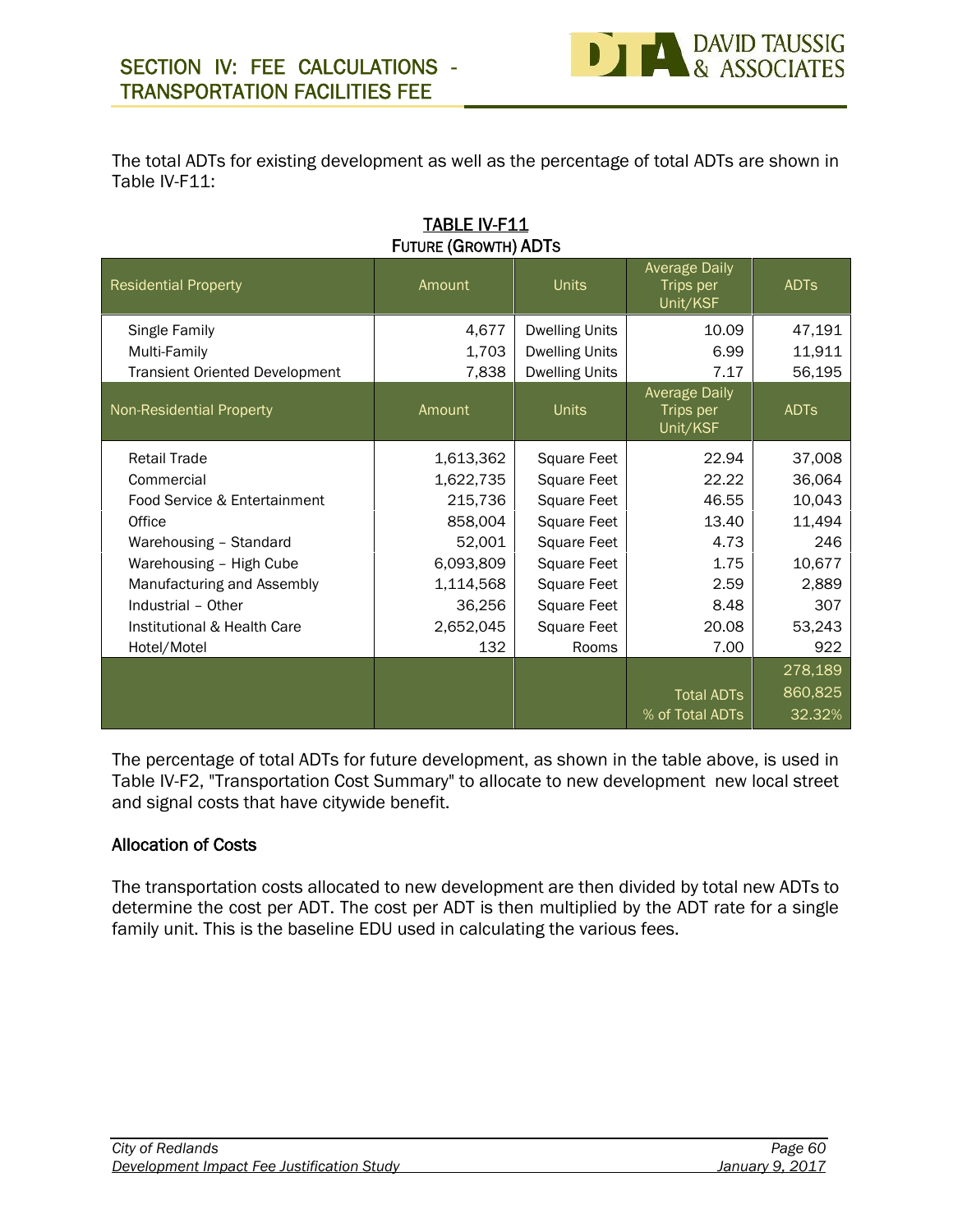See Table IV-F12 for the calculation of the cost per single family unit, or baseline EDU:

# **TABLE IV-F12 COST PER ADT** Total Cost of Transportation Projects Cost Allocated to Total New ADTs New Development Total New ADTs Cost per ADT \$302,273,057 \$40,879,654 278,189 \$146.95

#### **Proposed Fee Amount**

The EDU factors for the various land uses are determined by dividing the ADT rate for each corresponding land use by the ADT rate for the single family category (baseline rate). The EDU factor for each land use is multiplied by the cost per EDU calculated in the preceding table to determine the proposed fee. The proposed fee schedule for transportation is shown in Table IV-F13:

| <b>Residential Property</b>           | <b>ADTS</b> | Cost Per ADT | Development<br>Impact Fee<br>per Unit             | <b>Units</b> |  |  |
|---------------------------------------|-------------|--------------|---------------------------------------------------|--------------|--|--|
| Single Family                         | 10.09       | \$146.95     | \$1,482.71                                        | DU.          |  |  |
| Multi-Family                          | 6.99        | \$146.95     | \$1,027.76                                        | <b>DU</b>    |  |  |
| <b>Transient Oriented Development</b> | 7.17        | \$146.95     | \$1,053.56                                        | <b>DU</b>    |  |  |
| <b>Non-Residential Property</b>       | <b>ADTS</b> | Cost Per ADT | Development<br>Impact Fee<br>per 1,000<br>SF/Room | <b>Units</b> |  |  |
| <b>Retail Trade</b>                   | 22.94       | \$146.95     | \$3,370.75                                        | <b>KSF</b>   |  |  |
| Commercial                            | 22.22       | \$146.95     | \$3,265.79                                        | <b>KSF</b>   |  |  |
| Food Service & Entertainment          | 46.55       | \$146.95     | \$6,841.12                                        | <b>KSF</b>   |  |  |
| Office                                | 13.40       | \$146.95     | \$1,968.57                                        | <b>KSF</b>   |  |  |
| Warehousing - Standard                | 4.73        | \$146.95     | \$695.53                                          | <b>KSF</b>   |  |  |
| Warehousing - High Cube               |             | \$146.95     | \$257.47                                          | <b>KSF</b>   |  |  |
|                                       | 1.75        |              |                                                   |              |  |  |
| Manufacturing and Assembly            | 2.59        | \$146.95     | \$380.84                                          | <b>KSF</b>   |  |  |
| Industrial - Other                    | 8.48        | \$146.95     | \$1,246.22                                        | <b>KSF</b>   |  |  |
| Institutional & Health Care           | 20.08       | \$146.95     | \$2,950.17                                        | <b>KSF</b>   |  |  |

#### **TABLE IV-F13 TRANSPORTATION FEE SCHEDULE**

For the Transportation Fee calculation using a project specific traffic study, as permitted by City rules, the ADT fee rate shall be \$146.95 plus a 2% administrative charge and then adjusted annually or as permitted by City rules and regulations.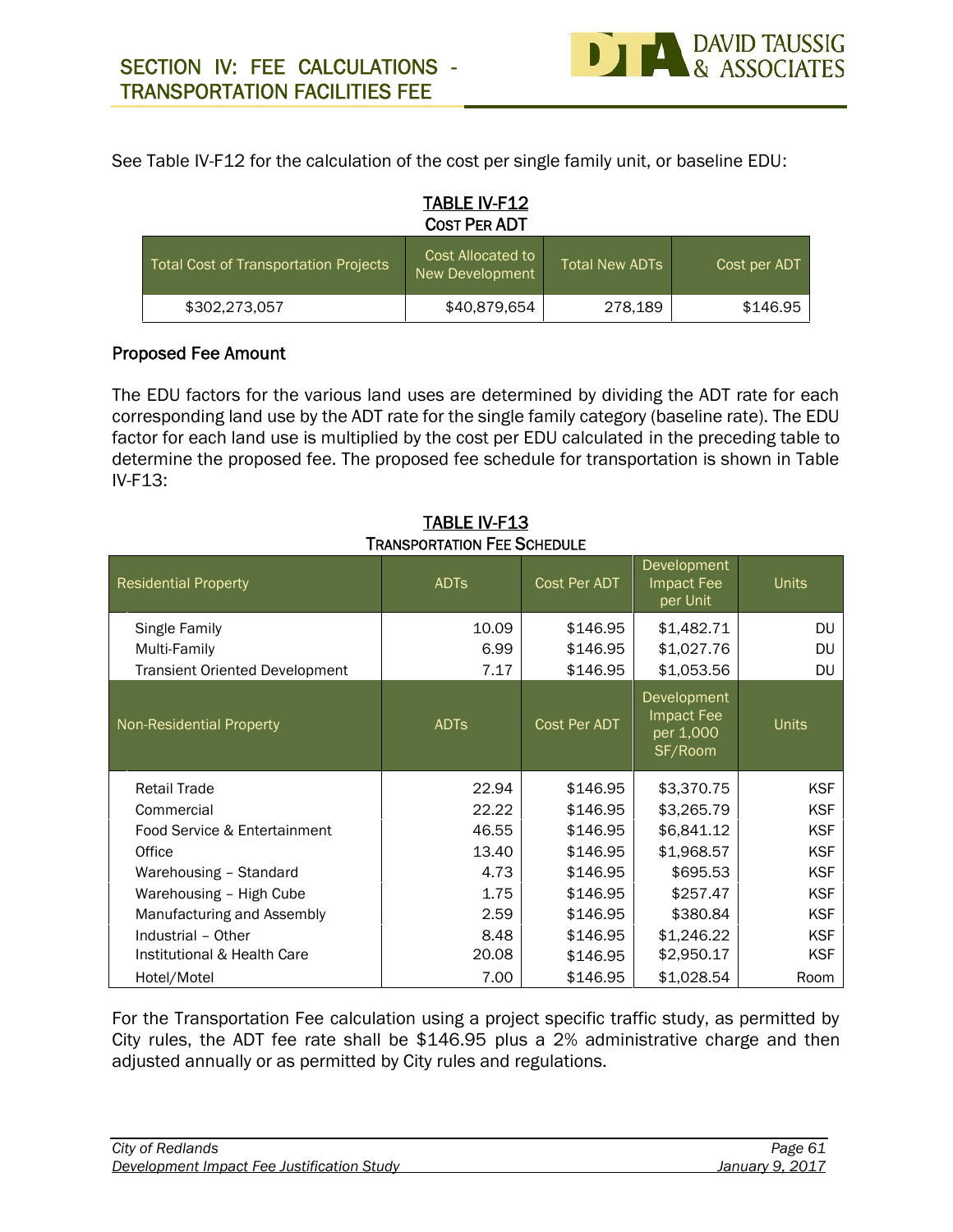

#### **Expected Revenue**

Using the demographic data from Table IV-F11, "Future ADTs", the residential units or non residential square footages or hotel rooms are multiplied by the corresponding proposed fee rates to determine the expected revenues.

As shown in Table IV-F14, the total expected revenue is equal to the transportation costs allocated to new development as shown in Table IV-F2, "Transportation Cost Summary."

| <b>REVENUE</b>                                                         |                         |                                                                         |                                                   |                                           |  |  |  |  |
|------------------------------------------------------------------------|-------------------------|-------------------------------------------------------------------------|---------------------------------------------------|-------------------------------------------|--|--|--|--|
| <b>Residential Property</b>                                            | <b>Units</b>            | <b>Units</b>                                                            | Development<br>Impact Fee<br>per Unit             | <b>Cost Financed</b><br>by Fees           |  |  |  |  |
| Single Family<br>Multi-Family<br><b>Transient Oriented Development</b> | 4,677<br>1,703<br>7,838 | <b>Dwelling Units</b><br><b>Dwelling Units</b><br><b>Dwelling Units</b> | \$1,482.71<br>\$1,027.76<br>\$1,053.56            | \$6,934,658<br>\$1,750,270<br>\$8,257,815 |  |  |  |  |
| Non-Residential Property                                               | Square<br>Feet/Rooms    | <b>Units</b>                                                            | Development<br>Impact Fee<br>per 1,000<br>SF/Room | <b>Cost Financed</b><br>by Fees           |  |  |  |  |
| <b>Retail Trade</b>                                                    | 1,613,362               | <b>SF</b>                                                               | \$3,370.75                                        | \$5,438,233                               |  |  |  |  |
| Commercial                                                             | 1,622,735               | <b>SF</b>                                                               | \$3,265.79                                        | \$5,299,514                               |  |  |  |  |
| Food Service & Entertainment                                           | 215,736                 | <b>SF</b>                                                               | \$6,841.12                                        | \$1,475,875                               |  |  |  |  |
| Office                                                                 | 858,004                 | <b>SF</b>                                                               | \$1,968.57                                        | \$1,689,040                               |  |  |  |  |
| Warehousing - Standard                                                 | 52,001                  | <b>SF</b>                                                               | \$695.53                                          | \$36,168                                  |  |  |  |  |
| Warehousing - High Cube                                                | 6,093,809               | <b>SF</b>                                                               | \$257.47                                          | \$1,568,969                               |  |  |  |  |
| Manufacturing and Assembly                                             | 1,114,568               | <b>SF</b>                                                               | \$380.84                                          | \$424,472                                 |  |  |  |  |
| Industrial - Other                                                     | 36,256                  | <b>SF</b>                                                               | \$1,246.22                                        | \$45,183                                  |  |  |  |  |
| Institutional & Health Care                                            | 2,652,045               | SF                                                                      | \$2,950.17                                        | \$7,823,985                               |  |  |  |  |
| Hotel/Motel                                                            | 132                     | Rooms                                                                   | \$1,028.54                                        | \$135,470                                 |  |  |  |  |
| <b>Grand Total</b>                                                     |                         |                                                                         |                                                   | \$40,879,654                              |  |  |  |  |

| <b>TABLE IV-F14</b> |  |  |
|---------------------|--|--|
| <b>Dove</b> we      |  |  |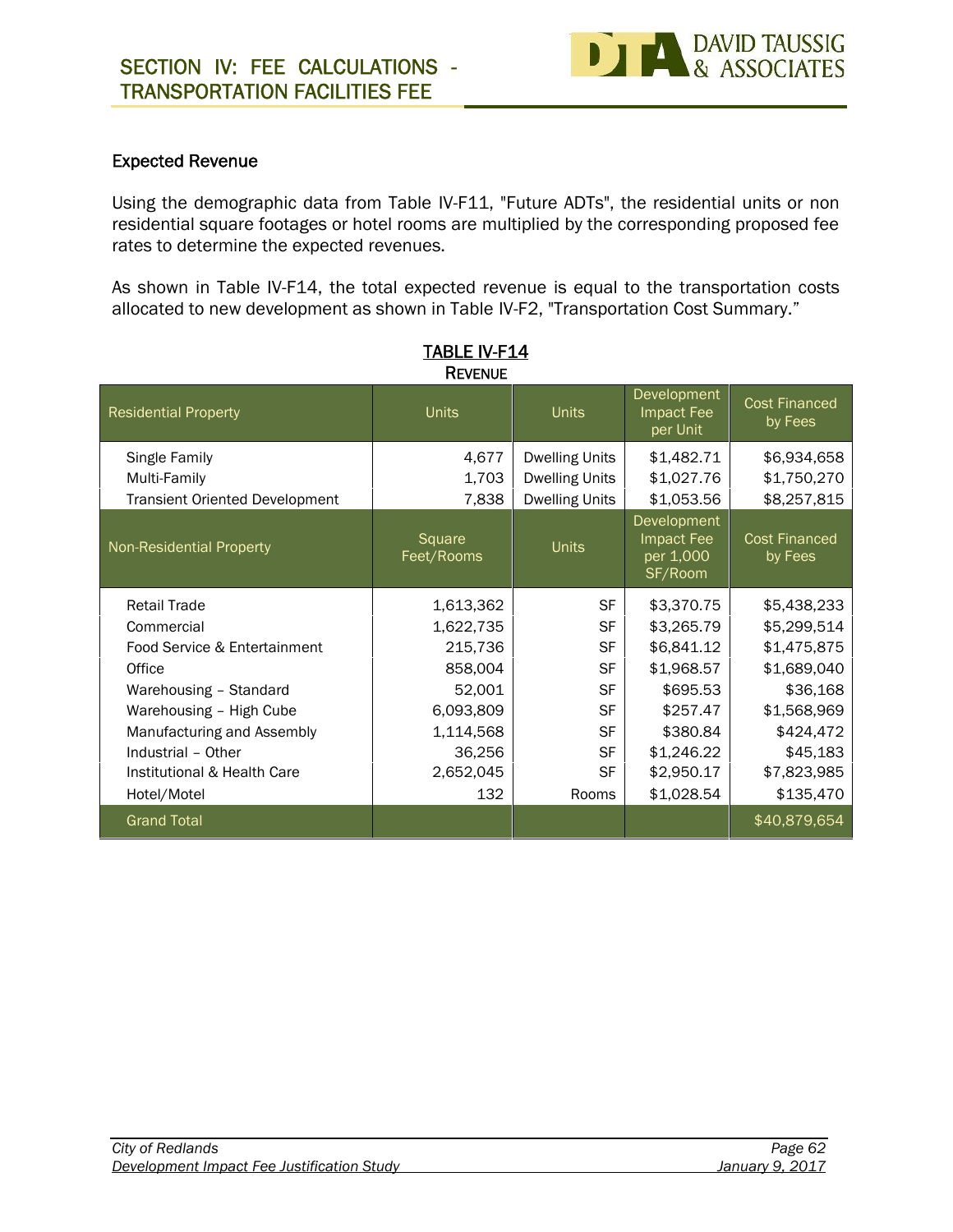

Table V-1 is a summary of the proposed fees for the various land uses within the six facility categories. These fees represent the maximum fee that can be charged to any land use.

In order to recover administrative costs incurred by the City in the administration of the Fee program, an administrative component of 2.0% of each fee is added on to the proposed fees calculated for each facility category. Table V-1 summarizes the total fees, including the administrative component: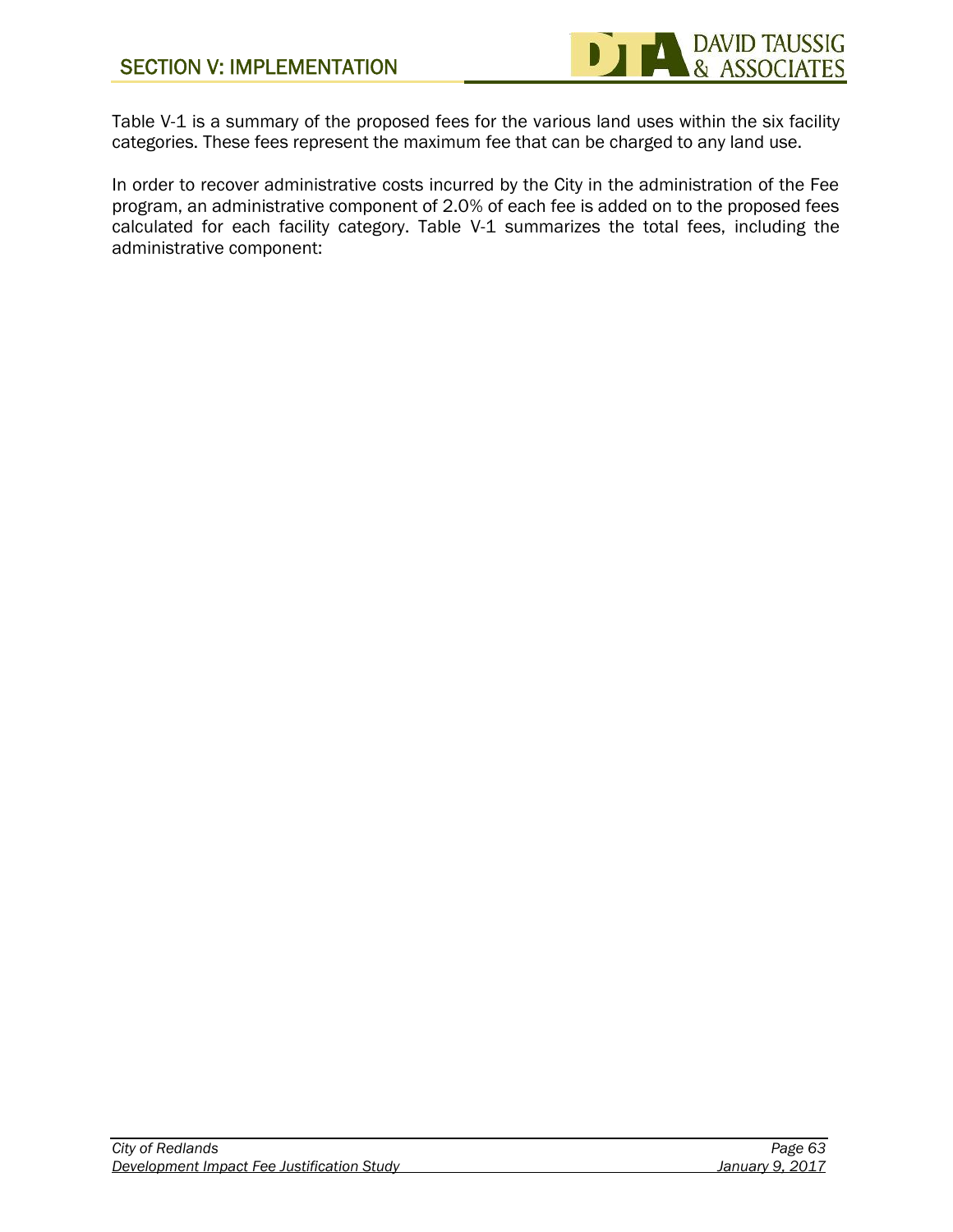

#### **TABLE V-1 CITY OF REDLANDS DEVELOPMENT IMPACT FEE SUMMARY**

|                              |               | Residential (fee per unit) |                                 |            | Non-Residential (fee per 1,000 Sq. Ft.) |                                   |            |                         |                               |                                  | Fee per<br>Room  |                                  |             |
|------------------------------|---------------|----------------------------|---------------------------------|------------|-----------------------------------------|-----------------------------------|------------|-------------------------|-------------------------------|----------------------------------|------------------|----------------------------------|-------------|
| Land Use                     | Single Family | Multi-Family               | Transit Oriented<br>Development | Retail     | Commercial                              | Food Service and<br>Entertainment | Office     | Warehousing<br>Standard | High<br>Warehousing -<br>Cube | and<br>Manufacturing<br>Assembly | Industrial/Other | Institutional and Health<br>Care | Hotel/Motel |
| <b>Police Facilities</b>     | \$30.11       | \$27.56                    | \$18.66                         | \$8.64     | \$3.65                                  | \$46.85                           | \$37.40    | \$11.67                 | \$1.97                        | \$10.09                          | \$9.54           | \$19.26                          | \$8.71      |
| <b>Fire Facilities</b>       | \$577.08      | \$528.21                   | \$357.74                        | \$165.64   | \$69.89                                 | \$897.94                          | \$716.94   | \$223.67                | \$37.69                       | \$193.49                         | \$182.88         | \$369.14                         | \$167.04    |
| <b>Park Facilities</b>       | \$3,959.94    | \$3,624.62                 | \$2,454.85                      | \$0.00     | \$0.00                                  | \$0.00                            | \$0.00     | \$0.00                  | \$0.00                        | \$0.00                           | \$0.00           | \$0.00                           | \$0.00      |
| <b>Library Facilities</b>    | \$264.58      | \$242.18                   | \$164.02                        | \$0.00     | \$0.00                                  | \$0.00                            | \$0.00     | \$0.00                  | \$0.00                        | \$0.00                           | \$0.00           | \$0.00                           | \$0.00      |
| Government<br>Facilities     | \$686.45      | \$628.33                   | \$425.55                        | \$197.03   | \$83.13                                 | \$1,068.13                        | \$852.83   | \$266.06                | \$44.83                       | \$230.16                         | \$217.54         | \$439.10                         | \$198.70    |
| Transportation<br>Facilities | \$1,512.36    | \$1,048.32                 | \$1,074.63                      | \$3,438.17 | \$3,331.11                              | \$6,977.94                        | \$2,007.94 | \$709.44                | \$262.62                      | \$388.46                         | \$1,271.14       | \$3,009.17                       | \$1,049.11  |
| <b>Totals</b>                | \$7,030.52    | \$6,099.22                 | \$4,495.45                      | \$3,809.48 | \$3,487.78                              | \$8,990.86                        | \$3,615.11 | \$1,210.84              | \$347.11                      | \$822.20                         | \$1,681.10       | \$3,836.67                       | \$1,423.56  |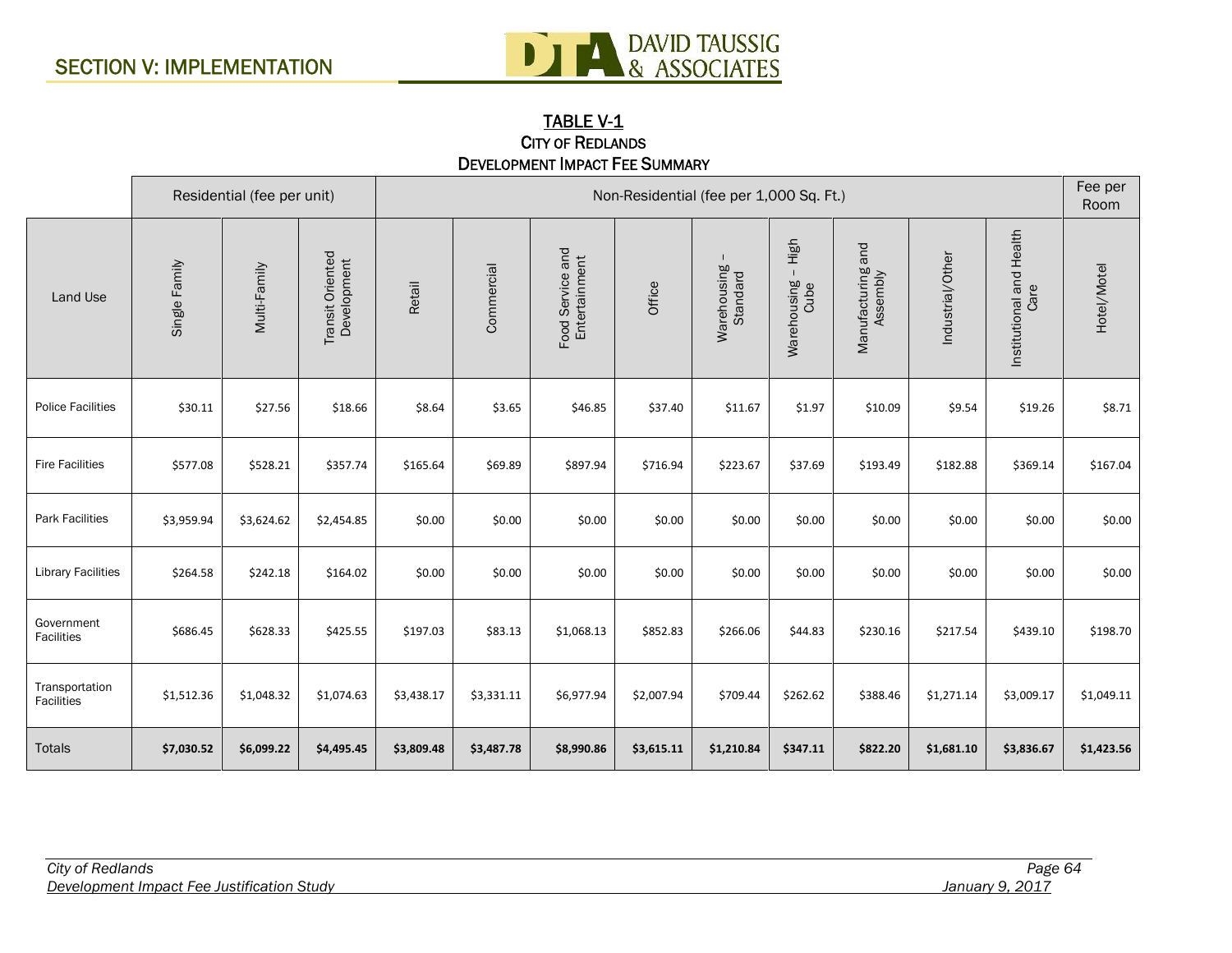New development, at the time of permit issuance, or as proscribed by the Redlands Municipal Code, shall pay the appropriate fee for each facility category and the City shall deposit the funds in a separate account dedicated to the construction of the respective facilities proposed, in accordance with Government Code Section 66006(a).

Every five years the City shall report the status of the funds in accordance with Government Code Section 66001(d) and shall i) identify the purpose to which the fee is put; ii) demonstrate a reasonable relationship between the fee and the purpose for which it is charge, iii) identify the sources and amounts of funding needed to complete the program, iv) list the facilities not yet completed, and v) identify, to the extent possible, the timing of when the remaining funds are expected to be received.

It is further recommended that the City update its Capital Improvement Plan annually, by resolution of the City Council, in accordance with Government Code Section 66002.

Finally, it is recommended that the City include in its Council Resolution to adopt the fees recommended in this Fee Study, a provision to automatically increase the fees annually tied to an inflation index, such as the Engineering News Record Construction Price Index, or some other reasonable measure of inflation.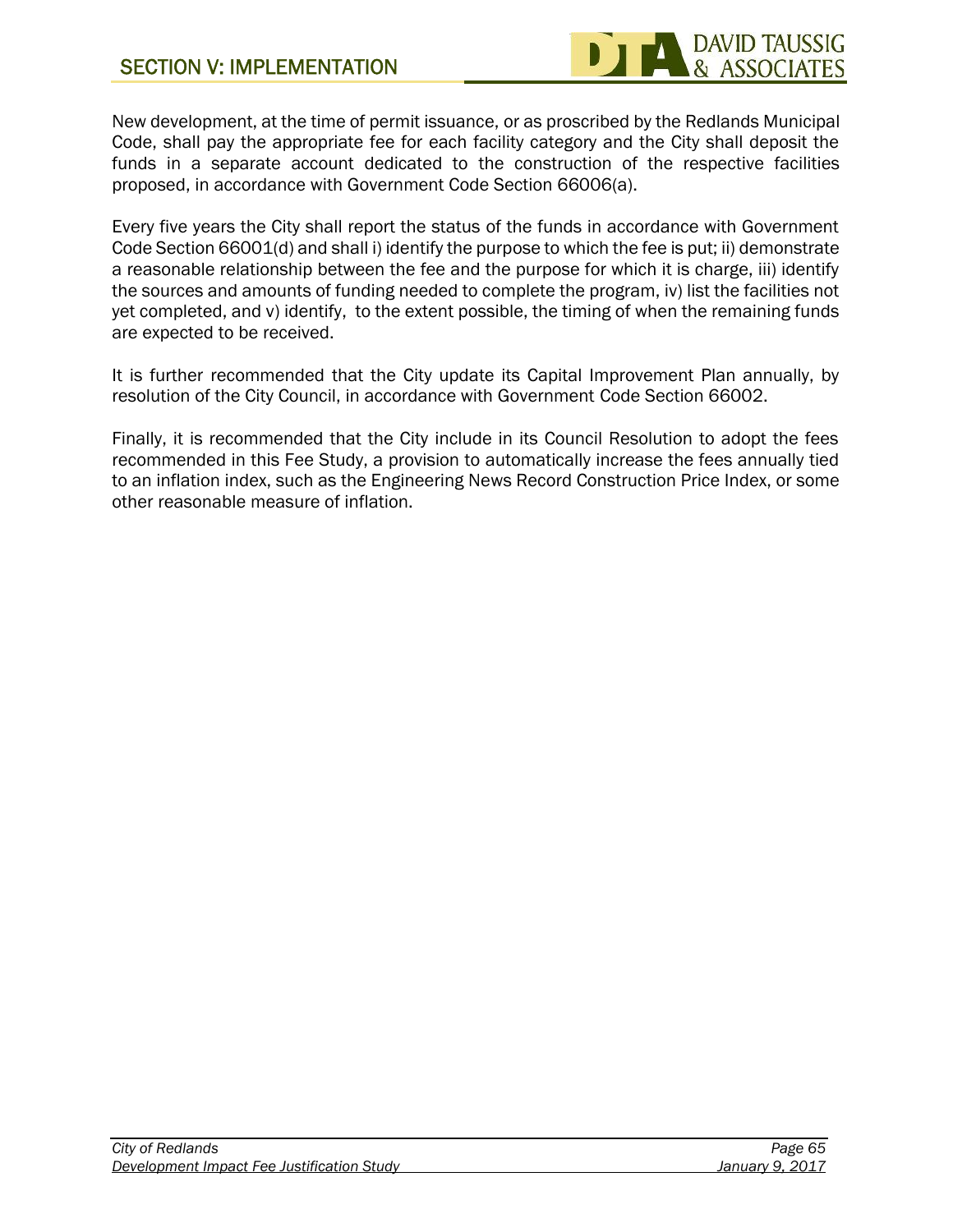### **APPENDIX A**

Demographics Summary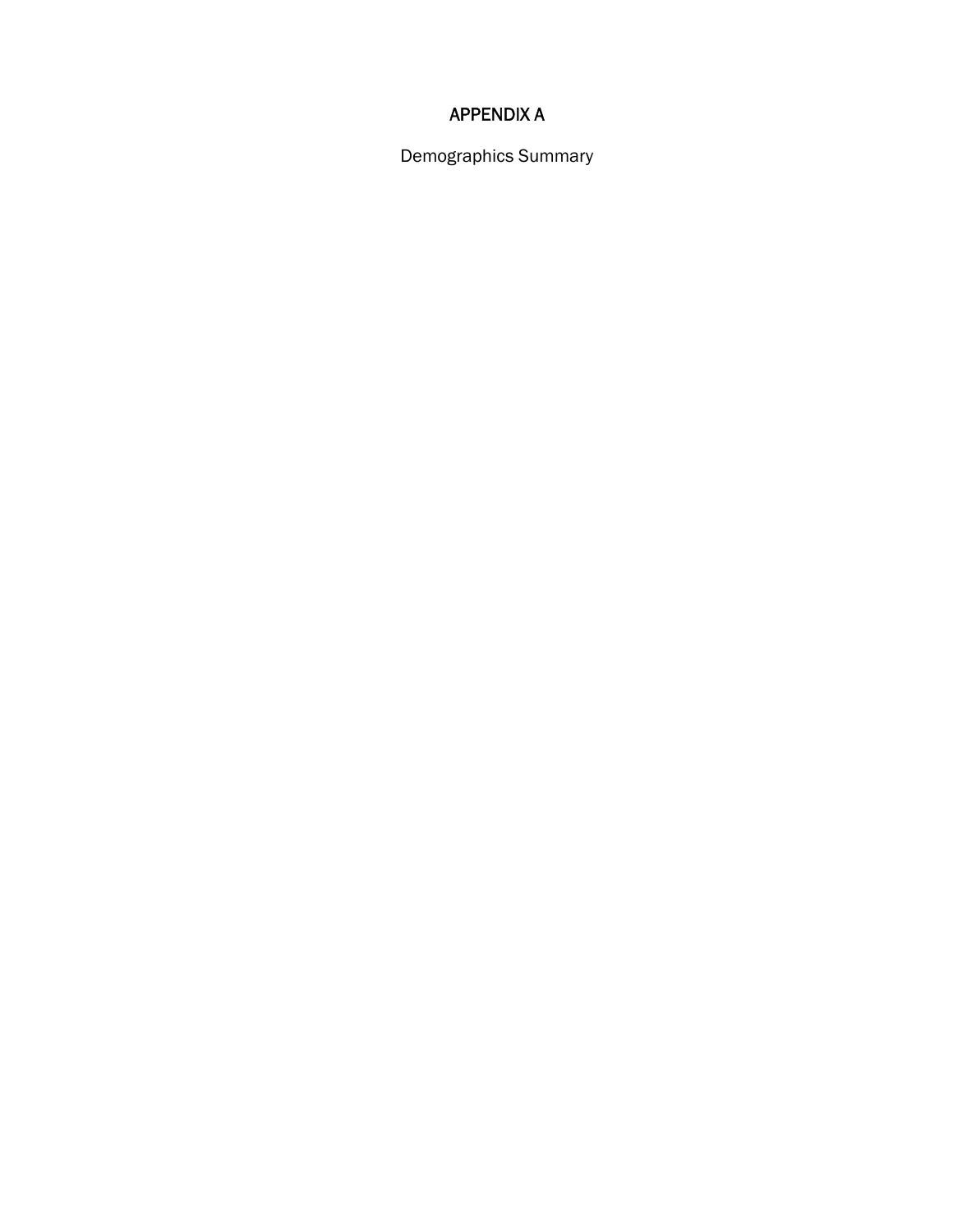**CITY OF REDLANDS DEMOGRAPHICS INFORMATION & EDU CALCULATION**

|  |  |  | EDU SUMMARY BY FEE CATEGORY |  |
|--|--|--|-----------------------------|--|
|--|--|--|-----------------------------|--|

|                           | Fee charged to | <b>Existing EDUs</b>    | <b>Future EDUs</b> | <b>Total EDUs</b> |
|---------------------------|----------------|-------------------------|--------------------|-------------------|
| <b>Fee Category</b>       | Development    | 2015                    | 2015-2035          | 2035              |
| Police Fee                | Res. & Non-Res | 39,016                  | 15,694             | 54.709            |
| Fire Fee                  | Res. & Non-Res | 39,016                  | 15,694             | 54,709            |
| Parks Fee                 | Res. Only      | 27,149                  | 11,095             | 38,243            |
| Library Fee               | Res. Only      | 27.149                  | 11,095             | 38,243            |
| Government Facilities Fee | Res. & Non-Res | 39.016                  | 15,694             | 54,709            |
| Transportation            |                | See Separate Attachment |                    |                   |

#### **EDU BACKUP**

|                                       |                            | <b>Existing Development (2015)</b>          |                                                  |                                             |                               |  |  |
|---------------------------------------|----------------------------|---------------------------------------------|--------------------------------------------------|---------------------------------------------|-------------------------------|--|--|
| <b>Residential Property</b>           | Number of<br>Residents [1] | Number of<br><b>Residential Units [1]</b>   | <b>Residents per</b><br><b>Residential Unit</b>  | EDUS per<br><b>Residential Unit</b>         | Total<br><b>Existing EDUs</b> |  |  |
| <b>Single Family</b>                  | 50,315                     | 19,547                                      | 2.57                                             | 1.000                                       | 19,547                        |  |  |
| Multi-Family                          | 19,567                     | 7,406                                       | 2.64                                             | 1.026                                       | 7,602                         |  |  |
| <b>Transient Oriented Development</b> | 0                          | 0                                           | NA                                               | <b>NA</b>                                   | M                             |  |  |
| Subtotal                              | 69,882                     | 26,953                                      | 2.59                                             |                                             | 27,149                        |  |  |
| <b>Non-Residential Property</b>       | Number of<br>Employees [1] | Number of Non-Residential SF<br>/ Rooms [1] | <b>Employees per</b><br>1,000 Non-Res. SF / Room | <b>EDUs per</b><br>1,000 Non-Res. SF / Room | Total<br><b>Existing EDUs</b> |  |  |
| Retail                                | 3,038                      | 3,280,718                                   | 0.93                                             | 0.360                                       | 1,180                         |  |  |
| Commercial                            | 1,290                      | 3,301,780                                   | 0.39                                             | 0.152                                       | 501                           |  |  |
| Food Service & Entertainment          | 2,203                      | 438,842                                     | 5.02                                             | 1.950                                       | 856                           |  |  |
| Office                                | 6,993                      | 1,744,700                                   | 4.01                                             | 1.557                                       | 2,717                         |  |  |
| Warehousing - Standard                | 445                        | 355,878                                     | 1.25                                             | 0.486                                       | 173                           |  |  |
| Warehousing - High Cube               | 2,527                      | 11,993,284                                  | 0.21                                             | 0.082                                       | 982                           |  |  |
| Manufacturing & Assembly              | 2,342                      | 2,165,052                                   | 1.08                                             | 0.420                                       | 910                           |  |  |
| Industrial - Other                    | 331                        | 323,748                                     | 1.02                                             | 0.397                                       | 129                           |  |  |
| Institutional & Health Care           | 11,127                     | 5,391,797                                   | 2.06                                             | 0.802                                       | 4,323                         |  |  |
| Subtotal                              | 30,296                     | 28,995,799                                  | 1.04                                             |                                             | 11,770                        |  |  |
| <b>Hotel/Motel Rooms</b>              | 250                        | 268                                         | 0.93                                             | 0.363                                       | 97                            |  |  |
| <b>Grand Total</b>                    | 30,546                     |                                             |                                                  |                                             | 39,016                        |  |  |

|                                       |                            | Future Development (2015 - 2035)          |                                                 |                                     |                          |  |  |  |
|---------------------------------------|----------------------------|-------------------------------------------|-------------------------------------------------|-------------------------------------|--------------------------|--|--|--|
| <b>Residential Property</b>           | Number of<br>Residents [1] | Number of<br><b>Residential Units [1]</b> | <b>Residents per</b><br><b>Residential Unit</b> | EDUS per<br><b>Residential Unit</b> | <b>Total Future EDUs</b> |  |  |  |
| Single Family                         | 15,089                     | 4,677                                     | 3.23                                            | 1.000                               | 4,677                    |  |  |  |
| Multi-Family                          | 5,029                      | 1,703                                     | 2.95                                            | 0.915                               | 1,559                    |  |  |  |
| <b>Transient Oriented Development</b> | 15,676                     | 7,838                                     | 2.00                                            | 0.620                               | 4,859                    |  |  |  |
| Subtotal                              | 35,794                     | 14,218                                    | 2.52                                            |                                     | 11,095                   |  |  |  |
|                                       | Number of                  | Number of Non-Residential SF              | <b>Employees per</b>                            | EDUs per                            |                          |  |  |  |
| <b>Non-Residential Property</b>       | Employees [1]              | / Rooms [1]                               | 1,000 Non-Res. SF / Room                        | 1,000 Non-Res. SF / Room            | <b>Total Future EDUs</b> |  |  |  |
| Retail                                | 1,494                      | 1,613,362                                 | 0.93                                            | 0.287                               | 463                      |  |  |  |
| Commercial                            | 634                        | 1,622,735                                 | 0.39                                            | 0.121                               | 197                      |  |  |  |
| Food Service & Entertainment          | 1,083                      | 215,736                                   | 5.02                                            | 1.556                               | 336                      |  |  |  |
| Office                                | 3,439                      | 858,004                                   | 4.01                                            | 1.242                               | 1,066                    |  |  |  |
| Warehousing - Standard                | 65                         | 52,001                                    | 1.25                                            | 0.388                               | 20                       |  |  |  |
| Warehousing - High Cube               | 1,284                      | 6,093,809                                 | 0.21                                            | 0.065                               | 398                      |  |  |  |
| Manufacturing & Assembly              | 1,206                      | 1,114,568                                 | 1.08                                            | 0.335                               | 374                      |  |  |  |
| Industrial - Other                    | 37                         | 36,256                                    | 1.02                                            | 0.317                               | 11                       |  |  |  |
| Institutional & Health Care           | 5,473                      | 2,652,045                                 | 2.06                                            | 0.640                               | 1,696                    |  |  |  |
| Subtotal                              | 14,715                     | 14,258,516                                | 1.03                                            |                                     | 4,561                    |  |  |  |
| <b>Hotel/Motel Rooms</b>              | 123                        | 132                                       | 0.93                                            | 0.289                               | 38                       |  |  |  |
| <b>Grand Total</b>                    | 14,838                     |                                           |                                                 |                                     | 15,694                   |  |  |  |

| <b>Residential Property</b>           | Number of<br>Residents        | Number of<br><b>Residential Units</b>       | <b>Residents per</b><br><b>Residential Unit</b>  | <b>Total Future EDUs</b> |
|---------------------------------------|-------------------------------|---------------------------------------------|--------------------------------------------------|--------------------------|
| Single Family                         | 65,404                        | 24,224                                      | 2.70                                             | 24,224                   |
| Multi-Family                          | 24,596                        | 9,109                                       | 2.70                                             | 9,160                    |
| <b>Transient Oriented Development</b> | 15,676                        | 7,838                                       | 2.00                                             | 4,859                    |
| Subtotal                              | 105,676                       | 41,171                                      | 2.57                                             | 38,243                   |
| <b>Non-Residential Property</b>       | Number of<br><b>Employees</b> | Number of Non-Residential SF<br>/ Rooms [1] | <b>Employees per</b><br>1,000 Non-Res. SF / Room | <b>Total Future EDUs</b> |
| Retail                                | 4,532                         | 4,894,080                                   | 0.93                                             | 1,643                    |
| Commercial                            | 1,924                         | 4,924,515                                   | 0.39                                             | 698                      |
| Food Service & Entertainment          | 3,286                         | 654,578                                     | 5.02                                             | 1,192                    |
| Office                                | 10,432                        | 2,602,704                                   | 4.01                                             | 3,783                    |
| Warehousing - Standard                | 510                           | 407,879                                     | 1.25                                             | 193                      |
| Warehousing - High Cube               | 3,811                         | 18,087,093                                  | 0.21                                             | 1,380                    |
| Manufacturing & Assembly              | 3,548                         | 3,279,620                                   | 1.08                                             | 1,284                    |
| Industrial - Other                    | 368                           | 360,004                                     | 1.02                                             | 140                      |
| Institutional & Health Care           | 16,600                        | 8,043,842                                   | 2.06                                             | 6,019                    |
| Subtotal                              | 45,011                        | 43,254,315                                  | 1.04                                             | 16,331                   |
| Hotel/Motel Rooms                     | 373                           | 399                                         | 0.93                                             | 135                      |
| <b>Grand Total</b>                    | 45,384                        |                                             |                                                  | 54,709                   |

[1] Data provided by City 8/27/16.<br>[2] Based on same ratio of existing 2015 building sq. ft. per employee.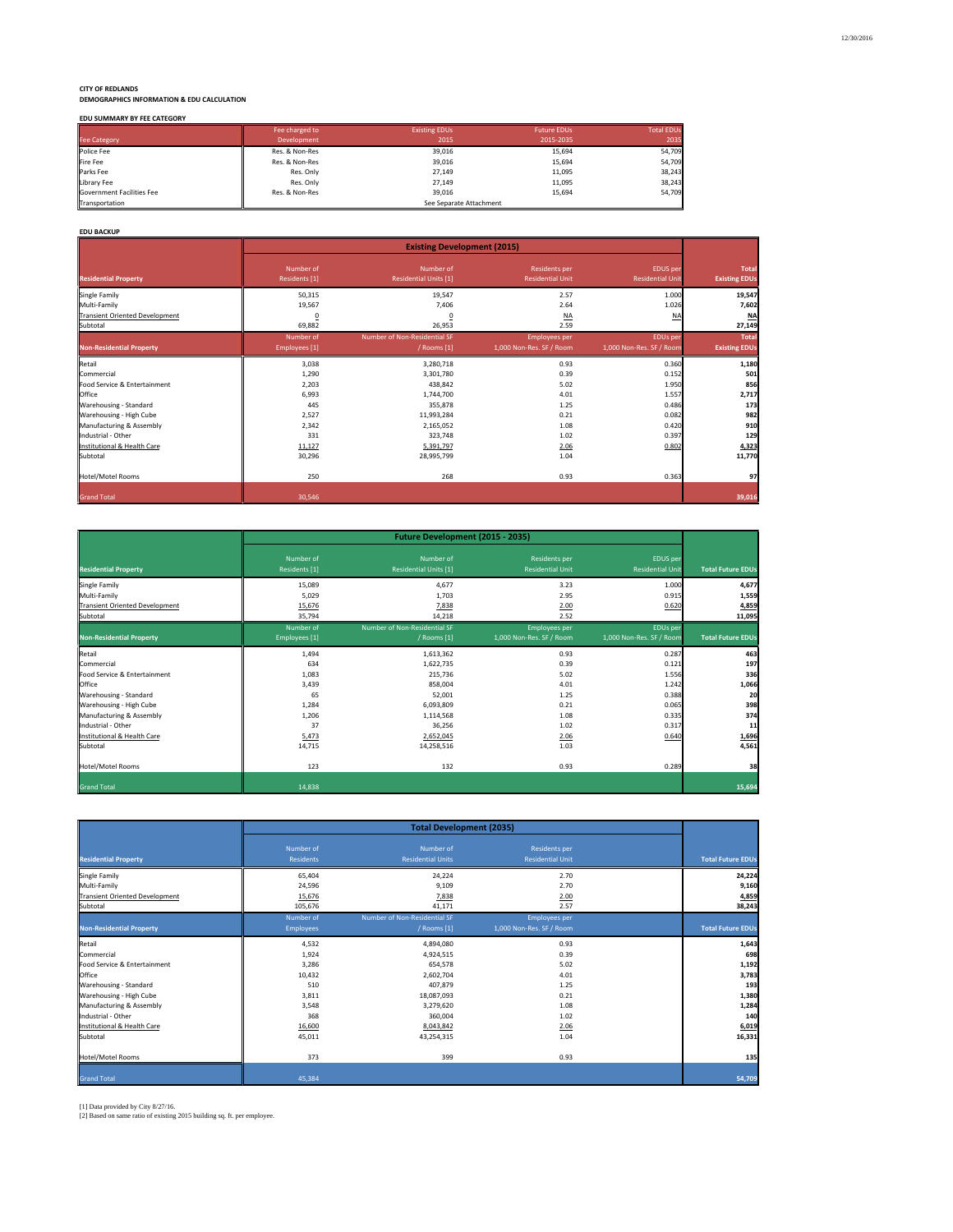## **APPENDIX B**

Fee Models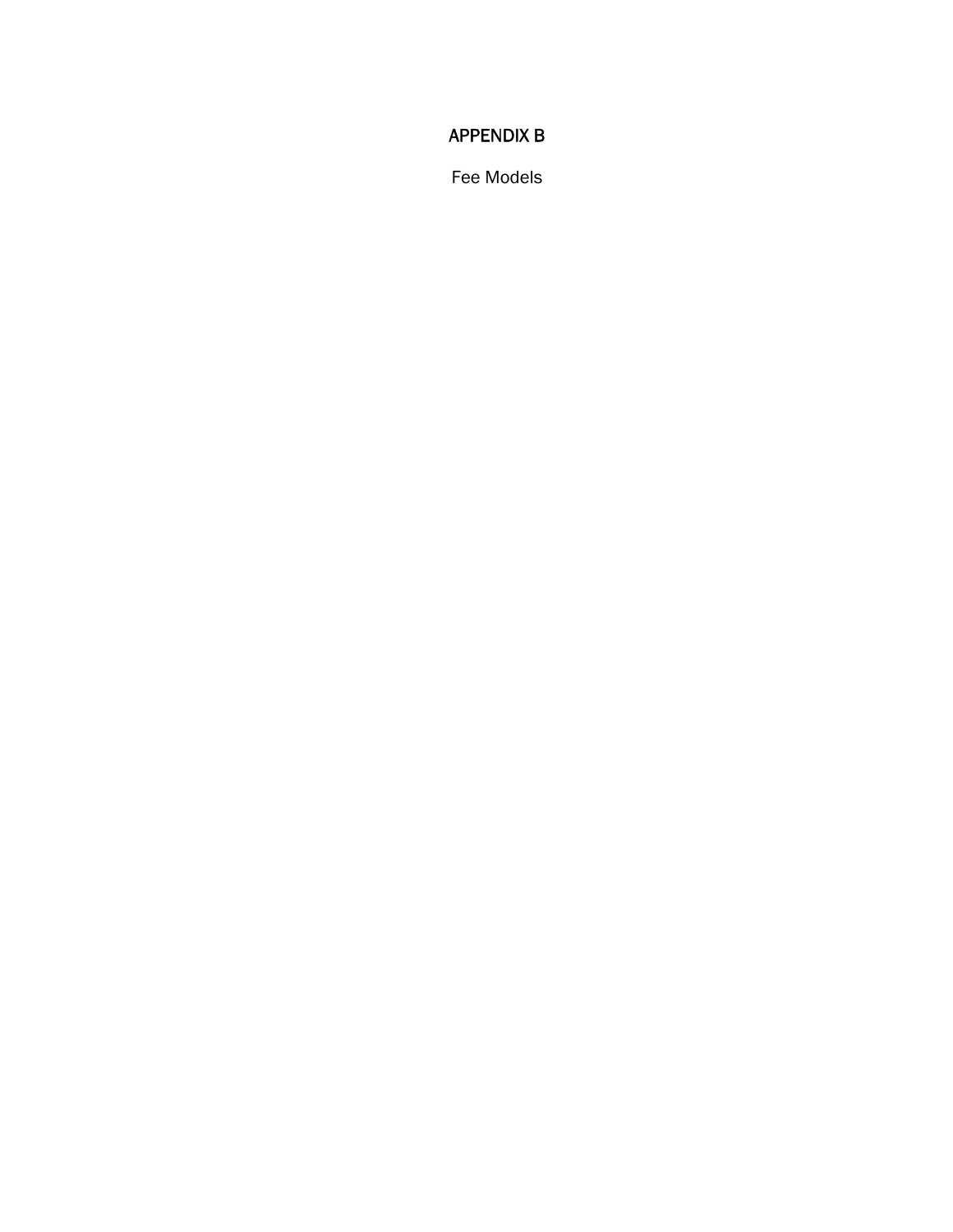# **POLICE FEE MODEL**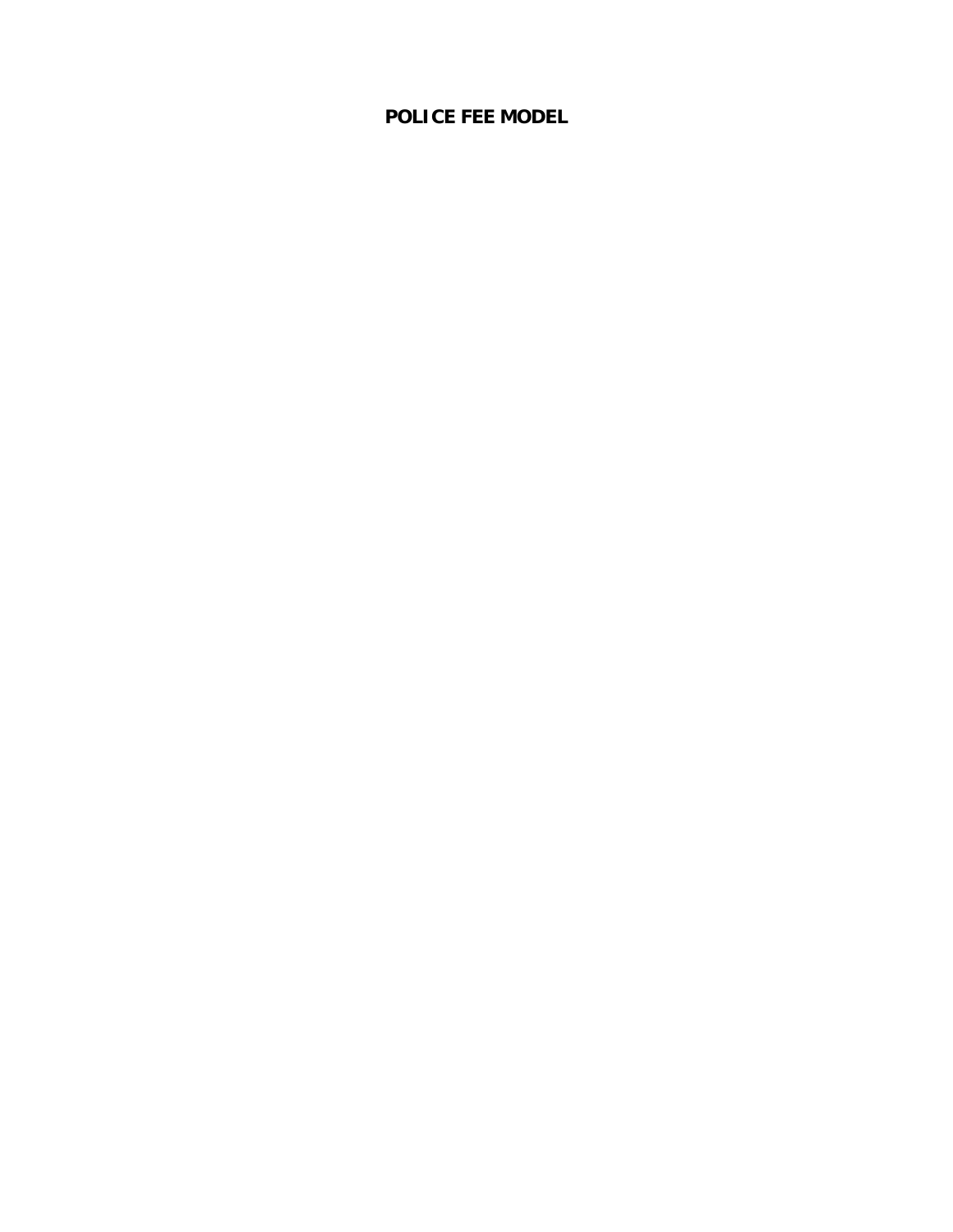# **City of Redlands Police Facilities Fee Calculation**

|                                           |                      | ree Calculation |
|-------------------------------------------|----------------------|-----------------|
| <b>Table 1</b>                            |                      |                 |
| <b>Inventory of Existing Facilities</b>   |                      |                 |
| Facility                                  | <b>Facility Unit</b> | Units           |
|                                           |                      |                 |
| Existing Police Vehicles & Equipment      |                      |                 |
| Marked Police Units                       | Vehicles             | 48              |
| Motorcycles                               | Vehicles             | 7               |
| <b>Off-Road Vehicles</b>                  | Vehicles             | 5               |
| <b>Unmarked Units</b>                     | Vehicles             | 25              |
| Undercover/Cold Units                     | Vehicles             | 9               |
| Crime Scene/Evidence Vehicles             | Vehicles             | $\overline{c}$  |
| Evidence/Building Maintenance             | Vehicles             | $\overline{c}$  |
| CSO/Pkg Control/CVP/Explorer/CVP Vehicles | Vehicles             | 15              |
| Custody/Transport                         | Vehicles             | $\overline{c}$  |
| <b>Animal Control Trucks</b>              | Vehicles             | 3               |
| Mobile Command Center                     | Vehicles             |                 |
| Cessna 172 Airplane                       | Airplane             |                 |
| DUI Trailer (2-axle)                      | Vehicles             | 2               |
| DUI Trailer (3-axle)                      | Vehicles             |                 |
| <b>Radar Trailers</b>                     | Vehicles             | $\overline{c}$  |
| <b>VMS</b> Trailer                        | Vehicles             |                 |
| Segways                                   | Vehicles             |                 |
| Park Ranger Golf Cart                     | Vehicles             |                 |
| MRAP                                      | Vehicles             |                 |
| <b>Total Vehicles</b>                     |                      | 135             |
|                                           |                      |                 |

|                               |                      |               | Facility  |
|-------------------------------|----------------------|---------------|-----------|
| Facility                      | <b>Facility Unit</b> | Number        | Cost      |
| <b>Future Police Vehicles</b> |                      |               |           |
| Marked Police Units           | Vehicles             | 12            | \$327,191 |
| <b>Unmarked Units</b>         | Vehicles             | 3             | \$69,042  |
| Undercover/Cold Units         | Vehicles             |               | \$25,000  |
| Radar Trailers                | Vehicles             | $\Delta$<br>∠ | \$26,000  |
| Park Ranger Golf Cart         | Vehicles             | $\sim$<br>÷   | \$16,000  |
| <b>Total Vehicles</b>         |                      | 20            | \$463,233 |

**Table 3**<br>Allocation of Facilities to Existing and New Development

Development Impact Fee per Unit or 1,000 SF

|             | Total Vehicles/ | <b>Vehicles</b> |                   |
|-------------|-----------------|-----------------|-------------------|
| <b>EDUs</b> | in 2035         | per 1.000 EDUs  | <b>Total Cost</b> |
| 39,016      | 135             | 3.460           | \$0               |
| 15.694      | 20              | 1.274           | \$463,233         |
| 54.709      | 155             | 2.833           | \$463,233         |
|             |                 |                 |                   |

**Table 4**<br>Proposed Facilities and Cost Per EDU

| There is actively and cost Feb ED C |              |                    |         |
|-------------------------------------|--------------|--------------------|---------|
|                                     |              | Number of          |         |
| Facility                            | <b>Cost-</b> | <b>Future EDUs</b> | Per EDU |
| Vehicles                            | \$463,233    | 15.694             | \$29.52 |
| Total                               | \$463,233    | NA                 | \$29.52 |

**Table 5**

EDUs per EDUs per Units / Fees per Fees per Cost Financed Land Use Type Unit [2] 1,000 SF / Room [2] 1,000 SF / Room Unit 1,000 SF / Room by DIF Residential Property<br>Single Family 1.000 NA 4,677 \$29.52 NA \$138,050 Multi-Family 1.000 NA 4,677 \$29.52 NA \$138,050 MA<br>Multi-Family 1.102 NA 1,703 \$27.02 NA 546,011 NA 7,838 \$18.30 NA \$143,421 NA 5143,421 Non-Residential Property<br>
Non-Residential Property<br>
Connectial<br>
Condex Entertainment<br>
Scotland & Entertainment<br>
Model Scotland & Entertainment<br>
Model Scotland & Entertainment<br>
Model Scotland & Entertainment<br>
Model Scotland Total \$463,233 September \$463,233 Cost Allocated to Existing Development \$463,233 Cost Allocated to Existing Development \$463,233<br>Cost Allocated to Existing Development \$0 Total Cost of Police Facilities \$463,233<br>Total Cos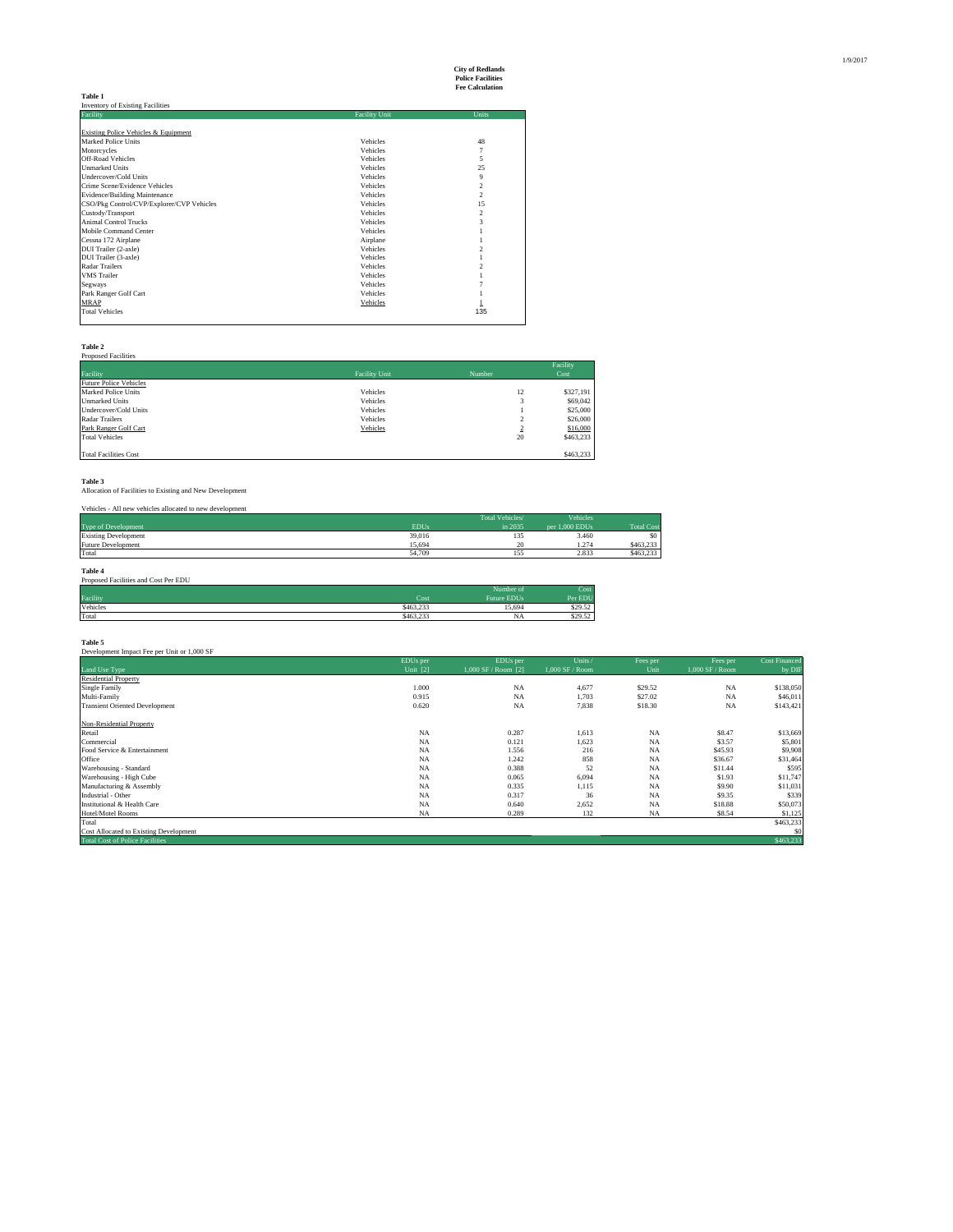# **FIRE FEE MODEL**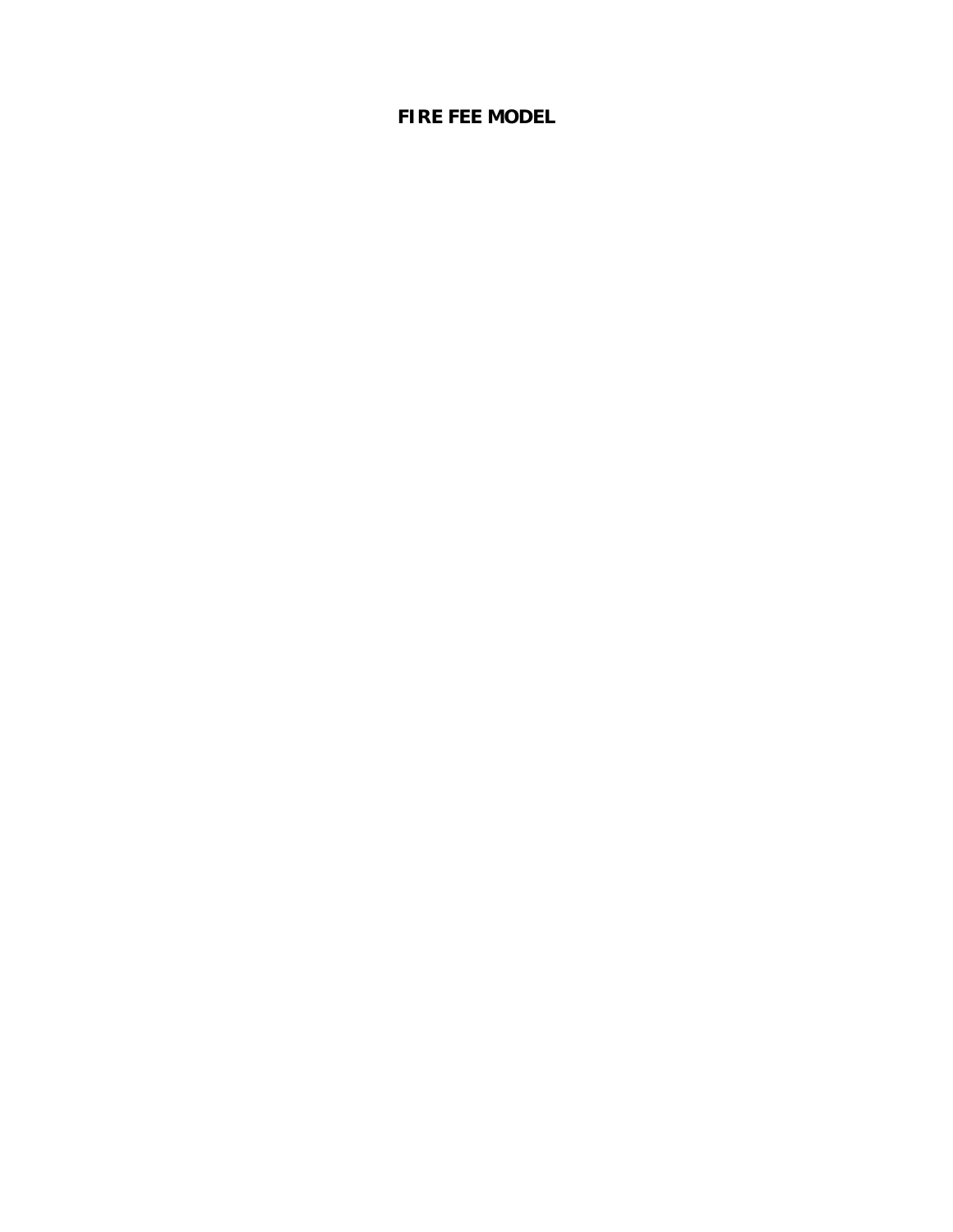| Table 1                                     |                      |               |
|---------------------------------------------|----------------------|---------------|
| Inventory of Existing Facilities            |                      |               |
| Facility                                    | <b>Facility Unit</b> | Units         |
| Fire Station 261                            | SF                   | 14.256        |
| Fire Station 262                            | SF                   | 3.600         |
| Fire Station 263                            | <b>SF</b>            | 5,600         |
| Fire Station 264                            | Temporary            | Temporary     |
| <b>Total Fire Stations</b>                  |                      | 23.456        |
|                                             |                      |               |
| <b>Existing Primary Fire Vehicles</b>       |                      |               |
| Type 1 Engine E-261                         | Vehicles             | 1             |
| Type 1 Engine E-262                         | Vehicles             | 1             |
| Type 1 Engine E-263                         | Vehicles             | 1             |
| Type 1 Engine E-264                         | Vehicles             | 1             |
| Aerial Ladder T-261                         | Vehicles             | 1             |
| Type 3 Engine BE-261                        | Vehicles             | 1             |
| Type 3 Engine BE-262                        | Vehicles             | 1             |
| Type 3 Engine BE-264                        | Vehicles             | 1             |
| Water Tender WT-263                         | Vehicles             | 1             |
| Squad MS-261                                | Vehicles             | 1             |
| Squad MS-261R                               | Vehicles             | 1             |
| Command C-700                               | Vehicles             | 1             |
| Command BC-704                              | Vehicles             | 1             |
| Command BC-705                              | Vehicles             | 1             |
| Command BC-706                              | Vehicles             | 1             |
| Command BC-707                              | Vehicles             | $\mathbf{1}$  |
| Total                                       |                      | 16            |
|                                             |                      |               |
| Existing Support Staff Vehicles & Equipment |                      |               |
| Staff Vehicle P-751                         | Vehicles             | 1             |
| Staff Vehicle 903                           | Vehicles             | 1             |
| Utility Vehicle UT-261                      | Vehicles             | 1             |
| Incident Suppt IS-263                       | Vehicles             | 1             |
| Safety Trailer 951                          | Vehicles             | 1             |
| Rescue Trailer 952                          | Vehicles             | 1             |
| Lt Support Trailer 953                      | Vehicles             | 1             |
| Repair Vehicle 925                          | Vehicles             | $\frac{1}{8}$ |
| Total                                       |                      |               |
|                                             |                      |               |
| <b>Existing Secondary Units</b>             |                      |               |
| Type 1 Engine E-261R                        | Vehicles             | 1             |
| Type 1 Engine E-263R                        | Vehicles             | 1             |
| Aerial Ladder T-261R                        | Vehicles             | 1             |
| Total                                       |                      | 3             |
|                                             |                      |               |
|                                             |                      |               |

|                            |        | Facility      | Facility     |
|----------------------------|--------|---------------|--------------|
| <b>Facility Unit</b>       | Number | Cost (2013)   | Cost (2016)  |
|                            |        |               |              |
| SF                         | 7.000  | \$3,318,000   | \$3,591,817  |
| SF                         | 8.500  | \$3,535,980   | \$3,827,786  |
| SF                         | 8.500  | \$3,535,980   | \$3,827,786  |
| $\ensuremath{\mathsf{SF}}$ | 8,500  | \$3,535,980   | \$3,827,786  |
|                            | 32,500 | \$13,925,940  | \$15,075,175 |
|                            |        |               |              |
|                            |        |               |              |
| Vehicles                   |        | \$18,000      | \$19,485     |
| Vehicles                   |        | \$18,750      | \$20,297     |
| Vehicles                   |        | \$19,500      | \$21,109     |
|                            |        | \$56,250      | \$60,892     |
|                            |        |               |              |
|                            |        |               |              |
| Vehicles                   |        | \$1,268,000   | \$1,372,641  |
|                            |        |               |              |
|                            |        |               | \$16,508,708 |
|                            |        | $\frac{1}{3}$ |              |

**Table 3**<br>Allocation of Facilities to Existing and New Development Stations - Based on Total EDUs - Credit given to existing development

| standard and the come to come of the come and the company of the company of the company of the company of the |             |               |                 |                  |                          |               |                |  |
|---------------------------------------------------------------------------------------------------------------|-------------|---------------|-----------------|------------------|--------------------------|---------------|----------------|--|
|                                                                                                               |             | Percentage of | <b>Total SF</b> |                  |                          | Percentage of |                |  |
| Type of Development                                                                                           | <b>EDUs</b> | al EDHs       | in 2035         | <b>SF</b> Credit | $\Delta$ lloc<br>ated SF | Allocated.    | <b>Total C</b> |  |
| <b>Existing Development</b>                                                                                   | 39.016      | 71.31%        | 39.905          | (23, 456)        | 16,449                   | 50.61%        | \$7,629,681    |  |
| <b>Future Development</b>                                                                                     | 15.694      | 28.69%        | 16.051          |                  | 16.05                    | 49.39%        | \$7,445,494    |  |
| Total                                                                                                         | 54.709      | 100.00%       | 55.956          | (23.456)         | 32.500                   | 100,00%       | \$15,075,175   |  |
|                                                                                                               |             |               |                 |                  |                          |               |                |  |

| Support Staff Vehicles - All new vehicles allocated to new development |             |                   |                       |                       |                   |  |  |  |
|------------------------------------------------------------------------|-------------|-------------------|-----------------------|-----------------------|-------------------|--|--|--|
|                                                                        |             |                   | <b>Total Support</b>  | Support               |                   |  |  |  |
|                                                                        |             | Percentage of     | <b>Staff Vehicles</b> | <b>Staff Vehicles</b> |                   |  |  |  |
| Type of Development                                                    | <b>EDUs</b> | <b>Total EDUs</b> | in 2035               | per 1.000 EDUs        | <b>Total Cost</b> |  |  |  |
| <b>Existing Development</b>                                            | 39.016      | 71.31%            |                       | 0.205                 |                   |  |  |  |
| Future Development                                                     | 15.694      | 28.69%            |                       | 0.191                 | \$60,892          |  |  |  |
| Total                                                                  | 54,709      | 100,00%           |                       | 0.201                 | \$60,892          |  |  |  |

Future Secondary Unit Vehicles - All new

|                             |             |                   | <b>Total Future</b> | <b>Future Secondary</b> |                   |
|-----------------------------|-------------|-------------------|---------------------|-------------------------|-------------------|
|                             |             | Percentage of     | Secondary Unit      | Unit Vehicles           |                   |
| Type of Development         | <b>EDUs</b> | <b>Total EDUs</b> | Vehicles in 2035    | per 1.000 EDUs          | <b>Total Cost</b> |
| <b>Existing Development</b> | 39.016      | 71.31%            |                     | 0.077                   |                   |
| Future Development          | 15.694      | 28.69%            |                     | 0.064                   | \$1,372,641       |
| Total                       | 54,709      | 100,00%           |                     | 0.073                   | \$1,372,641       |

**Table 4** Proposed Facilities and Cost Per EDU

|          |             | Number of          | Cost     |
|----------|-------------|--------------------|----------|
| Facility | Cost        | <b>Future EDUs</b> | Per EDU  |
| Stations | \$7,445,494 | 15.694             | \$474.42 |
| Vehicles | \$1,433,533 | 15.694             | \$91.34  |
| Total    | \$8,879,027 | <b>NA</b>          | \$565.76 |

| Table 5                                     |            |                       |                   |           |                   |                      |
|---------------------------------------------|------------|-----------------------|-------------------|-----------|-------------------|----------------------|
| Development Impact Fee per Unit or 1,000 SF |            |                       |                   |           |                   |                      |
|                                             | EDUs per   | EDUs per              | Units             | Fees per  | Fees per          | <b>Cost Financed</b> |
| Land Use Type                               | Unit $[2]$ | $1,000$ SF / Room [2] | $1,000$ SF / Room | Unit      | $1.000$ SF / Room | by DIF               |
| <b>Residential Property</b>                 |            |                       |                   |           |                   |                      |
| <b>Single Family</b>                        | 1.000      | <b>NA</b>             | 4,677             | \$565.76  | <b>NA</b>         | \$2,646,081          |
| Multi-Family                                | 0.915      | <b>NA</b>             | 1.703             | \$517.86  | <b>NA</b>         | \$881,910            |
| <b>Transient Oriented Development</b>       | 0.620      | <b>NA</b>             | 7,838             | \$350.73  | <b>NA</b>         | \$2,749,020          |
|                                             |            |                       |                   |           |                   |                      |
| Non-Residential Property                    |            |                       |                   |           |                   |                      |
| Retail                                      | <b>NA</b>  | 0.287                 | 1.613             | <b>NA</b> | \$162.39          | \$261,995            |
| Commercial                                  | <b>NA</b>  | 0.121                 | 1.623             | <b>NA</b> | \$68.51           | \$111,181            |
| Food Service & Entertainment                | <b>NA</b>  | 1.556                 | 216               | <b>NA</b> | \$880.34          | \$189,920            |
| Office                                      | <b>NA</b>  | 1.242                 | 858               | <b>NA</b> | \$702.89          | \$603,080            |
| Warehousing - Standard                      | <b>NA</b>  | 0.388                 | 52                | <b>NA</b> | \$219.28          | \$11,403             |
| Warehousing - High Cube                     | <b>NA</b>  | 0.065                 | 6,094             | <b>NA</b> | \$36.95           | \$225,164            |
| Manufacturing & Assembly                    | <b>NA</b>  | 0.335                 | 1,115             | <b>NA</b> | \$189.70          | \$211,431            |
| Industrial - Other                          | <b>NA</b>  | 0.317                 | 36                | <b>NA</b> | \$179.29          | \$6,500              |
| Institutional & Health Care                 | <b>NA</b>  | 0.640                 | 2,652             | <b>NA</b> | \$361.90          | \$959,772            |
| Hotel/Motel Rooms                           | <b>NA</b>  | 0.289                 | 132               | <b>NA</b> | \$163.77          | \$21,570             |
| Total                                       |            |                       |                   |           |                   | \$8,879,027          |
| Cost Allocated to Existing Development      |            |                       |                   |           |                   | \$7,629,681          |
| <b>Total Cost of Fire Facilities</b>        |            |                       |                   |           |                   | \$16,508,708         |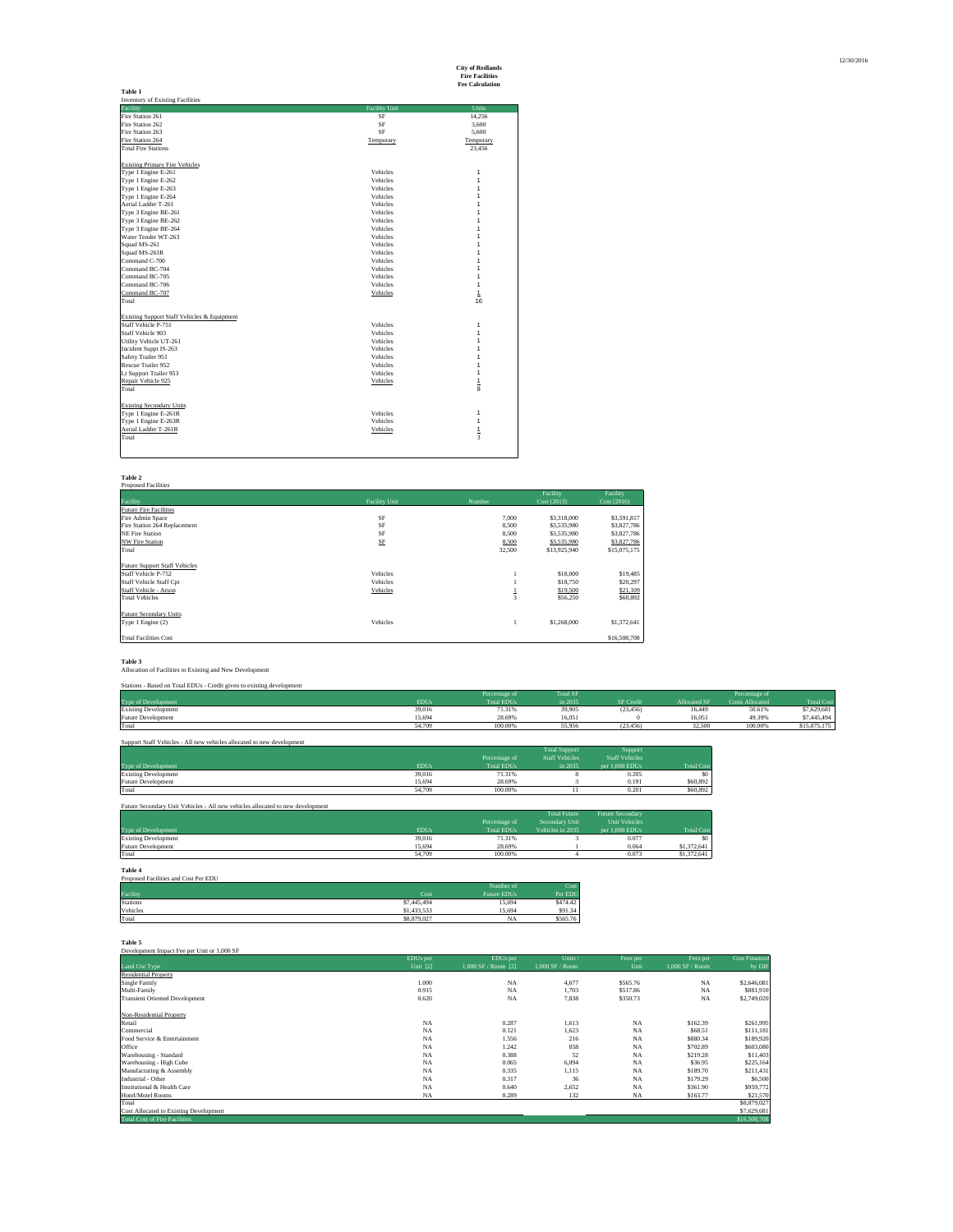# **PARKS FEE MODEL**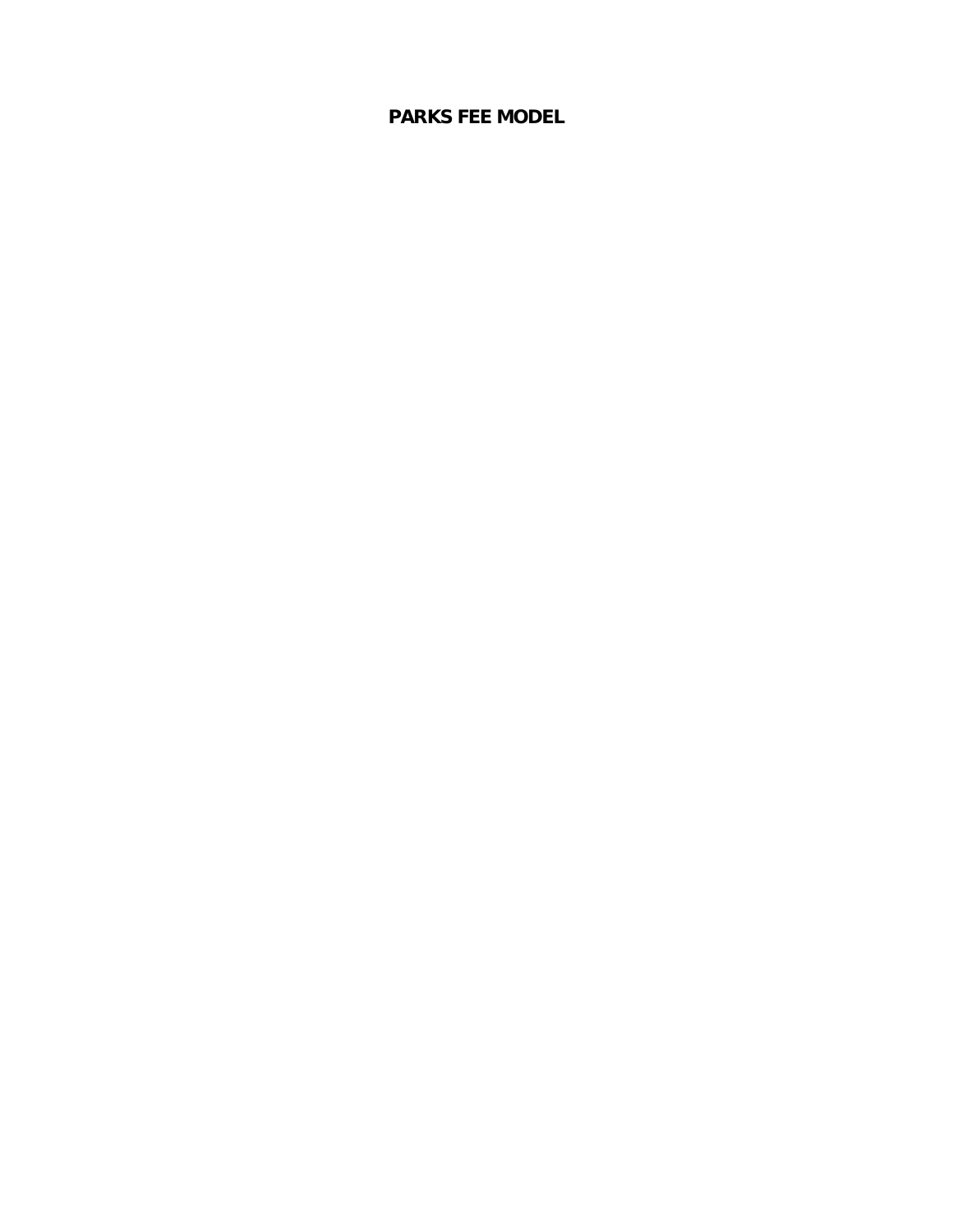# **City of Redlands Parks Facilities Fee Calculation**

|                                            |                      | гес сакинанон |     |
|--------------------------------------------|----------------------|---------------|-----|
| Table 1                                    |                      |               |     |
| <b>Inventory of Existing Facilities</b>    |                      |               |     |
| Facility                                   | <b>Facility Unit</b> | Units         |     |
| <b>Existing Parks</b>                      |                      |               |     |
| <b>Brookside Park</b>                      | Acres                | 9.2           |     |
| Caroline Park                              | Acres                | 16.8          |     |
| <b>Community Park</b>                      | Acres                | 18.2          |     |
| Crafton Park                               | Acres                | 7.5           |     |
| <b>Ed Hales Park</b>                       | Acres                | 0.3           |     |
| Ford Park                                  | Acres                | 27.0          |     |
| Franklin Park                              | Acres                | 0.6           |     |
| Jennie Davis Park                          | Acres                | 5.2           |     |
| <b>Prospect Park</b>                       | Acres                | 11.4          |     |
| Simonds Parkway                            | Acres                | 0.9           |     |
| <b>Smiley Park</b>                         | Acres                | 9.2           |     |
| Sylvan Park                                | Acres                | 23.3          |     |
| Texonia Park                               | Acres                | 8.8           |     |
| The Terrace                                | Acres                | 2.5           |     |
| <b>Isreal Beal Park</b>                    | Acres                | 8.1           |     |
| Oakmont Park                               | Acres                | 14.6          |     |
| <b>Redlands Sports Park</b>                | Acres                | 48.0          |     |
| Heritage Park                              | Acres                | 18.7          |     |
| <b>Orange Street Alley</b>                 | Acres                | 0.1           |     |
| <b>Total Park Facilities</b>               |                      | 230.3         |     |
| Orange Blossam Trail Park Phases 1, 2, & 3 | Acres                | 4.48          | [1] |
| <b>Existing Community Center Buildings</b> |                      |               |     |
| Redlands Community Center                  | <b>Square Feet</b>   | 22,900        |     |
| Redlands Community Senior Center           | <b>Square Feet</b>   | 7,500         |     |
| <b>Joslyn Senior Center</b>                | <b>Square Feet</b>   | 8,925         |     |
| Redlands Bowl                              | <b>Square Feet</b>   | 3,046         |     |
| <b>Mission Gables</b>                      | <b>Square Feet</b>   | 5,014         |     |
| <b>Total Buildings</b>                     |                      | 47,385        |     |

## **Table 2** Existing Standards

| <b>Existing Units</b> | <b>Existing Residents</b> | Standard per<br>1.000 Residents |
|-----------------------|---------------------------|---------------------------------|
| 230.3                 | 69.882                    | 3.30                            |
| 47.385                | 69.882                    | 678.07                          |
|                       |                           |                                 |

## **Table 3** Proposed Facilities

| <b>Tradition of Herman</b>      |                      |            |                              |             | Facility     |
|---------------------------------|----------------------|------------|------------------------------|-------------|--------------|
| Facility                        | <b>Facility Unit</b> | Number     | Cost per Acre or Sq. Ft. [2] |             | Cost         |
| <b>Future Park Facilities</b>   |                      |            |                              |             |              |
| Park Acres                      | Acres                | 118.0      | \$351.821                    | per Acre    | \$41,508,350 |
| Park Community Center Buildings | <b>Square Feet</b>   | 24,271     | \$309                        | per Sq. Ft. | \$7,488,046  |
| <b>Additional Projects</b>      |                      |            |                              |             |              |
| Orange Blossom Trail Phase 4    | Acres                | $4.61$ [2] | \$200,000                    | per Acre    | \$921,212    |
| Zanja Trail                     | Acres                | 5.00       | \$200,000                    | per Acre    | \$1,000,000  |
| <b>Other Trail Facilities</b>   | Acres                | 5.00       | \$200,000                    | per Acre    | \$1,000,000  |
| Subtotal                        |                      | 14.61      |                              |             | \$2,921,212  |
| <b>Total Facilities Cost</b>    |                      |            |                              |             | \$51,917,608 |

**Table 4**<br>Allocation of Facilities to Existing and New Development

| Future Park Acres - Based on Total EDUs - Credit given to existing development |             |                   |                    |              |                        |                        |                   |
|--------------------------------------------------------------------------------|-------------|-------------------|--------------------|--------------|------------------------|------------------------|-------------------|
|                                                                                | Residential | Percentage of     | <b>Total Acres</b> |              |                        | Percentage of          |                   |
| Type of Development                                                            | <b>EDUs</b> | <b>Total EDUs</b> | in 2035            | Acres Credit | <b>Allocated Acres</b> | <b>Costs Allocated</b> | <b>Total Cost</b> |
| <b>Existing Development</b>                                                    | 27,149      | 70.99%            | 247.3              | (230.3)      | 16.9                   | 14.35%                 | \$5,956,471       |
| <b>Future Development</b>                                                      | 11.095      | 29.01%            | 101.1              | 0.0          | 101.1                  | 85.65%                 | \$35,551,879      |
| Total                                                                          | 38.243      | 100.00%           | 348.3              | (230.3)      | 118.0                  | 100,00%                | \$41,508,350      |

| Future Park Buildings - Based on Total EDUs - Credit given to existing development |             |                   |               |                |                     |                        |                   |  |
|------------------------------------------------------------------------------------|-------------|-------------------|---------------|----------------|---------------------|------------------------|-------------------|--|
|                                                                                    | Residential | Percentage of     | Total Sq. Ft. |                |                     | Percentage of          |                   |  |
| Type of Development                                                                | <b>EDUs</b> | <b>Total EDUs</b> | in 2035       | Sq. Ft. Credit | <b>Allocated SF</b> | <b>Costs Allocated</b> | <b>Total Cost</b> |  |
| <b>Existing Development</b>                                                        | 27,149      | 70.99%            | 50.868        | (47.385)       | 3.483               | 14.35%                 | \$1,074.539       |  |
| <b>Future Development</b>                                                          | 11.095      | 29.01%            | 20.788        |                | 20.788              | 85.65%                 | \$6,413,507       |  |
| Total                                                                              | 38.243      | 100,00%           | 71.656        | (47.385)       | 24,271              | 100,00%                | \$7,488,046       |  |

| Future Park Trails - Based on Total EDUs - Credit given to existing development |             |               |                    |              |                        |                        |                   |
|---------------------------------------------------------------------------------|-------------|---------------|--------------------|--------------|------------------------|------------------------|-------------------|
|                                                                                 | Residential | Percentage of | <b>Total Acres</b> |              |                        | Percentage of          |                   |
| Type of Development                                                             | <b>EDUs</b> | Total EDUs    | in 2035            | Acres Credit | <b>Allocated Acres</b> | <b>Costs Allocated</b> | <b>Total Cost</b> |
| <b>Existing Development</b>                                                     | 27,149      | 70.99%        | 13.6               | 4.5.         |                        | 62.08%                 | \$1,813,524       |
| Future Development                                                              | 1.095       | 29.01%        |                    |              |                        | 37.92%                 | \$1,107,688       |
| Total                                                                           | 38,243      | 100,00%       |                    | 4.5          | 14.6                   | 100.00%                | \$2,921,212       |

| Table 5                              |              |                    |            |
|--------------------------------------|--------------|--------------------|------------|
| Proposed Facilities and Cost Per EDU |              |                    |            |
|                                      |              | Number of          | Cost       |
| Facility                             | Cost         | <b>Future EDUs</b> | Per EDU    |
| Park Acres                           | \$35,551,879 | 11.095             | \$3,204.39 |
| Park Buildings                       | \$6,413,507  | 11.095             | \$578.07   |
| Park Trails                          | \$1,107,688  | 11.095             | \$99.84    |
| Total                                | \$43,073,074 | NA                 | \$3,882.30 |

| Table 6                                     |           |           |           |            |                      |
|---------------------------------------------|-----------|-----------|-----------|------------|----------------------|
| Development Impact Fee per Unit or 1,000 SF |           |           |           |            |                      |
|                                             | EDUs per  | EDUs per  | Units /   | Fees per   | <b>Cost Financed</b> |
| Land Use Type                               | Unit      | 1,000 SF  | 1.000 SF  | Unit       | by DIF               |
| <b>Residential Property</b>                 |           |           |           |            |                      |
| <b>Single Family</b>                        | 1.000     | <b>NA</b> | 4,677     | \$3,882.30 | \$18,157,502         |
| Multi-Family                                | 0.915     | <b>NA</b> | 1,703     | \$3,553.55 | \$6,051,698          |
| <b>Transient Oriented Development</b>       | 0.620     | <b>NA</b> | 7,838     | \$2,406.72 | \$18,863,874         |
| Non-Residential Property                    | <b>NA</b> | <b>NA</b> | <b>NA</b> | <b>NA</b>  |                      |
| Total                                       |           |           |           |            | \$43,073,074         |
| Cost Allocated to Existing Development      |           |           |           |            | \$8,844,534          |
| <b>Total Cost of Park Facilities</b>        |           |           |           |            | \$51,917,608         |

[1] Based on trail length of 3.7 miles and standard width of 10 ft per US Dept. of Transportation.<br>[2] Based on trail length of 3.8 miles and standard width of 10 ft per US Dept. of Transportation.<br>[3] Based on cost inform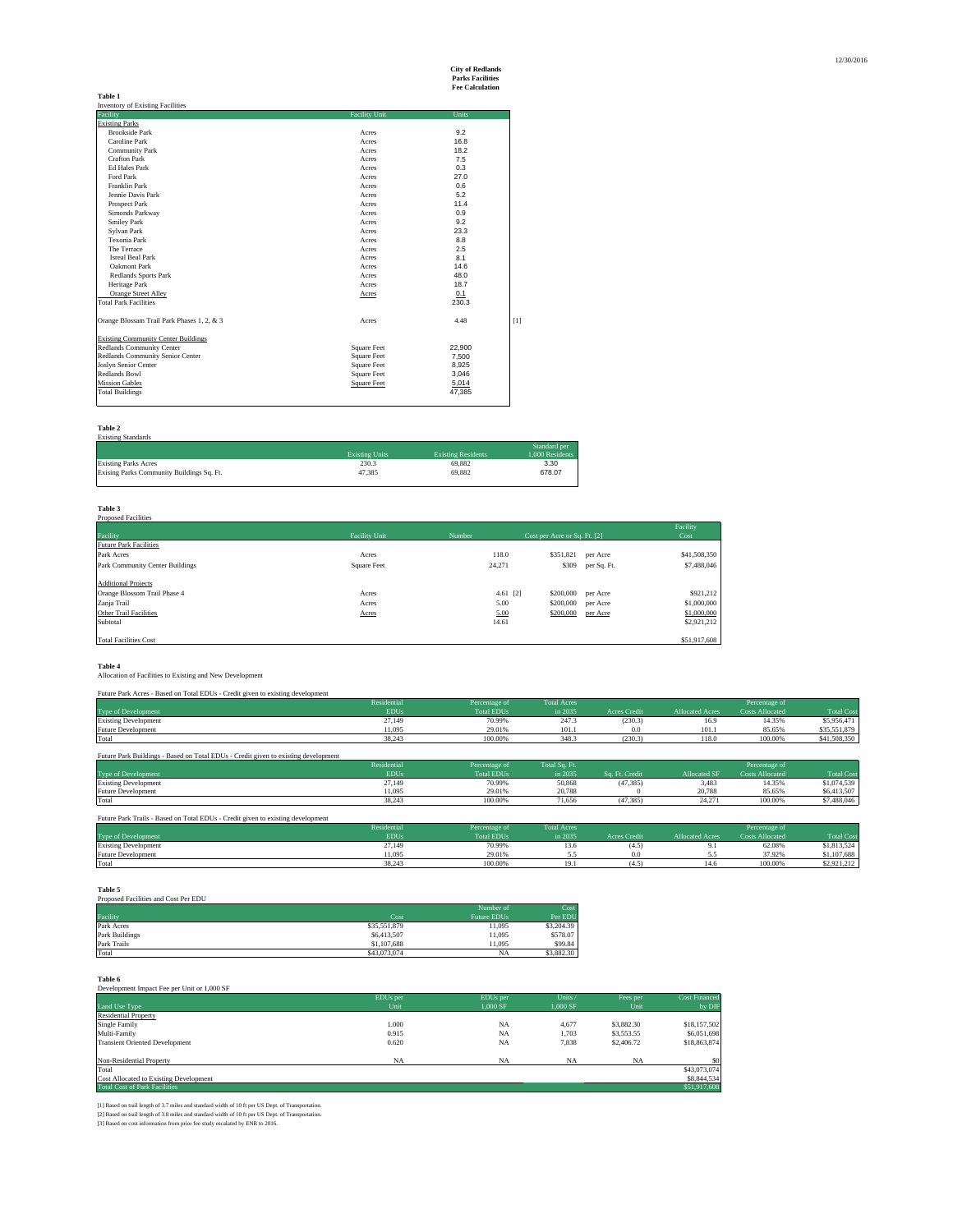# **LIBRARY FEE MODEL**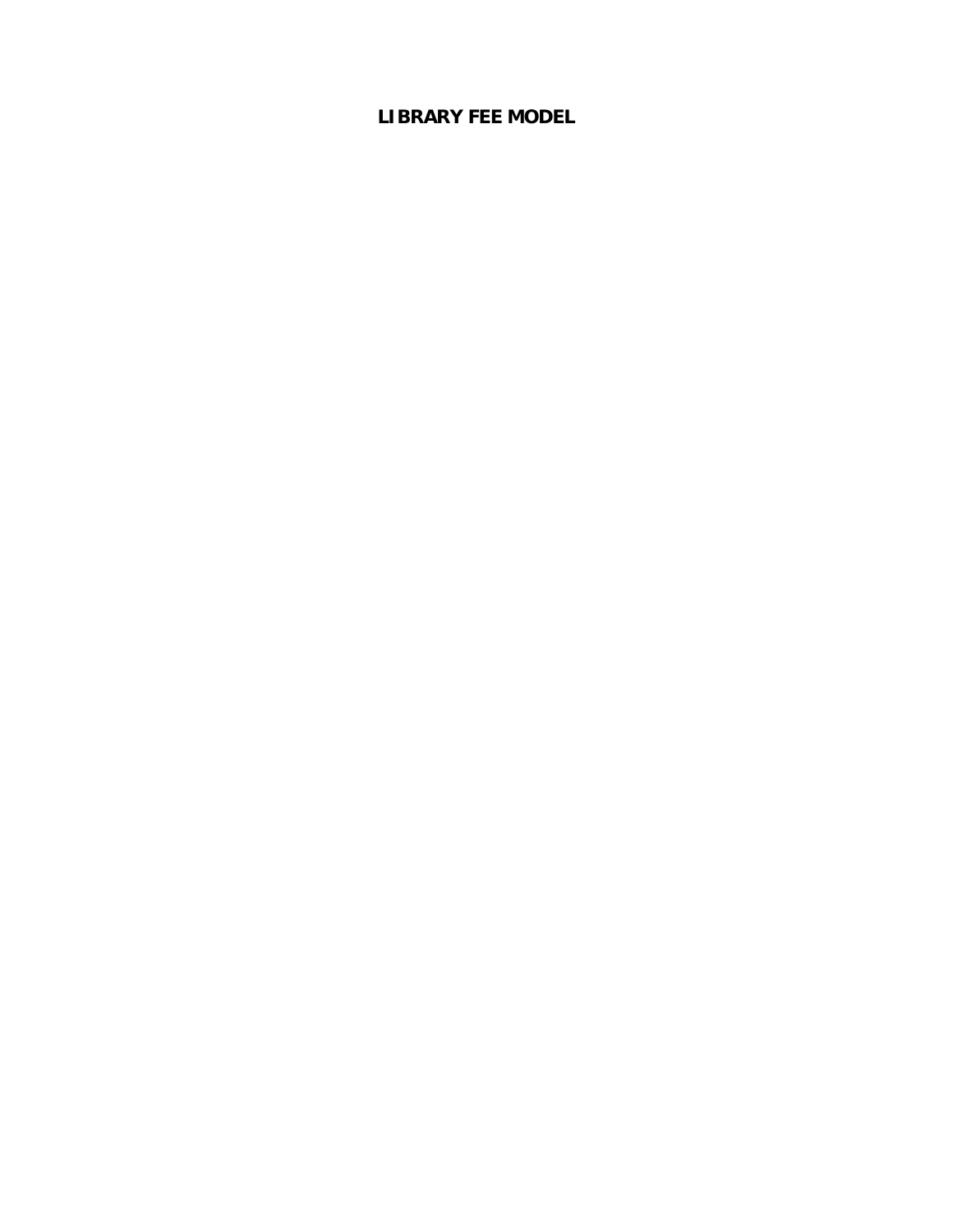# **City of Redlands Library Facilities Fee Calculation**

|                                         |                      | Tec carcaman |
|-----------------------------------------|----------------------|--------------|
| Table 1                                 |                      |              |
| <b>Inventory of Existing Facilities</b> |                      |              |
| Facility                                | <b>Facility Unit</b> | <b>Units</b> |
| <b>Existing Libraries</b>               |                      |              |
| A. K. Smiley Library Building           | <b>Square Feet</b>   | 43,876       |
| Lincoln Memorial Shrine                 | <b>Square Feet</b>   | 3,650        |
| <b>Total Library Facilities</b>         |                      | 47,526       |
|                                         |                      |              |
| <b>Existing Library Materials</b>       |                      |              |
| <b>Books</b>                            | <b>Books</b>         | 133,174      |
| Non-Book Items                          | Units                | 581,509      |
| Total                                   |                      | 714,683      |
|                                         |                      |              |

| Table 2                                       |                      |                |             |  |  |
|-----------------------------------------------|----------------------|----------------|-------------|--|--|
| <b>Proposed Facilities</b>                    |                      |                |             |  |  |
|                                               |                      |                | Facility    |  |  |
| Facility                                      | <b>Facility Unit</b> | Number         | Cost        |  |  |
| <b>Future Library Materials</b>               |                      |                |             |  |  |
| <b>Books</b>                                  | <b>Books</b>         | 2,660          | \$93,100    |  |  |
| Non-Book Items                                | Units                | 116,000        | \$27,320    |  |  |
| Subtotal                                      |                      |                | \$120,420   |  |  |
|                                               |                      |                |             |  |  |
| Remodel/Refurbish Existing Library Facilities | <b>Square Feet</b>   | $_{\text{NA}}$ | \$9,505,000 |  |  |
|                                               |                      |                |             |  |  |
| <b>Total Facilities Cost</b>                  |                      |                | \$9,625,420 |  |  |

# **Table 3**<br>Allocation of Facilities to Existing and New Development

|--|

|                             | Residential | <b>Total Books</b> | <b>Books</b> |                   |
|-----------------------------|-------------|--------------------|--------------|-------------------|
| Type of Development         | <b>EDUs</b> | in 2035            | per EDU      | <b>Total Cost</b> |
| <b>Existing Development</b> | 27,149      | 133,174            | 4.905        | \$0               |
| <b>Future Development</b>   | 11.095      | 2.660              | 0.240        | \$93,100          |
| Total                       | 38.243      | 135.834            | 3.552        | \$93,100          |
|                             |             |                    |              |                   |

| Future Non-Book Items - All Non-Book Items allocated to New Development |             |                    |                |                   |
|-------------------------------------------------------------------------|-------------|--------------------|----------------|-------------------|
|                                                                         | Residential | <b>Total Items</b> | Non-Book Items |                   |
| Type of Development                                                     | <b>EDUs</b> | in 2035            | per EDU        | <b>Total Cost</b> |
| <b>Existing Development</b>                                             | 27,149      | 581,509            | 21.419         | \$0               |
| <b>Future Development</b>                                               | 11.095      | 116,000            | 10.455         | \$27,320          |
| Total                                                                   | 38.243      | 697.509            | 18.239         | \$27,320          |

## Remodel/Refurbish Existing Facilities - Based on Total EDUs Example 1 dential Percentage of Total Sq. Ft.<br>
Residential Procedure 1 Total EDUs<br>
Total EDUs<br>
in 2035 Type of Development EDUs and EDUs in 2035 Total Cost Total Cost<br>
Existing Development 27,149 29,1149 29,01% 33,738 \$6,747,516<br>
Future Development 21,095 29,901% 13,788 \$2,757,484<br>
Total Total 38,243 100.00% 47,526 \$9,505,

**Table 4**

### Proposed Facilities and Cost Per EDU

|                                      |             | Number of          | Cost     |
|--------------------------------------|-------------|--------------------|----------|
| Facility                             | Cost        | <b>Future EDUs</b> | Per EDU  |
| <b>Books</b>                         | \$93,100    | 11.095             | \$8.39   |
| Non-Book Items                       | \$27,320    | 11.095             | \$2.46   |
| Remodel/Refurbish Existing Buildings | \$2,757,484 | 11.095             | \$248.54 |
| Total                                | \$2,877,904 | <b>NA</b>          | \$259.39 |

**Table 5**

| EDUs per   | EDUs per         | Units /   | Fees per                 | Cost Financed |
|------------|------------------|-----------|--------------------------|---------------|
| Unit $[2]$ | $1,000$ SF $[2]$ | 1,000 SF  | Unit / $1.000$ SF / Room | by DIF        |
|            |                  |           |                          |               |
| 1.000      | <b>NA</b>        | 4,677     | \$259.39                 | \$1,213,184   |
| 0.915      | <b>NA</b>        | 1,703     | \$237.43                 | \$404,341     |
| 0.620      | <b>NA</b>        | 7,838     | \$160.80                 | \$1,260,380   |
| <b>NA</b>  | <b>NA</b>        | <b>NA</b> | <b>NA</b>                |               |
|            |                  |           |                          | \$2,877,904   |
|            |                  |           |                          | \$6,747,516   |
|            |                  |           |                          | \$9,625,420   |
|            |                  |           |                          |               |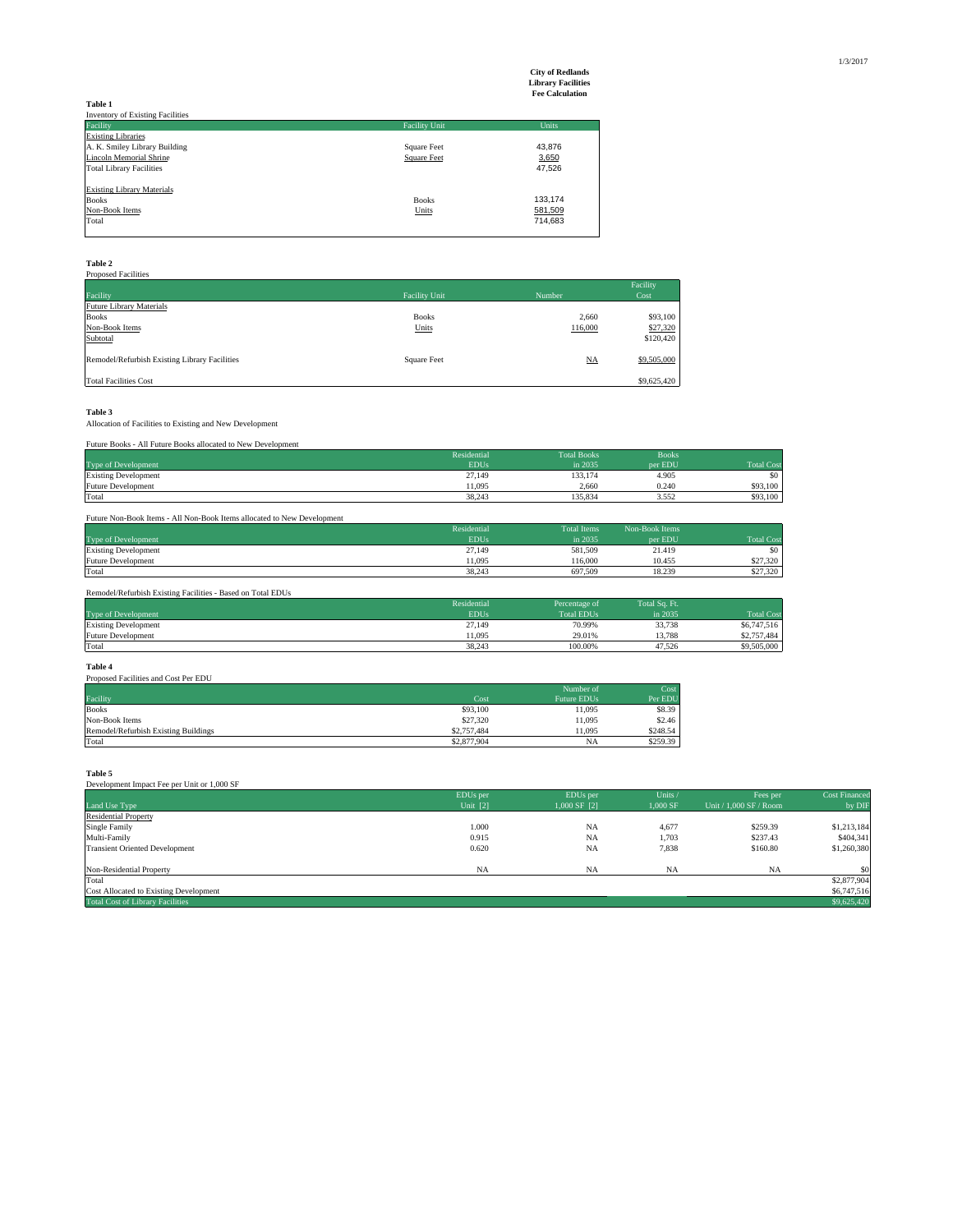**GENERAL GOVERNMENT FACILITIES FEE MODEL**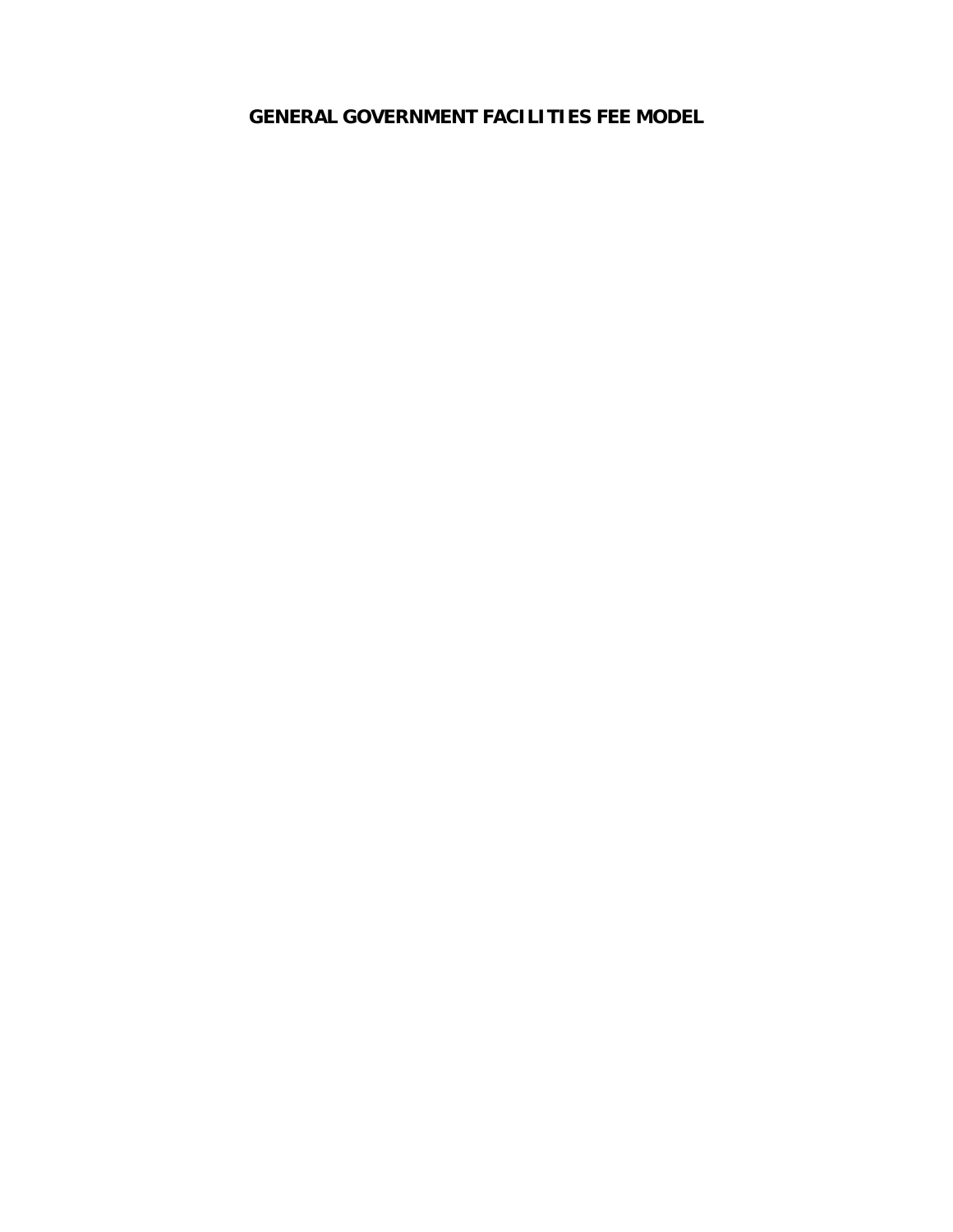|                                                                               |                      | тес савсшанон |
|-------------------------------------------------------------------------------|----------------------|---------------|
| <b>Table 1</b>                                                                |                      |               |
| <b>Inventory of Existing Facilities</b>                                       |                      |               |
| Facility                                                                      | <b>Facility Unit</b> | Units         |
|                                                                               |                      |               |
| Switch and Firewall Equipment                                                 | Units                | 72            |
| Servers and Appliances                                                        | Units                | 65            |
| Computers                                                                     | Units                | 840           |
| Laptops                                                                       | Units                | 94            |
| Total                                                                         |                      | 1.071         |
|                                                                               |                      |               |
| City Hall (to be replaced with future Govt. Center)                           | SF                   | 47.500        |
|                                                                               |                      |               |
| Police Dept. Facilities (to be replaced with future Govt. Center/Safety Hall) | SF                   | 23.838        |

## **Table 2** Existing Standards

| <b>EXISTING STATIONERS</b>    |                       |                                  |                  |
|-------------------------------|-----------------------|----------------------------------|------------------|
|                               | <b>Existing Units</b> | <b>Existing Residential EDUs</b> | Standard per EDU |
| Switch and Firewall Equipment |                       | 39.016                           | 0.00185          |
| Servers and Appliances        | 65                    | 39.016                           | 0.00167          |
| Computers                     | 840                   | 39.016                           | 0.02153          |
| Laptops                       | 94                    | 39,016                           | 0.00241          |
|                               | 1.071                 | 39.016                           | 0.02745          |

| Table 3                       |                      |         |              |       |
|-------------------------------|----------------------|---------|--------------|-------|
| <b>Proposed Facilities</b>    |                      |         |              |       |
|                               |                      |         | Facility     |       |
| Facility                      | <b>Facility Unit</b> | Number  | Cost         |       |
| IT Hardware                   |                      |         |              |       |
| Switch and Firewall Equipment | Units                | 29      | \$380,366    |       |
| Servers and Appliances        | Units                | 26      | \$625,803    |       |
| Computers                     | Units                | 338     | \$506,099    |       |
| Laptops                       | Units                | 38      | \$421,417    |       |
| Subtotal                      |                      | 431     | \$1,933,685  |       |
| Government Center/Safety Hall | Square Feet          | 276,000 | \$27,343,805 | $[1]$ |
| Downtown Parking Facility     | <b>NA</b>            | NA      | \$2,734,381  |       |
| <b>Total Facilities Costs</b> |                      |         | \$32,011,871 |       |

**Table 4** Allocation of Facilities to Existing and New Development

| Future IT Hardware - Based on Total EDUs - Credit given to existing development |             |               |                       |                    |                        |                        |                  |
|---------------------------------------------------------------------------------|-------------|---------------|-----------------------|--------------------|------------------------|------------------------|------------------|
|                                                                                 |             | Percentage of | <b>Total Hardware</b> |                    |                        | Percentage of          |                  |
| Type of Development                                                             | <b>EDUs</b> | Total EDUs    | in 2035               | <b>Unit Credit</b> | <b>Allocated Units</b> | <b>Costs Allocated</b> | <b>Total Cos</b> |
| <b>Existing Development</b>                                                     | 39.016      | 71.31%        | 1.071                 | (1,071)            |                        | 0.00%                  |                  |
| Future Development                                                              | 15.694      | 28.69%        | 431                   |                    | 431                    | 100,00%                | \$1,933,685      |
| Total                                                                           | 54.709      | 100.00%       | 1.502                 | (1.071)            |                        | 100,00%                | \$1,933,685      |

| Future Government Center/Safety Hall - Based on Total EDUs |             |                   | Cost      |
|------------------------------------------------------------|-------------|-------------------|-----------|
| Type of Development                                        | <b>EDUs</b> | <b>Total Cost</b> | per EDU   |
| <b>Existing Development</b>                                | 39.016      | \$19,500,000      | \$499.80  |
| <b>Future Development</b>                                  | 15.694      | \$7,843,805       | \$499.80  |
| Total                                                      | 54.709      | \$27,343,805      | <b>NA</b> |

| Future Downtown Parking Facility - Based on Total EDUs |             |                   |           |
|--------------------------------------------------------|-------------|-------------------|-----------|
|                                                        |             |                   | Cost      |
| Type of Development                                    | <b>EDUs</b> | <b>Total Cost</b> | per EDU   |
| <b>Existing Development</b>                            | 39.016      | \$1,950,000       | \$49.98   |
| <b>Future Development</b>                              | 15.694      | \$784.381         | \$49.98   |
| Total                                                  | 54.709      | \$2,734.381       | <b>NA</b> |

| Table 5                              |              |                    |          |
|--------------------------------------|--------------|--------------------|----------|
| Proposed Facilities and Cost Per EDU |              |                    |          |
|                                      |              | Number of          | Cost     |
| Facility                             | Cost         | <b>Future EDUs</b> | Per EDU  |
| <b>IT Hardware Items</b>             | \$1,933,685  | 15.694             | \$123.21 |
| Future Government Center/Safety Hall | \$7,843,805  | 15.694             | \$499.80 |
| Future Downtown Parking Facilities   | \$784.381    | 15.694             | \$49.98  |
| Total                                | \$10,561,871 | NA                 | \$672.99 |

| Table 6                                     |           |                       |                 |           |                 |                      |
|---------------------------------------------|-----------|-----------------------|-----------------|-----------|-----------------|----------------------|
| Development Impact Fee per Unit or 1,000 SF |           |                       |                 |           |                 |                      |
|                                             | EDUs per  | EDUs per              | Units           | Fees per  | Fees per        | <b>Cost Financed</b> |
| Land Use Type                               | Unit [2]  | $1,000$ SF / Room [2] | 1,000 SF / Room | Unit      | 1,000 SF / Room | by DIF               |
| <b>Residential Property</b>                 |           |                       |                 |           |                 |                      |
| Single Family                               | 1.000     | <b>NA</b>             | 4,677           | \$672.99  | <b>NA</b>       | \$3,147,593          |
| Multi-Family                                | 0.915     | NA                    | 1,703           | \$616.01  | <b>NA</b>       | \$1,049,059          |
| <b>Transient Oriented Development</b>       | 0.620     | NA                    | 7,838           | \$417.20  | <b>NA</b>       | \$3,270,042          |
| Non-Residential Property                    |           |                       |                 |           |                 |                      |
| Retail                                      | <b>NA</b> | 0.287                 | 1,613           | <b>NA</b> | \$193.17        | \$311,651            |
| Commercial                                  | NA        | 0.121                 | 1,623           | NA        | \$81.50         | \$132,254            |
| Food Service & Entertainment                | NA        | 1.556                 | 216             | <b>NA</b> | \$1,047.19      | \$225,916            |
| Office                                      | <b>NA</b> | 1.242                 | 858             | <b>NA</b> | \$836.11        | \$717,382            |
| Warehousing - Standard                      | <b>NA</b> | 0.388                 | 52              | <b>NA</b> | \$260.84        | \$13,564             |
| Warehousing - High Cube                     | <b>NA</b> | 0.065                 | 6,094           | <b>NA</b> | \$43.95         | \$267,839            |
| Manufacturing & Assembly                    | <b>NA</b> | 0.335                 | 1,115           | <b>NA</b> | \$225.65        | \$251,503            |
| Industrial - Other                          | <b>NA</b> | 0.317                 | 36              | NA        | \$213.27        | \$7,732              |
| Institutional & Health Care                 | <b>NA</b> | 0.640                 | 2,652           | NA        | \$430.49        | \$1,141,678          |
| Hotel/Motel Rooms                           | NA        | 0.289                 | 132             | NA        | \$194.80        | \$25,658             |
| Total                                       |           |                       |                 |           |                 | \$10,561,871         |
| Cost Allocated to Existing Development      |           |                       |                 |           |                 | \$21,450,000         |
| <b>Total Cost of Government Facilities</b>  |           |                       |                 |           |                 | \$32,011,871         |

[1] Total cost is equal to \$60,000,000. Of this amount \$32,656,195 will be funded from other non-DIF sources.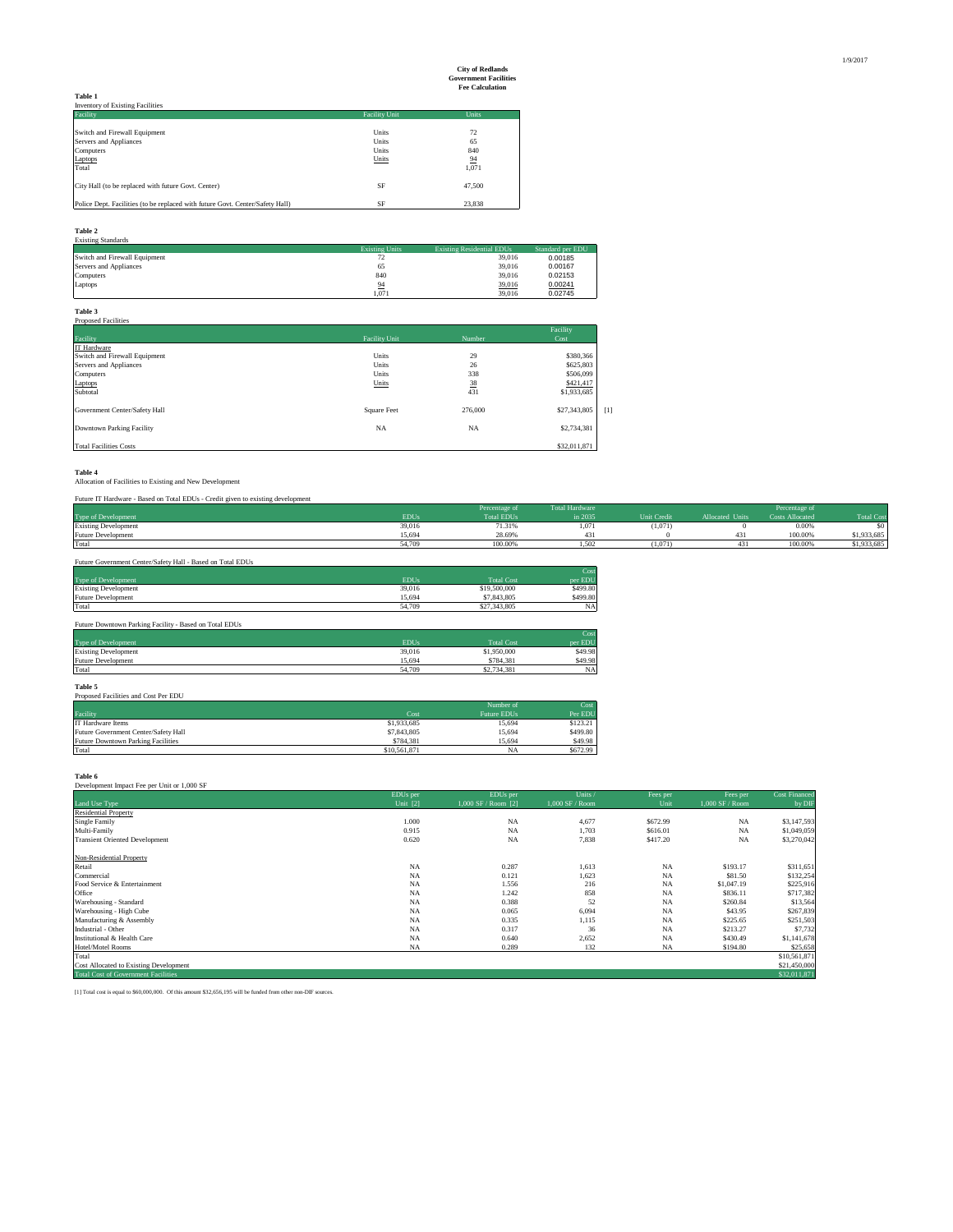**TRANSPORTATION FEE MODEL**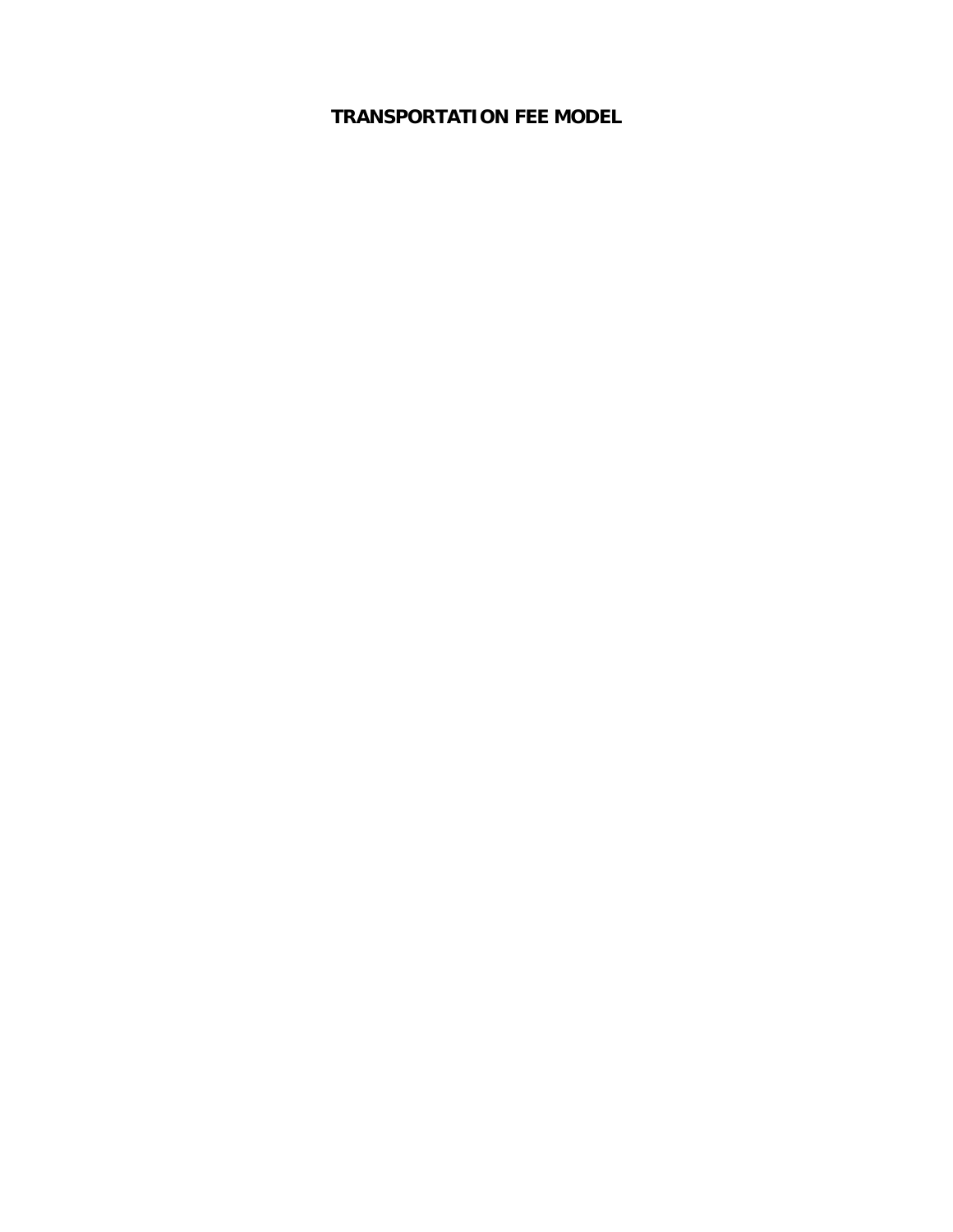### gross square feet/hotel room= 1,012

|                  | residential<br>density |
|------------------|------------------------|
|                  | (persons/du)           |
| single family    | к                      |
| multi-family     | 2.3                    |
| transit oriented | 1.65                   |

## Existing ADTs

| <b>Land Use</b>                     | Amount     | units                 | Average<br>Daily Trips<br>per unit/KSF | <b>ADTs</b> | <b>Total Cost of</b><br>Transp<br><b>Projects</b> | <b>Cost Allocated</b><br>to New<br>Development | <b>Total New</b><br><b>ADTs</b> | Cost per ADT |
|-------------------------------------|------------|-----------------------|----------------------------------------|-------------|---------------------------------------------------|------------------------------------------------|---------------------------------|--------------|
| Residential:                        |            |                       |                                        |             | \$307,673,057                                     | \$<br>40,879,654                               | 278,189                         | \$<br>146.95 |
| Single Family                       | 19,547     | <b>Dwelling Units</b> | 10.09                                  | 197,229     |                                                   |                                                |                                 |              |
| Multi-Family                        | 7,406      | <b>Dwelling Units</b> | 6.99                                   | 51,797      |                                                   |                                                |                                 |              |
| <b>Transit Oriented Development</b> |            | <b>Dwelling Units</b> | 7.17                                   | $\Omega$    |                                                   |                                                |                                 |              |
| Non Residential:                    |            |                       |                                        |             |                                                   |                                                |                                 |              |
| <b>Retail Trade</b>                 | 3,280,718  | Square Feet           | 22.94                                  | 75,254      |                                                   |                                                |                                 |              |
| Commercial                          | 3,301,780  | Square Feet           | 22.22                                  | 73,379      |                                                   |                                                |                                 |              |
| Food Service/Entertainment          | 438,842    | Square Feet           | 46.55                                  | 20,430      |                                                   |                                                |                                 |              |
| Office                              | 1.744.700  | Square Feet           | 13.40                                  | 23,372      |                                                   |                                                |                                 |              |
| Hotel/Motel                         | 268        | Rooms                 | 7.00                                   | 1,874       |                                                   |                                                |                                 |              |
| Warehousing-Standard                | 355,878    | Square Feet           | 4.73                                   | 1,684       |                                                   |                                                |                                 |              |
| Warehousing-High Cube               | 11,993,284 | Square Feet           | 1.75                                   | 21,013      |                                                   |                                                |                                 |              |
| Manufacturing and Assembly          | 2,165,052  | Square Feet           | 2.59                                   | 5,611       |                                                   |                                                |                                 |              |
| Industrial-Other                    | 323,748    | Square Feet           | 8.48                                   | 2,746       |                                                   |                                                |                                 |              |
| Institutional and Health Care       | 5,391,797  | Square Feet           | 20.08                                  | 108,246     |                                                   |                                                |                                 |              |
| Total                               |            |                       |                                        | 582,636     |                                                   |                                                |                                 |              |
|                                     |            |                       |                                        | 67.68%      |                                                   |                                                |                                 |              |

## **Expected Development in 2035**

| <b>Land Use</b>                     | Existing<br>Amount | (units)               | <b>Existing SF</b> | <b>Existing</b><br><b>Employees</b> | current sf<br>per<br>employee | expected<br>employees in<br>2035 | expected square<br>feet in 2035 | expected<br>rooms in<br>2035 |
|-------------------------------------|--------------------|-----------------------|--------------------|-------------------------------------|-------------------------------|----------------------------------|---------------------------------|------------------------------|
| Residential:                        |                    |                       |                    |                                     |                               |                                  |                                 |                              |
| Single Family                       | 24,224             | <b>Dwelling Units</b> |                    |                                     |                               |                                  |                                 |                              |
| Multi-Family                        | 9.109              | <b>Dwelling Units</b> |                    |                                     |                               |                                  |                                 |                              |
| <b>Transit Oriented Development</b> | 7,838              | <b>Dwelling Units</b> |                    |                                     |                               |                                  |                                 |                              |
| Non Residential:                    |                    |                       |                    |                                     |                               |                                  |                                 |                              |
| Retail Trade                        |                    | square feet           | 3.280.718          | 3,038                               | 1.080                         | 4,532                            | 4,894,080                       |                              |
| Commercial                          |                    | square feet           | 3,301,780          | 1,290                               | 2,560                         | 1924                             | 4,924,515                       |                              |
| Food Service/Entertainment          |                    | square feet           | 438.842            | 2,203                               | 199                           | 3286                             | 654.578                         |                              |
| Office                              |                    | square feet           | 1,744,700          | 6,993                               | 249                           | 10432                            | 2.602.704                       |                              |
| Hotel/Motel                         | 268                | <b>Rooms</b>          | 270.918            | 250                                 | 1,084                         | 373                              |                                 | 399                          |
| Warehousing-Standard                |                    | square feet           | 355,878            | 445                                 | 800                           | 510                              | 407.879                         |                              |
| Warehousing-High Cube               |                    | square feet           | 11,993,284         | 2,527                               | 4.746                         | 3811                             | 18,087,093                      |                              |
| Manufacturing and Assembly          |                    | square feet           | 2,165,052          | 2,342                               | 924                           | 3548                             | 3,279,620                       |                              |
| Industrial-Other                    |                    | square feet           | 323.748            | 331                                 | 978                           | 368                              | 360.004                         |                              |
| Institutional and Health Care       |                    | square feet           | 5.391.797          | 11,127                              | 485                           | 16600                            | 8.043.842                       |                              |

## Future (Growth) ADTs

| <b>Land Use</b>                     | Units/KSF | units                 | Average<br>Daily Trips<br>per unit/KSF | <b>ADTs</b> |
|-------------------------------------|-----------|-----------------------|----------------------------------------|-------------|
| Residential:                        |           |                       |                                        |             |
| Single Family                       | 4,677     | <b>Dwelling Units</b> | 10.09                                  | 47,191      |
| Multi-Family                        | 1.703     | <b>Dwelling Units</b> | 6.99                                   | 11.911      |
| <b>Transit Oriented Development</b> | 7.838     | <b>Dwelling Units</b> | 7.17                                   | 56.195      |
|                                     |           |                       |                                        |             |
| Non Residential:                    |           |                       |                                        |             |
| <b>Retail Trade</b>                 | 1,613,362 | <b>Square Feet</b>    | 22.94                                  | 37,008      |
| Commercial                          | 1,622,735 | Square Feet           | 22.22                                  | 36,064      |
| Food Service/Entertainment          | 215,736   | Square Feet           | 46.55                                  | 10,043      |
| Office                              | 858.004   | Square Feet           | 13.40                                  | 11.494      |
| Hotel/Motel                         | 132       | Rooms                 | 7.00                                   | 922         |
| Warehousing-Standard                | 52,001    | Square Feet           | 4.73                                   | 246         |
| Warehousing-High Cube               | 6,093,809 | Square Feet           | 1.75                                   | 10,677      |
| Manufacturing and Assembly          | 1,114,568 | <b>Square Feet</b>    | 2.59                                   | 2,889       |
| Industrial-Other                    | 36,256    | Square Feet           | 8.48                                   | 307         |
| Institutional and Health Care       | 2,652,045 | Square Feet           | 20.08                                  | 53,243      |
|                                     |           |                       |                                        | 278.189     |
|                                     |           |                       | total                                  | 860,825     |

 $\begin{array}{r} 276,109 \\ \text{total} \\ 860,825 \\ \text{% of total} \\ 32.32\% \end{array}$ 

## Cost Per ADT

| <b>Total Cost of</b><br>Transp<br><b>Projects</b> | <b>Cost Allocated</b><br>to New<br>Development | <b>Total New</b><br><b>ADTs</b> | Cost per ADT |
|---------------------------------------------------|------------------------------------------------|---------------------------------|--------------|
| \$307.673.057                                     | 40,879,654                                     | 278,189                         | \$<br>146.95 |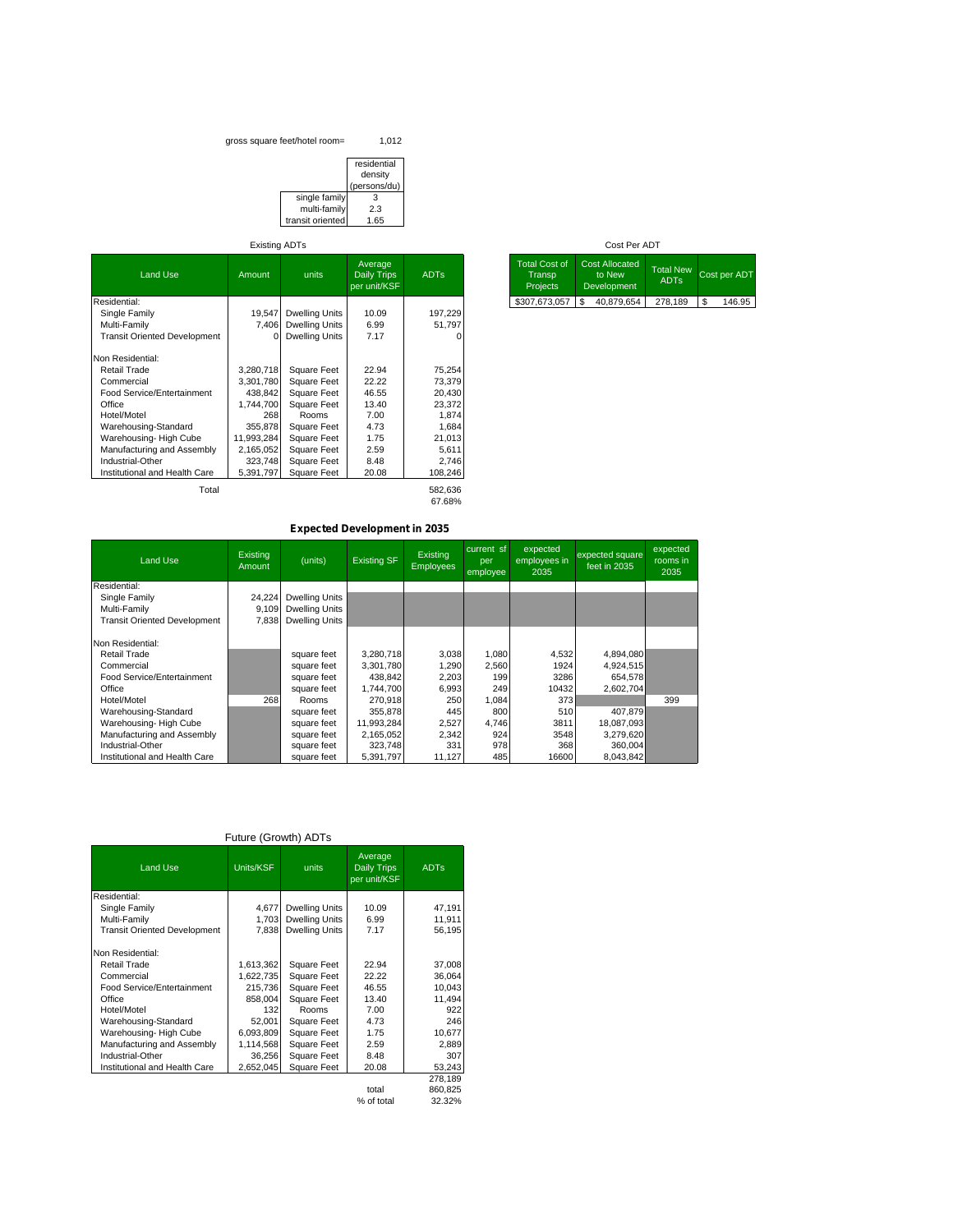## City of Redlands **DevelopmentImpact Fee Study** Transportation

## **Trip Generation Rates**

## Average Daily Trip Ends - City Wide

| <b>Land Use</b>    | City/SANBAG<br>Designation | 2016 City Uses<br><b>ITE Designation</b> <sup>1</sup> | ITE.<br>Code | <b>ITE</b><br>Ave.Tri<br>$\overline{\mathsf{p}}$ Rate <sup>21</sup> | $\%$<br>reduction<br>for pass-<br>by trips | Average<br><b>Trip</b><br>Length | Trip<br>Length<br>Factor | Average<br>Daily Trip<br>Rate <sup>4</sup> |
|--------------------|----------------------------|-------------------------------------------------------|--------------|---------------------------------------------------------------------|--------------------------------------------|----------------------------------|--------------------------|--------------------------------------------|
| Residential        | Single Family              | Single Family                                         |              | 9.94                                                                |                                            | 7.4                              | 1.02                     | 10.09                                      |
| (dwelling units)   | Multi-Family               | Apartment                                             |              | 6.89                                                                |                                            | 7.4                              | 1.02                     | 6.99                                       |
|                    | Mobil Home                 | Transit Oriented Development <sup>3</sup>             |              | 7.06                                                                |                                            | 7.4                              | 1.02                     | 7.17                                       |
| Commercial/ Retail | Commercial                 | Commercial                                            | 820          | 42.94                                                               | 30%                                        | 5.39                             | 0.74                     | 22.22                                      |
| (1,000 s.f.)       |                            | Retail Trade (Specialty Retail)                       | 814          | 44.32                                                               | 30%                                        | 5.39                             | 0.74                     | 22.94                                      |
|                    |                            | <b>Food Service and Entertainment</b>                 | 931          | 89.95                                                               | 30%                                        | 5.39                             | 0.74                     | 46.55                                      |
|                    |                            | (Quality Restaurant)                                  |              |                                                                     |                                            |                                  |                          |                                            |
| Industrial         | Industrial                 | <b>Warehousing Standard</b>                           | 150          | 3.89                                                                |                                            | 8.87                             | 1.22                     | 4.73                                       |
| (1,000 s.f.)       |                            | Warehousing High Cube                                 | 152          | 1.44                                                                |                                            | 8.87                             | 1.22                     | 1.75                                       |
|                    |                            | Manufacturing and Assembly                            | 140          | 2.13                                                                |                                            | 8.87                             | 1.22                     | 2.59                                       |
|                    |                            | <b>Industrial Other</b>                               | 110          | 6.97                                                                |                                            | 8.87                             | 1.22                     | 8.48                                       |
|                    |                            | (General Light Industrial                             |              |                                                                     |                                            |                                  |                          |                                            |
|                    |                            | Institutional and Health Care                         | 610          | 16.5                                                                |                                            | 8.87                             | 1.22                     | 20.08                                      |
|                    |                            | (Hospital)                                            |              |                                                                     |                                            |                                  |                          |                                            |
| Office             | Office                     | <b>General Office Building</b>                        | 710          | 11.01                                                               |                                            | 8.87                             | 1.22                     | 13.40                                      |
| (1,000 s.f.)       |                            |                                                       |              |                                                                     |                                            |                                  |                          |                                            |
| Hotel/Motel        | Hotel/ Motel               | Hotel                                                 | 310          | 8.92                                                                |                                            |                                  |                          |                                            |
| (room)             |                            | Motel                                                 | 320          | 9.11                                                                |                                            |                                  |                          |                                            |
|                    |                            | Hotel/Motel                                           |              | 9.02                                                                |                                            | 5.66                             | 0.78                     | 7.00                                       |

1. ITE categories were chosen that best fit the intent and purpose of the City sub categories

2. The land use designations for non residential uses in this Study differ completely from the 203 DIF. Therefore, ITE rates are used that most closely fit the descriptions for the new categories

3. This study assumes an ADT rate of 4.00 until better information is available. A rate of 4.00 is less than other high desity residential, and isreasonable

4. Numbers in this column (bold italic) are used in this study for calculating ADTs and Fee Schedule